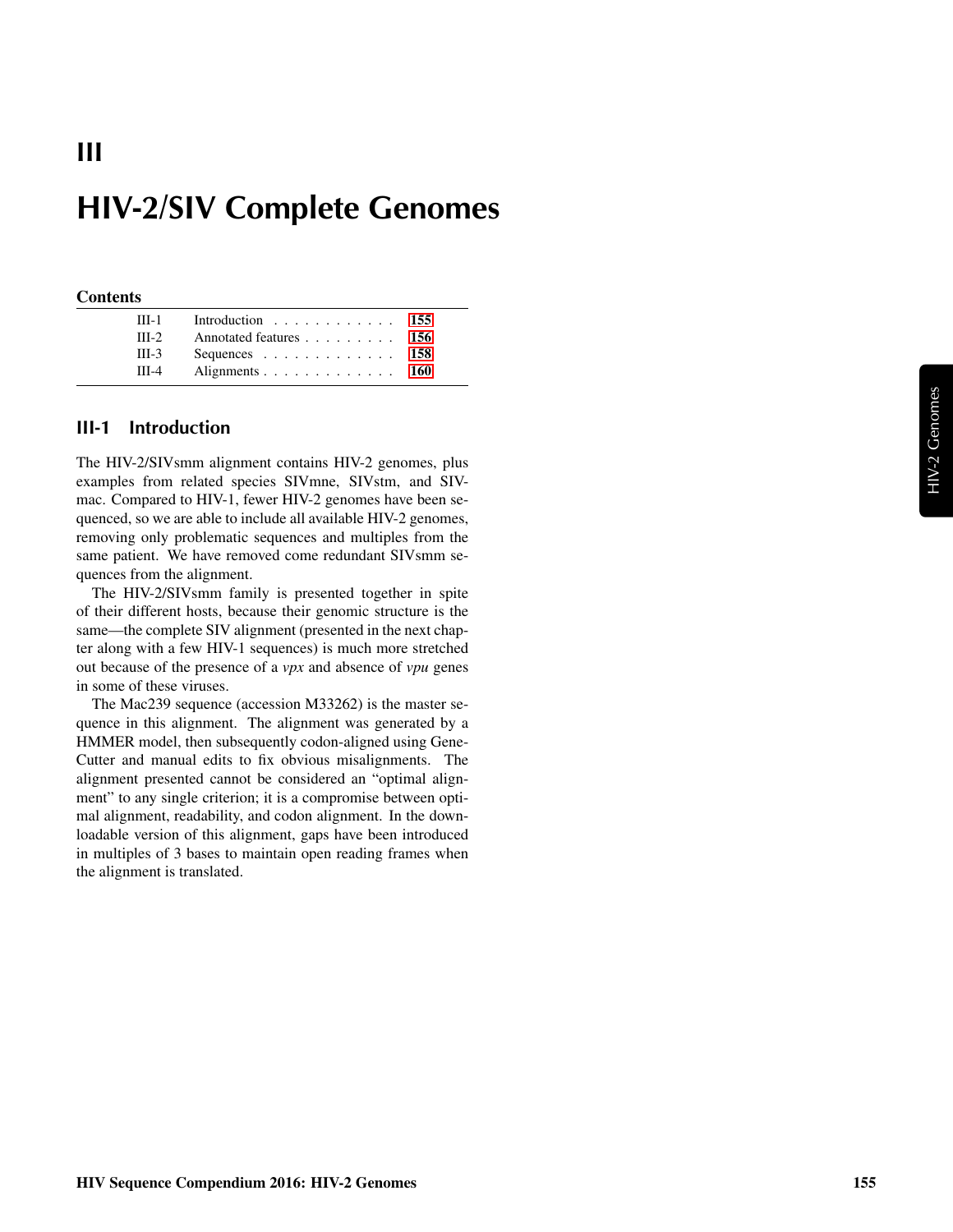## <span id="page-1-0"></span>III-2 Annotated features

Features of HIV-2 annotated in the alignment that follows.

| 5' LTR U3 start<br>$\mathbf{1}$<br>160<br>TCF-1 alpha<br>309-324<br>161<br>$NF-\kappa-B-\Pi$<br>415-424<br>162<br>441-449<br>163<br>$NF - \kappa - B - I$<br><b>TATA Box</b><br>488-493<br>163<br>TAR element start<br>518<br>163<br>5' LTR U3 end<br>520<br>163<br>+1 mRNA start site<br>521<br>163<br>521<br>5' LTR R repeat begin<br>163<br>642<br>TAR element end<br>164<br>Poly-A signal<br>671-676<br>164<br>5' LTR R repeat end<br>694<br>164<br>5' LTR U5 start<br>695<br>164<br>5' LTR U5 end<br>818<br>165<br>Lys tRNA primer binding site<br>821-839<br>165<br>Gag and Gag-Pol start<br>1053<br>167<br>Gag p17 Matrix end<br>1457<br>169<br>Gag p24 Capsid start<br>1458<br>169<br>Gag p24 Capsid end<br>173<br>2144<br>Gag p2 Spacer start<br>173<br>2145<br>Gag p2 Spacer end<br>2195<br>173<br>Gag p8 Nucleocapsid start<br>2196<br>173<br>Gag p8 Nucleocapsid end<br>2351<br>174<br>Gag p1 Spacer start<br>174<br>2352<br>Gag-Pol -1 ribosomal slip site<br>2354<br>174<br>Pol start<br>2354<br>174<br>Gag p1 spacer end<br>2393<br>175<br>Gag p6 start<br>2394<br>175<br>2555<br>176<br>Pol Protease start<br>Gag p6 end<br>2585<br>176<br>Gag end<br>2585<br>176<br>Pol Protease end<br>2851<br>178<br>Pol p66 and p51 RT start<br>2852<br>178<br>Pol RT end<br>4168<br>186<br>Pol p15 RNAse H start<br>4169<br>186<br>4528<br>Pol RNAse H end<br>188<br>4529<br>Pol p31 Integrase start<br>188<br>Vif start<br>5340<br>193<br>Pol, Gag-Pol, and p31 Integrase end<br>5410<br>193<br>5812<br>196<br>Vpx start<br>Vif end<br>5984<br>197<br>Vpx end<br>6150<br>198<br>6151<br>Vpr start<br>198<br>Tat exon 1 start<br>6302<br>199<br>Vpr end<br>6456<br>199<br>Rev exon 1 start<br>6528<br>200<br>6597<br>Tat Rev exon 1 end<br>200<br>6598<br>Tat Rev intron start<br>200 | <b>Feature</b> | <b>Location</b> | Page |
|--------------------------------------------------------------------------------------------------------------------------------------------------------------------------------------------------------------------------------------------------------------------------------------------------------------------------------------------------------------------------------------------------------------------------------------------------------------------------------------------------------------------------------------------------------------------------------------------------------------------------------------------------------------------------------------------------------------------------------------------------------------------------------------------------------------------------------------------------------------------------------------------------------------------------------------------------------------------------------------------------------------------------------------------------------------------------------------------------------------------------------------------------------------------------------------------------------------------------------------------------------------------------------------------------------------------------------------------------------------------------------------------------------------------------------------------------------------------------------------------------------------------------------------------------------------------------------------------------------------------------------------------------------------------------------------------------------------------------------------------------------------------------------------------|----------------|-----------------|------|
|                                                                                                                                                                                                                                                                                                                                                                                                                                                                                                                                                                                                                                                                                                                                                                                                                                                                                                                                                                                                                                                                                                                                                                                                                                                                                                                                                                                                                                                                                                                                                                                                                                                                                                                                                                                            |                |                 |      |
|                                                                                                                                                                                                                                                                                                                                                                                                                                                                                                                                                                                                                                                                                                                                                                                                                                                                                                                                                                                                                                                                                                                                                                                                                                                                                                                                                                                                                                                                                                                                                                                                                                                                                                                                                                                            |                |                 |      |
|                                                                                                                                                                                                                                                                                                                                                                                                                                                                                                                                                                                                                                                                                                                                                                                                                                                                                                                                                                                                                                                                                                                                                                                                                                                                                                                                                                                                                                                                                                                                                                                                                                                                                                                                                                                            |                |                 |      |
|                                                                                                                                                                                                                                                                                                                                                                                                                                                                                                                                                                                                                                                                                                                                                                                                                                                                                                                                                                                                                                                                                                                                                                                                                                                                                                                                                                                                                                                                                                                                                                                                                                                                                                                                                                                            |                |                 |      |
|                                                                                                                                                                                                                                                                                                                                                                                                                                                                                                                                                                                                                                                                                                                                                                                                                                                                                                                                                                                                                                                                                                                                                                                                                                                                                                                                                                                                                                                                                                                                                                                                                                                                                                                                                                                            |                |                 |      |
|                                                                                                                                                                                                                                                                                                                                                                                                                                                                                                                                                                                                                                                                                                                                                                                                                                                                                                                                                                                                                                                                                                                                                                                                                                                                                                                                                                                                                                                                                                                                                                                                                                                                                                                                                                                            |                |                 |      |
|                                                                                                                                                                                                                                                                                                                                                                                                                                                                                                                                                                                                                                                                                                                                                                                                                                                                                                                                                                                                                                                                                                                                                                                                                                                                                                                                                                                                                                                                                                                                                                                                                                                                                                                                                                                            |                |                 |      |
|                                                                                                                                                                                                                                                                                                                                                                                                                                                                                                                                                                                                                                                                                                                                                                                                                                                                                                                                                                                                                                                                                                                                                                                                                                                                                                                                                                                                                                                                                                                                                                                                                                                                                                                                                                                            |                |                 |      |
|                                                                                                                                                                                                                                                                                                                                                                                                                                                                                                                                                                                                                                                                                                                                                                                                                                                                                                                                                                                                                                                                                                                                                                                                                                                                                                                                                                                                                                                                                                                                                                                                                                                                                                                                                                                            |                |                 |      |
|                                                                                                                                                                                                                                                                                                                                                                                                                                                                                                                                                                                                                                                                                                                                                                                                                                                                                                                                                                                                                                                                                                                                                                                                                                                                                                                                                                                                                                                                                                                                                                                                                                                                                                                                                                                            |                |                 |      |
|                                                                                                                                                                                                                                                                                                                                                                                                                                                                                                                                                                                                                                                                                                                                                                                                                                                                                                                                                                                                                                                                                                                                                                                                                                                                                                                                                                                                                                                                                                                                                                                                                                                                                                                                                                                            |                |                 |      |
|                                                                                                                                                                                                                                                                                                                                                                                                                                                                                                                                                                                                                                                                                                                                                                                                                                                                                                                                                                                                                                                                                                                                                                                                                                                                                                                                                                                                                                                                                                                                                                                                                                                                                                                                                                                            |                |                 |      |
|                                                                                                                                                                                                                                                                                                                                                                                                                                                                                                                                                                                                                                                                                                                                                                                                                                                                                                                                                                                                                                                                                                                                                                                                                                                                                                                                                                                                                                                                                                                                                                                                                                                                                                                                                                                            |                |                 |      |
|                                                                                                                                                                                                                                                                                                                                                                                                                                                                                                                                                                                                                                                                                                                                                                                                                                                                                                                                                                                                                                                                                                                                                                                                                                                                                                                                                                                                                                                                                                                                                                                                                                                                                                                                                                                            |                |                 |      |
|                                                                                                                                                                                                                                                                                                                                                                                                                                                                                                                                                                                                                                                                                                                                                                                                                                                                                                                                                                                                                                                                                                                                                                                                                                                                                                                                                                                                                                                                                                                                                                                                                                                                                                                                                                                            |                |                 |      |
|                                                                                                                                                                                                                                                                                                                                                                                                                                                                                                                                                                                                                                                                                                                                                                                                                                                                                                                                                                                                                                                                                                                                                                                                                                                                                                                                                                                                                                                                                                                                                                                                                                                                                                                                                                                            |                |                 |      |
|                                                                                                                                                                                                                                                                                                                                                                                                                                                                                                                                                                                                                                                                                                                                                                                                                                                                                                                                                                                                                                                                                                                                                                                                                                                                                                                                                                                                                                                                                                                                                                                                                                                                                                                                                                                            |                |                 |      |
|                                                                                                                                                                                                                                                                                                                                                                                                                                                                                                                                                                                                                                                                                                                                                                                                                                                                                                                                                                                                                                                                                                                                                                                                                                                                                                                                                                                                                                                                                                                                                                                                                                                                                                                                                                                            |                |                 |      |
|                                                                                                                                                                                                                                                                                                                                                                                                                                                                                                                                                                                                                                                                                                                                                                                                                                                                                                                                                                                                                                                                                                                                                                                                                                                                                                                                                                                                                                                                                                                                                                                                                                                                                                                                                                                            |                |                 |      |
|                                                                                                                                                                                                                                                                                                                                                                                                                                                                                                                                                                                                                                                                                                                                                                                                                                                                                                                                                                                                                                                                                                                                                                                                                                                                                                                                                                                                                                                                                                                                                                                                                                                                                                                                                                                            |                |                 |      |
|                                                                                                                                                                                                                                                                                                                                                                                                                                                                                                                                                                                                                                                                                                                                                                                                                                                                                                                                                                                                                                                                                                                                                                                                                                                                                                                                                                                                                                                                                                                                                                                                                                                                                                                                                                                            |                |                 |      |
|                                                                                                                                                                                                                                                                                                                                                                                                                                                                                                                                                                                                                                                                                                                                                                                                                                                                                                                                                                                                                                                                                                                                                                                                                                                                                                                                                                                                                                                                                                                                                                                                                                                                                                                                                                                            |                |                 |      |
|                                                                                                                                                                                                                                                                                                                                                                                                                                                                                                                                                                                                                                                                                                                                                                                                                                                                                                                                                                                                                                                                                                                                                                                                                                                                                                                                                                                                                                                                                                                                                                                                                                                                                                                                                                                            |                |                 |      |
|                                                                                                                                                                                                                                                                                                                                                                                                                                                                                                                                                                                                                                                                                                                                                                                                                                                                                                                                                                                                                                                                                                                                                                                                                                                                                                                                                                                                                                                                                                                                                                                                                                                                                                                                                                                            |                |                 |      |
|                                                                                                                                                                                                                                                                                                                                                                                                                                                                                                                                                                                                                                                                                                                                                                                                                                                                                                                                                                                                                                                                                                                                                                                                                                                                                                                                                                                                                                                                                                                                                                                                                                                                                                                                                                                            |                |                 |      |
|                                                                                                                                                                                                                                                                                                                                                                                                                                                                                                                                                                                                                                                                                                                                                                                                                                                                                                                                                                                                                                                                                                                                                                                                                                                                                                                                                                                                                                                                                                                                                                                                                                                                                                                                                                                            |                |                 |      |
|                                                                                                                                                                                                                                                                                                                                                                                                                                                                                                                                                                                                                                                                                                                                                                                                                                                                                                                                                                                                                                                                                                                                                                                                                                                                                                                                                                                                                                                                                                                                                                                                                                                                                                                                                                                            |                |                 |      |
|                                                                                                                                                                                                                                                                                                                                                                                                                                                                                                                                                                                                                                                                                                                                                                                                                                                                                                                                                                                                                                                                                                                                                                                                                                                                                                                                                                                                                                                                                                                                                                                                                                                                                                                                                                                            |                |                 |      |
|                                                                                                                                                                                                                                                                                                                                                                                                                                                                                                                                                                                                                                                                                                                                                                                                                                                                                                                                                                                                                                                                                                                                                                                                                                                                                                                                                                                                                                                                                                                                                                                                                                                                                                                                                                                            |                |                 |      |
|                                                                                                                                                                                                                                                                                                                                                                                                                                                                                                                                                                                                                                                                                                                                                                                                                                                                                                                                                                                                                                                                                                                                                                                                                                                                                                                                                                                                                                                                                                                                                                                                                                                                                                                                                                                            |                |                 |      |
|                                                                                                                                                                                                                                                                                                                                                                                                                                                                                                                                                                                                                                                                                                                                                                                                                                                                                                                                                                                                                                                                                                                                                                                                                                                                                                                                                                                                                                                                                                                                                                                                                                                                                                                                                                                            |                |                 |      |
|                                                                                                                                                                                                                                                                                                                                                                                                                                                                                                                                                                                                                                                                                                                                                                                                                                                                                                                                                                                                                                                                                                                                                                                                                                                                                                                                                                                                                                                                                                                                                                                                                                                                                                                                                                                            |                |                 |      |
|                                                                                                                                                                                                                                                                                                                                                                                                                                                                                                                                                                                                                                                                                                                                                                                                                                                                                                                                                                                                                                                                                                                                                                                                                                                                                                                                                                                                                                                                                                                                                                                                                                                                                                                                                                                            |                |                 |      |
|                                                                                                                                                                                                                                                                                                                                                                                                                                                                                                                                                                                                                                                                                                                                                                                                                                                                                                                                                                                                                                                                                                                                                                                                                                                                                                                                                                                                                                                                                                                                                                                                                                                                                                                                                                                            |                |                 |      |
|                                                                                                                                                                                                                                                                                                                                                                                                                                                                                                                                                                                                                                                                                                                                                                                                                                                                                                                                                                                                                                                                                                                                                                                                                                                                                                                                                                                                                                                                                                                                                                                                                                                                                                                                                                                            |                |                 |      |
|                                                                                                                                                                                                                                                                                                                                                                                                                                                                                                                                                                                                                                                                                                                                                                                                                                                                                                                                                                                                                                                                                                                                                                                                                                                                                                                                                                                                                                                                                                                                                                                                                                                                                                                                                                                            |                |                 |      |
|                                                                                                                                                                                                                                                                                                                                                                                                                                                                                                                                                                                                                                                                                                                                                                                                                                                                                                                                                                                                                                                                                                                                                                                                                                                                                                                                                                                                                                                                                                                                                                                                                                                                                                                                                                                            |                |                 |      |
|                                                                                                                                                                                                                                                                                                                                                                                                                                                                                                                                                                                                                                                                                                                                                                                                                                                                                                                                                                                                                                                                                                                                                                                                                                                                                                                                                                                                                                                                                                                                                                                                                                                                                                                                                                                            |                |                 |      |
|                                                                                                                                                                                                                                                                                                                                                                                                                                                                                                                                                                                                                                                                                                                                                                                                                                                                                                                                                                                                                                                                                                                                                                                                                                                                                                                                                                                                                                                                                                                                                                                                                                                                                                                                                                                            |                |                 |      |
|                                                                                                                                                                                                                                                                                                                                                                                                                                                                                                                                                                                                                                                                                                                                                                                                                                                                                                                                                                                                                                                                                                                                                                                                                                                                                                                                                                                                                                                                                                                                                                                                                                                                                                                                                                                            |                |                 |      |
|                                                                                                                                                                                                                                                                                                                                                                                                                                                                                                                                                                                                                                                                                                                                                                                                                                                                                                                                                                                                                                                                                                                                                                                                                                                                                                                                                                                                                                                                                                                                                                                                                                                                                                                                                                                            |                |                 |      |
|                                                                                                                                                                                                                                                                                                                                                                                                                                                                                                                                                                                                                                                                                                                                                                                                                                                                                                                                                                                                                                                                                                                                                                                                                                                                                                                                                                                                                                                                                                                                                                                                                                                                                                                                                                                            |                |                 |      |
|                                                                                                                                                                                                                                                                                                                                                                                                                                                                                                                                                                                                                                                                                                                                                                                                                                                                                                                                                                                                                                                                                                                                                                                                                                                                                                                                                                                                                                                                                                                                                                                                                                                                                                                                                                                            |                |                 |      |
|                                                                                                                                                                                                                                                                                                                                                                                                                                                                                                                                                                                                                                                                                                                                                                                                                                                                                                                                                                                                                                                                                                                                                                                                                                                                                                                                                                                                                                                                                                                                                                                                                                                                                                                                                                                            |                |                 |      |
|                                                                                                                                                                                                                                                                                                                                                                                                                                                                                                                                                                                                                                                                                                                                                                                                                                                                                                                                                                                                                                                                                                                                                                                                                                                                                                                                                                                                                                                                                                                                                                                                                                                                                                                                                                                            |                |                 |      |
|                                                                                                                                                                                                                                                                                                                                                                                                                                                                                                                                                                                                                                                                                                                                                                                                                                                                                                                                                                                                                                                                                                                                                                                                                                                                                                                                                                                                                                                                                                                                                                                                                                                                                                                                                                                            |                |                 |      |
|                                                                                                                                                                                                                                                                                                                                                                                                                                                                                                                                                                                                                                                                                                                                                                                                                                                                                                                                                                                                                                                                                                                                                                                                                                                                                                                                                                                                                                                                                                                                                                                                                                                                                                                                                                                            |                |                 |      |
|                                                                                                                                                                                                                                                                                                                                                                                                                                                                                                                                                                                                                                                                                                                                                                                                                                                                                                                                                                                                                                                                                                                                                                                                                                                                                                                                                                                                                                                                                                                                                                                                                                                                                                                                                                                            |                |                 |      |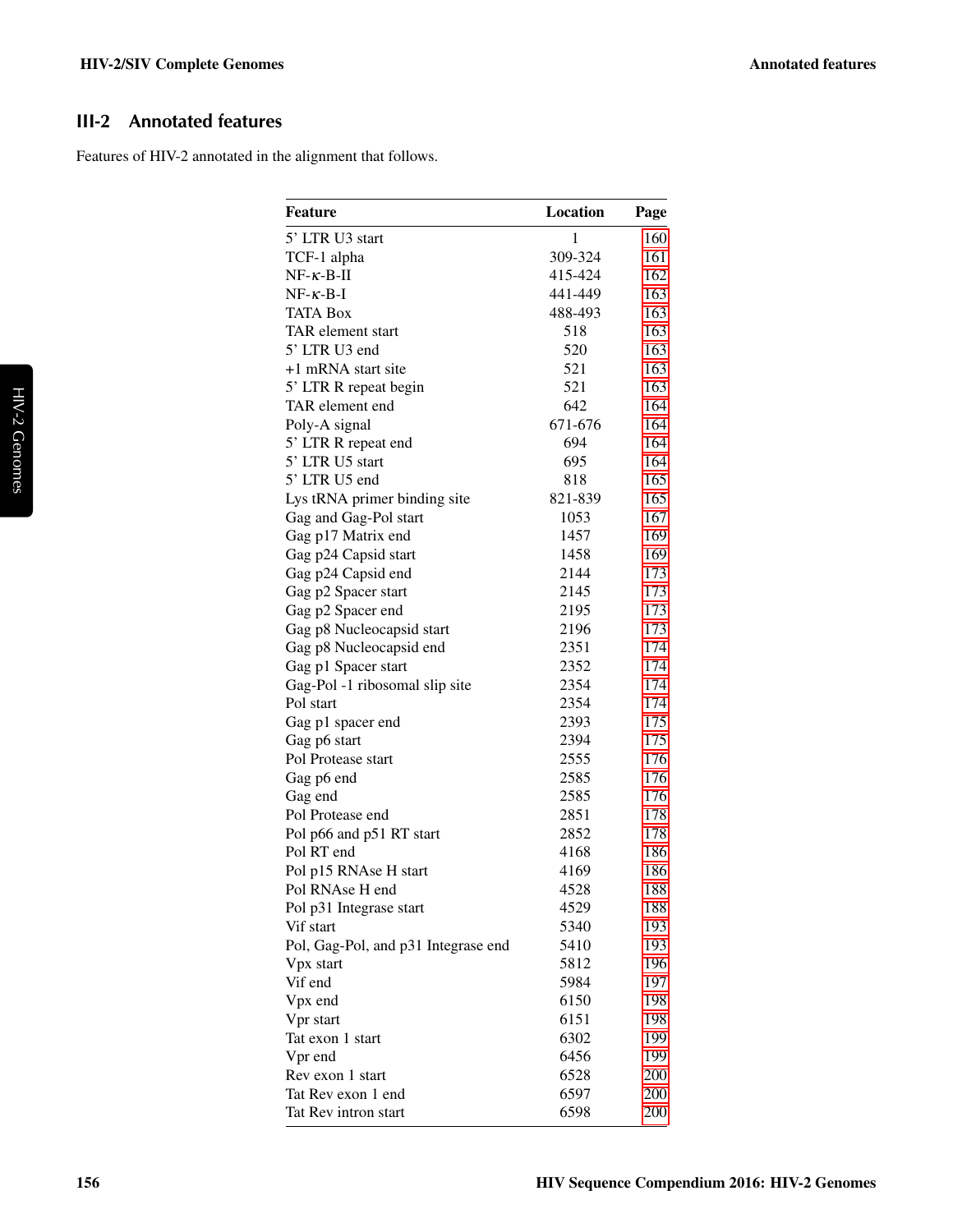| Feature                            | Location    | Page |
|------------------------------------|-------------|------|
| Env start                          | 6604        | 200  |
| Env signal peptide end             | 6669        | 201  |
| Env gp120 start                    | 6670        | 201  |
| V1 loop start                      | 6940        | 202  |
| V1 loop end                        | 7104        | 204  |
| V2 loop start                      | 7108        | 204  |
| V2 loop end                        | 7236        | 204  |
| V3 loop start                      | 7534        | 206  |
| V3 loop end                        | 7635        | 207  |
| V4 loop start                      | 7807        | 208  |
| V <sub>4</sub> loop end            | 7899        | 209  |
| V5 start                           | 8017        | 209  |
| V5 end                             | 8034        | 209  |
| Rev Responsive Element (RRE) start | 8123        | 210  |
| Env gp120 end                      | 8178        | 210  |
| Env gp41 start                     | 8179        | 210  |
| RRE end                            | 8479        | 212  |
| Tat Rev intron end                 | 8805        | 214  |
| Tat Rev exon 2 start               | 8806        | 214  |
| Tat end                            | 8902        | 215  |
| Rev end                            | 9059        | 216  |
| Nef start                          | 9077        | 216  |
| Env $gp41$ , $gp160$ end           | 9243        | 217  |
| Premature stop in SMM239           | 9355        | 217  |
| 3' LTR U3 start                    | 9462        | 218  |
| TCF-1 alpha binding                | 9770-9785   | 220  |
| Nef end                            | 9868        | 221  |
| $NF - \kappa - B - H$              | 9876-9884   | 221  |
| $NF - \kappa - B - I$              | 9891-9900   | 221  |
| <b>TATA</b> box                    | 9949-9955   | 221  |
| TAR element start                  | 9980        | 222  |
| 3' LTR U3 end                      | 9978        | 222  |
| 3' LTR repeat start                | 9979        | 222  |
| TAR element end                    | 10103       | 222  |
| Poly-A signal                      | 10132-10137 | 223  |
| 3' LTR R repeat end                | 10155       | 223  |
| 3' LTR U5 start                    | 10156       | 223  |
| 3' LTR U5 end                      | 10279       | 223  |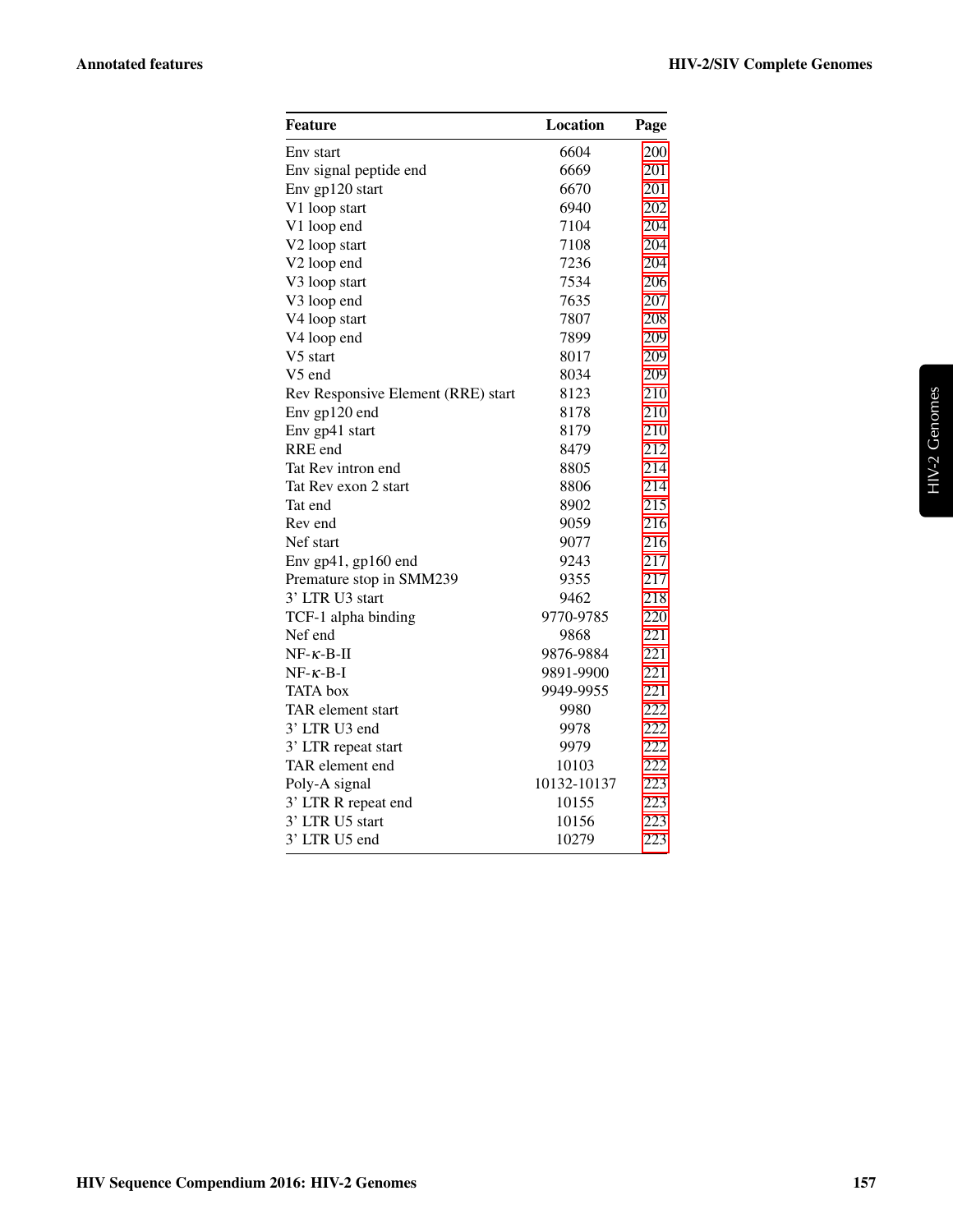## <span id="page-3-0"></span>III-3 Sequences

Sequences included in the HIV-2/SIV complete genome alignment.

| <b>Name</b>                       | <b>Accession</b> | Country                  | <b>Author</b>         | Reference                                         |
|-----------------------------------|------------------|--------------------------|-----------------------|---------------------------------------------------|
| <b>MAC.US.x.239</b>               | M33262           | <b>United States</b>     | Kestler, H.           | Science 248(4959):1109-1112<br>(1990)             |
| A.CI.88.UC2                       | U38293           | Cote<br>D'Ivoire         | Barnett, S.W.         | Virology 222(1); 257-61 (1996)                    |
| A.DE.x.BEN                        | M30502           | Germany                  | Kirchhoff, F.         | Virology 177(1):305-311 (1990)                    |
| A.DE.x.PEI2_KR_KRCG               | U22047           | Germany                  | Kraus, G.             | ARHR 14(1); 65-77 (1998)                          |
| A.GH.x.GH1                        | M30895           | Ghana                    | Hasegawa, A.          | ARHR 5(6):593-604 (1989)                          |
| A.GM.87.D194                      | J04542           | Gambia                   | Kuehnel, H.           | Proc Natl Acad Sci USA<br>86(7):2383-2387 (1989)  |
| A.GM.x.ISY_SBL_6669_85            | J04498           | Gambia                   | Franchini, G.         | Proc Natl Acad Sci USA<br>86(7):2433-2437 (1989)  |
| A.GM.x.MCN13                      | AY509259         | Gambia                   | Schmitz, C.           | J Virol 78(4):2006-2016 (2004)                    |
| A.GW.86.FG_clone_NIHZ             | J03654           | Guinea-<br><b>Bissau</b> | Zagury, J.F.          | Proc Natl Acad Sci USA<br>85(16):5941-5945 (1988) |
| A.GW.87.CAM2CG                    | D00835           | Guinea-<br><b>Bissau</b> | Tristem, M.           | J Gen Virol 72(PT 3):721-724<br>(1991)            |
| A.GW.x.MDS                        | Z48731           | Guinea-<br><b>Bissau</b> | Becker, M.            | Unpublished                                       |
| A.IN.07.NNVA                      | EU980602         | India                    | Gurjar, S.R.          | JAIDS 52(3); 329-35 (2009)                        |
| A.IN.95.CRIK_147                  | DQ307022         | India                    | Santhosh, C.V.        | ARHR 24(10); 1315-7 (2008)                        |
| A.JP.08.NMC786_clone_41           | AB731742         | Japan                    | Umeki-Sakamoto,<br>Y. | Unpublished                                       |
| A.PT.x.ALI                        | AF082339         | Portugal                 | Reeves, J.D.          | J Virol 73(9); 7795-804 (1999)                    |
| A.SN.85.ROD                       | M15390           | Senegal                  | Clavel, F.            | Nature 324(6098):691-695 (1986)                   |
| A.SN.86.ST_JSP4_27                | M31113           | Senegal                  | Kumar, P.             | J Virol 64(2):890-901 (1990)                      |
| <b>B.CI.88.UC1</b>                | L07625           | Cote<br>D'Ivoire         | Barnett, S.W.         | J Virol 67(2):1006-1014 (1993)                    |
| B.CI.x.20_56                      | AB485670         | Cote<br>D'Ivoire         | Takekawa, N.          | Unpublished                                       |
| <b>B.CI.x.EHO</b>                 | U27200           | Cote<br>D'Ivoire         | Rey-Cuille, M.A.      | Virology 202(1):471-476 (1994)                    |
| B.GH.86.D205_ALT                  | X61240           | Ghana                    | Dietrich, U.          | Nature 342(6252):948-950 (1989)                   |
| B.JP.01.IMCJ_KR020_1              | AB100245         | Japan                    | Kusagawa, S.          | ARHR 19(11):1045-1049 (2003)                      |
| G.CI.92.Abt96                     | AF208027         | Cote<br>D'Ivoire         | Brennan, C.A.         | ARHR 13(5):401-404 (1997)                         |
| AB.CM.03.03CM_510_03              | EU028345         | Cameroon                 | Yamaguchi, J.         | ARHR 24(1):86-91 (2008)                           |
| H <sub>2_01_AB</sub> .CI.90.7312A | L36874           | Cote<br>D'Ivoire         | Gao, F.               | Unpublished                                       |
| H2_01_AB.JP.04.NMC307_20          | AB731738         | Japan                    | Umeki-Sakamoto,<br>Y. | Unpublished                                       |
| H2_01_AB.JP.07.NMC716_01          | AB731740         | Japan                    | Umeki-Sakamoto,<br>Y. | Unpublished                                       |
| H2_01_AB.JP.08.NMC842_10          | AB731744         | Japan                    | Umeki-Sakamoto,<br>Y. | Unpublished                                       |
| U.CI.07.07IC_TNP3                 | KC693505         | Cote<br>D'Ivoire         | Ayouba, A.            | AIDS 27(15):2488-2491 (2013)                      |
| U.FR.96.12034                     | AY530889         | France                   | Damond, F.            | ARHR 20(6):666-672 (2004)                         |
| <b>U.US.08.NWK08</b>              | KP890355         | <b>United States</b>     | Bond, N.G.            | Unpublished                                       |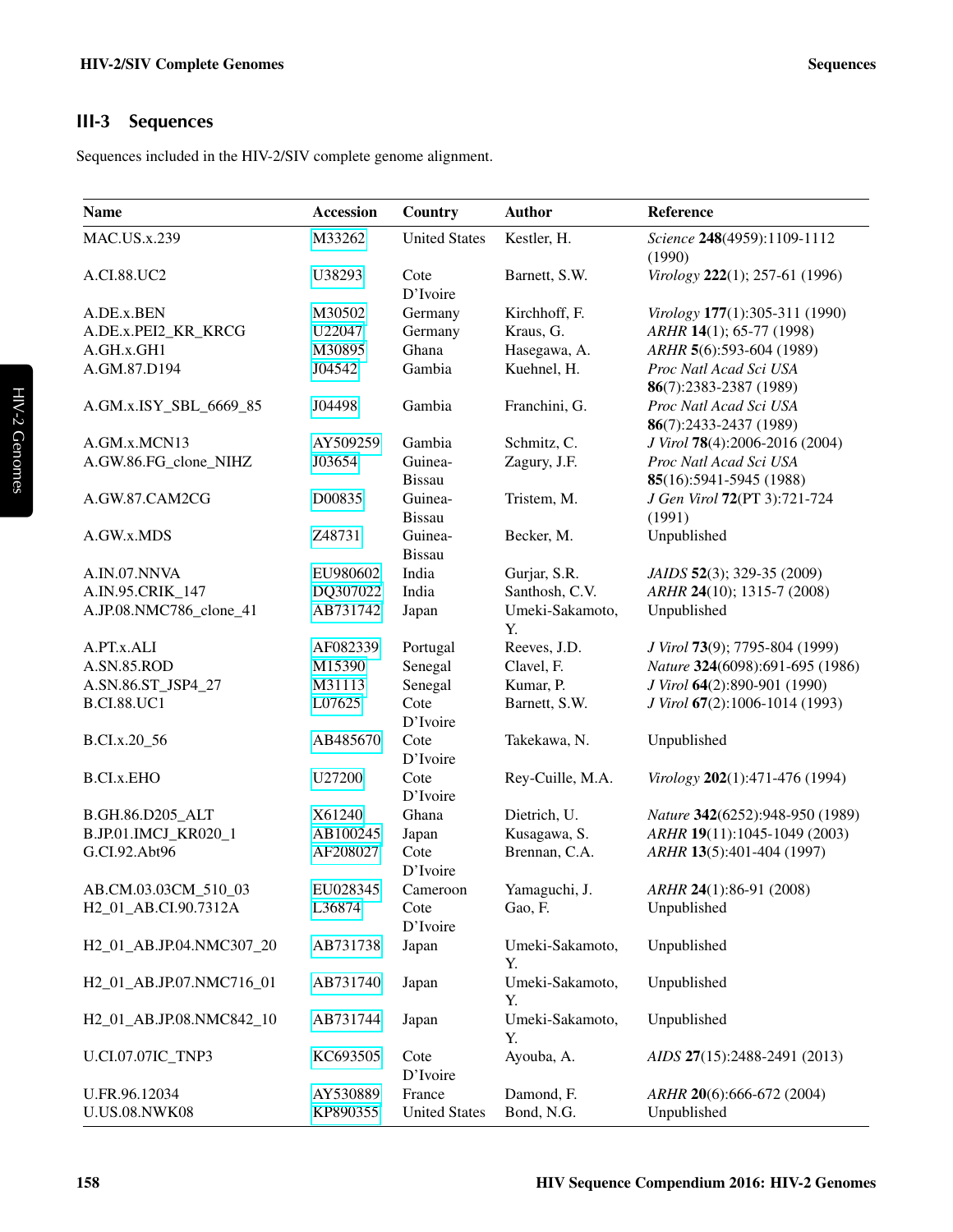| <b>Name</b>                      | <b>Accession</b>     | Country                                      | <b>Author</b>              | Reference                                                              |
|----------------------------------|----------------------|----------------------------------------------|----------------------------|------------------------------------------------------------------------|
| MAC.US.x.17EC1                   | AY033233             | <b>United States</b>                         | Anderson, M.G.             | Virology 195(2):616-626 (1993)                                         |
| MAC.US.x.251_1A11                | M76764               | <b>United States</b>                         | Marthas, M.L.              | J Med Primatol 18(3-4):311-9                                           |
|                                  |                      |                                              |                            | (1989)                                                                 |
| MAC.US.x.251 32H PJ5             | D01065               | <b>United States</b>                         | Rud, E.W.                  | (in) Brown, F, Chanock, RM and                                         |
|                                  |                      |                                              |                            | Ginsberg, HS(Eds); VACCINES 92:                                        |
|                                  |                      |                                              |                            | MODERN APPROACHES TO                                                   |
|                                  |                      |                                              |                            | NEW VACCINES INCLUDING                                                 |
|                                  |                      |                                              |                            | PREVENTION OF AIDS:                                                    |
|                                  |                      |                                              |                            | 229-235; Cold Spring Harbor                                            |
|                                  |                      |                                              |                            | Laboratory Press, New York (1992)                                      |
| MAC.US.x.251_BK28                | M19499               | <b>United States</b>                         | Hirsch, V.                 | Cell 49(3):307-319 (1987)                                              |
| MAC.US.x.MM142_IVMXX             | Y00277               | <b>United States</b>                         | Chakrabarti, L.            | Nature 328(6130):543-547 (1987)                                        |
| MNE.US.82.MNE_8                  | M32741               | <b>United States</b>                         | Kimata, J.T.               | J Virol 72(1):245-256 (1998)                                           |
| MNE.US.x.MNE027                  | U79412               | <b>United States</b>                         | Kimata, J.T.               | J Virol 72(1):245-256 (1998)                                           |
| SMM.CI.79.SIVsmCI2               | JX860430             | Cote                                         | Fischer, W.                | J Virol 86(24):13217-13231 (2012)                                      |
|                                  |                      | D'Ivoire                                     |                            |                                                                        |
| SMM.LR.89.SIVsmLIB1              | JX860431             | Liberia                                      | Fischer, W.                | J Virol 86(24):13217-13231 (2012)                                      |
| SMM.SL.92.SIVsmSL92A             | JX860432             | Sierra Leone                                 | Fischer, W.                | J Virol 86(24):13217-13231 (2012)                                      |
| SMM.SL.92.SL92B                  | AF334679             | Sierra Leone                                 | Chen, Z.                   | J Virol 70(6):3617-3627 (1996)                                         |
| SMM.US.04.G078                   | JX860415             | <b>United States</b>                         | Fischer, W.                | J Virol 86(24):13217-13231 (2012)                                      |
| SMM.US.04.G932                   | JX860416             | <b>United States</b>                         | Fischer, W.                | J Virol 86(24):13217-13231 (2012)                                      |
| SMM.US.04.M919                   | JX860417             | <b>United States</b>                         | Fischer, W.                | J Virol 86(24):13217-13231 (2012)                                      |
| SMM.US.04.M922                   | JX860418             | <b>United States</b>                         | Fischer, W.                | J Virol 86(24):13217-13231 (2012)                                      |
| SMM.US.04.M923                   | JX860419             | <b>United States</b>                         | Fischer, W.                | J Virol 86(24):13217-13231 (2012)                                      |
| SMM.US.04.M926                   | JX860420             | <b>United States</b><br><b>United States</b> | Fischer, W.                | J Virol 86(24):13217-13231 (2012)                                      |
| SMM.US.04.M934                   | JX860421             | <b>United States</b>                         | Fischer, W.<br>Fischer, W. | J Virol 86(24):13217-13231 (2012)<br>J Virol 86(24):13217-13231 (2012) |
| SMM.US.04.M935<br>SMM.US.04.M940 | JX860422<br>JX860423 | <b>United States</b>                         | Fischer, W.                | J Virol 86(24):13217-13231 (2012)                                      |
| SMM.US.04.M946                   | JX860424             | <b>United States</b>                         | Fischer, W.                | J Virol 86(24):13217-13231 (2012)                                      |
| SMM.US.04.M947                   | JX860425             | <b>United States</b>                         | Fischer, W.                | J Virol 86(24):13217-13231 (2012)                                      |
| SMM.US.04.M949                   | JX860426             | <b>United States</b>                         | Fischer, W.                | J Virol 86(24):13217-13231 (2012)                                      |
| SMM.US.04.M950                   | JX860427             | <b>United States</b>                         | Fischer, W.                | J Virol 86(24):13217-13231 (2012)                                      |
| SMM.US.04.M951                   | JX860428             | <b>United States</b>                         | Fischer, W.                | J Virol 86(24):13217-13231 (2012)                                      |
| SMM.US.04.M952                   | JX860429             | <b>United States</b>                         | Fischer, W.                | J Virol 86(24):13217-13231 (2012)                                      |
| SMM.US.05.D215                   | JX860413             | <b>United States</b>                         | Fischer, W.                | J Virol 86(24):13217-13231 (2012)                                      |
| SMM.US.06.FTq                    | JX860414             | <b>United States</b>                         | Fischer, W.                | J Virol 86(24):13217-13231 (2012)                                      |
| SMM.US.11.SIVsmE660_FL10         | JQ864084             | <b>United States</b>                         | Wu, F.                     | J Virol 86(16); 8835-47 (2012)                                         |
| SMM.US.86.CFU212                 | JX860407             | <b>United States</b>                         | Fischer, W.                | J Virol 86(24):13217-13231 (2012)                                      |
| SMM.US.x.F236_H4                 | X14307               | <b>United States</b>                         | Hirsch, V.M.               | Nature 339(6223); 389-92 (1989)                                        |
| SMM.US.x.H9                      | M80194               | <b>United States</b>                         | Courgnaud, V.              | J Virol 66(1):414-419 (1992)                                           |
| SMM.US.x.PBJA                    | M31325               | <b>United States</b>                         | Dewhurst, S.               | Nature 345(6276):636-640 (1990)                                        |
| SMM.US.x.PGM53                   | AF077017             | <b>United States</b>                         | Novembre, F.J.             | J Virol 72(11):8841-8851 (1998)                                        |
| SMM.US.x.SME543                  | U72748               | <b>United States</b>                         | Hirsch, V.                 | J Virol 71(2):1608-1620 (1997)                                         |
| SMM.US.x.pE660.CG7G              | JX648292             | <b>United States</b>                         | Lopker, M.J.               | Unpublished                                                            |
| STM.US.89.STM_37_16              | M83293               | <b>United States</b>                         | Novembre, F.J.             | Virology 186(2):783-787 (1992)                                         |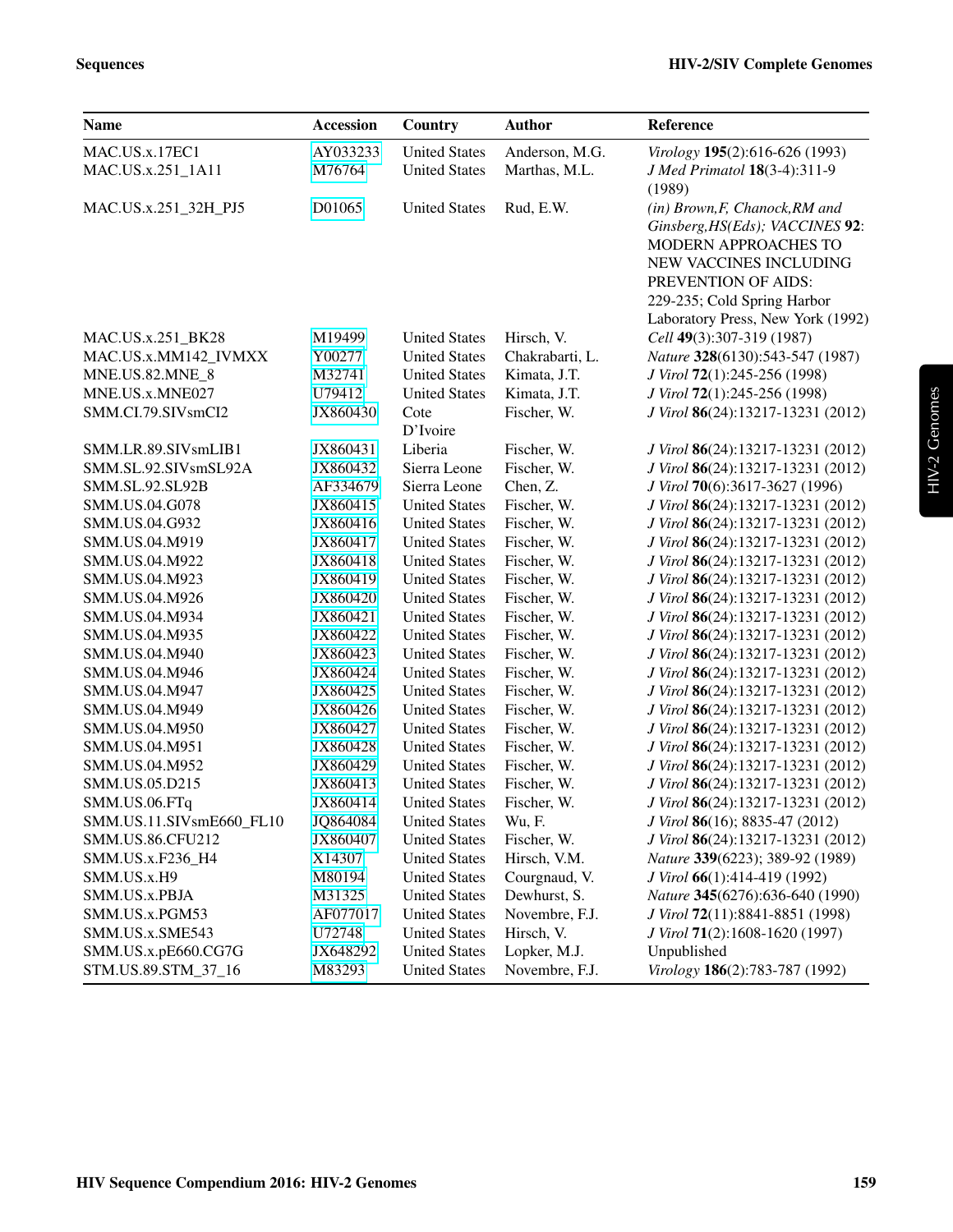<span id="page-5-1"></span>

| ram.             |
|------------------|
| ١<br>ĺ<br>Ξ<br>Ĭ |
| Ē<br>oue<br>₹    |
|                  |

<span id="page-5-0"></span>

| MAC.US.x.239                                                                            |  |
|-----------------------------------------------------------------------------------------|--|
| A.CI.88.UC2<br>A.DE.x.BEN                                                               |  |
| A.DE.x.PEI2 KR KRCG                                                                     |  |
| A.GH.x.GH1<br>A.GM.87.D194                                                              |  |
| A.GM.x.ISY SBL 6669 85                                                                  |  |
| A.GM.x.MCNI3                                                                            |  |
| A.GW.86.FG clone NIHZ<br>A.GW.87.CAM2CG                                                 |  |
| A.GW.x.MDS                                                                              |  |
| A.IN.07.NNVA                                                                            |  |
| A.IN.95.CRIK 147<br>A.JP.08.NMC786 clone 41                                             |  |
| A.PT.x.ALI                                                                              |  |
| A.SN.85.ROD<br>A.SN.86.ST JSP4 27                                                       |  |
| B.CI.88.UC1                                                                             |  |
| B.CI.X.20 56                                                                            |  |
| B.CT.x.EHO                                                                              |  |
| B.GH.86.D205 ALT<br>B.JP.01.IMCJ <sup>-</sup> KR020 1                                   |  |
| G.CI.92.Abt96                                                                           |  |
| AB.CM.03.03CM 510 03                                                                    |  |
| H2 01 AB.CI.90.7312A                                                                    |  |
| H2 <sup>-01-AB.JP.04.NMC307 20</sup>                                                    |  |
| H2 <sup>-01-AB.JP.07.NMC716-01</sup><br>H2 <sup>-01-AB.JP.08.NMC842<sup>-10</sup></sup> |  |
| U.CI.07.07IC TNP3                                                                       |  |
| U.FR.96.12034                                                                           |  |
| U.US.08.NWK08                                                                           |  |
| MAC.US.x.17EC1                                                                          |  |
| MAC.US.x.251 1A11<br>MAC. US. x. 251 32H P.15                                           |  |
| MAC.US.x.251 BK28                                                                       |  |
| MAC.US.x.MM142 IVMXX                                                                    |  |
| MNE.US.82.MNE 8<br>MNE.US.x.MNE027                                                      |  |
| SMM.CI.79.SIVsmCI2                                                                      |  |
| SMM.LR.89.SIVsmLIB1                                                                     |  |
| SMM.SL.92.SIVsmSL92A                                                                    |  |
| SMM.SL.92.SL92B<br>SMM.US.04.G078                                                       |  |
| SMM.US.04.G932                                                                          |  |
| SMM.US.04.M919<br>SMM.US.04.M922                                                        |  |
| SMM.US.04.M923                                                                          |  |
| SMM.US.04.M926                                                                          |  |
| SMM. US. 04. M934<br>SMM.US.04.M935                                                     |  |
| SMM. US. 04. M940                                                                       |  |
| SMM.US.04.M946                                                                          |  |
| SMM.US.04.M947<br>SMM.US.04.M949                                                        |  |
| SMM.US.04.M950                                                                          |  |
| SMM.US.04.M951<br>SMM.US.04.M952                                                        |  |
| SMM.US.05.D215                                                                          |  |
| SMM.US.06.FTq                                                                           |  |
| SMM.US.11.SIVsmE660 FL10<br>SMM.US.86.CFU212                                            |  |
| SMM.US.x.F236 H4                                                                        |  |
| SMM.US.x.H9                                                                             |  |
| SMM.US.x.PBJA<br>SMM.US.x.PGM53                                                         |  |
| SMM.US.x.SME543                                                                         |  |
| SMM.US.x.pE660.CG7G                                                                     |  |
| STM.US.89.STM 37 16                                                                     |  |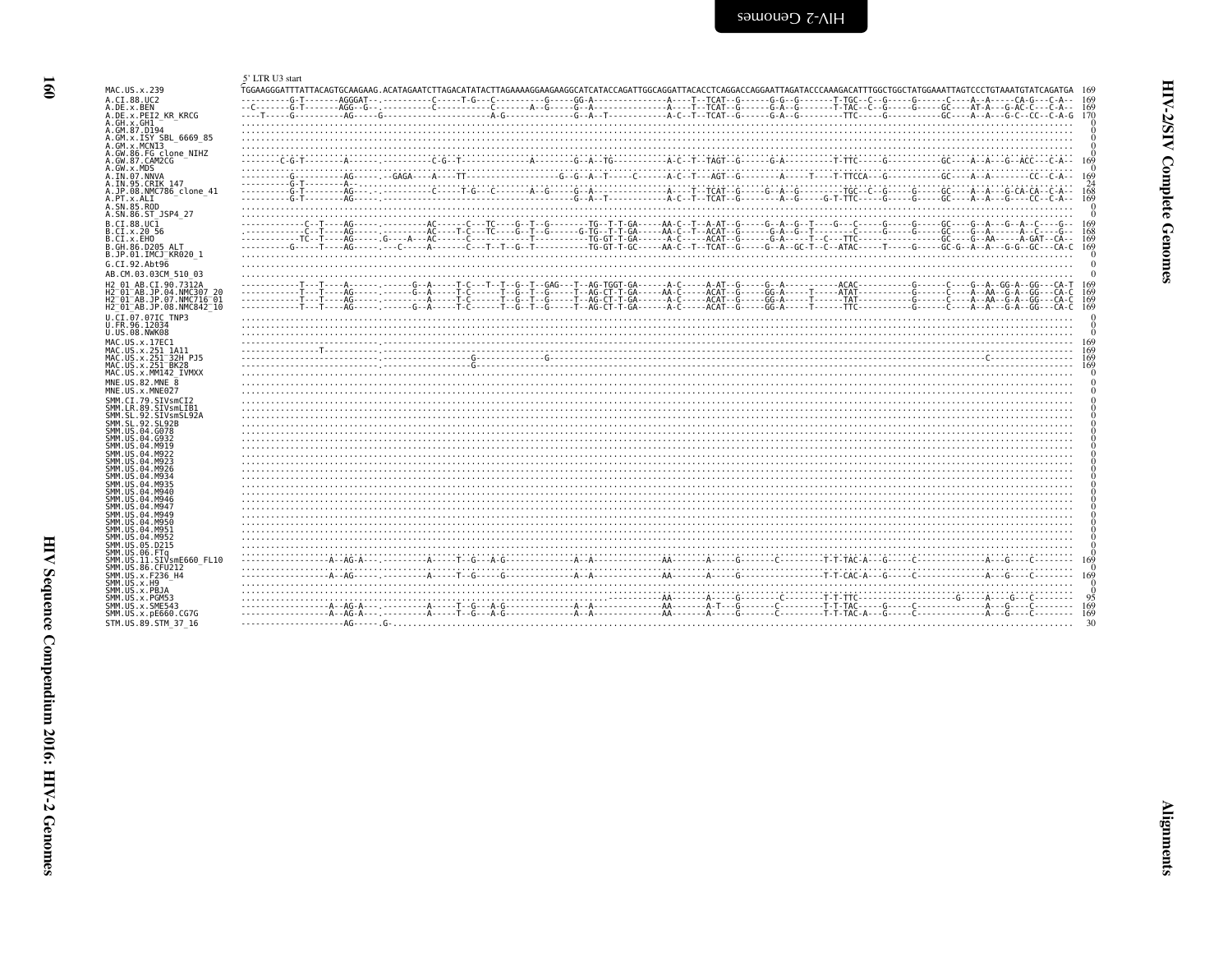<span id="page-6-0"></span>

|                                                                      |                                                                                                                                                                                                                                                                                                                                                  | TCF-1 alpha             |
|----------------------------------------------------------------------|--------------------------------------------------------------------------------------------------------------------------------------------------------------------------------------------------------------------------------------------------------------------------------------------------------------------------------------------------|-------------------------|
| MAC.US.x.239                                                         | $GGCACAG. GAGGATGAGGAGCATTATTTAATGCATCCAGCTCAAACTTCCCAGTGGGGTGAGCCCTTGGGGAGGGTTCTAGCATGGGAGTTTTGATCCAACTTTGGGCCTTATGCTGCCCTACACTTATGAGGCTTAGGATATGTTAGGTAGGGATTTGGAAGTTCGGAAGTCAGTTGGGAGATGTTGGGAGAGTTTGGGGAGGTTTGGGAGGTTTGGGAGGTTTGGGAGGTTTGGGAGGTTTGGGAGGTTTGGGAGGTTTGGGAGGTTTGGGAGGTTTGGGAGGTTTGGGAGGTTTGGGAGGTTTGGGAGGTTTGGGAGGTTTGGGAGGTTT$ |                         |
| A.CI.88.UC2<br>A.DE.x.BEN                                            |                                                                                                                                                                                                                                                                                                                                                  |                         |
| A.DE.X.PEI2 KR KRCG                                                  |                                                                                                                                                                                                                                                                                                                                                  |                         |
| A.GH.x.GH1<br>A.GM.87.D194                                           |                                                                                                                                                                                                                                                                                                                                                  |                         |
| A.GM.x.ISY SBL 6669 85                                               |                                                                                                                                                                                                                                                                                                                                                  |                         |
| A.GM.x.MCN13<br>A.GW.86.FG clone NIHZ                                |                                                                                                                                                                                                                                                                                                                                                  |                         |
| A.GW.87.CAM2CG<br>A.GW.x.MDS                                         |                                                                                                                                                                                                                                                                                                                                                  | -339                    |
| A.IN.07.NNVA                                                         |                                                                                                                                                                                                                                                                                                                                                  | 327                     |
| A.IN.95.CRIK 147<br>A.JP.08.NMC786 clone 41                          |                                                                                                                                                                                                                                                                                                                                                  | $\frac{73}{326}$        |
| A.PT.x.ALI<br>A.SN.85.ROD                                            |                                                                                                                                                                                                                                                                                                                                                  | 327                     |
| A.SN.86.ST JSP4 27                                                   |                                                                                                                                                                                                                                                                                                                                                  |                         |
| B.CI.88.UC1<br>B.CI.x.20 56                                          |                                                                                                                                                                                                                                                                                                                                                  | 326                     |
| B.CI.X.EHO                                                           |                                                                                                                                                                                                                                                                                                                                                  | 327                     |
| B.GH.86.D205 ALT<br>B.JP.01.IMCJ KR020 1                             |                                                                                                                                                                                                                                                                                                                                                  | 330                     |
| G.CI.92.Abt96                                                        |                                                                                                                                                                                                                                                                                                                                                  |                         |
| AB.CM.03.03CM 510 03                                                 |                                                                                                                                                                                                                                                                                                                                                  |                         |
| H2 01 AB.CI.90.7312A<br>H2 <sup>-01-AB.JP.04.NMC307 20</sup>         |                                                                                                                                                                                                                                                                                                                                                  | 330                     |
| H2 <sup>-01-AB.JP.07.NMC716-01</sup>                                 |                                                                                                                                                                                                                                                                                                                                                  | 330<br>330              |
| H2 <sup>-01-AB.JP.08.NMC842<sup>-10</sup></sup><br>U.CI.07.07IC TNP3 |                                                                                                                                                                                                                                                                                                                                                  |                         |
| U.FR.96.12034                                                        |                                                                                                                                                                                                                                                                                                                                                  |                         |
| U.US.08.NWK08<br>MAC.US.x.17EC1                                      |                                                                                                                                                                                                                                                                                                                                                  |                         |
| MAC.US.x.251 1A11                                                    |                                                                                                                                                                                                                                                                                                                                                  |                         |
| MAC.US.x.251 32H PJ5<br>MAC. US. x. 251 BK28                         |                                                                                                                                                                                                                                                                                                                                                  |                         |
| MAC.US.x.MM142 IVMXX<br>MNE.U.S.82.MNE 8                             |                                                                                                                                                                                                                                                                                                                                                  |                         |
| MNE.US.x.MNE027                                                      |                                                                                                                                                                                                                                                                                                                                                  |                         |
| SMM.CI.79.SIVsmCI2                                                   |                                                                                                                                                                                                                                                                                                                                                  |                         |
| SMM.LR.89.SIVsmLIB1<br>SMM.SL.92.SIVsmSL92A                          |                                                                                                                                                                                                                                                                                                                                                  |                         |
| SMM. SL. 92. SL92B<br>SMM.US.04.G078                                 |                                                                                                                                                                                                                                                                                                                                                  |                         |
| SMM.US.04.G932                                                       |                                                                                                                                                                                                                                                                                                                                                  |                         |
| SMM.US.04.M919<br>SMM. U.S. 04. M922                                 |                                                                                                                                                                                                                                                                                                                                                  |                         |
| SMM.US.04.M923<br>SMM.US.04.M926                                     |                                                                                                                                                                                                                                                                                                                                                  |                         |
| SMM.US.04.M934                                                       |                                                                                                                                                                                                                                                                                                                                                  |                         |
| SMM.US.04.M935<br>SMM.US.04.M940                                     |                                                                                                                                                                                                                                                                                                                                                  |                         |
| SMM.US.04.M946<br>SMM.US.04.M947                                     |                                                                                                                                                                                                                                                                                                                                                  |                         |
| SMM US 04 M949                                                       |                                                                                                                                                                                                                                                                                                                                                  |                         |
| SMM.US.04.M950<br>SMM.US.04.M951                                     |                                                                                                                                                                                                                                                                                                                                                  |                         |
| SMM.US.04.M952<br>SMM.US.05.D215                                     |                                                                                                                                                                                                                                                                                                                                                  |                         |
| SMM.US.06.FTa                                                        |                                                                                                                                                                                                                                                                                                                                                  |                         |
| SMM.US.11.SIVsmE660 FL10<br>SMM.US.86.CFU212                         |                                                                                                                                                                                                                                                                                                                                                  | 327                     |
| SMM.US.x.F236 H4<br>SMM.US.x.H9                                      |                                                                                                                                                                                                                                                                                                                                                  | 327                     |
| SMM.US.x.PBJA                                                        |                                                                                                                                                                                                                                                                                                                                                  |                         |
| SMM.US.x.PGM53<br>SMM.US.x.SME543                                    |                                                                                                                                                                                                                                                                                                                                                  | $\frac{82}{253}$<br>327 |
| SMM.US.x.pE660.CG7G                                                  |                                                                                                                                                                                                                                                                                                                                                  |                         |
| STM.US.89.STM 37 16                                                  |                                                                                                                                                                                                                                                                                                                                                  |                         |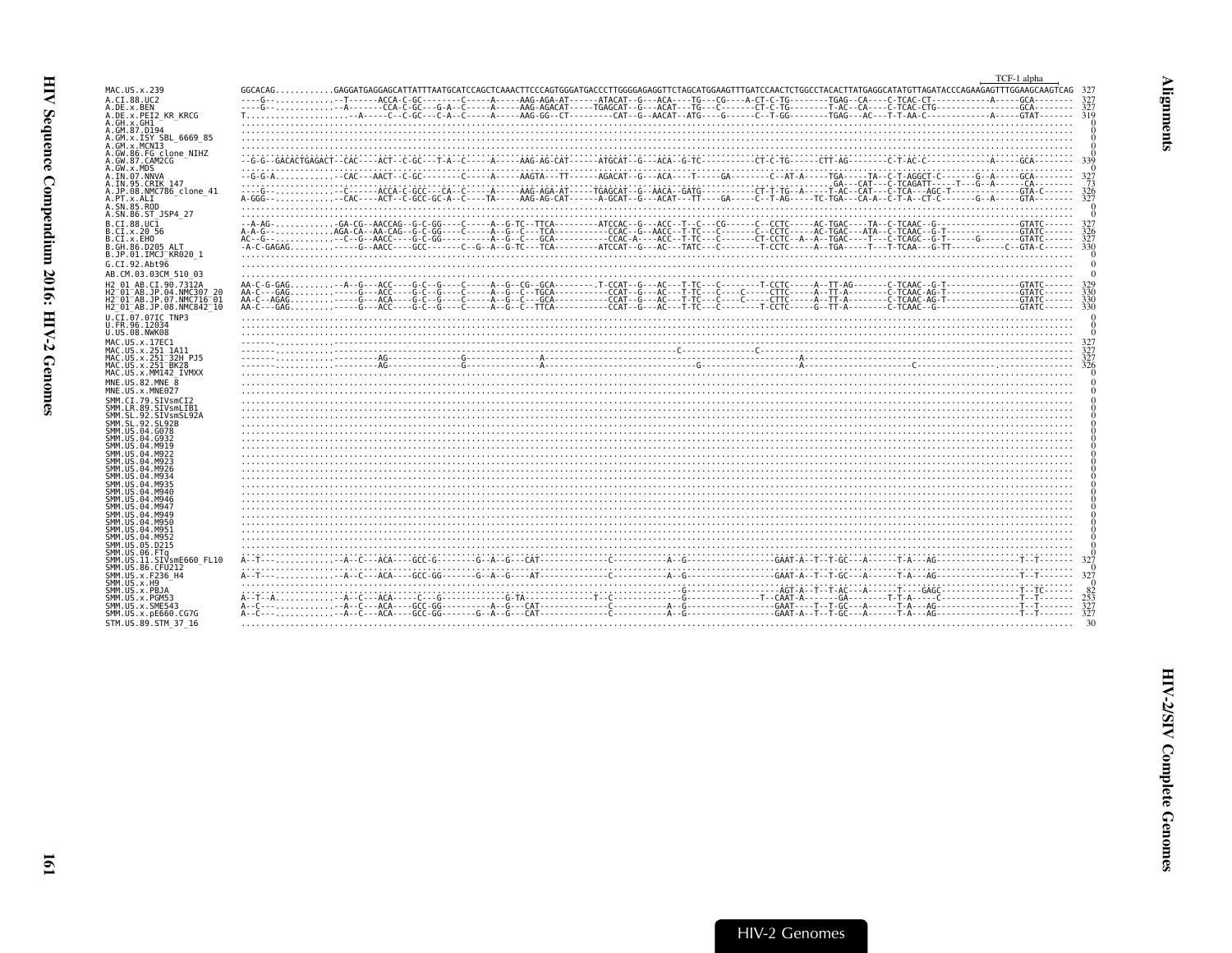<span id="page-7-0"></span>

|                                                                  |                                                                                                                                                                                                                                                                                                                                                                                                                       | $NF - \kappa - B - \Pi$ |          |
|------------------------------------------------------------------|-----------------------------------------------------------------------------------------------------------------------------------------------------------------------------------------------------------------------------------------------------------------------------------------------------------------------------------------------------------------------------------------------------------------------|-------------------------|----------|
| MAC.US.x.239                                                     | $GCTGTCAGAGGGAAGAGGTTT \textbf{.AGAAGAGGGCTAACCGGCAAGAGGGCCTTCTTAACATGGCTGACAAAGAGGAAGCTCGCTGA \textbf{0} \textbf{0} \textbf{0} \textbf{0} \textbf{0} \textbf{1} \textbf{1} \textbf{1} \textbf{1} \textbf{1} \textbf{1} \textbf{1} \textbf{1} \textbf{1} \textbf{1} \textbf{1} \textbf{1} \textbf{1} \textbf{1} \textbf{1} \textbf{1} \textbf{1} \textbf{1} \textbf{1} \textbf{1} \textbf{1} \textbf{1} \textbf{1} \$ |                         |          |
| A.CI.88.UC2                                                      |                                                                                                                                                                                                                                                                                                                                                                                                                       |                         |          |
| A.DE.x.BEN<br>A.DE.x.PEI2 KR KRCG                                |                                                                                                                                                                                                                                                                                                                                                                                                                       |                         |          |
| A.GH.x.GH1                                                       |                                                                                                                                                                                                                                                                                                                                                                                                                       |                         |          |
| A.GM.87.D194<br>A.GM.x.ISY SBL 6669 85                           |                                                                                                                                                                                                                                                                                                                                                                                                                       |                         |          |
| A.GM.x.MCNI3                                                     |                                                                                                                                                                                                                                                                                                                                                                                                                       |                         |          |
| A.GW.86.FG clone NIHZ<br>A.GW.87.CAM2CG                          |                                                                                                                                                                                                                                                                                                                                                                                                                       |                         |          |
| A.GW.x.MDS                                                       |                                                                                                                                                                                                                                                                                                                                                                                                                       |                         | $\Omega$ |
| A.IN.07.NNVA<br>A.IN.95.CRIK 147                                 |                                                                                                                                                                                                                                                                                                                                                                                                                       |                         |          |
| A.JP.08.NMC786 clone 41                                          |                                                                                                                                                                                                                                                                                                                                                                                                                       |                         |          |
| A.PT.x.ALI<br>A.SN.85.ROD                                        |                                                                                                                                                                                                                                                                                                                                                                                                                       |                         |          |
| A.SN.86.ST JSP4 27                                               |                                                                                                                                                                                                                                                                                                                                                                                                                       |                         |          |
| B.CI.88.UC1<br>B.CI.X.20 56                                      |                                                                                                                                                                                                                                                                                                                                                                                                                       |                         |          |
| B.CT.x.EHO                                                       |                                                                                                                                                                                                                                                                                                                                                                                                                       |                         |          |
| B.GH.86.D205 ALT<br>B.JP.01.IMCJ <sup>-</sup> KR020 1            |                                                                                                                                                                                                                                                                                                                                                                                                                       |                         |          |
| G.CI.92.Abt96                                                    |                                                                                                                                                                                                                                                                                                                                                                                                                       |                         |          |
| AB.CM.03.03CM 510 03                                             |                                                                                                                                                                                                                                                                                                                                                                                                                       |                         |          |
| H2 01 AB.CI.90.7312A                                             |                                                                                                                                                                                                                                                                                                                                                                                                                       |                         |          |
| H2 01 AB.JP.04.NMC307 20<br>H2 <sup>-01-AB.JP.07.NMC716-01</sup> |                                                                                                                                                                                                                                                                                                                                                                                                                       |                         |          |
| H2 <sup>-01-AB.JP.08.NMC842<sup>-10</sup></sup>                  |                                                                                                                                                                                                                                                                                                                                                                                                                       |                         |          |
| U.CI.07.07IC TNP3<br>U.FR.96.12034                               |                                                                                                                                                                                                                                                                                                                                                                                                                       |                         |          |
| U.US.08.NWK08                                                    |                                                                                                                                                                                                                                                                                                                                                                                                                       |                         |          |
| MAC.US.x.17EC1<br>MAC.US.x.251 1A11                              |                                                                                                                                                                                                                                                                                                                                                                                                                       |                         |          |
| MAC.US.x.251 32H PJ5                                             |                                                                                                                                                                                                                                                                                                                                                                                                                       |                         |          |
| MAC.US.x.251 <sup>-BK28</sup><br>MAC.US.x.MM142 IVMXX            |                                                                                                                                                                                                                                                                                                                                                                                                                       |                         |          |
| MNE.US.82.MNE 8                                                  |                                                                                                                                                                                                                                                                                                                                                                                                                       |                         |          |
| MNE.US.x.MNE027                                                  |                                                                                                                                                                                                                                                                                                                                                                                                                       |                         |          |
| SMM.CI.79.SIVsmCI2<br>SMM.LR.89.SIVsmLIB1                        |                                                                                                                                                                                                                                                                                                                                                                                                                       |                         |          |
| SMM.SL.92.SIVsmSL92A                                             |                                                                                                                                                                                                                                                                                                                                                                                                                       |                         |          |
| SMM. SL. 92. SL92B                                               |                                                                                                                                                                                                                                                                                                                                                                                                                       |                         |          |
| SMM. US. 04. 6078                                                |                                                                                                                                                                                                                                                                                                                                                                                                                       |                         |          |
| SMM. US.04.M919<br>SMM.US.04.M922                                |                                                                                                                                                                                                                                                                                                                                                                                                                       |                         |          |
| SMM.US.04.M923                                                   |                                                                                                                                                                                                                                                                                                                                                                                                                       |                         |          |
| SMM.US.04.M926<br>SMM.US.04.M934                                 |                                                                                                                                                                                                                                                                                                                                                                                                                       |                         |          |
| SMM.US.04.M935<br>SMM.US.04.M940                                 |                                                                                                                                                                                                                                                                                                                                                                                                                       |                         |          |
| SMM.US.04.M946                                                   |                                                                                                                                                                                                                                                                                                                                                                                                                       |                         |          |
| SMM.US.04.M947<br>SMM.US.04.M949                                 |                                                                                                                                                                                                                                                                                                                                                                                                                       |                         |          |
| SMM.US.04.M950                                                   |                                                                                                                                                                                                                                                                                                                                                                                                                       |                         |          |
| SMM.US.04.M951<br>SMM.US.04.M952                                 |                                                                                                                                                                                                                                                                                                                                                                                                                       |                         |          |
| SMM.US.05.D215                                                   |                                                                                                                                                                                                                                                                                                                                                                                                                       |                         |          |
| SMM.US.06.FTa<br>SMM.US.11.SIVsmE660 FL10                        |                                                                                                                                                                                                                                                                                                                                                                                                                       |                         |          |
| SMM. US.86. CFU212<br>SMM.US.x.F236 H4                           |                                                                                                                                                                                                                                                                                                                                                                                                                       |                         | 435      |
| SMM. US. x.H9                                                    |                                                                                                                                                                                                                                                                                                                                                                                                                       |                         |          |
| SMM.US.x.PBJA<br>SMM.US.x.PGM53                                  |                                                                                                                                                                                                                                                                                                                                                                                                                       |                         |          |
| SMM.US.x.SME543                                                  |                                                                                                                                                                                                                                                                                                                                                                                                                       |                         |          |
| SMM.US.x.pE660.CG7G                                              |                                                                                                                                                                                                                                                                                                                                                                                                                       |                         |          |
| STM.US.89.STM 37 16                                              |                                                                                                                                                                                                                                                                                                                                                                                                                       |                         |          |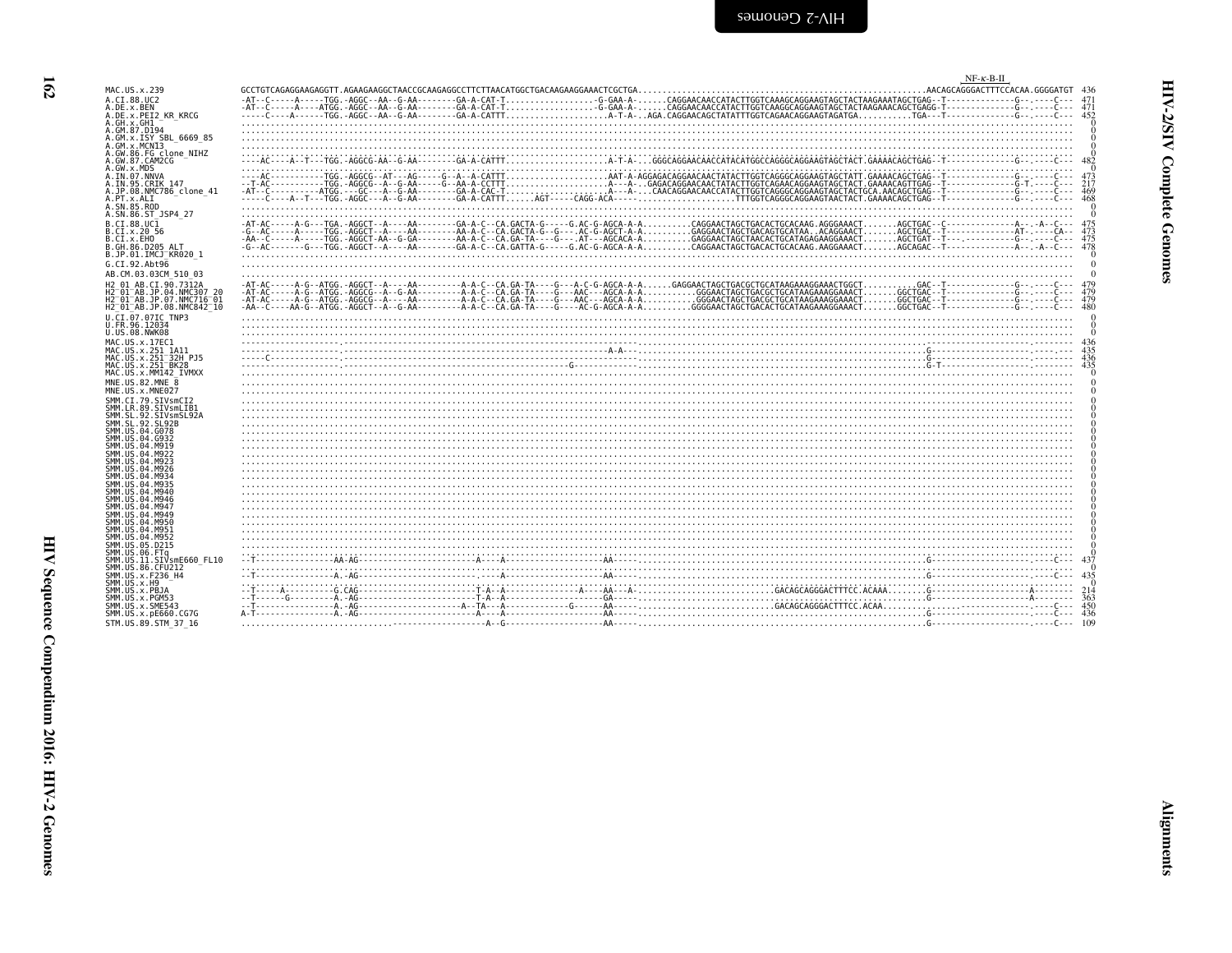<span id="page-8-0"></span>

|                                                                            | $NF-K-B-I$ | <b>TATA Box</b> | +1 mRNA start site<br>TAR <sup>-</sup> element start<br>5' LTR U3 end 5' LTR R repeat begin |                                                                                                                                                                                                                                                                                                                                                                                                                                                                                                                                                                                                                                                        |
|----------------------------------------------------------------------------|------------|-----------------|---------------------------------------------------------------------------------------------|--------------------------------------------------------------------------------------------------------------------------------------------------------------------------------------------------------------------------------------------------------------------------------------------------------------------------------------------------------------------------------------------------------------------------------------------------------------------------------------------------------------------------------------------------------------------------------------------------------------------------------------------------------|
| MAC.US.x.239                                                               |            |                 |                                                                                             | TACGGGGAGGTACTGGGGAGGAGCCGGTCGGGAACGCCCACTTTCTTGATGTATAAATATCACTGCATTTCGCTCTGTATTC.AGTCGCTCTGCGAGAGGCTGGCAGATTGAGCCCTGGGAGGTTCTCTACCAGCACTAGAGCCTGGGTAGTACAGCTGCTGCTCCCTGCTAGCAGCTGTCTCCCTGCTAGCAGCTGTCTCCCTGCTAGCAGCTGTCTCC                                                                                                                                                                                                                                                                                                                                                                                                                           |
| A.CI.88.UC2                                                                |            |                 |                                                                                             |                                                                                                                                                                                                                                                                                                                                                                                                                                                                                                                                                                                                                                                        |
| A.DE.x.BEN                                                                 |            |                 |                                                                                             | $A-CAA$<br>$A-CAA$<br>$A-CAA$<br>$A-CAA$<br>$A-CAA$<br>$A-CAA$<br>$A-CAA$<br>$A-CAA$<br>$A-CAA$<br>$A-CAA$<br>$A-CAA$<br>$A-CAA$<br>$A-CAA$<br>$A-CAA$<br>$A-CAA$<br>$A-CAA$<br>$A-CAA$<br>$A-CAA$<br>$A-CAA$<br>$A-CAA$<br>$A-CAA$<br>$A-CAA$<br>$A-CAA$<br>$A-CAA$<br>$A-CAA$<br>$A-CAC$<br>$A-CAC$<br>$A-CAC$<br>$A-CAC$<br>$A-CAC$<br>$A-CAC$<br>$A-CAC$                                                                                                                                                                                                                                                                                           |
| A.DE.x.PEI2 KR KRCG                                                        |            |                 |                                                                                             |                                                                                                                                                                                                                                                                                                                                                                                                                                                                                                                                                                                                                                                        |
| A.GH.x.GH1<br>A.GM.87.D194                                                 |            |                 |                                                                                             |                                                                                                                                                                                                                                                                                                                                                                                                                                                                                                                                                                                                                                                        |
| A.GM.X.ISY SBL 6669 85                                                     |            |                 |                                                                                             | 85                                                                                                                                                                                                                                                                                                                                                                                                                                                                                                                                                                                                                                                     |
| A.GM.x.MCNI3<br>A.GW.86.FG clone NIHZ                                      |            |                 |                                                                                             | 85<br>84                                                                                                                                                                                                                                                                                                                                                                                                                                                                                                                                                                                                                                               |
| A.GW.87.CAM2CG                                                             |            |                 |                                                                                             | 651                                                                                                                                                                                                                                                                                                                                                                                                                                                                                                                                                                                                                                                    |
| A.GW.x.MDS                                                                 |            |                 |                                                                                             | 85                                                                                                                                                                                                                                                                                                                                                                                                                                                                                                                                                                                                                                                     |
| A.IN.07.NNVA<br>A.IN.95.CRIK 147                                           |            |                 |                                                                                             |                                                                                                                                                                                                                                                                                                                                                                                                                                                                                                                                                                                                                                                        |
| A.JP.08.NMC786 clone 41                                                    |            |                 |                                                                                             |                                                                                                                                                                                                                                                                                                                                                                                                                                                                                                                                                                                                                                                        |
| A.PT.x.ALI<br>A.SN.85.ROD                                                  |            |                 |                                                                                             | 85                                                                                                                                                                                                                                                                                                                                                                                                                                                                                                                                                                                                                                                     |
| A.SN.86.ST JSP4 27                                                         |            |                 |                                                                                             | 85                                                                                                                                                                                                                                                                                                                                                                                                                                                                                                                                                                                                                                                     |
| B.CI.88.UC1                                                                |            |                 |                                                                                             | $A-AG1$<br>$A-A1$<br>$A-A2$<br>$A-A3$<br>$A-A4$<br>$A-A4$<br>$A-A5$<br>$A-A6$<br>$A-A6$<br>$A-A7$<br>$A-A8$<br>$A-A8$<br>$A-A9$<br>$A-A1$<br>$A-A1$<br>$A-A1$<br>$A-A2$<br>$A-A1$<br>$A-A1$<br>$A-A2$<br>$A-A1$<br>$A-A2$<br>$A-A3$<br>$A-A4$<br>$A-A1$<br>$A-A2$<br>$A-A3$<br>$A-A4$<br>$A-A1$<br>$A+A1$<br>$A+A2$<br>$A+A$                                                                                                                                                                                                                                                                                                                           |
| B.CI.X.20 56<br>B.CI.x.EHO                                                 |            |                 |                                                                                             |                                                                                                                                                                                                                                                                                                                                                                                                                                                                                                                                                                                                                                                        |
| B.GH.86.D205 ALT                                                           |            |                 |                                                                                             |                                                                                                                                                                                                                                                                                                                                                                                                                                                                                                                                                                                                                                                        |
| B.JP.01.IMCJ KR020 1                                                       |            |                 |                                                                                             |                                                                                                                                                                                                                                                                                                                                                                                                                                                                                                                                                                                                                                                        |
| G.CI.92.Abt96                                                              |            |                 |                                                                                             |                                                                                                                                                                                                                                                                                                                                                                                                                                                                                                                                                                                                                                                        |
| AB.CM.03.03CM 510 03                                                       |            |                 |                                                                                             |                                                                                                                                                                                                                                                                                                                                                                                                                                                                                                                                                                                                                                                        |
| H2 01 AB.CI.90.7312A<br>H2 <sup>-</sup> 01 <sup>-</sup> AB.JP.04.NMC307 20 |            |                 |                                                                                             |                                                                                                                                                                                                                                                                                                                                                                                                                                                                                                                                                                                                                                                        |
| H2 <sup>-</sup> 01 <sup>-</sup> AB.JP.07.NMC716 <sup>-</sup> 01            |            |                 |                                                                                             |                                                                                                                                                                                                                                                                                                                                                                                                                                                                                                                                                                                                                                                        |
| H2 01 AB.JP.08.NMC842 10                                                   |            |                 |                                                                                             |                                                                                                                                                                                                                                                                                                                                                                                                                                                                                                                                                                                                                                                        |
| U.CI.07.07IC TNP3<br>U.FR.96.12034                                         |            |                 |                                                                                             | $\frac{1}{130}$<br>$\frac{1}{130}$<br>$\frac{1}{130}$ $\frac{1}{130}$ $\frac{1}{130}$ $\frac{1}{130}$ $\frac{1}{130}$ $\frac{1}{130}$ $\frac{1}{130}$ $\frac{1}{130}$ $\frac{1}{130}$ $\frac{1}{130}$ $\frac{1}{130}$ $\frac{1}{130}$ $\frac{1}{130}$ $\frac{1}{130}$ $\frac{1}{130}$ $\frac{1}{130}$ $\frac{1$                                                                                                                                                                                                                                                                                                                                        |
| U.US.08.NWK08                                                              |            |                 |                                                                                             |                                                                                                                                                                                                                                                                                                                                                                                                                                                                                                                                                                                                                                                        |
| MAC.US.x.17EC1                                                             |            |                 |                                                                                             |                                                                                                                                                                                                                                                                                                                                                                                                                                                                                                                                                                                                                                                        |
| MAC.US.x.251 1A11                                                          |            |                 |                                                                                             |                                                                                                                                                                                                                                                                                                                                                                                                                                                                                                                                                                                                                                                        |
| MAC.US.x.251 32H PJ5<br>MAC.US.x.251 BK28                                  |            |                 |                                                                                             |                                                                                                                                                                                                                                                                                                                                                                                                                                                                                                                                                                                                                                                        |
| MAC.US.x.MM142 IVMXX                                                       |            |                 |                                                                                             | 85                                                                                                                                                                                                                                                                                                                                                                                                                                                                                                                                                                                                                                                     |
| MNE.US.82.MNE 8<br>MNE.US.x.MNE027                                         |            |                 |                                                                                             | 85                                                                                                                                                                                                                                                                                                                                                                                                                                                                                                                                                                                                                                                     |
| SMM.CI.79.SIVsmCI2                                                         |            |                 |                                                                                             |                                                                                                                                                                                                                                                                                                                                                                                                                                                                                                                                                                                                                                                        |
| SMM.LR.89.SIVsmLIB1                                                        |            |                 |                                                                                             |                                                                                                                                                                                                                                                                                                                                                                                                                                                                                                                                                                                                                                                        |
| SMM.SL.92.SIVsmSL92A<br>SMM. SL. 92. SL92B                                 |            |                 |                                                                                             |                                                                                                                                                                                                                                                                                                                                                                                                                                                                                                                                                                                                                                                        |
| SMM.US.04.G078                                                             |            |                 |                                                                                             |                                                                                                                                                                                                                                                                                                                                                                                                                                                                                                                                                                                                                                                        |
| SMM.US.04.G932<br>SMM.US.04.M919                                           |            |                 |                                                                                             |                                                                                                                                                                                                                                                                                                                                                                                                                                                                                                                                                                                                                                                        |
| SMM.US.04.M922                                                             |            |                 |                                                                                             |                                                                                                                                                                                                                                                                                                                                                                                                                                                                                                                                                                                                                                                        |
| SMM.US.04.M923<br>SMM.US.04.M926                                           |            |                 |                                                                                             |                                                                                                                                                                                                                                                                                                                                                                                                                                                                                                                                                                                                                                                        |
| SMM.US.04.M934                                                             |            |                 |                                                                                             |                                                                                                                                                                                                                                                                                                                                                                                                                                                                                                                                                                                                                                                        |
| SMM. US. 04. M935                                                          |            |                 |                                                                                             |                                                                                                                                                                                                                                                                                                                                                                                                                                                                                                                                                                                                                                                        |
| SMM.US.04.M940<br>SMM.US.04.M946                                           |            |                 |                                                                                             |                                                                                                                                                                                                                                                                                                                                                                                                                                                                                                                                                                                                                                                        |
| SMM.US.04.M947                                                             |            |                 |                                                                                             |                                                                                                                                                                                                                                                                                                                                                                                                                                                                                                                                                                                                                                                        |
| SMM.US.04.M949<br>SMM.US.04.M950                                           |            |                 |                                                                                             |                                                                                                                                                                                                                                                                                                                                                                                                                                                                                                                                                                                                                                                        |
| SMM.US.04.M951                                                             |            |                 |                                                                                             |                                                                                                                                                                                                                                                                                                                                                                                                                                                                                                                                                                                                                                                        |
| SMM.US.04.M952<br>SMM.US.05.D215                                           |            |                 |                                                                                             |                                                                                                                                                                                                                                                                                                                                                                                                                                                                                                                                                                                                                                                        |
| SMM.US.06.FTq                                                              |            |                 |                                                                                             |                                                                                                                                                                                                                                                                                                                                                                                                                                                                                                                                                                                                                                                        |
| SMM.US.11.SIVsmE660 FL10                                                   |            |                 |                                                                                             | $\color{blue} \bullet \color{red} \bullet \color{red} \bullet \color{red} \bullet \color{red} \bullet \color{red} \bullet \color{red} \bullet \color{red} \bullet \color{red} \bullet \color{red} \bullet \color{red} \bullet \color{red} \bullet \color{red} \bullet \color{red} \bullet \color{red} \bullet \color{red} \bullet \color{red} \bullet \color{red} \bullet \color{red} \bullet \color{red} \bullet \color{red} \bullet \color{red} \bullet \color{red} \bullet \color{red} \bullet \color{red} \bullet \color{red} \bullet \color{red} \bullet \color{red} \bullet \color{red} \bullet \color{red} \bullet \color{red} \bullet \color{$ |
| SMM.US.86.CFU212<br>SMM.US.x.F236 H4                                       |            |                 |                                                                                             |                                                                                                                                                                                                                                                                                                                                                                                                                                                                                                                                                                                                                                                        |
| SMM.US.x.H9                                                                |            |                 |                                                                                             | -86                                                                                                                                                                                                                                                                                                                                                                                                                                                                                                                                                                                                                                                    |
| SMM.US.x.PBJA<br>SMM.US.x.PGM53                                            |            |                 |                                                                                             |                                                                                                                                                                                                                                                                                                                                                                                                                                                                                                                                                                                                                                                        |
| SMM.US.x.SME543                                                            |            |                 |                                                                                             |                                                                                                                                                                                                                                                                                                                                                                                                                                                                                                                                                                                                                                                        |
| SMM. US. x. pE660. CG7G                                                    |            |                 |                                                                                             |                                                                                                                                                                                                                                                                                                                                                                                                                                                                                                                                                                                                                                                        |
| STM.US.89.STM 37 16                                                        |            |                 |                                                                                             |                                                                                                                                                                                                                                                                                                                                                                                                                                                                                                                                                                                                                                                        |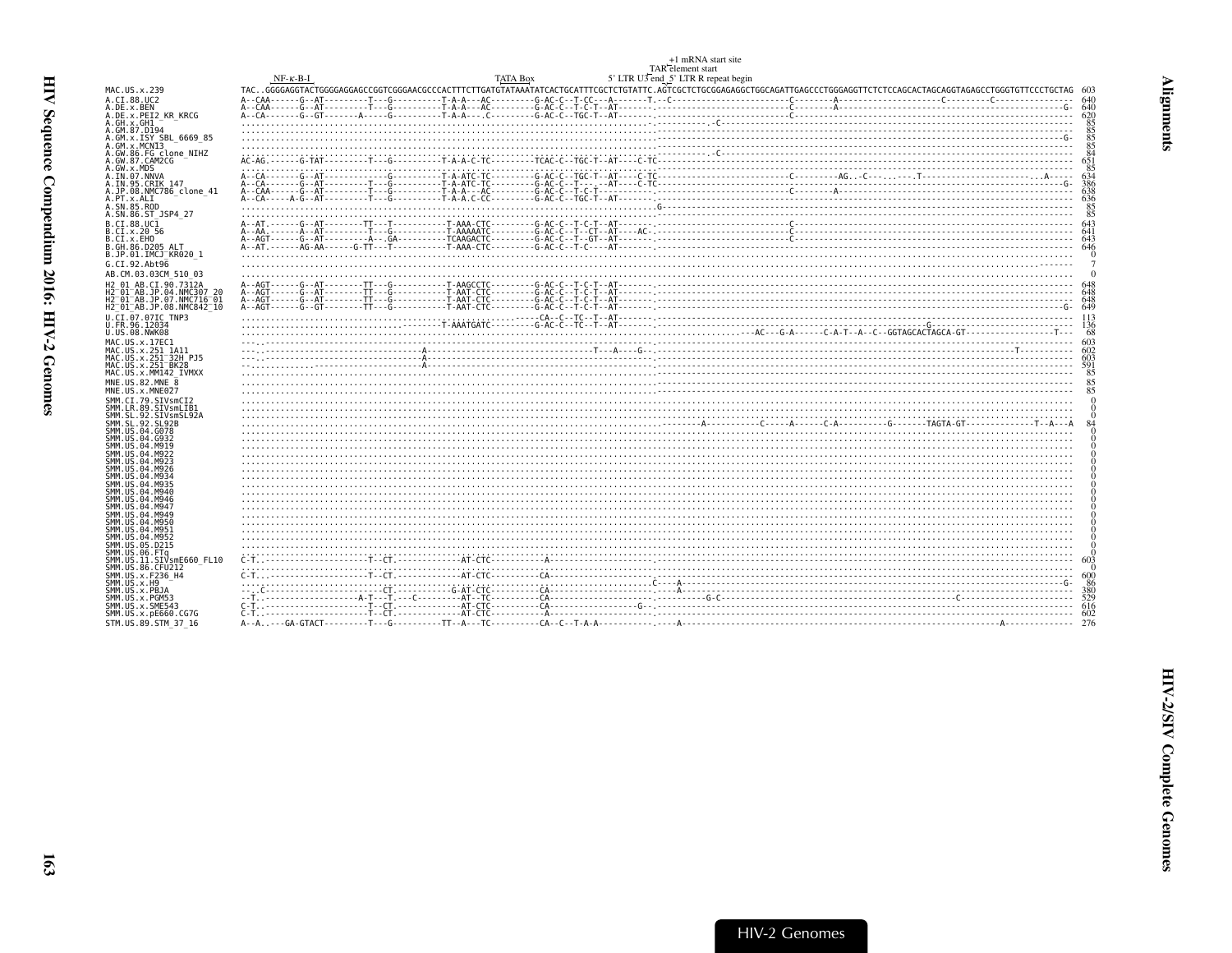<span id="page-9-0"></span>

| ת<br>ק<br>ŗ   |  |
|---------------|--|
| i             |  |
| Ĩ,<br>トーー・ヘーー |  |

|                                                                                         | TAR element end |  | Poly-A signal 5' LTR R repeat end 5' LTR U5 start |                   |
|-----------------------------------------------------------------------------------------|-----------------|--|---------------------------------------------------|-------------------|
| MAC.US.x.239                                                                            |                 |  |                                                   |                   |
| A.CI.88.UC2                                                                             |                 |  |                                                   | 794               |
| A.DE.x.BEN<br>A.DE.X.PEI2 KR KRCG                                                       |                 |  |                                                   | $\frac{795}{774}$ |
| A.GH.x.GH1                                                                              |                 |  |                                                   | 239               |
| A.GM.87.D194                                                                            |                 |  |                                                   | 239               |
| A.GM.x.ISY SBL 6669 85                                                                  |                 |  |                                                   | 240               |
| A.GM.x.MCNI3                                                                            |                 |  |                                                   | 240               |
| A.GW.86.FG clone NIHZ                                                                   |                 |  |                                                   | 238               |
| A.GW.87.CAM2CG<br>A.GW.x.MDS                                                            |                 |  |                                                   | 805<br>239        |
| A.IN.07.NNVA                                                                            |                 |  |                                                   | 789               |
| A.IN.95.CRIK 147                                                                        |                 |  |                                                   | 540               |
| A.JP.08.NMC786 clone 41                                                                 |                 |  |                                                   | 792               |
| A.PT.x.ALI<br>A.SN.85.ROD                                                               |                 |  |                                                   | 790<br>239        |
| A.SN.86.ST JSP4 27                                                                      |                 |  |                                                   | 241               |
| B.CI.88.UC1                                                                             |                 |  |                                                   |                   |
| B.CI.x.20 56                                                                            |                 |  |                                                   | 795<br>793        |
| B.CI.X.EHO                                                                              |                 |  |                                                   | 791               |
| B.GH.86.D205 ALT                                                                        |                 |  |                                                   | 792               |
| B.JP.01.IMCJ KR020 1                                                                    |                 |  |                                                   |                   |
| G.CI.92.Abt96                                                                           |                 |  |                                                   |                   |
| AB.CM.03.03CM 510 03                                                                    |                 |  |                                                   |                   |
| H <sub>2</sub> 01 AB.CI.90.7312A                                                        |                 |  |                                                   |                   |
| H2 01 AB.JP.04.NMC307 20                                                                |                 |  |                                                   | 797               |
| H2 <sup>-01-AB.JP.07.NMC716-01</sup><br>H2 <sup>-01-AB.JP.08.NMC842<sup>-10</sup></sup> |                 |  |                                                   | 798               |
| U.CI.07.07IC TNP3                                                                       |                 |  |                                                   | 267               |
| U.FR.96.12034                                                                           |                 |  |                                                   | 287               |
| U.US.08.NWK08                                                                           |                 |  |                                                   | 226               |
| MAC.US.x.17EC1                                                                          |                 |  |                                                   |                   |
| MAC.US.x.251 1A11                                                                       |                 |  |                                                   | 757               |
| MAC.US.x.251 32H PJ5                                                                    |                 |  |                                                   | 758               |
| MAC.US.x.251 <sup>-</sup> BK28<br>MAC.US.x.MM142 IVMXX                                  |                 |  |                                                   | 746               |
| MNE.US.82.MNE 8                                                                         |                 |  |                                                   |                   |
| MNE.US.x.MNE027                                                                         |                 |  |                                                   |                   |
| SMM.CI.79.SIVsmCI2                                                                      |                 |  |                                                   |                   |
| SMM.LR.89.SIVsmLIB1                                                                     |                 |  |                                                   |                   |
| SMM.SL.92.SIVsmSL92A                                                                    |                 |  |                                                   |                   |
| SMM. SL. 92. SL92B<br>SMM.US.04.G078                                                    |                 |  |                                                   | $\frac{232}{25}$  |
| SMM.US.04.G932                                                                          |                 |  |                                                   |                   |
| SMM.US.04.M919                                                                          |                 |  |                                                   |                   |
| SMM.US.04.M922                                                                          |                 |  |                                                   |                   |
| SMM.US.04.M923                                                                          |                 |  |                                                   |                   |
| SMM.US.04.M926<br>SMM.US.04.M934                                                        |                 |  |                                                   |                   |
| SMM.US.04.M935                                                                          |                 |  |                                                   |                   |
| SMM.US.04.M940                                                                          |                 |  |                                                   |                   |
| SMM.US.04.M946                                                                          |                 |  |                                                   |                   |
| SMM.US.04.M947<br>SMM.US.04.M949                                                        |                 |  |                                                   |                   |
| SMM.US.04.M950                                                                          |                 |  |                                                   |                   |
| SMM.US.04.M951                                                                          |                 |  |                                                   |                   |
| SMM.US.04.M952                                                                          |                 |  |                                                   |                   |
| SMM.US.05.D215                                                                          |                 |  |                                                   |                   |
| SMM.US.06.FTa<br>SMM.US.11.SIVsmE660 FL10                                               | $\cdots$        |  |                                                   | 758               |
| SMM.US.86.CFU212                                                                        |                 |  |                                                   | $\frac{21}{755}$  |
| SMM.US.x.F236 H4                                                                        |                 |  |                                                   |                   |
| SMM.US.x.H9                                                                             |                 |  |                                                   | 241               |
| SMM.US.x.PBJA                                                                           |                 |  |                                                   | 534<br>684        |
| SMM.US.x.PGM53<br>SMM.US.x.SME543                                                       |                 |  |                                                   |                   |
| SMM.US.x.pE660.CG7G                                                                     |                 |  |                                                   | $\frac{772}{757}$ |
| STM.US.89.STM 37 16                                                                     |                 |  |                                                   |                   |
|                                                                                         |                 |  |                                                   |                   |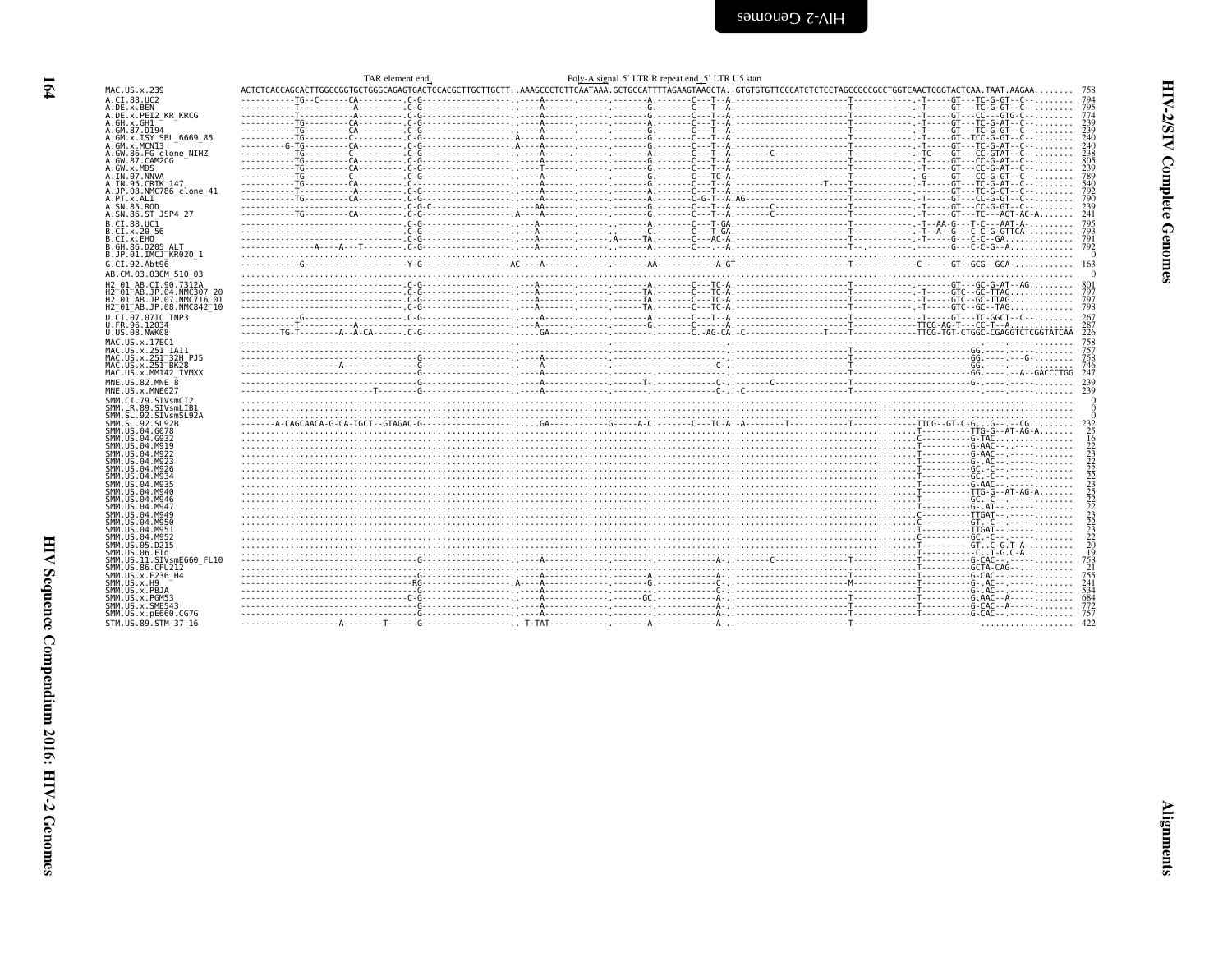<span id="page-10-0"></span>

|                                                                                                                    |          | 5' LTR U5 end Lys tRNA primer binding site |     |
|--------------------------------------------------------------------------------------------------------------------|----------|--------------------------------------------|-----|
| MAC.US.x.239                                                                                                       |          |                                            |     |
| A.CI.88.UC2                                                                                                        | 304      |                                            |     |
| A.DE.x.BEN<br>A.DE.X.PEI2 KR KRCG                                                                                  |          |                                            |     |
| A.GH.x.GH1                                                                                                         |          |                                            |     |
| A.GM.87.D194<br>A.GM.x.ISY SBL 6669 85                                                                             |          |                                            |     |
| A.GM.X.MCNI3                                                                                                       |          |                                            |     |
| A.GW.86.FG clone NIHZ                                                                                              |          |                                            |     |
| A.GW.87.CAM2CG<br>A.GW.x.MDS                                                                                       |          |                                            |     |
| A.IN.07.NNVA                                                                                                       |          |                                            |     |
| A.IN.95.CRIK 147<br>A.JP.08.NMC786 clone 41                                                                        |          |                                            |     |
| A.PT.x.ALT                                                                                                         |          |                                            |     |
| A.SN.85.ROD                                                                                                        |          |                                            |     |
| A.SN.86.ST JSP4 27                                                                                                 | $\ldots$ |                                            |     |
| B.CT.88.UC1<br>B.CI.X.20 56                                                                                        |          |                                            |     |
| B.CI.X.EHO                                                                                                         |          |                                            |     |
| B.GH.86.D205 ALT<br>B.JP.01.IMCJ KR020 1                                                                           |          |                                            |     |
| G.CI.92.Abt96                                                                                                      |          |                                            |     |
| AB.CM.03.03CM 510 03                                                                                               |          |                                            |     |
| H <sub>2</sub> 01 AB.CI.90.7312A                                                                                   |          |                                            |     |
| H2 <sup>-01-AB.JP.04.NMC307 20</sup>                                                                               |          |                                            |     |
| H2 <sup>-</sup> 01 <sup>-</sup> AB.JP.07.NMC716 <sup>-</sup> 01<br>H2 <sup>-01-AB.JP.08.NMC842<sup>-10</sup></sup> |          |                                            | 951 |
| U.CI.07.07IC TNP3                                                                                                  |          |                                            |     |
| U.FR.96.12034                                                                                                      |          |                                            |     |
| U.US.08.NWK08                                                                                                      |          |                                            | 375 |
| MAC.US.x.17EC1<br>MAC.US.x.251 1A11                                                                                |          |                                            |     |
| MAC.US.x.251 <sup>-</sup> 32H PJ5                                                                                  |          |                                            |     |
| MAC.US.x.251 <sup>-</sup> BK28                                                                                     |          |                                            |     |
| MAC.US.x.MM142 IVMXX                                                                                               |          |                                            |     |
| MNE.US.82.MNE<br>MNE.US.x.MNE027                                                                                   |          |                                            |     |
| SMM.CI.79.SIVsmCI2                                                                                                 |          |                                            |     |
| SMM.LR.89.SIVsmLIB1                                                                                                |          |                                            |     |
| SMM.SL.92.SIVsmSL92A<br>SMM.SL.92.SL92B                                                                            |          |                                            |     |
| SMM.US.04.G078                                                                                                     |          |                                            |     |
| SMM.US.04.G932<br>SMM.US.04.M919                                                                                   |          |                                            | 170 |
| SMM.US.04.M922                                                                                                     |          |                                            |     |
| SMM.US.04.M923                                                                                                     |          |                                            |     |
| SMM.US.04.M926<br>SMM.US.04.M934                                                                                   |          |                                            |     |
| SMM.US.04.M935                                                                                                     |          |                                            |     |
| SMM.US.04.M940<br>SMM.US.04.M946                                                                                   |          |                                            | 176 |
| SMM.US.04.M947                                                                                                     |          |                                            |     |
| SMM.US.04.M949                                                                                                     |          |                                            |     |
| SMM.US.04.M950<br>SMM.US.04.M951                                                                                   |          |                                            |     |
| SMM.US.04.M952                                                                                                     |          |                                            |     |
| SMM.US.05.D215<br>SMM.US.06.FTa                                                                                    |          |                                            |     |
| SMM.US.11.SIVsmE660 FL10                                                                                           |          |                                            |     |
| SMM.US.86.CFU212                                                                                                   |          |                                            |     |
| SMM.US.x.F236 H4<br>SMM.US.x.H9                                                                                    |          |                                            |     |
| SMM.US.x.PBJA                                                                                                      |          |                                            |     |
| SMM.US.x.PGM53                                                                                                     |          |                                            |     |
| SMM.US.x.SME543<br>SMM.US.x.pE660.CG7G                                                                             |          |                                            |     |
| STM.US.89.STM 37 16                                                                                                |          |                                            |     |
|                                                                                                                    |          |                                            |     |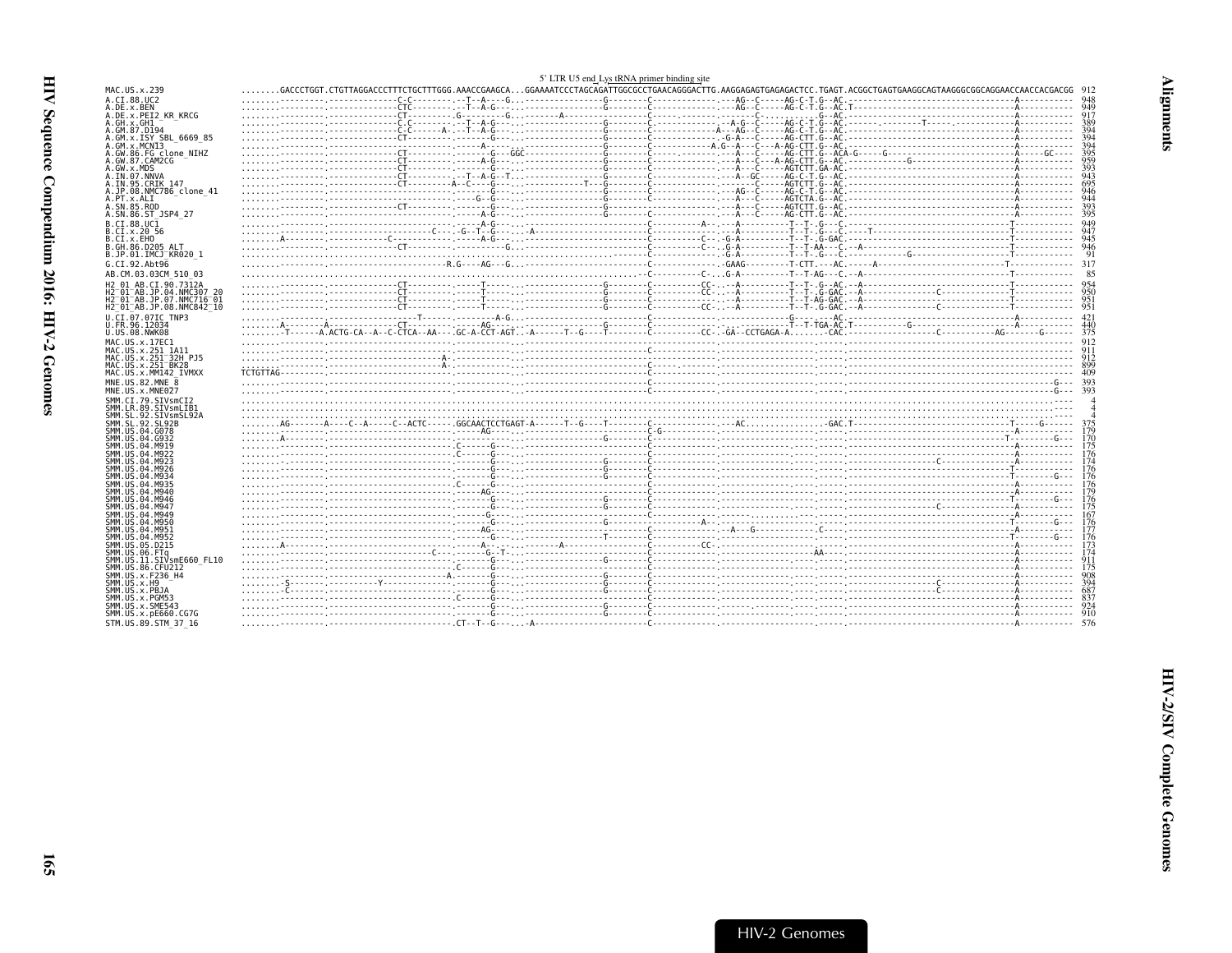| × | I |
|---|---|

| MAC.US.x.239                                                                                         | AGTGCTCCTATAAA.GGCGCGGGTCGGTACCAGACGGCGTGAGGAGC.GGGAGGAGGAGGCCTCC.GGT.TGCAGGTAAGTGCAACACAAAAAAGAAATAGCTGTCTT.TTA.TCCAGGAAGGGGTAATAAGATAG 1044                                                     |  |  |                                                                                                                                  |                 |
|------------------------------------------------------------------------------------------------------|---------------------------------------------------------------------------------------------------------------------------------------------------------------------------------------------------|--|--|----------------------------------------------------------------------------------------------------------------------------------|-----------------|
| A.CI.88.UC2<br>A.DE.x.BEN                                                                            |                                                                                                                                                                                                   |  |  |                                                                                                                                  |                 |
| A.DE.x.PEI2 KR KRCG                                                                                  |                                                                                                                                                                                                   |  |  |                                                                                                                                  |                 |
| A.GH.x.GH1                                                                                           |                                                                                                                                                                                                   |  |  |                                                                                                                                  |                 |
| A.GM.87.D194                                                                                         |                                                                                                                                                                                                   |  |  |                                                                                                                                  |                 |
| A.GM.x.ISY SBL 6669 85                                                                               |                                                                                                                                                                                                   |  |  | -------A-GG.-------T----- -----T.A-----------G--- .GAA.-------A-CTACACCAA---ATTGT-GCC-G.G-AGGGCT---TA-CC--.C-TTT--AC------GA-G-T |                 |
| A.GM.x.MCNI3<br>A.GW.86.FG clone NIHZ                                                                | ----------G---.-----A--C-AA-<br>-----------G----------------C-GA-------A-G. .-------T--------T.CG----------G--- .GAAG------A-GTACACC.A---ACTGT-GCC-- .AGAGGGCT---TA-CC-- .C-TTT--AC--- - GA-G - T |  |  |                                                                                                                                  | 538             |
| A.GW.87.CAM2CG                                                                                       | --------AG----,----,-A--C-GA-------A-GG.-------T-----,-----T.C---------------G-A.-------A-CTACACC.A---ACTGT-GCCTG.A-AGGGCT---TA-CC---.C-TTT--AC----GA-G-T 1103                                    |  |  |                                                                                                                                  |                 |
| A.GW.x.MDS                                                                                           |                                                                                                                                                                                                   |  |  |                                                                                                                                  |                 |
| A.IN.07.NNVA                                                                                         | ----------G---.A------C-AA-------A-GG.-------T----- -----T-A----------G---.GAA.-------A-CT.CACC.A---ACTGT-GCC-G.A-AAGGCT---TA-CC--.C-TTT--AC-----GA-GA.-T                                         |  |  |                                                                                                                                  |                 |
| A.IN.95.CRIK 147<br>A.JP.08.NMC786 clone 41                                                          |                                                                                                                                                                                                   |  |  |                                                                                                                                  | -839            |
| A.PT.x.ALI                                                                                           | ---------G--- A--C-AA-------A-GGC-------T-----.---T,---------G--- GAA,-------A-CTACACC.A---TTGT.-GCC.G.A-AGGGCT---TA-CC--.C-TTT--AC-----GA-G-T                                                    |  |  |                                                                                                                                  |                 |
| A.SN.85.ROD                                                                                          |                                                                                                                                                                                                   |  |  |                                                                                                                                  | 537             |
| A.SN.86.ST JSP4 27                                                                                   |                                                                                                                                                                                                   |  |  |                                                                                                                                  |                 |
| B.CI.88.UC1                                                                                          |                                                                                                                                                                                                   |  |  |                                                                                                                                  |                 |
| B.CI.X.20 56                                                                                         |                                                                                                                                                                                                   |  |  |                                                                                                                                  |                 |
| B.CI.X.EHO                                                                                           |                                                                                                                                                                                                   |  |  |                                                                                                                                  |                 |
| B.GH.86.D205 ALT<br>B.JP.01.IMCJ KR020 1                                                             |                                                                                                                                                                                                   |  |  |                                                                                                                                  |                 |
|                                                                                                      |                                                                                                                                                                                                   |  |  |                                                                                                                                  |                 |
| G.CI.92.Abt96                                                                                        |                                                                                                                                                                                                   |  |  |                                                                                                                                  |                 |
| AB.CM.03.03CM 510 03                                                                                 |                                                                                                                                                                                                   |  |  |                                                                                                                                  |                 |
| H <sub>2</sub> 01 AB.CI.90.7312A                                                                     |                                                                                                                                                                                                   |  |  |                                                                                                                                  |                 |
| H2 <sup>-01-AB.JP.04.NMC307</sup><br>H2 <sup>-</sup> 01 <sup>-</sup> AB.JP.07.NMC716 <sup>-</sup> 01 |                                                                                                                                                                                                   |  |  |                                                                                                                                  |                 |
| H2 01 AB.JP.08.NMC842 10                                                                             |                                                                                                                                                                                                   |  |  |                                                                                                                                  |                 |
| U.CI.07.07IC TNP3                                                                                    |                                                                                                                                                                                                   |  |  |                                                                                                                                  |                 |
| U.FR.96.12034                                                                                        |                                                                                                                                                                                                   |  |  |                                                                                                                                  |                 |
| U.US.08.NWK08                                                                                        |                                                                                                                                                                                                   |  |  |                                                                                                                                  | 498             |
| MAC.US.x.17EC1                                                                                       |                                                                                                                                                                                                   |  |  |                                                                                                                                  |                 |
| MAC.US.x.251 1A11                                                                                    |                                                                                                                                                                                                   |  |  |                                                                                                                                  |                 |
| MAC.US.x.251 32H PJ5                                                                                 |                                                                                                                                                                                                   |  |  |                                                                                                                                  |                 |
|                                                                                                      |                                                                                                                                                                                                   |  |  |                                                                                                                                  |                 |
| MAC.US.x.251 <sup>-</sup> BK28                                                                       |                                                                                                                                                                                                   |  |  |                                                                                                                                  |                 |
| MAC.US.x.MM142 IVMXX                                                                                 |                                                                                                                                                                                                   |  |  |                                                                                                                                  |                 |
| MNE.US.82.MNE 8                                                                                      |                                                                                                                                                                                                   |  |  |                                                                                                                                  |                 |
| MNE.US.x.MNE027                                                                                      |                                                                                                                                                                                                   |  |  |                                                                                                                                  |                 |
| SMM.CI.79.SIVsmCI2<br>SMM.LR.89.SIVsmLIB1                                                            |                                                                                                                                                                                                   |  |  |                                                                                                                                  | 140<br>129      |
| SMM.SL.92.SIVsmSL92A                                                                                 |                                                                                                                                                                                                   |  |  |                                                                                                                                  |                 |
| SMM. SL. 92. SL92B                                                                                   |                                                                                                                                                                                                   |  |  |                                                                                                                                  |                 |
| SMM.US.04.G078                                                                                       |                                                                                                                                                                                                   |  |  |                                                                                                                                  | 310             |
| SMM.US.04.G932                                                                                       |                                                                                                                                                                                                   |  |  |                                                                                                                                  |                 |
| SMM.US.04.M919<br>SMM. US. 04. M922                                                                  |                                                                                                                                                                                                   |  |  |                                                                                                                                  | 307             |
| SMM. US. 04. M923                                                                                    |                                                                                                                                                                                                   |  |  |                                                                                                                                  |                 |
| SMM.US.04.M926                                                                                       |                                                                                                                                                                                                   |  |  |                                                                                                                                  |                 |
| SMM. US. 04. M934                                                                                    |                                                                                                                                                                                                   |  |  |                                                                                                                                  |                 |
| SMM. US. 04. M935                                                                                    |                                                                                                                                                                                                   |  |  |                                                                                                                                  |                 |
| SMM.US.04.M940<br>SMM. US. 04. M946                                                                  |                                                                                                                                                                                                   |  |  |                                                                                                                                  |                 |
| SMM.US.04.M947                                                                                       |                                                                                                                                                                                                   |  |  |                                                                                                                                  |                 |
| SMM.US.04.M949                                                                                       |                                                                                                                                                                                                   |  |  |                                                                                                                                  | 298             |
| SMM. U.S. 04. M950                                                                                   |                                                                                                                                                                                                   |  |  |                                                                                                                                  |                 |
| SMM.US.04.M951<br>SMM.US.04.M952                                                                     |                                                                                                                                                                                                   |  |  |                                                                                                                                  |                 |
| SMM. US. 05. D215                                                                                    |                                                                                                                                                                                                   |  |  |                                                                                                                                  |                 |
| SMM.US.06.FTa                                                                                        |                                                                                                                                                                                                   |  |  |                                                                                                                                  |                 |
| SMM.US.11.SIVsmE660 FL10                                                                             |                                                                                                                                                                                                   |  |  |                                                                                                                                  |                 |
| SMM.US.86.CFU212                                                                                     |                                                                                                                                                                                                   |  |  |                                                                                                                                  |                 |
| SMM. US. x. F236 H4                                                                                  |                                                                                                                                                                                                   |  |  |                                                                                                                                  | 526             |
| SMM. US. x.H9<br>SMM.US.x.PBJA                                                                       |                                                                                                                                                                                                   |  |  |                                                                                                                                  | 819             |
| SMM.US.x.PGM53                                                                                       |                                                                                                                                                                                                   |  |  |                                                                                                                                  | 970             |
| SMM.US.x.SME543                                                                                      |                                                                                                                                                                                                   |  |  |                                                                                                                                  | $\cdots$ - 1056 |
| SMM.US.x.pE660.CG7G<br>STM.US.89.STM 37 16                                                           |                                                                                                                                                                                                   |  |  |                                                                                                                                  | . 1042          |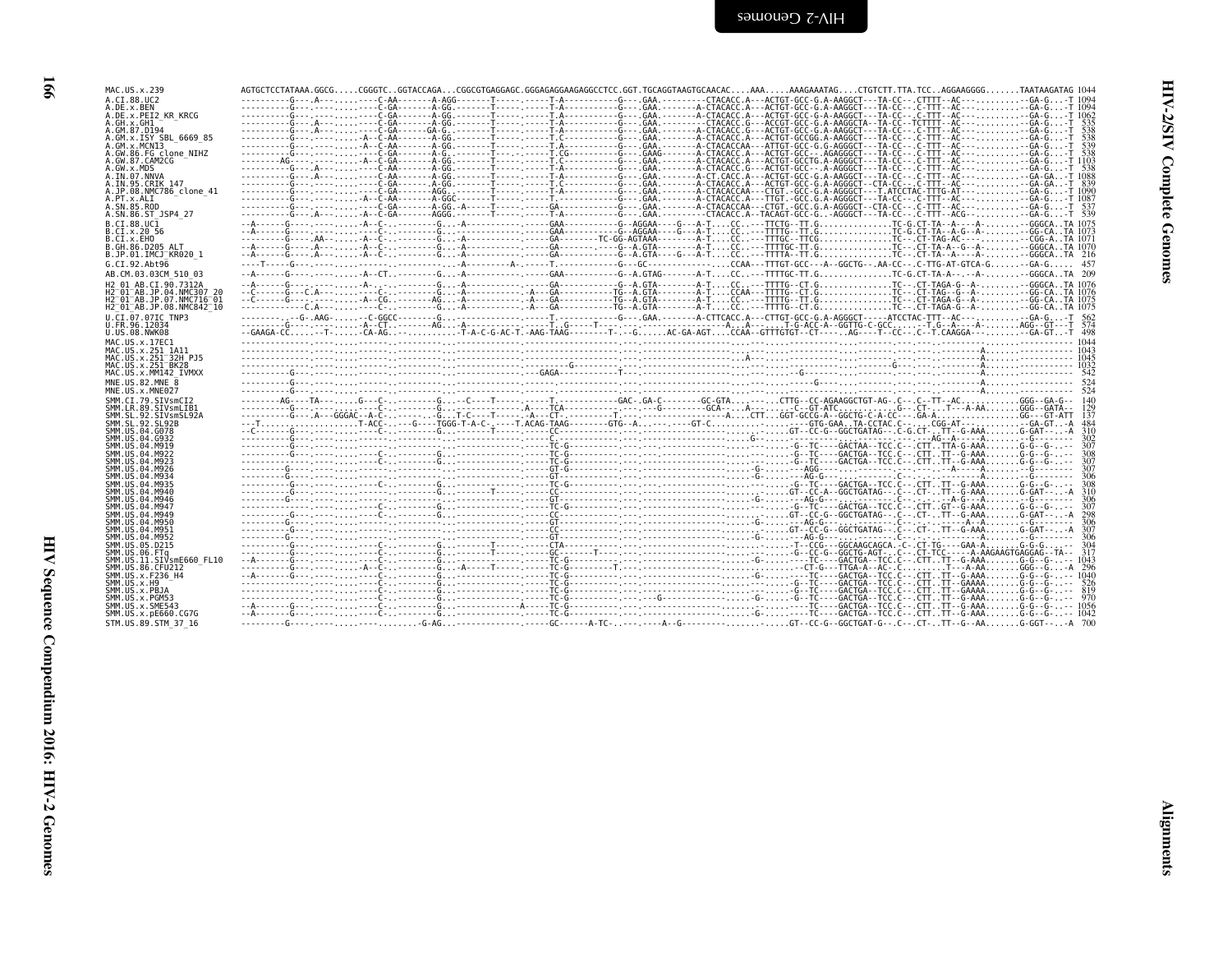<span id="page-12-0"></span>

|                                                                  | Gag and Gag-Pol start |                                                                                                                                                                                                 |  |  |  |  |  |
|------------------------------------------------------------------|-----------------------|-------------------------------------------------------------------------------------------------------------------------------------------------------------------------------------------------|--|--|--|--|--|
| MAC.US.x.239<br>Gag                                              |                       |                                                                                                                                                                                                 |  |  |  |  |  |
| A.CI.88.UC2                                                      |                       |                                                                                                                                                                                                 |  |  |  |  |  |
| A.DE.x.BEN                                                       |                       |                                                                                                                                                                                                 |  |  |  |  |  |
| A.DE.x.PEI2 KR KRCG<br>A.GH.x.GH1                                |                       |                                                                                                                                                                                                 |  |  |  |  |  |
| A.GM.87.D194                                                     |                       |                                                                                                                                                                                                 |  |  |  |  |  |
| A.GM.X.ISY SBL 6669 85                                           |                       |                                                                                                                                                                                                 |  |  |  |  |  |
| A.GM.X.MCNI3                                                     |                       |                                                                                                                                                                                                 |  |  |  |  |  |
| A.GW.86.FG clone NIHZ<br>A.GW.87.CAM2CG                          |                       |                                                                                                                                                                                                 |  |  |  |  |  |
| A.GW.x.MDS                                                       |                       |                                                                                                                                                                                                 |  |  |  |  |  |
| A.IN.07.NNVA                                                     |                       |                                                                                                                                                                                                 |  |  |  |  |  |
| A.IN.95.CRIK 147<br>A.JP.08.NMC786 clone 41                      |                       |                                                                                                                                                                                                 |  |  |  |  |  |
| A.PT.x.ALI                                                       |                       |                                                                                                                                                                                                 |  |  |  |  |  |
| A.SN.85.ROD                                                      |                       |                                                                                                                                                                                                 |  |  |  |  |  |
| A.SN.86.ST JSP4 27                                               |                       |                                                                                                                                                                                                 |  |  |  |  |  |
| B.CT.88.UC1                                                      |                       | $3243\n-100\n-100\n-100\n-100\n-100\n-100\n-100\n-100\n-100\n-100\n-100\n-100\n-100\n-100\n-100\n-100\n-100\n-100\n-100\n-100\n-100\n-100\n-100\n-100\n-100\n-100\n-100\n-100\n-100\n-100\n-10$ |  |  |  |  |  |
| B.CI.X.20 56<br>B.CI.x.EHO                                       |                       |                                                                                                                                                                                                 |  |  |  |  |  |
| B.GH.86.D205 ALT                                                 |                       |                                                                                                                                                                                                 |  |  |  |  |  |
| B.JP.01.IMCJ KR020 1                                             |                       |                                                                                                                                                                                                 |  |  |  |  |  |
| G.CI.92.Abt96                                                    |                       |                                                                                                                                                                                                 |  |  |  |  |  |
| AB.CM.03.03CM 510 03                                             |                       |                                                                                                                                                                                                 |  |  |  |  |  |
| H2 01 AB.CI.90.7312A                                             |                       |                                                                                                                                                                                                 |  |  |  |  |  |
| H2 01 AB.JP.04.NMC307 20<br>H2 <sup>-01-AB.JP.07.NMC716-01</sup> |                       |                                                                                                                                                                                                 |  |  |  |  |  |
| H2 <sup>-01-AB.JP.08.NMC842<sup>-10</sup></sup>                  |                       |                                                                                                                                                                                                 |  |  |  |  |  |
| U.CI.07.07IC TNP3                                                |                       |                                                                                                                                                                                                 |  |  |  |  |  |
| U.FR.96.12034                                                    |                       |                                                                                                                                                                                                 |  |  |  |  |  |
| U.US.08.NWK08                                                    |                       |                                                                                                                                                                                                 |  |  |  |  |  |
| MAC. U.S. x. 17EC1<br>MAC.US.x.251 1A11                          |                       |                                                                                                                                                                                                 |  |  |  |  |  |
| MAC.US.x.251 32H PJ5                                             |                       |                                                                                                                                                                                                 |  |  |  |  |  |
| MAC.US.x.251 BK28                                                |                       |                                                                                                                                                                                                 |  |  |  |  |  |
| MAC.US.x.MM142 IVMXX<br>MNE.US.82.MNE 8                          |                       |                                                                                                                                                                                                 |  |  |  |  |  |
| MNE.US.x.MNE027                                                  |                       |                                                                                                                                                                                                 |  |  |  |  |  |
| SMM.CI.79.SIVsmCI2                                               |                       |                                                                                                                                                                                                 |  |  |  |  |  |
| SMM.LR.89.SIVsmLIB1                                              |                       |                                                                                                                                                                                                 |  |  |  |  |  |
| SMM.SL.92.SIVsmSL92A                                             |                       |                                                                                                                                                                                                 |  |  |  |  |  |
| SMM. SL. 92. SL92B<br>SMM.US.04.G078                             |                       |                                                                                                                                                                                                 |  |  |  |  |  |
| SMM. US. 04. G932                                                |                       |                                                                                                                                                                                                 |  |  |  |  |  |
| SMM. US. 04. M919                                                |                       |                                                                                                                                                                                                 |  |  |  |  |  |
| SMM. US. 04. M922<br>SMM LIS 04 M923                             |                       |                                                                                                                                                                                                 |  |  |  |  |  |
| SMM US 04 M926                                                   |                       |                                                                                                                                                                                                 |  |  |  |  |  |
| SMM US 04 M934<br>SMM IIS A4 MQ35                                |                       |                                                                                                                                                                                                 |  |  |  |  |  |
| SMM. US. 04. M940                                                |                       |                                                                                                                                                                                                 |  |  |  |  |  |
| SMM. US. 04. M946                                                |                       |                                                                                                                                                                                                 |  |  |  |  |  |
| SMM. US. 04. M947                                                |                       |                                                                                                                                                                                                 |  |  |  |  |  |
| SMM. US. 04. M949<br>SMM. US. 04. M950                           |                       |                                                                                                                                                                                                 |  |  |  |  |  |
| SMM.US.04.M951                                                   |                       |                                                                                                                                                                                                 |  |  |  |  |  |
| SMM. U.S. 04. M952                                               |                       |                                                                                                                                                                                                 |  |  |  |  |  |
| SMM.US.05.D215<br>SMM.US.06.FTa                                  |                       |                                                                                                                                                                                                 |  |  |  |  |  |
| SMM.US.11.SIVsmE660 FL10                                         |                       |                                                                                                                                                                                                 |  |  |  |  |  |
| SMM. US.86. CFU212                                               |                       |                                                                                                                                                                                                 |  |  |  |  |  |
| SMM.US.x.F236 H4<br>SMM.US.x.H9                                  |                       |                                                                                                                                                                                                 |  |  |  |  |  |
| SMM.US.x.PBJA                                                    |                       |                                                                                                                                                                                                 |  |  |  |  |  |
| SMM.US.x.PGM53                                                   |                       |                                                                                                                                                                                                 |  |  |  |  |  |
| SMM.US.x.SME543<br>SMM.US.x.pE660.CG7G                           |                       |                                                                                                                                                                                                 |  |  |  |  |  |
| STM.US.89.STM 37 16                                              |                       |                                                                                                                                                                                                 |  |  |  |  |  |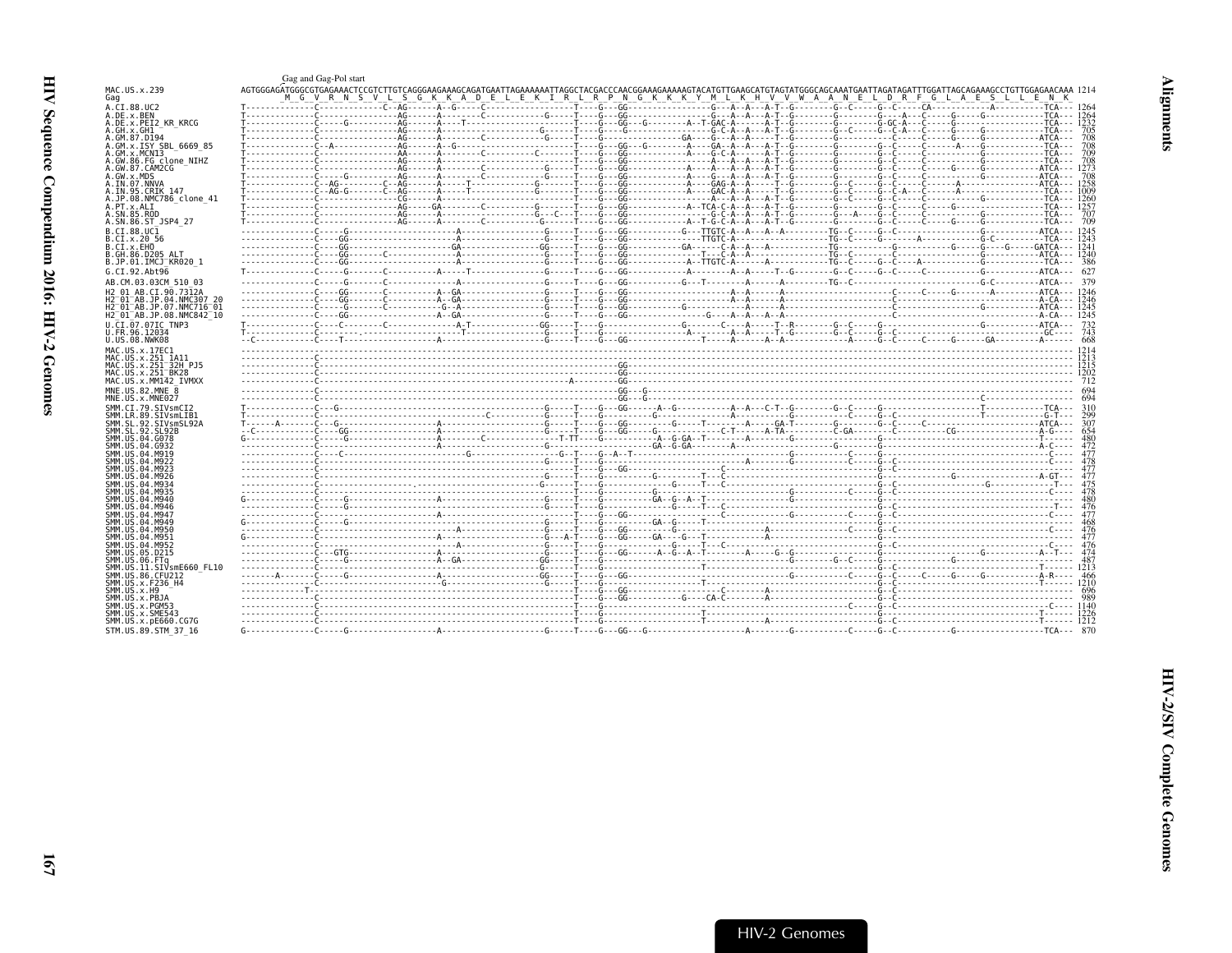| י<br>ג      |  |
|-------------|--|
| í<br>1<br>ŗ |  |
|             |  |

| MAC.US.x.239<br>Gag                                                  | "O"K"I'L'S"V'L'A"P"L'V"P"T"G"S"E"N'L'K"S"L'Y"N'T"V'C'V"I'W'C"I'H'A"E"E"K'V'K'H'T'E"E"A"K'O"I'V'O"R'H'L'V'V'E<br>E G<br>$\epsilon$ |  |  |      |
|----------------------------------------------------------------------|-----------------------------------------------------------------------------------------------------------------------------------|--|--|------|
| A.CI.88.UC2                                                          |                                                                                                                                   |  |  |      |
| A.DE.x.BEN<br>A.DE.X.PEI2 KR KRCG                                    |                                                                                                                                   |  |  |      |
| A.GH.x.GH1                                                           |                                                                                                                                   |  |  |      |
| A.GM.87.D194<br>A.GM.x.ISY SBL 6669 85                               |                                                                                                                                   |  |  |      |
| A.GM.X.MCNI3                                                         |                                                                                                                                   |  |  |      |
| A.GW.86.FG clone NIHZ<br>A.GW.87.CAM2CG                              |                                                                                                                                   |  |  |      |
| A.GW.x.MDS                                                           |                                                                                                                                   |  |  |      |
| A.IN.07.NNVA<br>A.IN.95.CRIK 147                                     |                                                                                                                                   |  |  |      |
| A.JP.08.NMC786 clone 41                                              |                                                                                                                                   |  |  |      |
| A.PT.x.ALT<br>A.SN.85.ROD                                            |                                                                                                                                   |  |  |      |
| A.SN.86.ST JSP4 27                                                   |                                                                                                                                   |  |  |      |
| B.CI.88.UC1                                                          |                                                                                                                                   |  |  |      |
| B.CI.X.20 56<br>B.CI.X.EHO                                           |                                                                                                                                   |  |  |      |
| B.GH.86.D205 ALT                                                     |                                                                                                                                   |  |  |      |
| B.JP.01.IMCJ KR020 1                                                 |                                                                                                                                   |  |  |      |
| G.CI.92.Abt96                                                        | Communicated Contract Communications of the Communication of the Communication of the Communication of                            |  |  |      |
| AB.CM.03.03CM 510 03<br>H <sub>2</sub> 01 AB.CT.90.7312A             |                                                                                                                                   |  |  |      |
| H2 <sup>-01-AB.JP.04.NMC307 20</sup>                                 |                                                                                                                                   |  |  |      |
| H2 <sup>-01-AB.JP.07.NMC716-01</sup>                                 |                                                                                                                                   |  |  |      |
| H2 <sup>-01-AB.JP.08.NMC842<sup>-10</sup></sup><br>U.CI.07.07IC TNP3 |                                                                                                                                   |  |  |      |
| U.FR.96.12034                                                        |                                                                                                                                   |  |  |      |
| U.US.08.NWK08                                                        |                                                                                                                                   |  |  |      |
| MAC.US.x.17EC1<br>MAC.US.x.251 1A11                                  |                                                                                                                                   |  |  |      |
|                                                                      |                                                                                                                                   |  |  |      |
| MAC.US.x.251 32H PJ5                                                 |                                                                                                                                   |  |  |      |
| MAC.US.x.251 BK28                                                    |                                                                                                                                   |  |  |      |
| MAC.US.x.MM142 IVMXX                                                 |                                                                                                                                   |  |  |      |
| MNE.US.82.MNE 8<br>MNE.US.x.MNE027                                   |                                                                                                                                   |  |  |      |
| SMM.CI.79.SIVsmCI2                                                   |                                                                                                                                   |  |  |      |
| SMM.LR.89.SIVsmLIB1                                                  |                                                                                                                                   |  |  |      |
| SMM.SL.92.SIVsmSL92A<br>SMM. SL. 92. SL92B                           |                                                                                                                                   |  |  |      |
| SMM.US.04.G078                                                       |                                                                                                                                   |  |  | -650 |
| SMM.US.04.G932<br>SMM.US.04.M919                                     |                                                                                                                                   |  |  |      |
| SMM. U.S. 04. M922                                                   |                                                                                                                                   |  |  |      |
| SMM. U.S. 04. M923<br>SMM. U.S. 04. M926                             |                                                                                                                                   |  |  |      |
| SMM. U.S. 04. M934                                                   |                                                                                                                                   |  |  |      |
| SMM.US.04.M935<br>SMM.US.04.M940                                     |                                                                                                                                   |  |  |      |
| SMM.US.04.M946                                                       |                                                                                                                                   |  |  |      |
| SMM.US.04.M947<br>SMM. U.S. 04. M949                                 |                                                                                                                                   |  |  |      |
| SMM. U.S. 04. M950                                                   |                                                                                                                                   |  |  |      |
| SMM.US.04.M951<br>SMM. U.S. 04. M952                                 |                                                                                                                                   |  |  |      |
| SMM.US.05.D215                                                       |                                                                                                                                   |  |  |      |
| SMM.US.06.FTq                                                        |                                                                                                                                   |  |  |      |
| SMM.US.11.SIVsmE660 FL10<br>SMM.US.86.CFU212                         |                                                                                                                                   |  |  |      |
| SMM.US.x.F236 H4                                                     |                                                                                                                                   |  |  |      |
| SMM.US.x.H9<br>SMM.US.x.PBJA                                         |                                                                                                                                   |  |  |      |
| SMM.US.x.PGM53                                                       |                                                                                                                                   |  |  |      |
| SMM.US.x.SME543<br>SMM.US.x.pE660.CG7G                               |                                                                                                                                   |  |  |      |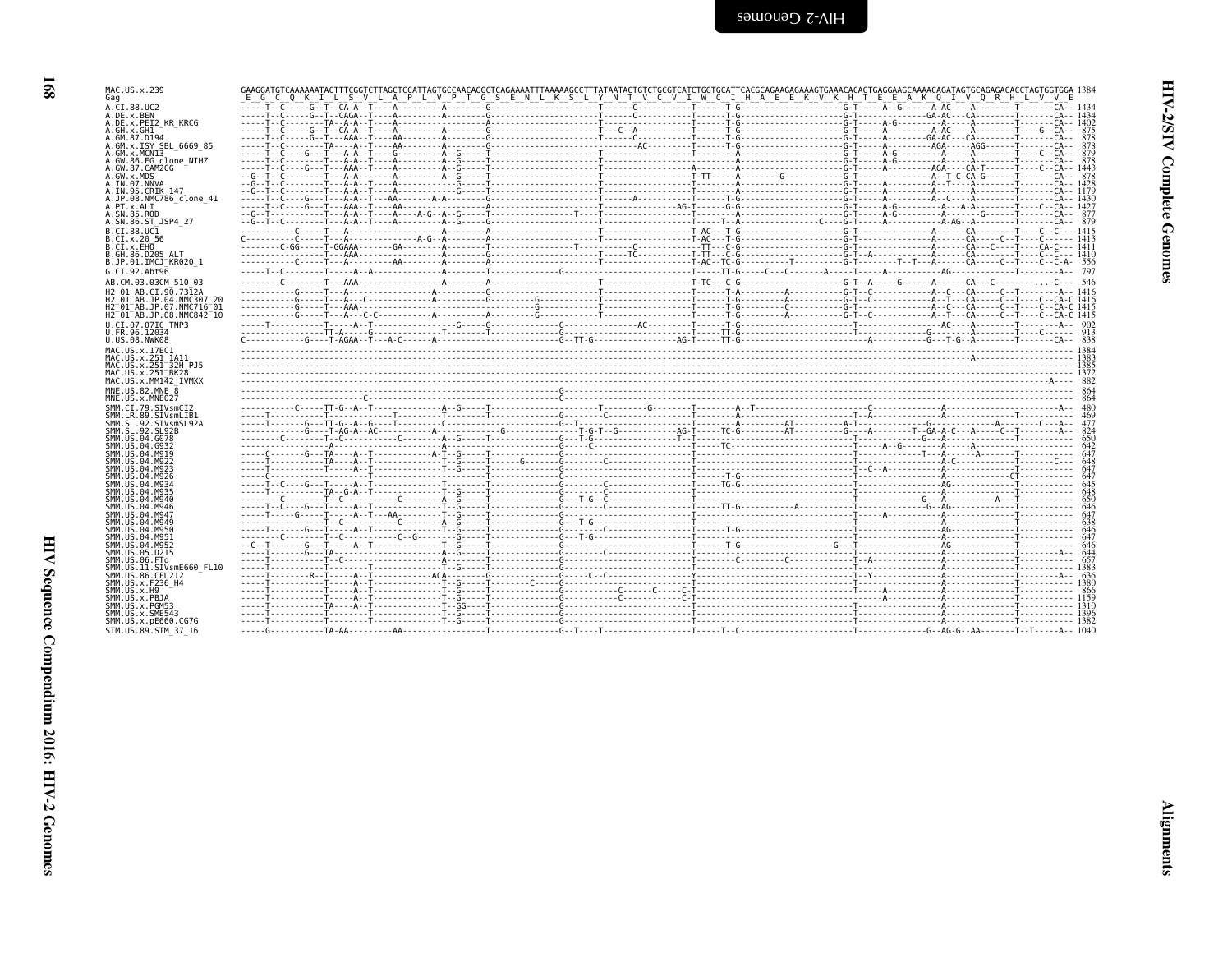<span id="page-14-0"></span>

|                                                                                                                                                                                                                                                                                                                                                                                                                                                                           |       |                                                                                                       | Gag p17 Matrix end Gag p24 Capsid start |  |  |
|---------------------------------------------------------------------------------------------------------------------------------------------------------------------------------------------------------------------------------------------------------------------------------------------------------------------------------------------------------------------------------------------------------------------------------------------------------------------------|-------|-------------------------------------------------------------------------------------------------------|-----------------------------------------|--|--|
| MAC.US.x.239<br>Gag                                                                                                                                                                                                                                                                                                                                                                                                                                                       | T G T | E T M P K T S R P T A P S S G R G G N Y P V O O I . G G N Y V H L P L S P R T L N A W V K L I E E K K |                                         |  |  |
| A.CI.88.UC2                                                                                                                                                                                                                                                                                                                                                                                                                                                               |       |                                                                                                       |                                         |  |  |
| A.DE.x.BEN<br>A.DE.X.PEI2 KR KRCG                                                                                                                                                                                                                                                                                                                                                                                                                                         |       |                                                                                                       |                                         |  |  |
| A.GH.x.GH1                                                                                                                                                                                                                                                                                                                                                                                                                                                                |       |                                                                                                       |                                         |  |  |
| A.GM.87.D194                                                                                                                                                                                                                                                                                                                                                                                                                                                              |       |                                                                                                       |                                         |  |  |
| A.GM.x.ISY SBL 6669 85<br>A.GM.X.MCNI3                                                                                                                                                                                                                                                                                                                                                                                                                                    |       |                                                                                                       |                                         |  |  |
| A.GW.86.FG clone NIHZ                                                                                                                                                                                                                                                                                                                                                                                                                                                     |       |                                                                                                       |                                         |  |  |
| A.GW.87.CAM2CG<br>A.GW.x.MDS                                                                                                                                                                                                                                                                                                                                                                                                                                              |       |                                                                                                       |                                         |  |  |
| A.IN.07.NNVA                                                                                                                                                                                                                                                                                                                                                                                                                                                              |       |                                                                                                       |                                         |  |  |
| A.IN.95.CRIK 147                                                                                                                                                                                                                                                                                                                                                                                                                                                          |       |                                                                                                       |                                         |  |  |
| A.JP.08.NMC786 clone 41<br>A.PT.x.ALI                                                                                                                                                                                                                                                                                                                                                                                                                                     |       |                                                                                                       |                                         |  |  |
| A.SN.85.ROD                                                                                                                                                                                                                                                                                                                                                                                                                                                               |       |                                                                                                       |                                         |  |  |
| A.SN.86.ST JSP4 27                                                                                                                                                                                                                                                                                                                                                                                                                                                        |       |                                                                                                       |                                         |  |  |
| B.CT.88.UC1                                                                                                                                                                                                                                                                                                                                                                                                                                                               |       |                                                                                                       |                                         |  |  |
| B.CI.x.20 56<br>B.CI.X.EHO                                                                                                                                                                                                                                                                                                                                                                                                                                                |       |                                                                                                       |                                         |  |  |
| B.GH.86.D205 ALT                                                                                                                                                                                                                                                                                                                                                                                                                                                          |       |                                                                                                       |                                         |  |  |
| B.JP.01.IMCJ KR020 1                                                                                                                                                                                                                                                                                                                                                                                                                                                      |       |                                                                                                       |                                         |  |  |
| G.CI.92.Abt96                                                                                                                                                                                                                                                                                                                                                                                                                                                             |       |                                                                                                       |                                         |  |  |
| AB.CM.03.03CM 510 03                                                                                                                                                                                                                                                                                                                                                                                                                                                      |       |                                                                                                       |                                         |  |  |
| H2 01 AB.CI.90.7312A<br>H2 <sup>-01-AB.JP.04.NMC307 20</sup>                                                                                                                                                                                                                                                                                                                                                                                                              |       |                                                                                                       |                                         |  |  |
| H2 <sup>-01-AB.JP.07.NMC716-01</sup>                                                                                                                                                                                                                                                                                                                                                                                                                                      |       |                                                                                                       |                                         |  |  |
| H2 <sup>-01-AB.JP.08.NMC842<sup>-10</sup></sup>                                                                                                                                                                                                                                                                                                                                                                                                                           |       |                                                                                                       |                                         |  |  |
| U.CI.07.07IC TNP3                                                                                                                                                                                                                                                                                                                                                                                                                                                         |       |                                                                                                       |                                         |  |  |
| U.FR.96.12034<br>U.US.08.NWK08                                                                                                                                                                                                                                                                                                                                                                                                                                            |       |                                                                                                       |                                         |  |  |
| MAC.US.x.17EC1                                                                                                                                                                                                                                                                                                                                                                                                                                                            |       |                                                                                                       |                                         |  |  |
| MAC.US.x.251 1A11                                                                                                                                                                                                                                                                                                                                                                                                                                                         |       |                                                                                                       |                                         |  |  |
| MAC.US.x.251 <sup>-</sup> 32H PJ5                                                                                                                                                                                                                                                                                                                                                                                                                                         |       |                                                                                                       |                                         |  |  |
| MAC.US.x.251 BK28<br>MAC.US.x.MM142 IVMXX                                                                                                                                                                                                                                                                                                                                                                                                                                 |       |                                                                                                       |                                         |  |  |
| MNE.US.82.MNE 8                                                                                                                                                                                                                                                                                                                                                                                                                                                           |       |                                                                                                       |                                         |  |  |
| MNE.US.x.MNE027                                                                                                                                                                                                                                                                                                                                                                                                                                                           |       |                                                                                                       |                                         |  |  |
| SMM.CI.79.SIVsmCI2                                                                                                                                                                                                                                                                                                                                                                                                                                                        |       |                                                                                                       |                                         |  |  |
| SMM.LR.89.SIVsmLIB1<br>SMM.SL.92.SIVsmSL92A                                                                                                                                                                                                                                                                                                                                                                                                                               |       |                                                                                                       |                                         |  |  |
| SMM. SL. 92. SL92B                                                                                                                                                                                                                                                                                                                                                                                                                                                        |       |                                                                                                       |                                         |  |  |
| SMM.US.04.G078                                                                                                                                                                                                                                                                                                                                                                                                                                                            |       |                                                                                                       |                                         |  |  |
| SMM.US.04.G932<br>SMM.US.04.M919                                                                                                                                                                                                                                                                                                                                                                                                                                          |       |                                                                                                       |                                         |  |  |
|                                                                                                                                                                                                                                                                                                                                                                                                                                                                           |       |                                                                                                       |                                         |  |  |
|                                                                                                                                                                                                                                                                                                                                                                                                                                                                           |       |                                                                                                       |                                         |  |  |
|                                                                                                                                                                                                                                                                                                                                                                                                                                                                           |       |                                                                                                       |                                         |  |  |
|                                                                                                                                                                                                                                                                                                                                                                                                                                                                           |       |                                                                                                       |                                         |  |  |
|                                                                                                                                                                                                                                                                                                                                                                                                                                                                           |       |                                                                                                       |                                         |  |  |
|                                                                                                                                                                                                                                                                                                                                                                                                                                                                           |       |                                                                                                       |                                         |  |  |
|                                                                                                                                                                                                                                                                                                                                                                                                                                                                           |       |                                                                                                       |                                         |  |  |
|                                                                                                                                                                                                                                                                                                                                                                                                                                                                           |       |                                                                                                       |                                         |  |  |
|                                                                                                                                                                                                                                                                                                                                                                                                                                                                           |       |                                                                                                       |                                         |  |  |
|                                                                                                                                                                                                                                                                                                                                                                                                                                                                           |       |                                                                                                       |                                         |  |  |
|                                                                                                                                                                                                                                                                                                                                                                                                                                                                           |       |                                                                                                       |                                         |  |  |
|                                                                                                                                                                                                                                                                                                                                                                                                                                                                           |       |                                                                                                       |                                         |  |  |
|                                                                                                                                                                                                                                                                                                                                                                                                                                                                           |       |                                                                                                       |                                         |  |  |
|                                                                                                                                                                                                                                                                                                                                                                                                                                                                           |       |                                                                                                       |                                         |  |  |
|                                                                                                                                                                                                                                                                                                                                                                                                                                                                           |       |                                                                                                       |                                         |  |  |
|                                                                                                                                                                                                                                                                                                                                                                                                                                                                           |       |                                                                                                       |                                         |  |  |
|                                                                                                                                                                                                                                                                                                                                                                                                                                                                           |       |                                                                                                       |                                         |  |  |
| SMM.US.04.M922<br>SMM. U.S. 04. M923<br>SMM. US. 04. M926<br>SMM.US.04.M934<br>SMM. U.S. 04. M935<br>SMM. US. 04. M940<br>SMM. US. 04. M946<br>SMM. US. 04. M947<br>SMM. US. 04. M949<br>SMM.US.04.M950<br>SMM.US.04.M951<br>SMM.US.04.M952<br>SMM.US.05.D215<br>SMM.US.06.FTa<br>SMM.US.11.SIVsmE660 FL10<br>SMM.US.86.CFU212<br>SMM.US.x.F236 H4<br>SMM.US.x.H9<br>SMM.US.x.PBJA<br>SMM.US.x.PGM53<br>SMM.US.x.SME543<br>SMM. US. x. pE660. CG7G<br>STM.US.89.STM 37 16 |       |                                                                                                       |                                         |  |  |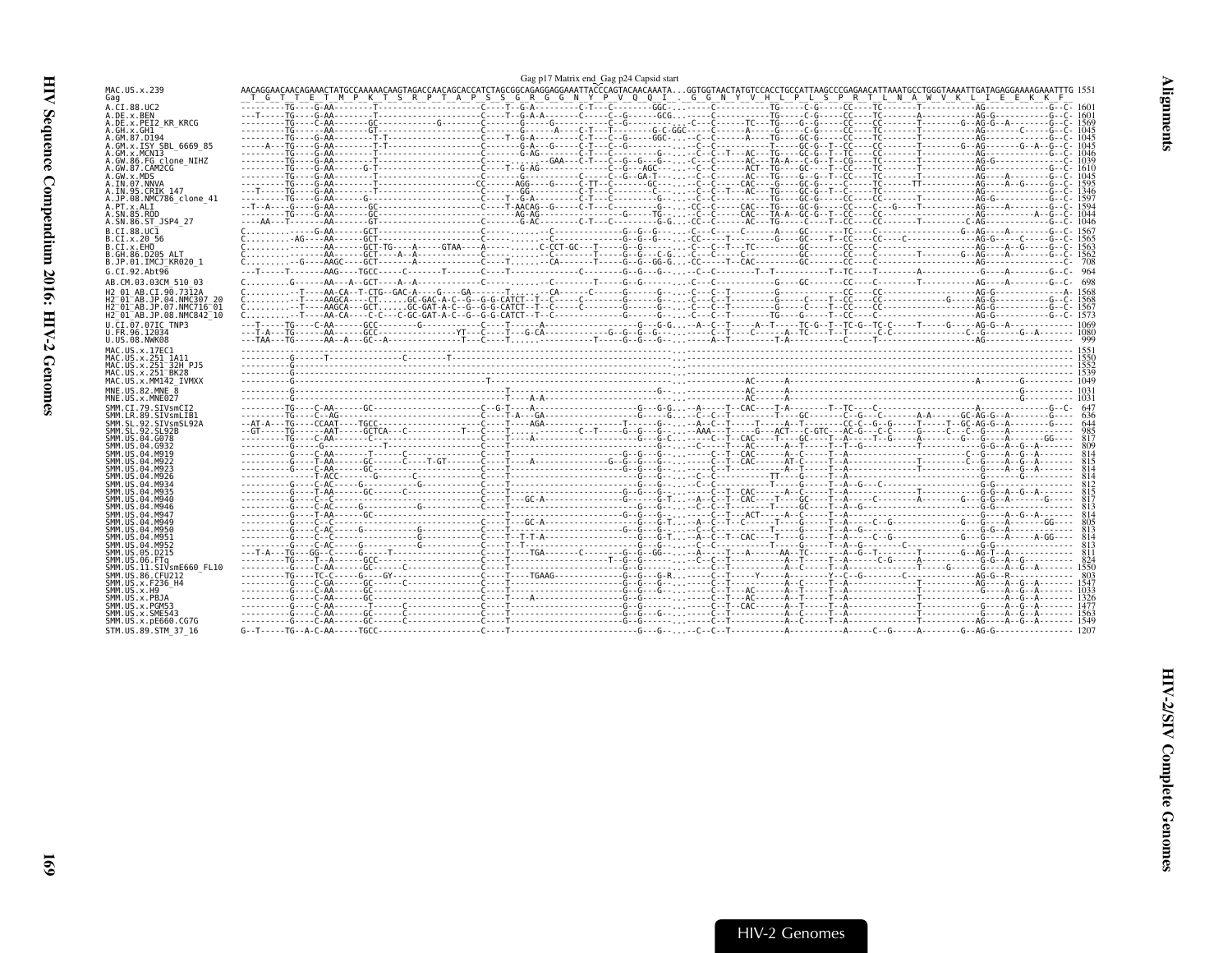| Ľ<br>ç      |
|-------------|
| 9<br>ŗ<br>Ĭ |
| ē<br>Ē      |

| MAC.US.x.239                                                                                |            | GAGCAGAAGTAGTGCCAGGATTTCAGGCACTGTCAGAAGGTTGCACCCCCTATGACATTAATCAGATGTTAAATTGTGTGGGAGACCATCAAGCGGCTATGCAGATTATCAGAGATATTATAAACGAGGAGGCTGCAGATTGGGACTTGCAGCACCCACAACCA 1715<br>G A E V V P G F Q A L S E G C T P Y D I N Q M L N C V G D H Q A A M Q I I R D I I N E E A A D W D L Q H P Q P |  |  |
|---------------------------------------------------------------------------------------------|------------|--------------------------------------------------------------------------------------------------------------------------------------------------------------------------------------------------------------------------------------------------------------------------------------------|--|--|
| Gag<br>A.CI.88.UC2                                                                          |            |                                                                                                                                                                                                                                                                                            |  |  |
| A.DE.x.BEN                                                                                  |            |                                                                                                                                                                                                                                                                                            |  |  |
| A.DE.x.PEI2 KR KRCG                                                                         |            |                                                                                                                                                                                                                                                                                            |  |  |
| A.GH.x.GH1                                                                                  |            |                                                                                                                                                                                                                                                                                            |  |  |
| A.GM.87.D194<br>A.GM.x.ISY SBL 6669 85                                                      |            |                                                                                                                                                                                                                                                                                            |  |  |
| A.GM.x.MCNI3                                                                                |            |                                                                                                                                                                                                                                                                                            |  |  |
| A.GW.86.FG clone NIHZ                                                                       |            |                                                                                                                                                                                                                                                                                            |  |  |
| A.GW.87.CAM2CG<br>A.GW.x.MDS                                                                |            |                                                                                                                                                                                                                                                                                            |  |  |
| A.IN.07.NNVA                                                                                |            |                                                                                                                                                                                                                                                                                            |  |  |
| A.IN.95.CRIK 147                                                                            |            |                                                                                                                                                                                                                                                                                            |  |  |
| A.JP.08.NMC786 clone 41<br>A.PT.x.ALI                                                       |            |                                                                                                                                                                                                                                                                                            |  |  |
| A.SN.85.ROD                                                                                 |            |                                                                                                                                                                                                                                                                                            |  |  |
| A.SN.86.ST JSP4 27                                                                          |            |                                                                                                                                                                                                                                                                                            |  |  |
| B.CT.88.UC1                                                                                 |            |                                                                                                                                                                                                                                                                                            |  |  |
| B.CI.X.20 56<br>B.CT.x.EHO                                                                  |            |                                                                                                                                                                                                                                                                                            |  |  |
| B.GH.86.D205 ALT                                                                            |            |                                                                                                                                                                                                                                                                                            |  |  |
| B.JP.01.IMCJ KR020 1                                                                        |            |                                                                                                                                                                                                                                                                                            |  |  |
| G.CI.92.Abt96                                                                               |            |                                                                                                                                                                                                                                                                                            |  |  |
| AB.CM.03.03CM 510 03                                                                        |            |                                                                                                                                                                                                                                                                                            |  |  |
| H2 01 AB.CI.90.7312A                                                                        | $-6 - - -$ |                                                                                                                                                                                                                                                                                            |  |  |
| H2 <sup>-01-AB.JP.04.NMC307 20</sup>                                                        |            |                                                                                                                                                                                                                                                                                            |  |  |
| H2 <sup>-</sup> 01 <sup>-</sup> AB.JP.07.NMC716 <sup>-</sup> 01<br>H2 01 AB.JP.08.NMC842 10 |            |                                                                                                                                                                                                                                                                                            |  |  |
| U.CI.07.07IC TNP3                                                                           |            |                                                                                                                                                                                                                                                                                            |  |  |
| U.FR.96.12034                                                                               |            |                                                                                                                                                                                                                                                                                            |  |  |
| U.US.08.NWK08                                                                               |            |                                                                                                                                                                                                                                                                                            |  |  |
| MAC. US. x. 17EC1                                                                           |            |                                                                                                                                                                                                                                                                                            |  |  |
| MAC.US.x.251 1A11                                                                           |            |                                                                                                                                                                                                                                                                                            |  |  |
| MAC.US.x.251 <sup>-32H</sup> PJ5<br>MAC.US.x.251 <sup>-</sup> BK28                          |            |                                                                                                                                                                                                                                                                                            |  |  |
| MAC.US.x.MM142 IVMXX                                                                        |            |                                                                                                                                                                                                                                                                                            |  |  |
| MNE.US.82.MNE 8                                                                             |            |                                                                                                                                                                                                                                                                                            |  |  |
| MNE.US.x.MNE027                                                                             |            |                                                                                                                                                                                                                                                                                            |  |  |
| SMM.CI.79.SIVsmCI2                                                                          |            |                                                                                                                                                                                                                                                                                            |  |  |
| SMM.LR.89.SIVsmLIB1<br>SMM.SL.92.SIVsmSL92A                                                 |            |                                                                                                                                                                                                                                                                                            |  |  |
| SMM. SL. 92. SL92B                                                                          |            |                                                                                                                                                                                                                                                                                            |  |  |
| SMM. US. 04. G078                                                                           |            |                                                                                                                                                                                                                                                                                            |  |  |
| SMM. U.S. 04. G932<br>SMM IIS 04 M919                                                       |            |                                                                                                                                                                                                                                                                                            |  |  |
| SMM. U.S. 04. M922                                                                          |            |                                                                                                                                                                                                                                                                                            |  |  |
| SMM. US. 04. M923                                                                           |            |                                                                                                                                                                                                                                                                                            |  |  |
| SMM.US.04.M926<br>SMM.US.04.M934                                                            |            |                                                                                                                                                                                                                                                                                            |  |  |
| SMM.US.04.M935                                                                              |            |                                                                                                                                                                                                                                                                                            |  |  |
| SMM.US.04.M940                                                                              |            |                                                                                                                                                                                                                                                                                            |  |  |
| SMM.US.04.M946<br>SMM. U.S. 04. M947                                                        |            |                                                                                                                                                                                                                                                                                            |  |  |
| SMM. US. 04. M949                                                                           |            |                                                                                                                                                                                                                                                                                            |  |  |
| SMM.US.04.M950                                                                              |            |                                                                                                                                                                                                                                                                                            |  |  |
| SMM.US.04.M951<br>SMM.US.04.M952                                                            |            |                                                                                                                                                                                                                                                                                            |  |  |
| SMM.US.05.D215                                                                              |            |                                                                                                                                                                                                                                                                                            |  |  |
| SMM.US.06.FTa                                                                               |            |                                                                                                                                                                                                                                                                                            |  |  |
| SMM.US.11.SIVsmE660 FL10                                                                    |            |                                                                                                                                                                                                                                                                                            |  |  |
| SMM.US.86.CFU212<br>SMM.US.x.F236 H4                                                        |            |                                                                                                                                                                                                                                                                                            |  |  |
| SMM. US. x.H9                                                                               |            |                                                                                                                                                                                                                                                                                            |  |  |
| SMM.US.x.PBJA                                                                               |            |                                                                                                                                                                                                                                                                                            |  |  |
| SMM.US.x.PGM53<br>SMM.US.x.SME543                                                           |            |                                                                                                                                                                                                                                                                                            |  |  |
|                                                                                             |            |                                                                                                                                                                                                                                                                                            |  |  |
| SMM.US.x.pE660.CG7G                                                                         |            |                                                                                                                                                                                                                                                                                            |  |  |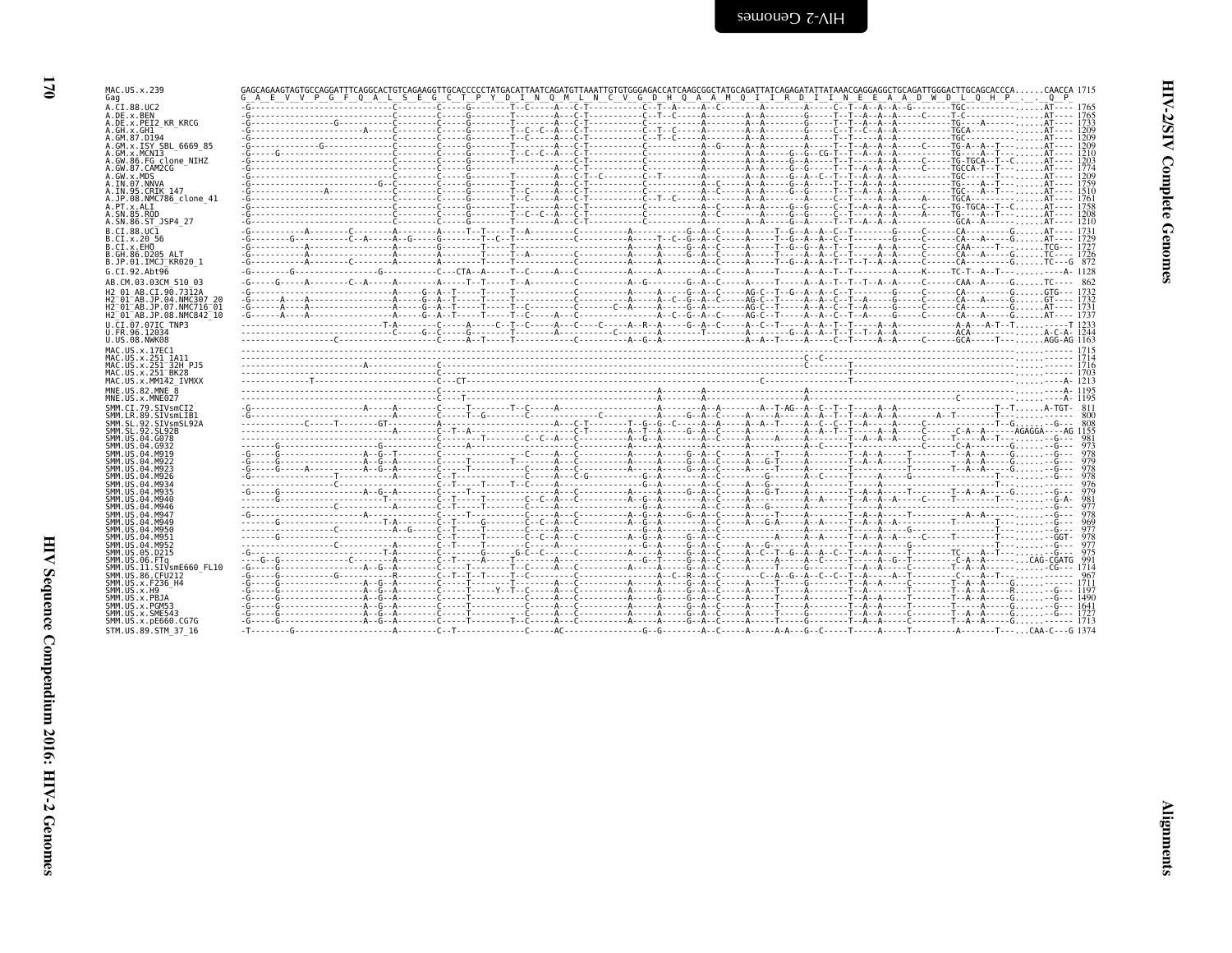| MAC.US.x.239<br>Gag                                                         | GCTCCACAACAAGGACAACTTAGGGAGCCGTCAGGATCAGATATTGCAGGAACAACTAGTTCAGTAGATACAATCCAGTGGAACAACAGAACCAGTAGCAGACTAGCAGATGGAGTGCCAACAGTGCAAAAATGTGTCAGAAT 1882<br>_A _P___Q_Q_G_Q_L_R_E_P_S_G_S_D_I_A_G_T_T_S_S_V_D_E_Q_I_Q_W_M_Y_R_Q_Q_ |  |
|-----------------------------------------------------------------------------|--------------------------------------------------------------------------------------------------------------------------------------------------------------------------------------------------------------------------------|--|
| A.CI.88.UC2                                                                 |                                                                                                                                                                                                                                |  |
| A.DE.x.BEN<br>A.DE.X.PEI2 KR KRCG                                           |                                                                                                                                                                                                                                |  |
| A.GH.x.GH1<br>A.GM.87.D194                                                  |                                                                                                                                                                                                                                |  |
| A.GM.x.ISY SBL 6669 85<br>A.GM.x.MCNI3                                      |                                                                                                                                                                                                                                |  |
| A.GW.86.FG clone NIHZ<br>A.GW.87.CAM2CG                                     |                                                                                                                                                                                                                                |  |
| A.GW.x.MDS                                                                  |                                                                                                                                                                                                                                |  |
| A.IN.07.NNVA<br>A.IN.95.CRIK 147                                            |                                                                                                                                                                                                                                |  |
| A.JP.08.NMC786 clone 41<br>A.PT.x.ALI                                       |                                                                                                                                                                                                                                |  |
| A.SN.85.ROD<br>A.SN.86.ST JSP4 27                                           |                                                                                                                                                                                                                                |  |
| B.CI.88.UC1                                                                 |                                                                                                                                                                                                                                |  |
| B.CI.x.20 56<br>B.CI.x.EHO                                                  |                                                                                                                                                                                                                                |  |
| B.GH.86.D205 ALT<br>B.JP.01.IMCJ KR020 1                                    |                                                                                                                                                                                                                                |  |
| G.CI.92.Abt96                                                               |                                                                                                                                                                                                                                |  |
| AB.CM.03.03CM 510 03<br>H <sub>2</sub> 01 AB.CI.90.7312A                    |                                                                                                                                                                                                                                |  |
| H2 01 AB. JP. 04. NMC307 20                                                 |                                                                                                                                                                                                                                |  |
| H2 01 AB.JP.07.NMC716 01<br>H2 <sup>-01-AB.JP.08.NMC842<sup>-10</sup></sup> |                                                                                                                                                                                                                                |  |
| U.CI.07.07IC TNP3<br>U.FR.96.12034                                          |                                                                                                                                                                                                                                |  |
| U.US.08.NWK08                                                               |                                                                                                                                                                                                                                |  |
| MAC.US.x.17EC1<br>MAC.US.x.251 1A11                                         |                                                                                                                                                                                                                                |  |
| MAC.US.x.251 32H PJ5<br>MAC. US. x. 251 <sup>-</sup> BK28                   |                                                                                                                                                                                                                                |  |
| MAC.US.x.MM142 IVMXX                                                        |                                                                                                                                                                                                                                |  |
| MNE.US.82.MNE 8<br>MNE.US.x.MNE027                                          |                                                                                                                                                                                                                                |  |
| SMM.CI.79.SIVsmCI2<br>SMM.LR.89.SIVsmLIB1                                   |                                                                                                                                                                                                                                |  |
| SMM.SL.92.SIVsmSL92A                                                        |                                                                                                                                                                                                                                |  |
| SMM.SL.92.SL92B<br>SMM.US.04.G078                                           |                                                                                                                                                                                                                                |  |
| SMM.US.04.G932<br>SMM.US.04.M919                                            |                                                                                                                                                                                                                                |  |
| SMM. US. 04. M922<br>SMM.US.04.M923                                         |                                                                                                                                                                                                                                |  |
| SMM. U.S. 04. M926<br>SMM. U.S. 04. M934                                    |                                                                                                                                                                                                                                |  |
| SMM.US.04.M935                                                              |                                                                                                                                                                                                                                |  |
| SMM.US.04.M940<br>SMM.US.04.M946                                            |                                                                                                                                                                                                                                |  |
| SMM.US.04.M947<br>SMM.US.04.M949                                            |                                                                                                                                                                                                                                |  |
| SMM.US.04.M950<br>SMM.US.04.M951                                            |                                                                                                                                                                                                                                |  |
| SMM.US.04.M952<br>SMM. U.S. 05. D215                                        |                                                                                                                                                                                                                                |  |
| SMM.US.06.FTa                                                               |                                                                                                                                                                                                                                |  |
| SMM.US.11.SIVsmE660 FL10<br>SMM. US.86. CFU212                              |                                                                                                                                                                                                                                |  |
| SMM.US.x.F236 H4<br>SMM.US.x.H9                                             |                                                                                                                                                                                                                                |  |
|                                                                             |                                                                                                                                                                                                                                |  |
| SMM.US.x.PBJA                                                               |                                                                                                                                                                                                                                |  |
| SMM.US.x.PGM53<br>SMM.US.x.SME543<br>SMM.US.x.pE660.CG7G                    |                                                                                                                                                                                                                                |  |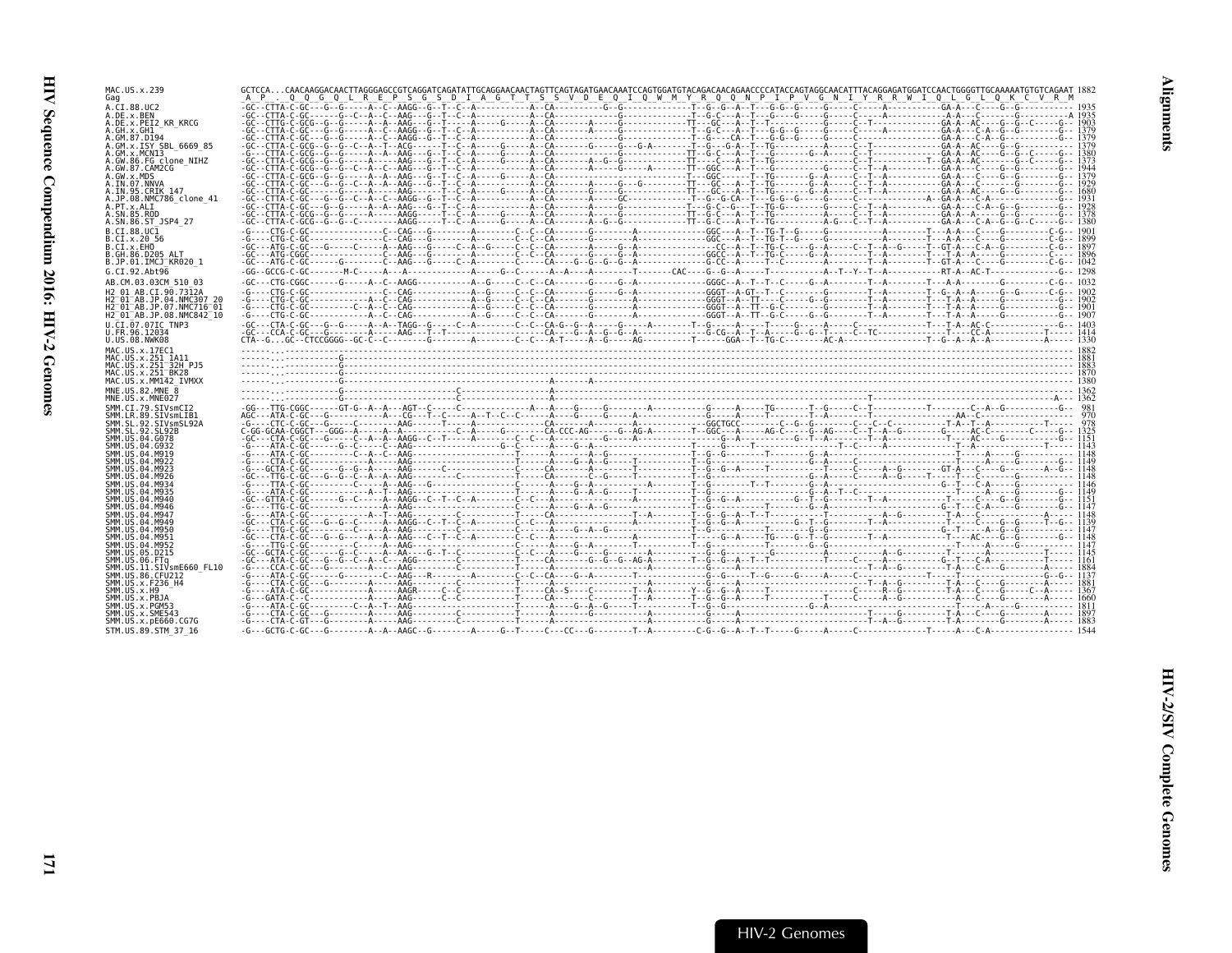| MAC.US.x.239                                                                                |                                                                                                                                                                                                                                  |  |  |
|---------------------------------------------------------------------------------------------|----------------------------------------------------------------------------------------------------------------------------------------------------------------------------------------------------------------------------------|--|--|
| Gag<br>A.CI.88.UC2                                                                          |                                                                                                                                                                                                                                  |  |  |
| A.DE.x.BEN<br>A.DE.X.PEI2 KR KRCG                                                           |                                                                                                                                                                                                                                  |  |  |
| A.GH.X.GH1                                                                                  |                                                                                                                                                                                                                                  |  |  |
| A.GM.87.D194<br>A.GM.x.ISY SBL 6669 85                                                      |                                                                                                                                                                                                                                  |  |  |
| A.GM.x.MCN13                                                                                | ---C-----G--C-----CA----------A-----G--A-----C--A--T--------T--A---------C--G--G-------A----C------C--G--C----C--C--T--AT--- 1550                                                                                                |  |  |
| A.GW.86.FG clone NIHZ<br>A.GW.87.CAM2CG                                                     |                                                                                                                                                                                                                                  |  |  |
| A.GW.x.MDS<br>A.IN.07.NNVA                                                                  |                                                                                                                                                                                                                                  |  |  |
| A.IN.95.CRIK 147                                                                            |                                                                                                                                                                                                                                  |  |  |
| A.JP.08.NMC786 clone 41<br>A.PT.x.ALI                                                       |                                                                                                                                                                                                                                  |  |  |
| A.SN.85.ROD<br>A.SN.86.ST JSP4 27                                                           |                                                                                                                                                                                                                                  |  |  |
| B.CI.88.UC1                                                                                 |                                                                                                                                                                                                                                  |  |  |
| B.CI.X.20 56<br>B.CI.X.EHO                                                                  |                                                                                                                                                                                                                                  |  |  |
| B.GH.86.D205 ALT                                                                            |                                                                                                                                                                                                                                  |  |  |
| B.JP.01.IMCJ <sup>-</sup> KR020 1<br>G.CI.92.Ah <sub>t</sub> 96                             |                                                                                                                                                                                                                                  |  |  |
| AB.CM.03.03CM 510 03                                                                        |                                                                                                                                                                                                                                  |  |  |
| H <sub>2</sub> 01 AB.CI.90.7312A                                                            |                                                                                                                                                                                                                                  |  |  |
| H2 01 AB.JP.04.NMC307 20<br>H2 <sup>-</sup> 01 <sup>-</sup> AB.JP.07.NMC716 <sup>-</sup> 01 |                                                                                                                                                                                                                                  |  |  |
| H2 <sup>-01-AB.JP.08.NMC842<sup>-10</sup></sup>                                             |                                                                                                                                                                                                                                  |  |  |
| U.CI.07.07IC TNP3<br>U.FR.96.12034                                                          |                                                                                                                                                                                                                                  |  |  |
| U.US.08.NWK08                                                                               |                                                                                                                                                                                                                                  |  |  |
| MAC.US.x.17EC1<br>MAC.US.x.251 1A11                                                         |                                                                                                                                                                                                                                  |  |  |
| MAC.US.x.251 <sup>-32H</sup> PJ5                                                            |                                                                                                                                                                                                                                  |  |  |
| MAC.US.x.251 <sup>-</sup> BK28<br>MAC.US.x.MM142 IVMXX                                      |                                                                                                                                                                                                                                  |  |  |
| MNE.US.82.MNE 8<br>MNE.US.x.MNE027                                                          |                                                                                                                                                                                                                                  |  |  |
| SMM.CI.79.SIVsmCI2                                                                          |                                                                                                                                                                                                                                  |  |  |
| SMM.LR.89.SIVsmLIB1<br>SMM.SL.92.SIVsmSL92A                                                 |                                                                                                                                                                                                                                  |  |  |
| SMM. SL. 92. SL92B<br>SMM.US.04.G078                                                        |                                                                                                                                                                                                                                  |  |  |
| SMM. U.S. 04. G932                                                                          |                                                                                                                                                                                                                                  |  |  |
| SMM. US. 04. M919<br>SMM. U.S. 04. M922                                                     |                                                                                                                                                                                                                                  |  |  |
| SMM. US. 04. M923<br>SMM.US.04.M926                                                         |                                                                                                                                                                                                                                  |  |  |
| SMM. U.S. 04. M934                                                                          |                                                                                                                                                                                                                                  |  |  |
| SMM. U.S. 04. M935<br>SMM. U.S. 04. M940                                                    |                                                                                                                                                                                                                                  |  |  |
| SMM. US. 04. M946<br>SMM. U.S. 04. M947                                                     |                                                                                                                                                                                                                                  |  |  |
| SMM.US.04.M949                                                                              |                                                                                                                                                                                                                                  |  |  |
| SMM.US.04.M950<br>SMM.US.04.M951                                                            |                                                                                                                                                                                                                                  |  |  |
| SMM.US.04.M952<br>SMM.US.05.D215                                                            |                                                                                                                                                                                                                                  |  |  |
| SMM.US.06.FTq                                                                               |                                                                                                                                                                                                                                  |  |  |
| SMM.US.11.SIVsmE660 FL10<br>SMM.US.86.CFU212                                                |                                                                                                                                                                                                                                  |  |  |
| SMM.US.x.F236 H4                                                                            |                                                                                                                                                                                                                                  |  |  |
| SMM.US.x.H9<br>SMM.US.x.PBJA                                                                |                                                                                                                                                                                                                                  |  |  |
| SMM.US.x.PGM53<br>SMM.US.x.SME543                                                           | 1.62 - 1.42 - 1.42 - 1.42 - 1.42 - 1.42 - 1.42 - 1.42 - 1.42 - 1.42 - 1.42 - 1.42 - 1.42 - 1.42 - 1.42 - 1.42 - 1.<br>[38] - 1.42 - 1.42 - 1.42 - 1.42 - 1.42 - 1.42 - 1.42 - 1.42 - 1.42 - 1.42 - 1.42 - 1.42 - 1.42 - 1.42 - 1 |  |  |
| SMM.US.x.pE660.CG7G                                                                         |                                                                                                                                                                                                                                  |  |  |
| STM. U.S. 89. STM 37 16                                                                     |                                                                                                                                                                                                                                  |  |  |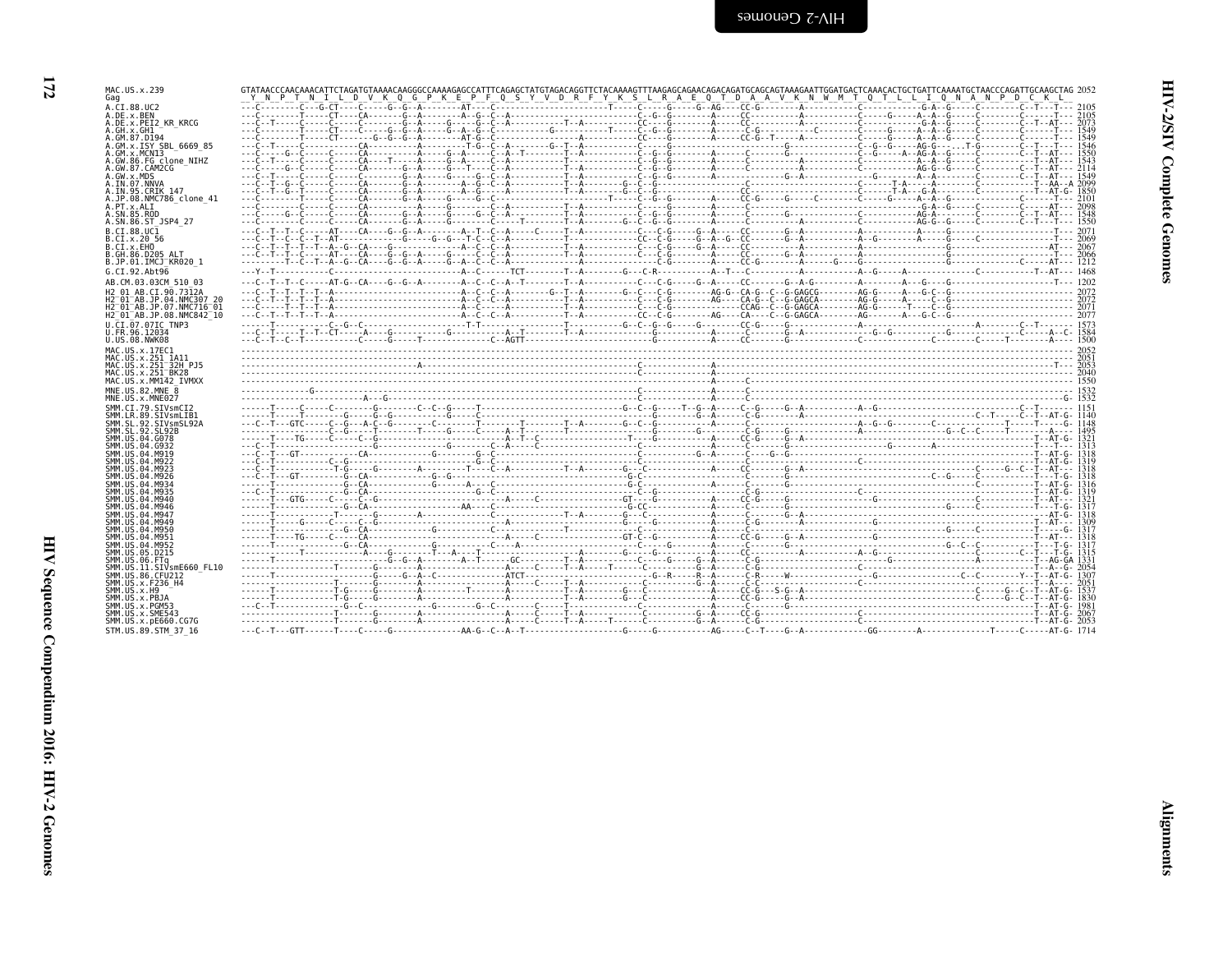<span id="page-18-0"></span>

| MAC.US.x.239<br>Gag                                              | $\begin{array}{c} \text{Gag p2 Space start} \text{Gag p3 Space end } \text{Gag p2 Space end } \text{Gag p3 Space end } \text{Gag p3 Space end } \text{Gag p3 Space end } \text{Gag p3 Space end } \text{Gag p3 Space end } \text{Gag p3 Space end } \text{Gag p3 Space end } \text{Gag p3 Space end } \text{Gag p4 Space end } \text{Gag p4 Space end } \text{Gag p3 Space end } \text{Gag p4 Space end } \text{Gag p4 Space end } \text{Gag p3 Space end } \text{Gag p4 Space end } \text{Gag p4 Space end } \text{Gag p5 219 } \text{Gag p5 210$ |  |
|------------------------------------------------------------------|----------------------------------------------------------------------------------------------------------------------------------------------------------------------------------------------------------------------------------------------------------------------------------------------------------------------------------------------------------------------------------------------------------------------------------------------------------------------------------------------------------------------------------------------------|--|
| A.CI.88.UC2                                                      |                                                                                                                                                                                                                                                                                                                                                                                                                                                                                                                                                    |  |
| A.DE.x.BEN<br>A.DE.X.PEI2 KR KRCG                                |                                                                                                                                                                                                                                                                                                                                                                                                                                                                                                                                                    |  |
| A.GH.x.GH1                                                       |                                                                                                                                                                                                                                                                                                                                                                                                                                                                                                                                                    |  |
| A.GM.87.D194                                                     |                                                                                                                                                                                                                                                                                                                                                                                                                                                                                                                                                    |  |
| A.GM.X.ISY SBL 6669 85<br>A.GM.X.MCNI3                           |                                                                                                                                                                                                                                                                                                                                                                                                                                                                                                                                                    |  |
| A.GW.86.FG clone NIHZ                                            |                                                                                                                                                                                                                                                                                                                                                                                                                                                                                                                                                    |  |
| A.GW.87.CAM2CG<br>A.GW.x.MDS                                     |                                                                                                                                                                                                                                                                                                                                                                                                                                                                                                                                                    |  |
| A.IN.07.NNVA                                                     |                                                                                                                                                                                                                                                                                                                                                                                                                                                                                                                                                    |  |
| A.IN.95.CRIK 147                                                 |                                                                                                                                                                                                                                                                                                                                                                                                                                                                                                                                                    |  |
| A.JP.08.NMC786 clone 41<br>A.PT.x.ALI                            |                                                                                                                                                                                                                                                                                                                                                                                                                                                                                                                                                    |  |
| A.SN.85.ROD                                                      |                                                                                                                                                                                                                                                                                                                                                                                                                                                                                                                                                    |  |
| A.SN.86.ST JSP4 27                                               |                                                                                                                                                                                                                                                                                                                                                                                                                                                                                                                                                    |  |
| B.CI.88.UC1<br>B.CI.X.20 56                                      |                                                                                                                                                                                                                                                                                                                                                                                                                                                                                                                                                    |  |
| B.CI.X.EHO                                                       |                                                                                                                                                                                                                                                                                                                                                                                                                                                                                                                                                    |  |
| B.GH.86.D205 ALT<br>B.JP.01.IMCJ KR020 1                         |                                                                                                                                                                                                                                                                                                                                                                                                                                                                                                                                                    |  |
| G.CI.92.Abt96                                                    | -A--A------T----AA-------T--T----G-----T---A--C--------GR----A--A--G--A--A--C--GC-T-----T----AT-A----A--A--C-T-AAAC--TACAG-CC-A--A---------T--T-----A-AAACA---GG--A--G-1638                                                                                                                                                                                                                                                                                                                                                                        |  |
| AB.CM.03.03CM 510 03                                             |                                                                                                                                                                                                                                                                                                                                                                                                                                                                                                                                                    |  |
| H <sub>2</sub> 01 AB.CI.90.7312A                                 |                                                                                                                                                                                                                                                                                                                                                                                                                                                                                                                                                    |  |
| H2 01 AB.JP.04.NMC307 20                                         |                                                                                                                                                                                                                                                                                                                                                                                                                                                                                                                                                    |  |
| H2 <sup>-01-AB.JP.07.NMC716-01</sup><br>H2 01 AB.JP.08.NMC842 10 |                                                                                                                                                                                                                                                                                                                                                                                                                                                                                                                                                    |  |
| U.CI.07.07IC TNP3                                                |                                                                                                                                                                                                                                                                                                                                                                                                                                                                                                                                                    |  |
| U.FR.96.12034                                                    |                                                                                                                                                                                                                                                                                                                                                                                                                                                                                                                                                    |  |
| U.US.08.NWK08                                                    |                                                                                                                                                                                                                                                                                                                                                                                                                                                                                                                                                    |  |
| MAC.US.x.17EC1<br>MAC.US.x.251 1A11                              |                                                                                                                                                                                                                                                                                                                                                                                                                                                                                                                                                    |  |
| MAC.US.x.251 <sup>-32H</sup> PJ5                                 | $\begin{bmatrix} 2200 \\ 2200 \\ -2000 \\ -3000 \\ -2000 \\ 2000 \\ -3000 \\ -4000 \\ -3000 \\ -4000 \\ -3000 \\ -4000 \\ -4000 \\ -4000 \\ -4000 \\ -4000 \\ -4000 \\ -4000 \\ -4000 \\ -4000 \\ -4000 \\ -4000 \\ -4000 \\ -4000 \\ -4000 \\ -4000 \\ -4000 \\ -4000 \\ -4000 \\ -4000 \\ -4000 \\ -4000 \\ -4000 \\ -4000 \\ -4000 \\ -400$                                                                                                                                                                                                     |  |
| MAC.US.x.251 <sup>-</sup> BK28                                   |                                                                                                                                                                                                                                                                                                                                                                                                                                                                                                                                                    |  |
| MAC.US.x.MM142 IVMXX<br>MNE.US.82.MNE 8                          |                                                                                                                                                                                                                                                                                                                                                                                                                                                                                                                                                    |  |
| MNE.US.x.MNE027                                                  |                                                                                                                                                                                                                                                                                                                                                                                                                                                                                                                                                    |  |
| SMM.CI.79.SIVsmCI2                                               |                                                                                                                                                                                                                                                                                                                                                                                                                                                                                                                                                    |  |
| SMM.LR.89.SIVsmLIB1                                              |                                                                                                                                                                                                                                                                                                                                                                                                                                                                                                                                                    |  |
| SMM.SL.92.SIVsmSL92A<br>SMM.SL.92.SL92B                          |                                                                                                                                                                                                                                                                                                                                                                                                                                                                                                                                                    |  |
| SMM.US.04.G078                                                   |                                                                                                                                                                                                                                                                                                                                                                                                                                                                                                                                                    |  |
| SMM.US.04.G932<br>SMM.US.04.M919                                 |                                                                                                                                                                                                                                                                                                                                                                                                                                                                                                                                                    |  |
| SMM.US.04.M922                                                   |                                                                                                                                                                                                                                                                                                                                                                                                                                                                                                                                                    |  |
| SMM.US.04.M923<br>SMM.US.04.M926                                 |                                                                                                                                                                                                                                                                                                                                                                                                                                                                                                                                                    |  |
| SMM.US.04.M934                                                   |                                                                                                                                                                                                                                                                                                                                                                                                                                                                                                                                                    |  |
| SMM.US.04.M935                                                   |                                                                                                                                                                                                                                                                                                                                                                                                                                                                                                                                                    |  |
| SMM.US.04.M940<br>SMM.US.04.M946                                 |                                                                                                                                                                                                                                                                                                                                                                                                                                                                                                                                                    |  |
| SMM.US.04.M947                                                   |                                                                                                                                                                                                                                                                                                                                                                                                                                                                                                                                                    |  |
| SMM.US.04.M949<br>SMM.US.04.M950                                 |                                                                                                                                                                                                                                                                                                                                                                                                                                                                                                                                                    |  |
| SMM.US.04.M951                                                   |                                                                                                                                                                                                                                                                                                                                                                                                                                                                                                                                                    |  |
| SMM.US.04.M952<br>SMM.US.05.D215                                 |                                                                                                                                                                                                                                                                                                                                                                                                                                                                                                                                                    |  |
| SMM.US.06.FTa                                                    |                                                                                                                                                                                                                                                                                                                                                                                                                                                                                                                                                    |  |
| SMM.US.11.SIVsmE660 FL10                                         |                                                                                                                                                                                                                                                                                                                                                                                                                                                                                                                                                    |  |
| SMM.US.86.CFU212<br>SMM.US.x.F236 H4                             |                                                                                                                                                                                                                                                                                                                                                                                                                                                                                                                                                    |  |
| SMM.US.x.H9                                                      |                                                                                                                                                                                                                                                                                                                                                                                                                                                                                                                                                    |  |
| SMM.US.x.PBJA                                                    |                                                                                                                                                                                                                                                                                                                                                                                                                                                                                                                                                    |  |
| SMM.US.x.PGM53<br>SMM.US.x.SME543                                |                                                                                                                                                                                                                                                                                                                                                                                                                                                                                                                                                    |  |
| SMM.US.x.pE660.CG7G                                              |                                                                                                                                                                                                                                                                                                                                                                                                                                                                                                                                                    |  |
| STM.US.89.STM 37 16                                              |                                                                                                                                                                                                                                                                                                                                                                                                                                                                                                                                                    |  |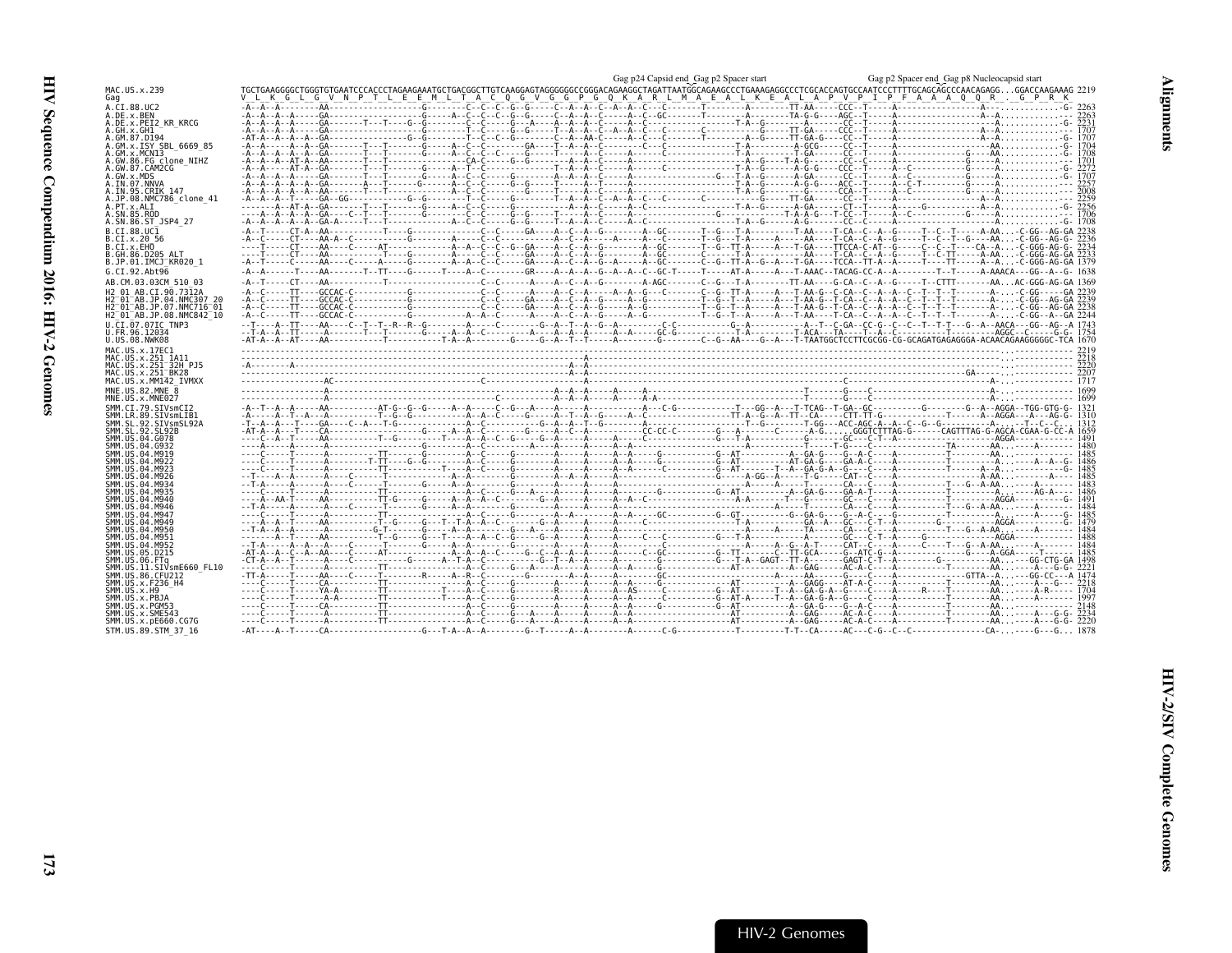<span id="page-19-0"></span>

|                                            | Gag-Pol -1 ribosomal slip site |
|--------------------------------------------|--------------------------------|
|                                            | Pol start                      |
| Gag p& Nucleocapsid and Gag p1 Spacer stat |                                |

|                                                                 | Gag p8 Nucleocapsid end Gag p1 Spacer start                                                                                                                   |  |
|-----------------------------------------------------------------|---------------------------------------------------------------------------------------------------------------------------------------------------------------|--|
| MAC.US.x.239                                                    | CCAATTAAGTGTTGGAATTGTGGGAAAGAGGGAAACTCTGCAAGGCAATGCAAGAGAAAGGGAATGCGGAAAATGTGGAAAAATGGACCATGTTATGGCCAAATGCCAAGACAGGACAGGCGGGTTTTTTAGGCCTTGGTCCATGGGGAAA 2377. |  |
| Pol                                                             | F F R P W S M G                                                                                                                                               |  |
| Gag                                                             | C P D R Q A G F L G L G P W G K<br>Q C R A P R R Q G C W K C G K M D H V M A K<br>G K E G H S A R                                                             |  |
| A.CI.88.UC2                                                     |                                                                                                                                                               |  |
| A.DE.x.BEN                                                      |                                                                                                                                                               |  |
| A.DE.x.PEI2 KR KRCG                                             |                                                                                                                                                               |  |
| A.GH.x.GH1                                                      |                                                                                                                                                               |  |
| A.GM.87.D194                                                    |                                                                                                                                                               |  |
| A.GM.x.ISY SBL 6669 85                                          |                                                                                                                                                               |  |
| A.GM.x.MCNI3                                                    |                                                                                                                                                               |  |
| A.GW.86.FG clone NIHZ                                           |                                                                                                                                                               |  |
| A.GW.87.CAM2CG                                                  |                                                                                                                                                               |  |
| A.GW.x.MDS                                                      |                                                                                                                                                               |  |
| A.IN.07.NNVA<br>A.IN.95.CRIK 147                                |                                                                                                                                                               |  |
| A.JP.08.NMC786 clone 41                                         |                                                                                                                                                               |  |
| A.PT.x.ALI                                                      |                                                                                                                                                               |  |
| A.SN.85.ROD                                                     |                                                                                                                                                               |  |
| A.SN.86.ST JSP4 27                                              |                                                                                                                                                               |  |
|                                                                 |                                                                                                                                                               |  |
| B.CI.88.UC1<br>B.CI.x.20 56                                     |                                                                                                                                                               |  |
| B.CI.X.EHO                                                      |                                                                                                                                                               |  |
| B.GH.86.D205 ALT                                                |                                                                                                                                                               |  |
| B.JP.01.IMCJ <sup>-</sup> KR020 1                               |                                                                                                                                                               |  |
|                                                                 |                                                                                                                                                               |  |
| $G.CI.92.Ah$ +96                                                |                                                                                                                                                               |  |
| AB.CM.03.03CM 510 03                                            |                                                                                                                                                               |  |
| H2 01 AB.CI.90.7312A                                            |                                                                                                                                                               |  |
| H2 <sup>-</sup> 01 <sup>-</sup> AB.JP.04.NMC307 20              |                                                                                                                                                               |  |
| H2 <sup>-</sup> 01 <sup>-</sup> AB.JP.07.NMC716 <sup>-</sup> 01 |                                                                                                                                                               |  |
| H2 <sup>-</sup> 01 <sup>-</sup> AB.JP.08.NMC842 <sup>-</sup> 10 |                                                                                                                                                               |  |
| U.CI.07.07IC TNP3                                               |                                                                                                                                                               |  |
| U.FR.96.12034                                                   |                                                                                                                                                               |  |
| U.US.08.NWK08                                                   |                                                                                                                                                               |  |
| MAC.US.x.17EC1                                                  |                                                                                                                                                               |  |
|                                                                 |                                                                                                                                                               |  |
|                                                                 |                                                                                                                                                               |  |
| MAC.US.x.251 1A11                                               |                                                                                                                                                               |  |
|                                                                 |                                                                                                                                                               |  |
| MAC.US.x.251-32H PJ5<br>MAC.US.x.251-BK28                       |                                                                                                                                                               |  |
| MAC.US.x.MM142 IVMXX                                            |                                                                                                                                                               |  |
| MNE.US.82.MNE 8                                                 |                                                                                                                                                               |  |
| MNE.US.x.MNE027                                                 |                                                                                                                                                               |  |
| SMM.CI.79.SIVsmCI2                                              |                                                                                                                                                               |  |
| SMM.LR.89.SIVsmLIB1                                             |                                                                                                                                                               |  |
| SMM.SL.92.SIVsmSL92A                                            |                                                                                                                                                               |  |
| SMM.SL.92.SL92B                                                 |                                                                                                                                                               |  |
| SMM.US.04.G078                                                  |                                                                                                                                                               |  |
| SMM.US.04.G932                                                  |                                                                                                                                                               |  |
| SMM.US.04.M919<br>SMM.US.04.M922                                |                                                                                                                                                               |  |
| SMM.US.04.M923                                                  |                                                                                                                                                               |  |
| SMM.US.04.M926                                                  |                                                                                                                                                               |  |
| SMM.US.04.M934                                                  |                                                                                                                                                               |  |
| SMM.US.04.M935                                                  |                                                                                                                                                               |  |
| SMM US 04 M940                                                  |                                                                                                                                                               |  |
| SMM.US.04.M946                                                  |                                                                                                                                                               |  |
| SMM.US.04.M947                                                  |                                                                                                                                                               |  |
| SMM.US.04.M949                                                  |                                                                                                                                                               |  |
| SMM.US.04.M950                                                  |                                                                                                                                                               |  |
| SMM.US.04.M951                                                  |                                                                                                                                                               |  |
| SMM.US.04.M952                                                  |                                                                                                                                                               |  |
| SMM.US.05.D215                                                  |                                                                                                                                                               |  |
| SMM.US.06.FTa                                                   |                                                                                                                                                               |  |
| SMM.US.11.SIVsmE660 FL10                                        |                                                                                                                                                               |  |
| SMM. US. 86. CFU212                                             |                                                                                                                                                               |  |
| SMM.US.x.F236 H4                                                |                                                                                                                                                               |  |
| SMM.US.x.H9                                                     |                                                                                                                                                               |  |
| SMM.US.x.PBJA                                                   |                                                                                                                                                               |  |
| SMM.US.x.PGM53                                                  |                                                                                                                                                               |  |
| SMM.US.x.SME543                                                 |                                                                                                                                                               |  |
| SMM.US.x.pE660.CG7G<br>STM.US.89.STM 37 16                      |                                                                                                                                                               |  |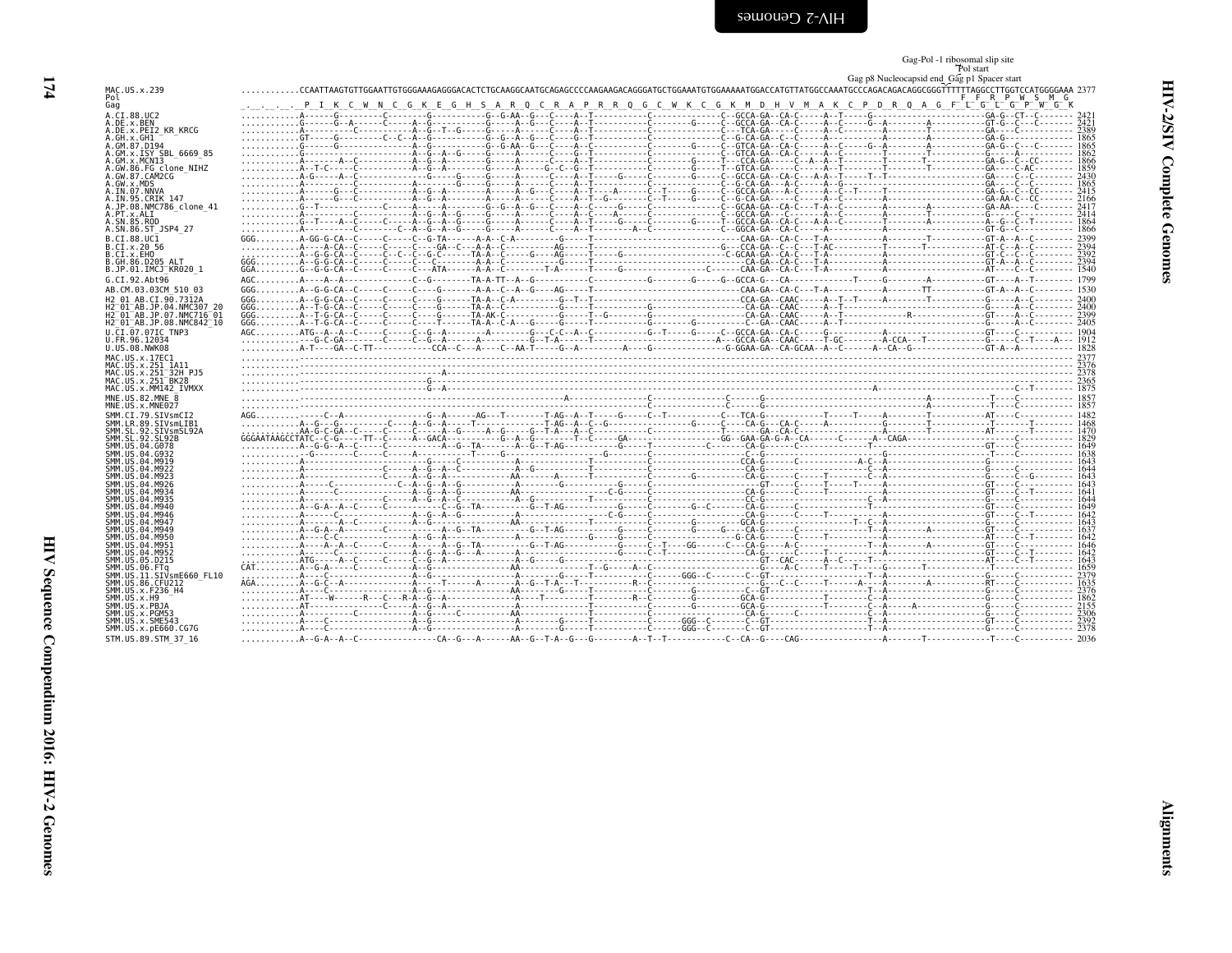<span id="page-20-0"></span>

| MAC.US.x.239                                                         |                     |  |  |  |  |  |
|----------------------------------------------------------------------|---------------------|--|--|--|--|--|
| Pol                                                                  |                     |  |  |  |  |  |
| Gag<br>A.CI.88.UC2                                                   |                     |  |  |  |  |  |
| A.DE.x.BEN                                                           |                     |  |  |  |  |  |
| A.DE.x.PEI2 KR KRCG                                                  |                     |  |  |  |  |  |
| A.GH.x.GH1<br>A.GM.87.D194                                           |                     |  |  |  |  |  |
| A.GM.x.ISY SBL 6669 85                                               |                     |  |  |  |  |  |
| A.GM.X.MCNI3                                                         |                     |  |  |  |  |  |
| A.GW.86.FG clone NIHZ<br>A.GW.87.CAM2CG                              |                     |  |  |  |  |  |
| A.GW.x.MDS                                                           |                     |  |  |  |  |  |
| A.IN.07.NNVA                                                         |                     |  |  |  |  |  |
| A.IN.95.CRIK 147<br>A.JP.08.NMC786 clone 41                          |                     |  |  |  |  |  |
| A.PT.x.ALI                                                           |                     |  |  |  |  |  |
| A.SN.85.ROD                                                          |                     |  |  |  |  |  |
| A.SN.86.ST JSP4 27<br>B.CI.88.UC1                                    |                     |  |  |  |  |  |
| B.CI.x.20 56                                                         |                     |  |  |  |  |  |
| B.CI.x.EHO                                                           |                     |  |  |  |  |  |
| B.GH.86.D205 ALT<br>B.JP.01.IMCJ <sup>-</sup> KR020 1                |                     |  |  |  |  |  |
| G.CI.92.Aht96                                                        |                     |  |  |  |  |  |
| AB.CM.03.03CM 510 03                                                 |                     |  |  |  |  |  |
| H2 01 AB.CI.90.7312A                                                 |                     |  |  |  |  |  |
| H2 01 AB JP 04 NMC307 20                                             |                     |  |  |  |  |  |
| H2 <sup>-</sup> 01 <sup>-</sup> AB.JP.07.NMC716 <sup>-</sup> 01      |                     |  |  |  |  |  |
| H2 <sup>-01-AB.JP.08.NMC842<sup>-10</sup></sup><br>U.CI.07.07IC TNP3 |                     |  |  |  |  |  |
| U.FR.96.12034                                                        |                     |  |  |  |  |  |
| U.US.08.NWK08                                                        |                     |  |  |  |  |  |
| MAC.US.x.17EC1                                                       |                     |  |  |  |  |  |
|                                                                      |                     |  |  |  |  |  |
| MAC.US.x.251 1A11                                                    |                     |  |  |  |  |  |
| MAC.US.x.251 <sup>-</sup> 32H PJ5<br>MAC.US.x.251 <sup>-</sup> BK28  |                     |  |  |  |  |  |
| MAC.US.x.MM142 IVMXX                                                 | $\frac{7481}{1991}$ |  |  |  |  |  |
| MNE.US.82.MNE 8                                                      |                     |  |  |  |  |  |
| MNE.US.x.MNE027                                                      |                     |  |  |  |  |  |
| SMM.CI.79.SIVsmCI2<br>SMM.LR.89.SIVsmLIB1                            |                     |  |  |  |  |  |
| SMM.SL.92.SIVsmSL92A                                                 |                     |  |  |  |  |  |
| SMM. SL. 92. SL92B                                                   |                     |  |  |  |  |  |
| SMM.US.04.G078<br>SMM. US.04. G932                                   |                     |  |  |  |  |  |
| SMM, US.04.M919                                                      |                     |  |  |  |  |  |
| SMM.US.04.M922<br>SMM.US.04.M923                                     |                     |  |  |  |  |  |
| SMM.US.04.M926                                                       |                     |  |  |  |  |  |
| SMM.US.04.M934                                                       |                     |  |  |  |  |  |
| SMM.US.04.M935<br>SMM, US.04.M940                                    |                     |  |  |  |  |  |
| SMM IIS 04 M946                                                      |                     |  |  |  |  |  |
| SMM IIS 04 M947                                                      |                     |  |  |  |  |  |
| SMM. US. 04. M949<br>SMM.US.04.M950                                  |                     |  |  |  |  |  |
| SMM. US. 04. M951                                                    |                     |  |  |  |  |  |
| SMM. US. 04. M952<br>SMM.US.05.D215                                  |                     |  |  |  |  |  |
| SMM.US.06.FTa                                                        |                     |  |  |  |  |  |
| SMM.US.11.SIVsmE660 FL10                                             |                     |  |  |  |  |  |
| SMM.US.86.CFU212<br>SMM. US. x. F236 H4                              |                     |  |  |  |  |  |
| SMM.US.x.H9                                                          |                     |  |  |  |  |  |
| SMM.US.x.PBJA                                                        |                     |  |  |  |  |  |
| SMM.US.x.PGM53<br>SMM.US.x.SME543                                    |                     |  |  |  |  |  |
| SMM.US.x.pE660.CG7G<br>STM.US.89.STM 37 16                           |                     |  |  |  |  |  |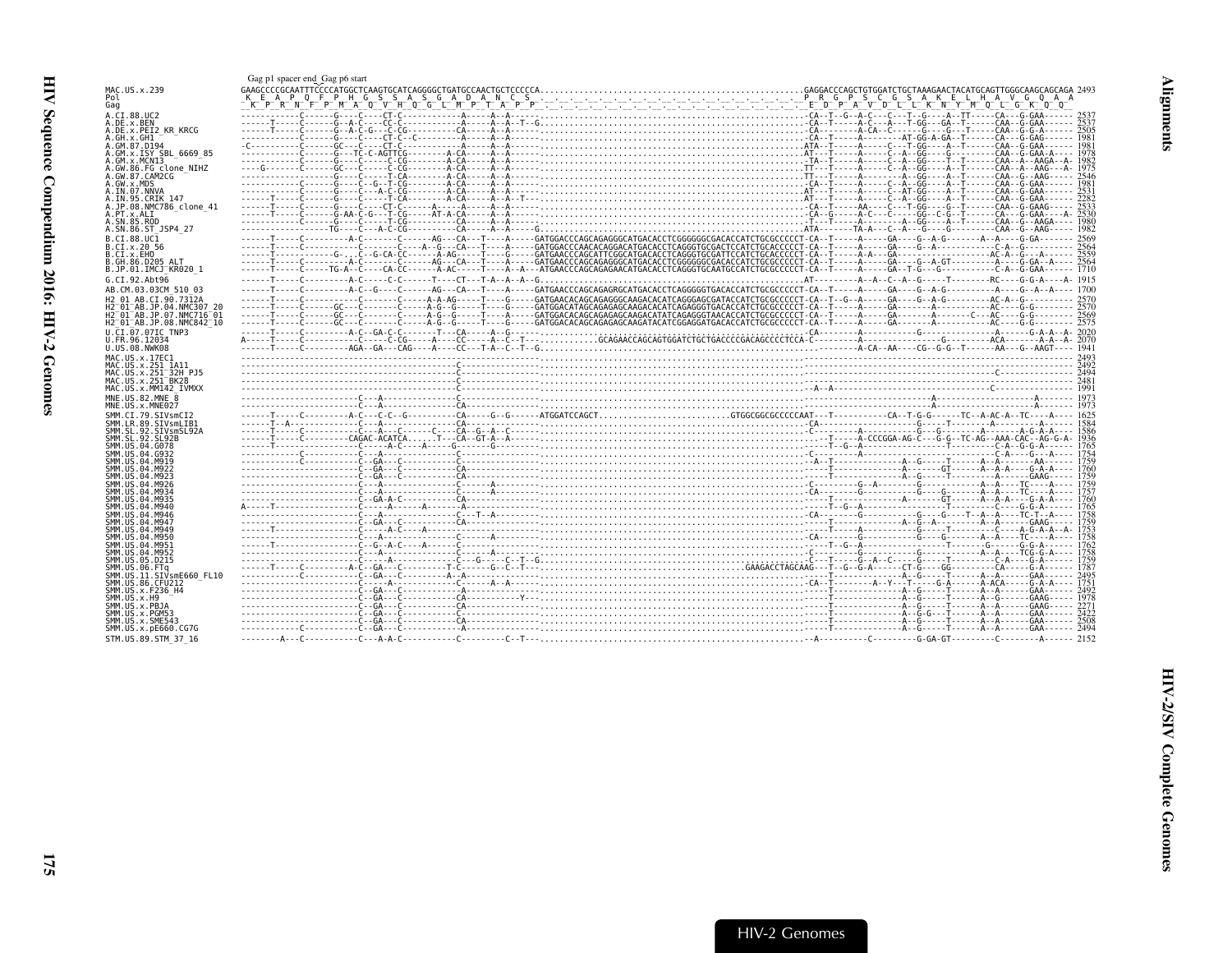| MAC.US.x.239<br>Pol                                                              | GAGAAAAGCAGAGAGAA<br>K A<br>E.<br>R<br>E              |
|----------------------------------------------------------------------------------|-------------------------------------------------------|
| Gag                                                                              | RT<br>E                                               |
| A.CI.88.UC2                                                                      | $-G - G \ldots \ldots$<br>$\ddot{\phantom{0}}$        |
| A.DE.x.BEN                                                                       | - G - - G<br>$\ddot{\phantom{0}}$                     |
| A.DE.x.PEI2 KR KRCG                                                              | A---G.                                                |
| A.GH.x.GH1<br>A.GM.87.D194                                                       | -G--G.                                                |
| A.GM.x.ISY SBL 6669 85                                                           | - - - - G<br>$\ddot{\phantom{0}}$<br>----G.           |
| A.GM.x.MCNI3                                                                     | .                                                     |
| A.GW.86.FG clone NIHZ                                                            | - G - - G<br>$\ddot{\phantom{1}}$                     |
| A.GW.87.CAM2CG<br>A.GW.x.MDS                                                     | - G - - G<br>$\ddot{\phantom{0}}$                     |
| A.IN.07.NNVA                                                                     | - G - - G<br>-G--G.<br>$\ddot{\phantom{0}}$           |
|                                                                                  | -G--G.<br>$\ddotsc$                                   |
| A.IN.95.CRIK 147<br>A.JP.08.NMC786_clone_41                                      | $-G - G \ldots \ldots \ldots$<br>$\ddot{\phantom{0}}$ |
| A.PT.x.ALI                                                                       | ----G.<br>$\ddot{\phantom{0}}$                        |
| A.SN.85.ROD<br>A.SN.86.ST JSP4 27                                                | - - - - G<br>$\ddot{\phantom{0}}$<br>- - - - G        |
| B.CI.88.UC1                                                                      |                                                       |
| B.CI.x.20 56                                                                     | - - - - G<br>- - - - G<br>$\ddot{\phantom{0}}$        |
| B.CI.X.EHO                                                                       | AG--G.                                                |
| B.GH.86.D205 ALT                                                                 | - - - - G<br>$\ddot{\phantom{0}}$                     |
| B.JP.01.IMCJ KR020 1                                                             | A--GG                                                 |
| G.CI.92.Abt96                                                                    | AG--G.                                                |
| AB.CM.03.03CM 510 03                                                             | - - - - G                                             |
| H2 01 AB.CI.90.7312A                                                             | - - - - G                                             |
|                                                                                  | ----G.<br>- - - - G                                   |
| H2 01 AB.JP.04.NMC307 20<br>H2 01 AB.JP.07.NMC716 01<br>H2 01 AB.JP.08.NMC842 10 | - - - - G                                             |
| U.CI.07.07IC TNP3                                                                | AG--G.                                                |
| U.FR.96.12034                                                                    | AG--G.<br>$\ddot{\phantom{0}}$                        |
| U.US.08.NWK08                                                                    | -G--G.                                                |
| MAC.US.x.17EC1                                                                   | .<br>- - - - - - - A - - - - - - -                    |
| MAC.US.x.251 1A11<br>MAC.US.x.251 32H PJ5                                        | . .                                                   |
| MAC.US.x.251-32H<br>MAC.US.x.251-BK28                                            | .                                                     |
| MAC.US.x.MM142 IVMXX                                                             | ------ <b></b>                                        |
| MNE.US.82.MNE 8                                                                  | ---------------<br>$\ddot{\phantom{0}}$               |
| MNE.US.x.MNE027                                                                  | .                                                     |
| SMM.CI.79.SIVsmCI2                                                               | - - - - G                                             |
| SMM.LR.89.SIVsmLIB1<br>SMM.SL.92.SIVsmSL92A                                      | - G - - G<br>$\ddotsc$<br>A---G.                      |
| SMM.SL.92.SL92B                                                                  | $AGAC - \ldots - \ldots$<br>$\ddotsc$                 |
| SMM.US.04.G078                                                                   | - G - - G                                             |
| SMM. US.04.G932                                                                  | -G--G.                                                |
| SMM.US.04.M919<br>SMM.US.04.M922                                                 | $-6 - -6 - \cdots$<br>-G--G.                          |
| SMM.US.04.M923                                                                   | - G - - G<br>$\ddot{\phantom{0}}$                     |
| SMM.US.04.M926                                                                   | - - - - G                                             |
| SMM.US.04.M934                                                                   | A---G.<br>$\ddot{\phantom{0}}$<br>-G--G.              |
| SMM.US.04.M935<br>SMM. US. 04. M940                                              | - - - - G                                             |
| SMM.US.04.M946<br>SMM.US.04.M947                                                 | A---G.                                                |
|                                                                                  | -6--6                                                 |

<span id="page-21-0"></span>

|                                                                                      |                | Pol Protease start | Gag end<br>Gag po end |
|--------------------------------------------------------------------------------------|----------------|--------------------|-----------------------|
| MAC.US.x.239                                                                         |                |                    |                       |
| Pol<br>Gag                                                                           |                |                    |                       |
| A.CI.88.UC2<br>A.DE.x.BEN                                                            |                |                    |                       |
| A.DE.x.PEI2 KR KRCG                                                                  |                |                    |                       |
| A.GH.x.GH1<br>A.GM.87.D194                                                           |                |                    |                       |
| A.GM.x.ISY SBL 6669 85<br>A.GM.x.MCNI3                                               |                |                    |                       |
| A.GW.86.FG clone NIHZ<br>A.GW.87.CAM2CG                                              |                |                    |                       |
| A.GW.x.MDS                                                                           |                |                    |                       |
| A.IN.07.NNVA<br>A.IN.95.CRIK 147                                                     |                |                    |                       |
| A.JP.08.NMC786 clone 41<br>A.PT.x.ALI                                                |                |                    |                       |
| A.SN.85.ROD                                                                          |                |                    |                       |
| A.SN.86.ST JSP4 27<br>B.CI.88.UC1                                                    |                |                    |                       |
| B.CI.x.20 56<br>B.CI.x.EHO                                                           |                |                    |                       |
| B.GH.86.D205 ALT                                                                     |                |                    |                       |
| B.JP.01.IMCJ <sup>-</sup> KR020 1<br>G.CI.92.Abt96                                   |                |                    |                       |
| AB.CM.03.03CM 510 03                                                                 |                |                    |                       |
| H2 01 AB.CI.90.7312A<br>H2 <sup>-</sup> 01 <sup>-</sup> AB.JP.04.NMC307 20           |                |                    |                       |
| H2 <sup>-</sup> 01 <sup>-</sup> AB.JP.07.NMC716 <sup>-</sup> 01                      |                |                    |                       |
| H2 <sup>-</sup> 01 <sup>-</sup> AB.JP.08.NMC842 <sup>-</sup> 10<br>U.CI.07.07IC TNP3 | $rac{1}{2124}$ |                    |                       |
| U.FR.96.12034<br>U.US.08.NWK08                                                       |                |                    |                       |
| MAC.US.x.17EC1                                                                       |                |                    |                       |
| MAC.US.x.251 1A11<br>MAC.US.x.251 <sup>-</sup> 32H PJ5                               |                |                    |                       |
| MAC.US.x.251 <sup>-</sup> BK28<br>MAC.US.x.MM142 IVMXX                               |                |                    |                       |
| MNE.US.82.MNE 8                                                                      |                |                    |                       |
| MNE.US.x.MNE027<br>SMM.CI.79.SIVsmCI2                                                |                |                    |                       |
| SMM.LR.89.SIVsmLIB1                                                                  |                |                    |                       |
| SMM.SL.92.SIVsmSL92A<br>SMM.SL.92.SL92B                                              |                |                    |                       |
| SMM.US.04.G078<br>SMM.US.04.G932                                                     |                |                    |                       |
| SMM.US.04.M919<br>SMM.US.04.M922                                                     |                |                    |                       |
| SMM.US.04.M923                                                                       |                |                    |                       |
| SMM. US. 04. M926<br>SMM.US.04.M934                                                  |                |                    |                       |
| SMM. US.04.M935<br>SMM.US.04.M940                                                    |                |                    |                       |
| SMM. US. 04. M946<br>SMM.US.04.M947                                                  |                |                    |                       |
| SMM.US.04.M949                                                                       |                |                    |                       |
| SMM.US.04.M950<br>SMM.US.04.M951                                                     |                |                    |                       |
| SMM.US.04.M952<br>SMM.US.05.D215                                                     |                |                    |                       |
| SMM.US.06.FTq<br>SMM.US.11.SIVsmE660 FL10                                            |                |                    |                       |
| SMM.US.86.CFU212                                                                     |                |                    |                       |
| SMM.US.x.F236 H4<br>SMM.US.x.H9                                                      |                |                    |                       |
| SMM.US.x.PBJA<br>SMM.US.x.PGM53                                                      |                |                    |                       |
| SMM.US.x.SME543                                                                      |                |                    |                       |
| SMM.US.x.pE660.CG7G<br>STM.US.89.STM 37 16                                           |                |                    |                       |
|                                                                                      |                |                    |                       |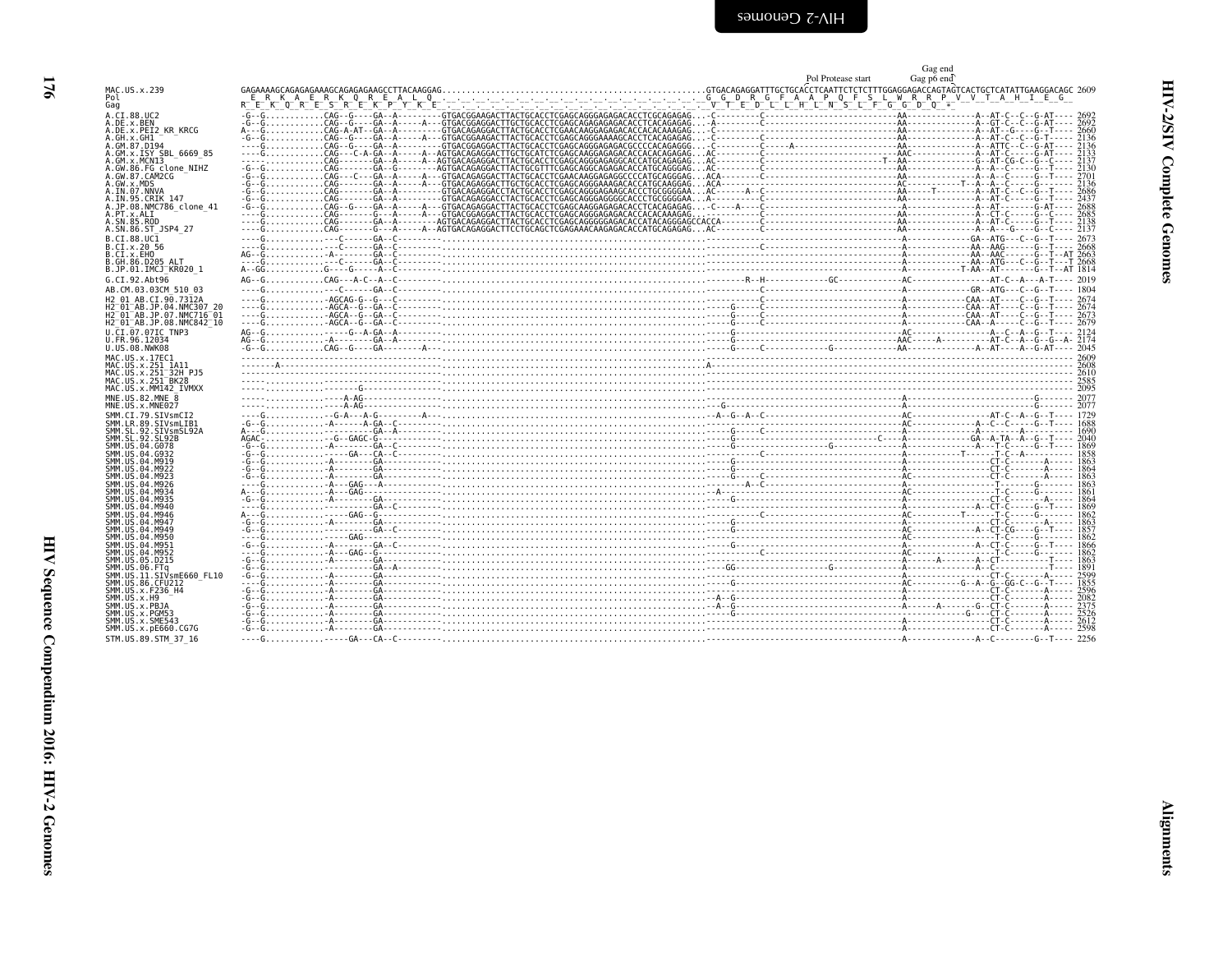| MAC.US.x.239<br>Pol                                                                                                   | CTGTAGAAGTATTACTGGATACAGGGGCTGATGATTCTATTGTAACAGGAATAGAGTTAGGTCCACATTATACCCCAAAAATAGTAGGAGGATATGAGGATTATTAATACTAAAGAATACAAAAATGTAGAAATAGAAGTTTTTAGGCAAAAGGATTAAAGGGCACAATC 2779<br>O P V E V L L D T G A D D S I V T G I E L G P H Y T P K I V G G I G G F I N T K E Y K N V E I E V L G K R I K G T |  |
|-----------------------------------------------------------------------------------------------------------------------|------------------------------------------------------------------------------------------------------------------------------------------------------------------------------------------------------------------------------------------------------------------------------------------------------|--|
| A.CI.88.UC2<br>A.DE.x.BEN                                                                                             |                                                                                                                                                                                                                                                                                                      |  |
| A.DE.x.PEI2 KR KRCG                                                                                                   |                                                                                                                                                                                                                                                                                                      |  |
| A.GH.x.GH1<br>A.GM.87.D194                                                                                            |                                                                                                                                                                                                                                                                                                      |  |
| A.GM.x.ISY SBL 6669 85<br>A.GM.x.MCNI3                                                                                |                                                                                                                                                                                                                                                                                                      |  |
| A.GW.86.FG clone NIHZ                                                                                                 |                                                                                                                                                                                                                                                                                                      |  |
| A.GW.87.CAM2CG<br>A.GW.x.MDS                                                                                          |                                                                                                                                                                                                                                                                                                      |  |
| A.IN.07.NNVA<br>A.IN.95.CRIK 147                                                                                      |                                                                                                                                                                                                                                                                                                      |  |
| A.JP.08.NMC786 clone 41                                                                                               |                                                                                                                                                                                                                                                                                                      |  |
| A.PT.x.ALI<br>A.SN.85.ROD                                                                                             |                                                                                                                                                                                                                                                                                                      |  |
| A.SN.86.ST JSP4 27<br>B.CI.88.UC1                                                                                     |                                                                                                                                                                                                                                                                                                      |  |
| B.CI.x.20 56                                                                                                          |                                                                                                                                                                                                                                                                                                      |  |
| B.CI.x.EHO<br>B.GH.86.D205 ALT                                                                                        |                                                                                                                                                                                                                                                                                                      |  |
| B.JP.01.IMCJ <sup>-</sup> KR020 1                                                                                     |                                                                                                                                                                                                                                                                                                      |  |
| G.CI.92.Abt96                                                                                                         |                                                                                                                                                                                                                                                                                                      |  |
| AB.CM.03.03CM 510 03<br>H2 01 AB.CI.90.7312A                                                                          |                                                                                                                                                                                                                                                                                                      |  |
| H2 <sup>-</sup> 01 <sup>-</sup> AB.JP.04.NMC307 20<br>H2 <sup>-</sup> 01 <sup>-</sup> AB.JP.07.NMC716 <sup>-</sup> 01 |                                                                                                                                                                                                                                                                                                      |  |
| H2 <sup>-</sup> 01 <sup>-</sup> AB.JP.08.NMC842 <sup>-</sup> 10                                                       |                                                                                                                                                                                                                                                                                                      |  |
| U.CI.07.07IC TNP3<br>U.FR.96.12034                                                                                    |                                                                                                                                                                                                                                                                                                      |  |
| U.US.08.NWK08                                                                                                         |                                                                                                                                                                                                                                                                                                      |  |
| MAC.US.x.17EC1                                                                                                        |                                                                                                                                                                                                                                                                                                      |  |
| MAC.US.x.251 1A11<br>MAC.US.x.251 <sup>-</sup> 32H PJ5                                                                |                                                                                                                                                                                                                                                                                                      |  |
| MAC.US.x.251 <sup>-</sup> BK28<br>MAC.US.x.MM142 IVMXX                                                                |                                                                                                                                                                                                                                                                                                      |  |
| MNE.US.82.MNE 8                                                                                                       |                                                                                                                                                                                                                                                                                                      |  |
| MNE.US.x.MNE027<br>SMM.CI.79.SIVsmCI2                                                                                 |                                                                                                                                                                                                                                                                                                      |  |
| SMM.LR.89.SIVsmLIB1                                                                                                   |                                                                                                                                                                                                                                                                                                      |  |
| SMM.SL.92.SIVsmSL92A<br>SMM SL 92 SL92B                                                                               |                                                                                                                                                                                                                                                                                                      |  |
| SMM.US.04.G078<br>SMM.US.04.G932                                                                                      |                                                                                                                                                                                                                                                                                                      |  |
| SMM.US.04.M919                                                                                                        |                                                                                                                                                                                                                                                                                                      |  |
| SMM.US.04.M922<br>SMM.US.04.M923                                                                                      |                                                                                                                                                                                                                                                                                                      |  |
| SMM.US.04.M926<br>SMM US 04 M934                                                                                      |                                                                                                                                                                                                                                                                                                      |  |
| SMM US 04 M935                                                                                                        |                                                                                                                                                                                                                                                                                                      |  |
| SMM.US.04.M940<br>SMM.US.04.M946                                                                                      |                                                                                                                                                                                                                                                                                                      |  |
| SMM US 04 M947<br>SMM.US.04.M949                                                                                      | $c_1c_2c_3c_4c_5c_6c_7c_8c_9c_9c_1c_1c_2c_2c_3c_1c_2c_2c_3c_1c_2c_2c_1c_2c_2c_2c_3c_1c_2c_2c_1c_2c_3c_1c_2c_2c_1c_2c_2c_1c_2c_2c_1c_2c_2c_1c_2c_2c_1c_2c_2c_1c_2c_2c_1c_2c_2c_1c_2c_2c_1c_2c_2c_1c_2c_2c_1c_2c_2c_1c_2c_2c_1c$                                                                       |  |
| SMM.US.04.M950                                                                                                        |                                                                                                                                                                                                                                                                                                      |  |
| SMM.US.04.M951<br>SMM IIS 04 M952                                                                                     |                                                                                                                                                                                                                                                                                                      |  |
| SMM.US.05.D215<br>SMM.US.06.FTq                                                                                       |                                                                                                                                                                                                                                                                                                      |  |
| SMM.US.11.SIVsmE660 FL10                                                                                              |                                                                                                                                                                                                                                                                                                      |  |
| SMM.US.86.CFU212<br>SMM.US.x.F236 H4                                                                                  |                                                                                                                                                                                                                                                                                                      |  |
| SMM.US.x.H9<br>SMM.US.x.PBJA                                                                                          |                                                                                                                                                                                                                                                                                                      |  |
| SMM.US.x.PGM53                                                                                                        |                                                                                                                                                                                                                                                                                                      |  |
| SMM.US.x.SME543<br>SMM.US.x.pE660.CG7G                                                                                |                                                                                                                                                                                                                                                                                                      |  |
| STM.US.89.STM 37 16                                                                                                   |                                                                                                                                                                                                                                                                                                      |  |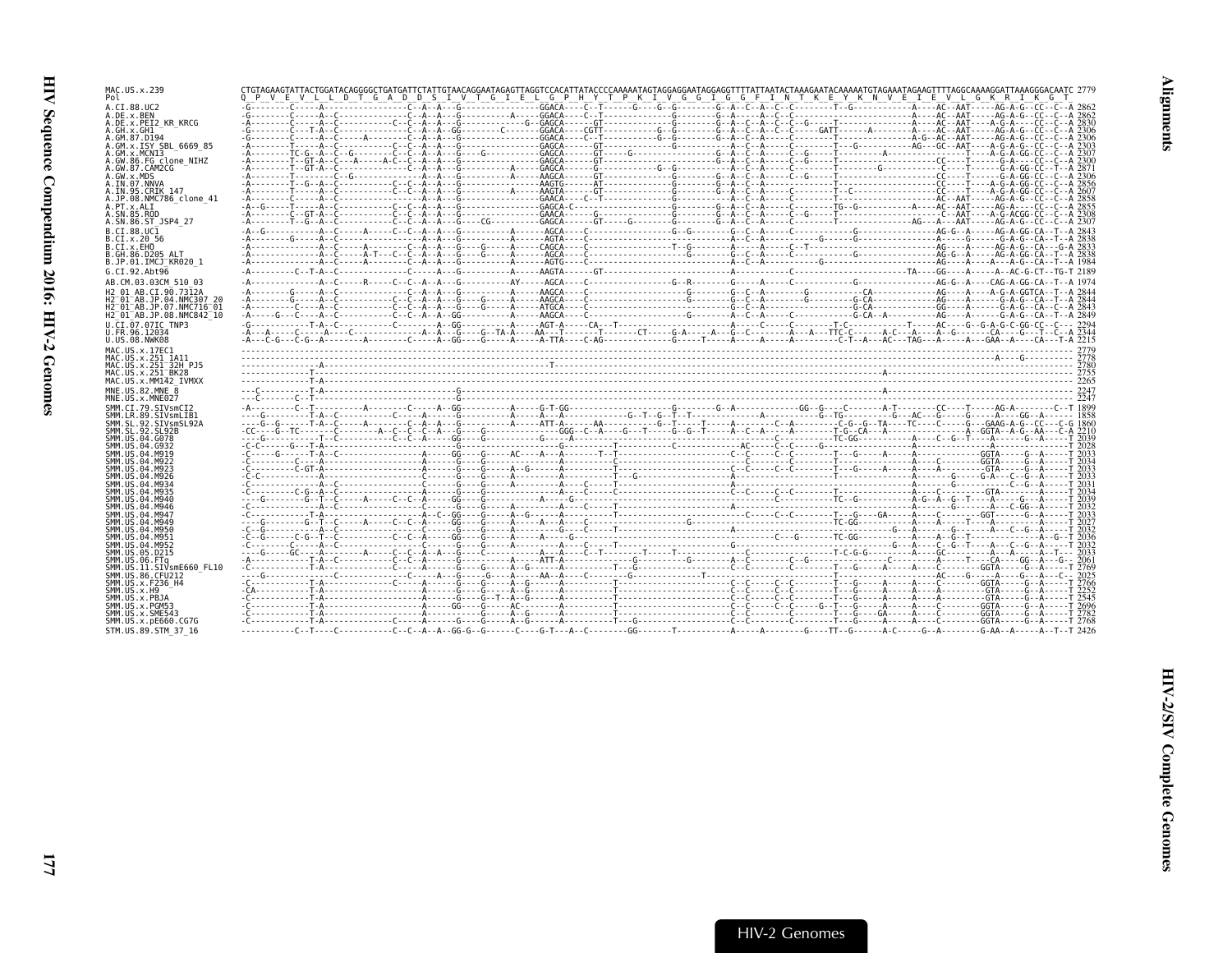<span id="page-23-0"></span>

| MAC.US.x.239                                                                                                                                                                                                                                                                                                                                                                                                                                                                                       | ATGACAGGGGACACCCCGATTAACATTTTTGGTAGAAATTTGCTAACAGCTCTGGGGATGTCTCTAAATTTTCCCATAGCTAAAGTAGAGCCTGTAAAAGTCGCCTTAAAGCCAGGAAAGGATGGACCAAAATTGAAGCAGTGGCCATTATCAAAAGAAAAGATAGTTGC 2949<br>I M T G D T P I N I F G R N L L T A L G M S L N F P I A K V E P V K V A L K P G K D G P K L K Q W P L S K E K I V |  |  |  |  |
|----------------------------------------------------------------------------------------------------------------------------------------------------------------------------------------------------------------------------------------------------------------------------------------------------------------------------------------------------------------------------------------------------------------------------------------------------------------------------------------------------|------------------------------------------------------------------------------------------------------------------------------------------------------------------------------------------------------------------------------------------------------------------------------------------------------|--|--|--|--|
| A.CI.88.UC2                                                                                                                                                                                                                                                                                                                                                                                                                                                                                        |                                                                                                                                                                                                                                                                                                      |  |  |  |  |
| A.DE.x.BEN                                                                                                                                                                                                                                                                                                                                                                                                                                                                                         |                                                                                                                                                                                                                                                                                                      |  |  |  |  |
| A.DE.x.PEI2 KR KRCG                                                                                                                                                                                                                                                                                                                                                                                                                                                                                |                                                                                                                                                                                                                                                                                                      |  |  |  |  |
| A.GH.x.GH1                                                                                                                                                                                                                                                                                                                                                                                                                                                                                         |                                                                                                                                                                                                                                                                                                      |  |  |  |  |
| A.GM.87.D194<br>A.GM.x.ISY SBL 6669 85                                                                                                                                                                                                                                                                                                                                                                                                                                                             |                                                                                                                                                                                                                                                                                                      |  |  |  |  |
| A.GM.x.MCN13                                                                                                                                                                                                                                                                                                                                                                                                                                                                                       |                                                                                                                                                                                                                                                                                                      |  |  |  |  |
| A.GW.86.FG clone NIHZ                                                                                                                                                                                                                                                                                                                                                                                                                                                                              |                                                                                                                                                                                                                                                                                                      |  |  |  |  |
| A.GW.87.CAM2CG                                                                                                                                                                                                                                                                                                                                                                                                                                                                                     |                                                                                                                                                                                                                                                                                                      |  |  |  |  |
| A.GW.x.MDS                                                                                                                                                                                                                                                                                                                                                                                                                                                                                         |                                                                                                                                                                                                                                                                                                      |  |  |  |  |
| A.IN.07.NNVA                                                                                                                                                                                                                                                                                                                                                                                                                                                                                       |                                                                                                                                                                                                                                                                                                      |  |  |  |  |
| A.IN.95.CRIK 147<br>A.JP.08.NMC786 clone 41                                                                                                                                                                                                                                                                                                                                                                                                                                                        |                                                                                                                                                                                                                                                                                                      |  |  |  |  |
| A.PT.x.ALI                                                                                                                                                                                                                                                                                                                                                                                                                                                                                         |                                                                                                                                                                                                                                                                                                      |  |  |  |  |
| A.SN.85.ROD                                                                                                                                                                                                                                                                                                                                                                                                                                                                                        |                                                                                                                                                                                                                                                                                                      |  |  |  |  |
| A.SN.86.ST JSP4 27                                                                                                                                                                                                                                                                                                                                                                                                                                                                                 |                                                                                                                                                                                                                                                                                                      |  |  |  |  |
| B.CI.88.UC1                                                                                                                                                                                                                                                                                                                                                                                                                                                                                        |                                                                                                                                                                                                                                                                                                      |  |  |  |  |
| B.CI.x.20 56                                                                                                                                                                                                                                                                                                                                                                                                                                                                                       |                                                                                                                                                                                                                                                                                                      |  |  |  |  |
| B.CI.x.EHO                                                                                                                                                                                                                                                                                                                                                                                                                                                                                         |                                                                                                                                                                                                                                                                                                      |  |  |  |  |
| B.GH.86.D205 ALT                                                                                                                                                                                                                                                                                                                                                                                                                                                                                   |                                                                                                                                                                                                                                                                                                      |  |  |  |  |
| B.JP.01.IMCJ <sup>-</sup> KR020 1                                                                                                                                                                                                                                                                                                                                                                                                                                                                  |                                                                                                                                                                                                                                                                                                      |  |  |  |  |
| G.CI.92.Abt96                                                                                                                                                                                                                                                                                                                                                                                                                                                                                      |                                                                                                                                                                                                                                                                                                      |  |  |  |  |
| AB.CM.03.03CM 510 03                                                                                                                                                                                                                                                                                                                                                                                                                                                                               | -------A--------A--A----------C-----A-TT---ATA--T-R--C---A---------C--AG-G--A-RGR----A--A-------T-AG--R--A--T-----R------R-----G-GA-C-GA--A-----TC----C-GG--R------C-A-- 2144                                                                                                                        |  |  |  |  |
| H <sub>2</sub> 01 AB.CI.90.7312A                                                                                                                                                                                                                                                                                                                                                                                                                                                                   |                                                                                                                                                                                                                                                                                                      |  |  |  |  |
| H2 01 AB.JP.04.NMC307 20                                                                                                                                                                                                                                                                                                                                                                                                                                                                           |                                                                                                                                                                                                                                                                                                      |  |  |  |  |
| H2 01 AB.JP.07.NMC716 01                                                                                                                                                                                                                                                                                                                                                                                                                                                                           |                                                                                                                                                                                                                                                                                                      |  |  |  |  |
| H2 01 AB.JP.08.NMC842 10                                                                                                                                                                                                                                                                                                                                                                                                                                                                           |                                                                                                                                                                                                                                                                                                      |  |  |  |  |
| U.CI.07.07IC TNP3                                                                                                                                                                                                                                                                                                                                                                                                                                                                                  |                                                                                                                                                                                                                                                                                                      |  |  |  |  |
| U.FR.96.12034<br>U.US.08.NWK08                                                                                                                                                                                                                                                                                                                                                                                                                                                                     |                                                                                                                                                                                                                                                                                                      |  |  |  |  |
| MAC.US.x.17EC1                                                                                                                                                                                                                                                                                                                                                                                                                                                                                     |                                                                                                                                                                                                                                                                                                      |  |  |  |  |
| MAC.US.x.251 1A11                                                                                                                                                                                                                                                                                                                                                                                                                                                                                  |                                                                                                                                                                                                                                                                                                      |  |  |  |  |
| MAC.US.x.251 <sup>-32H</sup> PJ5                                                                                                                                                                                                                                                                                                                                                                                                                                                                   |                                                                                                                                                                                                                                                                                                      |  |  |  |  |
| MAC.US.x.251 <sup>-</sup> BK28                                                                                                                                                                                                                                                                                                                                                                                                                                                                     |                                                                                                                                                                                                                                                                                                      |  |  |  |  |
| MAC.US.x.MM142 IVMXX                                                                                                                                                                                                                                                                                                                                                                                                                                                                               |                                                                                                                                                                                                                                                                                                      |  |  |  |  |
| MNE.US.82.MNE 8                                                                                                                                                                                                                                                                                                                                                                                                                                                                                    |                                                                                                                                                                                                                                                                                                      |  |  |  |  |
| MNE.US.x.MNE027                                                                                                                                                                                                                                                                                                                                                                                                                                                                                    |                                                                                                                                                                                                                                                                                                      |  |  |  |  |
| SMM.CI.79.SIVsmCI2                                                                                                                                                                                                                                                                                                                                                                                                                                                                                 |                                                                                                                                                                                                                                                                                                      |  |  |  |  |
| SMM.LR.89.SIVsmLIB1                                                                                                                                                                                                                                                                                                                                                                                                                                                                                |                                                                                                                                                                                                                                                                                                      |  |  |  |  |
| SMM.SL.92.SIVsmSL92A<br>SMM. SL. 92. SL92B                                                                                                                                                                                                                                                                                                                                                                                                                                                         |                                                                                                                                                                                                                                                                                                      |  |  |  |  |
| SMM. US.04.G078                                                                                                                                                                                                                                                                                                                                                                                                                                                                                    |                                                                                                                                                                                                                                                                                                      |  |  |  |  |
|                                                                                                                                                                                                                                                                                                                                                                                                                                                                                                    |                                                                                                                                                                                                                                                                                                      |  |  |  |  |
|                                                                                                                                                                                                                                                                                                                                                                                                                                                                                                    |                                                                                                                                                                                                                                                                                                      |  |  |  |  |
|                                                                                                                                                                                                                                                                                                                                                                                                                                                                                                    |                                                                                                                                                                                                                                                                                                      |  |  |  |  |
|                                                                                                                                                                                                                                                                                                                                                                                                                                                                                                    |                                                                                                                                                                                                                                                                                                      |  |  |  |  |
|                                                                                                                                                                                                                                                                                                                                                                                                                                                                                                    |                                                                                                                                                                                                                                                                                                      |  |  |  |  |
|                                                                                                                                                                                                                                                                                                                                                                                                                                                                                                    |                                                                                                                                                                                                                                                                                                      |  |  |  |  |
|                                                                                                                                                                                                                                                                                                                                                                                                                                                                                                    |                                                                                                                                                                                                                                                                                                      |  |  |  |  |
|                                                                                                                                                                                                                                                                                                                                                                                                                                                                                                    |                                                                                                                                                                                                                                                                                                      |  |  |  |  |
|                                                                                                                                                                                                                                                                                                                                                                                                                                                                                                    |                                                                                                                                                                                                                                                                                                      |  |  |  |  |
|                                                                                                                                                                                                                                                                                                                                                                                                                                                                                                    |                                                                                                                                                                                                                                                                                                      |  |  |  |  |
|                                                                                                                                                                                                                                                                                                                                                                                                                                                                                                    |                                                                                                                                                                                                                                                                                                      |  |  |  |  |
|                                                                                                                                                                                                                                                                                                                                                                                                                                                                                                    |                                                                                                                                                                                                                                                                                                      |  |  |  |  |
|                                                                                                                                                                                                                                                                                                                                                                                                                                                                                                    |                                                                                                                                                                                                                                                                                                      |  |  |  |  |
|                                                                                                                                                                                                                                                                                                                                                                                                                                                                                                    |                                                                                                                                                                                                                                                                                                      |  |  |  |  |
|                                                                                                                                                                                                                                                                                                                                                                                                                                                                                                    |                                                                                                                                                                                                                                                                                                      |  |  |  |  |
|                                                                                                                                                                                                                                                                                                                                                                                                                                                                                                    |                                                                                                                                                                                                                                                                                                      |  |  |  |  |
|                                                                                                                                                                                                                                                                                                                                                                                                                                                                                                    |                                                                                                                                                                                                                                                                                                      |  |  |  |  |
|                                                                                                                                                                                                                                                                                                                                                                                                                                                                                                    |                                                                                                                                                                                                                                                                                                      |  |  |  |  |
|                                                                                                                                                                                                                                                                                                                                                                                                                                                                                                    |                                                                                                                                                                                                                                                                                                      |  |  |  |  |
|                                                                                                                                                                                                                                                                                                                                                                                                                                                                                                    |                                                                                                                                                                                                                                                                                                      |  |  |  |  |
|                                                                                                                                                                                                                                                                                                                                                                                                                                                                                                    |                                                                                                                                                                                                                                                                                                      |  |  |  |  |
|                                                                                                                                                                                                                                                                                                                                                                                                                                                                                                    |                                                                                                                                                                                                                                                                                                      |  |  |  |  |
| SMM.US.04.G932<br>SMM.US.04.M919<br>SMM. US.04.M922<br>SMM.US.04.M923<br>SMM.US.04.M926<br>SMM. US.04.M934<br>SMM. US. 04. M935<br>SMM. US.04.M940<br>SMM. US. 04. M946<br>SMM.US.04.M947<br>SMM.US.04.M949<br>SMM. US.04.M950<br>SMM.US.04.M951<br>SMM.US.04.M952<br>SMM. US. 05. D215<br>SMM.US.06.FTq<br>SMM.US.11.SIVsmE660 FL10<br>SMM.US.86.CFU212<br>SMM. US. x. F236 H4<br>SMM.US.x.H9<br>SMM.US.x.PBJA<br>SMM.US.x.PGM53<br>SMM.US.x.SME543<br>SMM.US.x.pE660.CG7G<br>STM.US.89.STM 37 16 |                                                                                                                                                                                                                                                                                                      |  |  |  |  |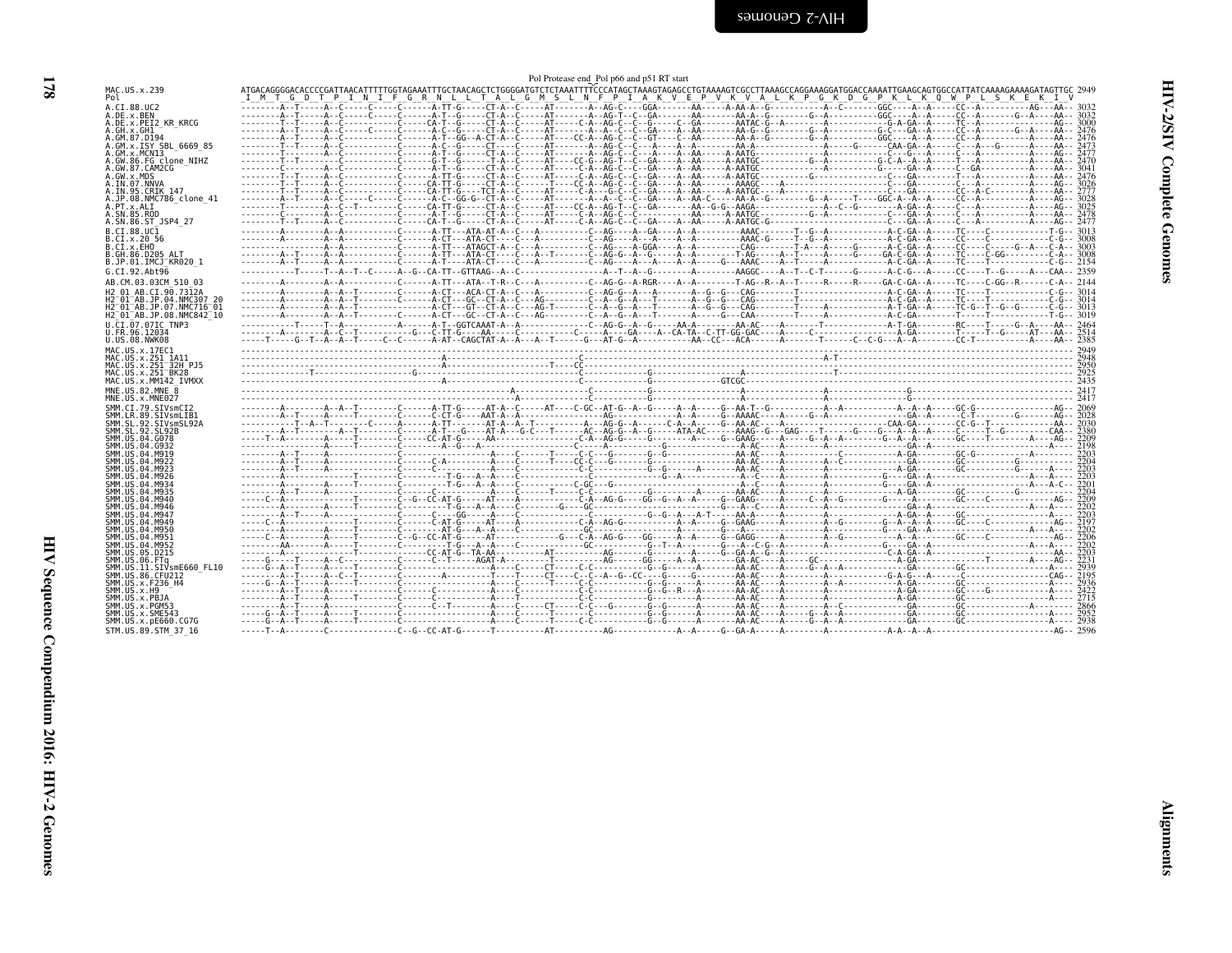| MAC.US.x.239<br>Pol                                                                   | ATTAAGAGAAATCTGT.GAAAAGATGGAAAAGGATGGTCAGTTGGAGGAAGCTCCCCCGACCAATCCATACAACACCCCCACATTTGCTATAAAGAAAAGGATAAGAACAAATGGAGAATGCTGATAGATTTTAGGGAACTAAATAGGGTCACTCAGGACTTTACGGAA 3118                                                                          | A L R E I # C E K M E K D G Q L E E A P P T N P Y N T P T F A I K K K D K N K W R M L I D F R E L N R V T Q D F T |  |  |  |  |  |  |  |  |
|---------------------------------------------------------------------------------------|---------------------------------------------------------------------------------------------------------------------------------------------------------------------------------------------------------------------------------------------------------|-------------------------------------------------------------------------------------------------------------------|--|--|--|--|--|--|--|--|
| A.CI.88.UC2<br>A.DE.x.BEN                                                             |                                                                                                                                                                                                                                                         |                                                                                                                   |  |  |  |  |  |  |  |  |
| A.DE.X.PEI2 KR KRCG<br>A.GH.x.GH1                                                     |                                                                                                                                                                                                                                                         |                                                                                                                   |  |  |  |  |  |  |  |  |
| A.GM.87.D194                                                                          |                                                                                                                                                                                                                                                         |                                                                                                                   |  |  |  |  |  |  |  |  |
| A.GM.x.ISY SBL 6669 85<br>A.GM.X.MCNI3                                                |                                                                                                                                                                                                                                                         |                                                                                                                   |  |  |  |  |  |  |  |  |
| A.GW.86.FG clone NIHZ<br>A.GW.87.CAM2CG                                               |                                                                                                                                                                                                                                                         |                                                                                                                   |  |  |  |  |  |  |  |  |
| A.GW.x.MDS<br>A.IN.07.NNVA                                                            |                                                                                                                                                                                                                                                         |                                                                                                                   |  |  |  |  |  |  |  |  |
| A.IN.95.CRIK 147<br>A.JP.08.NMC786 clone 41                                           |                                                                                                                                                                                                                                                         |                                                                                                                   |  |  |  |  |  |  |  |  |
| A.PT.x.ALI                                                                            |                                                                                                                                                                                                                                                         |                                                                                                                   |  |  |  |  |  |  |  |  |
| A.SN.85.ROD<br>A.SN.86.ST JSP4 27                                                     |                                                                                                                                                                                                                                                         |                                                                                                                   |  |  |  |  |  |  |  |  |
| B.CT.88.UC1<br>B.CI.X.20 56                                                           |                                                                                                                                                                                                                                                         |                                                                                                                   |  |  |  |  |  |  |  |  |
| B.CI.X.EHO                                                                            |                                                                                                                                                                                                                                                         |                                                                                                                   |  |  |  |  |  |  |  |  |
| B.GH.86.D205 ALT<br>B.JP.01.IMCJ KR020 1                                              |                                                                                                                                                                                                                                                         |                                                                                                                   |  |  |  |  |  |  |  |  |
| G.CI.92.Abt96                                                                         |                                                                                                                                                                                                                                                         |                                                                                                                   |  |  |  |  |  |  |  |  |
| AB.CM.03.03CM 510 03<br>H2 01 AB.CI.90.7312A                                          | $c_{1}$ , $c_{2}$ , $c_{3}$ , $c_{4}$ , $c_{5}$ , $c_{6}$ , $c_{7}$ , $c_{8}$ , $c_{9}$ , $c_{1}$ , $c_{1}$ , $c_{2}$ , $c_{3}$ , $c_{4}$ , $c_{5}$ , $c_{6}$ , $c_{7}$ , $c_{8}$ , $c_{9}$ , $c_{1}$ , $c_{1}$ , $c_{2}$ , $c_{3}$ , $c_{4}$ , $c_{5}$ |                                                                                                                   |  |  |  |  |  |  |  |  |
| H2 01 AB.JP.04.NMC307 20                                                              |                                                                                                                                                                                                                                                         |                                                                                                                   |  |  |  |  |  |  |  |  |
| $H2^-01^-AB$ . JP.07.NMC716 $^-01$<br>H2 <sup>-01-AB.JP.08.NMC842<sup>-10</sup></sup> |                                                                                                                                                                                                                                                         |                                                                                                                   |  |  |  |  |  |  |  |  |
| U.CI.07.07IC TNP3<br>U.FR.96.12034                                                    |                                                                                                                                                                                                                                                         |                                                                                                                   |  |  |  |  |  |  |  |  |
| U.US.08.NWK08                                                                         |                                                                                                                                                                                                                                                         |                                                                                                                   |  |  |  |  |  |  |  |  |
| MAC.US.x.17EC1<br>MAC.US.x.251 1A11                                                   |                                                                                                                                                                                                                                                         |                                                                                                                   |  |  |  |  |  |  |  |  |
| MAC.US.x.251 <sup>-32H</sup> PJ5<br>MAC.US.x.251 <sup>-</sup> BK28                    |                                                                                                                                                                                                                                                         |                                                                                                                   |  |  |  |  |  |  |  |  |
| MAC.US.x.MM142 IVMXX                                                                  |                                                                                                                                                                                                                                                         |                                                                                                                   |  |  |  |  |  |  |  |  |
| MNE.US.82.MNE 8<br>MNE.US.x.MNE027                                                    |                                                                                                                                                                                                                                                         |                                                                                                                   |  |  |  |  |  |  |  |  |
| SMM.CI.79.SIVsmCI2                                                                    |                                                                                                                                                                                                                                                         |                                                                                                                   |  |  |  |  |  |  |  |  |
| SMM.LR.89.SIVsmLIB1                                                                   |                                                                                                                                                                                                                                                         |                                                                                                                   |  |  |  |  |  |  |  |  |
| SMM.SL.92.SIVsmSL92A                                                                  |                                                                                                                                                                                                                                                         |                                                                                                                   |  |  |  |  |  |  |  |  |
| SMM.SL.92.SL92B                                                                       |                                                                                                                                                                                                                                                         |                                                                                                                   |  |  |  |  |  |  |  |  |
| SMM.US.04.G078<br>SMM.US.04.G932                                                      |                                                                                                                                                                                                                                                         |                                                                                                                   |  |  |  |  |  |  |  |  |
| SMM.US.04.M919<br>SMM.US.04.M922                                                      |                                                                                                                                                                                                                                                         |                                                                                                                   |  |  |  |  |  |  |  |  |
| SMM.US.04.M923<br>SMM. U.S. 04. M926                                                  |                                                                                                                                                                                                                                                         |                                                                                                                   |  |  |  |  |  |  |  |  |
| SMM. US. 04. M934<br>SMM.US.04.M935                                                   |                                                                                                                                                                                                                                                         |                                                                                                                   |  |  |  |  |  |  |  |  |
| SMM.US.04.M940                                                                        |                                                                                                                                                                                                                                                         |                                                                                                                   |  |  |  |  |  |  |  |  |
| SMM. US. 04. M946<br>SMM. US. 04. M947                                                |                                                                                                                                                                                                                                                         |                                                                                                                   |  |  |  |  |  |  |  |  |
| SMM. US. 04. M949<br>SMM.US.04.M950                                                   |                                                                                                                                                                                                                                                         |                                                                                                                   |  |  |  |  |  |  |  |  |
| SMM.US.04.M951<br>SMM.US.04.M952                                                      |                                                                                                                                                                                                                                                         |                                                                                                                   |  |  |  |  |  |  |  |  |
| SMM.US.05.D215                                                                        |                                                                                                                                                                                                                                                         |                                                                                                                   |  |  |  |  |  |  |  |  |
| SMM.US.06.FTa<br>SMM.US.11.SIVsmE660 FL10                                             |                                                                                                                                                                                                                                                         |                                                                                                                   |  |  |  |  |  |  |  |  |
| SMM. US.86. CFU212<br>SMM. U.S. x. F236 H4                                            |                                                                                                                                                                                                                                                         |                                                                                                                   |  |  |  |  |  |  |  |  |
| SMM.US.x.H9                                                                           |                                                                                                                                                                                                                                                         |                                                                                                                   |  |  |  |  |  |  |  |  |
| SMM.US.x.PBJA<br>SMM.US.x.PGM53                                                       |                                                                                                                                                                                                                                                         |                                                                                                                   |  |  |  |  |  |  |  |  |
| SMM.US.x.SME543<br>SMM. US. x. pE660. CG7G<br>STM.US.89.STM 37 16                     |                                                                                                                                                                                                                                                         |                                                                                                                   |  |  |  |  |  |  |  |  |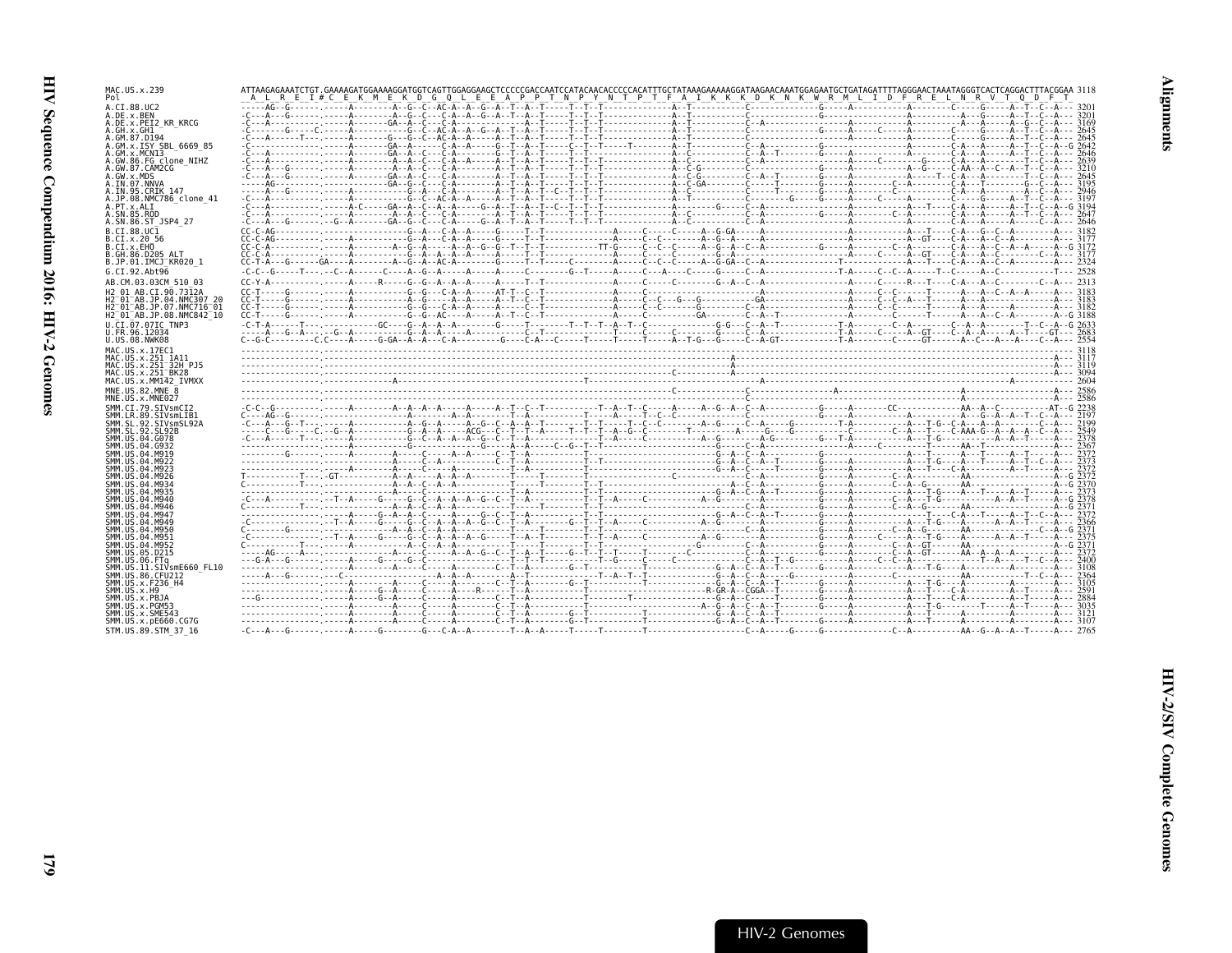| MAC.US.x.239<br>Pol                                           | GTCCAATTAGGAATACCACACCCTGCAGGACTAGCAAAAAGGAAAAGAATTACAGTACTGGATATAGGTGATACTTCCCATACCTCTAGATGAAGAATTTAGGCAGTACACTTCCCTTTACTTTACCATCAGTAAATAATGCAGAGACCAGGAAAACGATACATTTA 3288<br>V L D I G D A Y F S I P L D E E F R O Y T A F T L P S V N N A E P G K R<br>G I P H P A G L A K R K R I T |  |
|---------------------------------------------------------------|------------------------------------------------------------------------------------------------------------------------------------------------------------------------------------------------------------------------------------------------------------------------------------------|--|
| A.CI.88.UC2<br>A.DE.x.BEN                                     |                                                                                                                                                                                                                                                                                          |  |
| A.DE.X.PEI2 KR KRCG                                           |                                                                                                                                                                                                                                                                                          |  |
| A.GH.X.GH1<br>A.GM.87.D194                                    |                                                                                                                                                                                                                                                                                          |  |
| A.GM.x.ISY SBL 6669 85<br>A.GM.x.MCNI3                        |                                                                                                                                                                                                                                                                                          |  |
| A.GW.86.FG clone NIHZ                                         |                                                                                                                                                                                                                                                                                          |  |
| A.GW.87.CAM2CG<br>A.GW.x.MDS                                  |                                                                                                                                                                                                                                                                                          |  |
| A.IN.07.NNVA<br>A.IN.95.CRIK 147                              |                                                                                                                                                                                                                                                                                          |  |
| A.JP.08.NMC786 clone 41                                       |                                                                                                                                                                                                                                                                                          |  |
| A.PT.x.ALI<br>A.SN.85.ROD                                     |                                                                                                                                                                                                                                                                                          |  |
| A.SN.86.ST JSP4 27<br>B.CI.88.UC1                             |                                                                                                                                                                                                                                                                                          |  |
| B.CI.X.20 56                                                  |                                                                                                                                                                                                                                                                                          |  |
| B.CI.X.EHO<br>B.GH.86.D205 ALT                                |                                                                                                                                                                                                                                                                                          |  |
| B.JP.01.IMCJ KR020 1                                          |                                                                                                                                                                                                                                                                                          |  |
| G.CI.92.Abt96<br>AB.CM.03.03CM 510 03                         |                                                                                                                                                                                                                                                                                          |  |
| H2 01 AB.CI.90.7312A                                          |                                                                                                                                                                                                                                                                                          |  |
| H2 01 AB. JP. 04. NMC307 20<br>$H2^-01^-AB$ . JP.07.NMC716-01 |                                                                                                                                                                                                                                                                                          |  |
| $H2^-01^-AB$ . JP. 08. NMC842 $^-10$                          |                                                                                                                                                                                                                                                                                          |  |
| U.CI.07.07IC TNP3<br>U.FR.96.12034                            |                                                                                                                                                                                                                                                                                          |  |
| U.US.08.NWK08                                                 |                                                                                                                                                                                                                                                                                          |  |
| MAC.US.x.17EC1<br>MAC.US.x.251 1A11                           |                                                                                                                                                                                                                                                                                          |  |
| MAC.US.x.251 32H PJ5                                          |                                                                                                                                                                                                                                                                                          |  |
| MAC.US.x.251 BK28<br>MAC.US.x.MM142 IVMXX                     |                                                                                                                                                                                                                                                                                          |  |
| MNE.US.82.MNE 8                                               |                                                                                                                                                                                                                                                                                          |  |
| MNE.US.x.MNE027<br>SMM.CI.79.SIVsmCI2                         |                                                                                                                                                                                                                                                                                          |  |
| SMM.LR.89.SIVsmLIB1<br>SMM.SL.92.SIVsmSL92A                   |                                                                                                                                                                                                                                                                                          |  |
| SMM. SL. 92. SL92B                                            |                                                                                                                                                                                                                                                                                          |  |
| SMM.US.04.G078<br>SMM.US.04.G932                              |                                                                                                                                                                                                                                                                                          |  |
| SMM.US.04.M919<br>SMM.US.04.M922                              |                                                                                                                                                                                                                                                                                          |  |
| SMM. US. 04. M923                                             |                                                                                                                                                                                                                                                                                          |  |
| SMM.US.04.M926<br>SMM.US.04.M934                              |                                                                                                                                                                                                                                                                                          |  |
| SMM.US.04.M935<br>SMM.US.04.M940                              |                                                                                                                                                                                                                                                                                          |  |
| SMM.US.04.M946                                                |                                                                                                                                                                                                                                                                                          |  |
| SMM.US.04.M947<br>SMM.US.04.M949                              |                                                                                                                                                                                                                                                                                          |  |
| SMM.US.04.M950<br>SMM.US.04.M951                              |                                                                                                                                                                                                                                                                                          |  |
| SMM.US.04.M952                                                |                                                                                                                                                                                                                                                                                          |  |
| SMM.US.05.D215<br>SMM.US.06.FTa                               |                                                                                                                                                                                                                                                                                          |  |
| SMM.US.11.SIVsmE660 FL10                                      | <u>. ជុំ- ធំ- ធ្នូ- ក្រុម អាយុក្រុម ស្រុក ព្រះអាយុក្រុម ស្រុក ព្រះអាយុក្រុម ស្រុក ព្រះអាយុក្រុម ស្រុក ព្រះអាយុក្</u>                                                                                                                                                                     |  |
| SMM. US.86. CFU212<br>SMM.US.x.F236 H4                        |                                                                                                                                                                                                                                                                                          |  |
| SMM. US. x.H9<br>SMM.US.x.PBJA                                |                                                                                                                                                                                                                                                                                          |  |
| SMM.US.x.PGM53                                                |                                                                                                                                                                                                                                                                                          |  |
|                                                               |                                                                                                                                                                                                                                                                                          |  |
| SMM.US.x.SME543<br>SMM.US.x.pE660.CG7G                        |                                                                                                                                                                                                                                                                                          |  |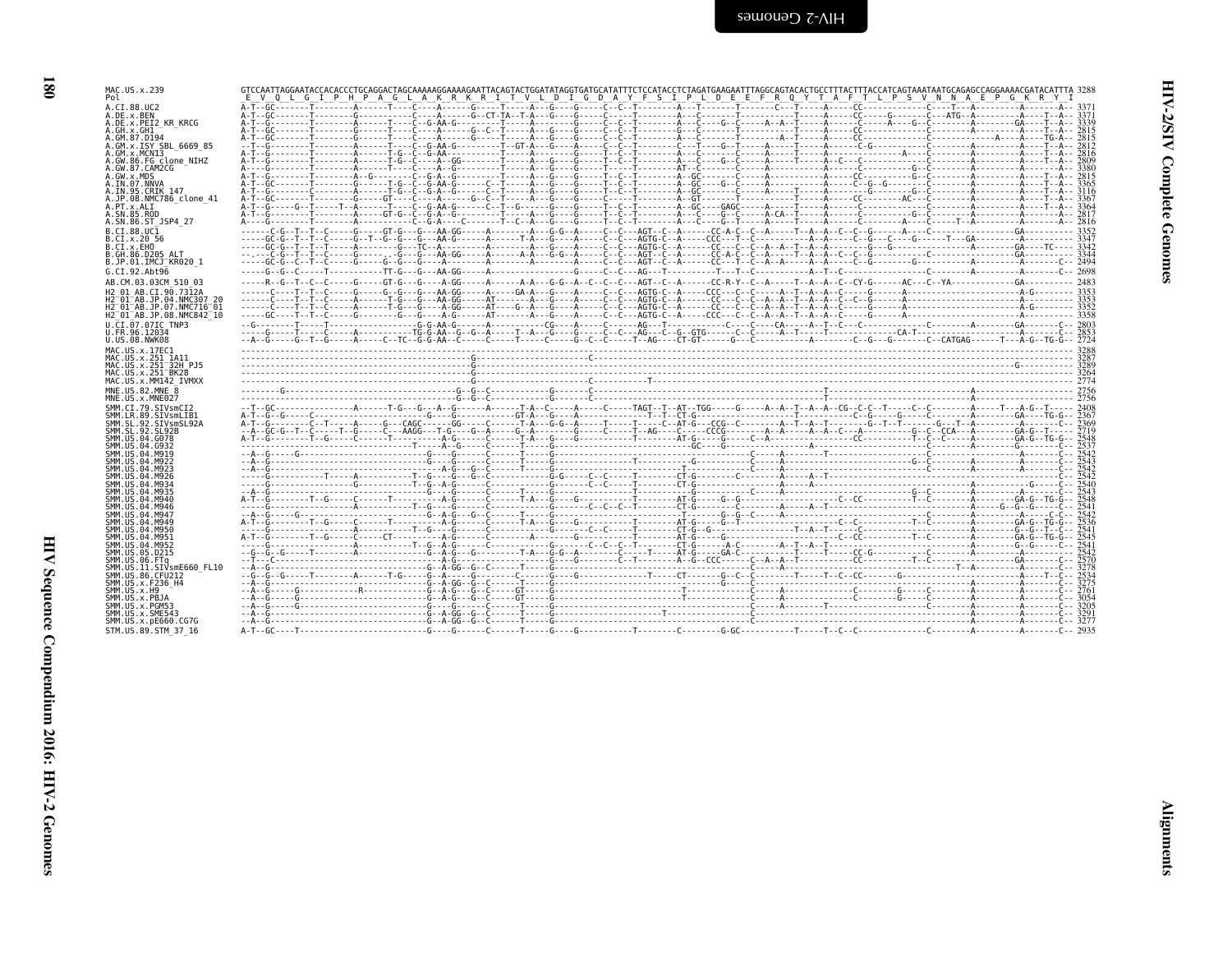| MAC.US.x.239<br>Pol                                                 | TAAGGTTCTGCCTCAGGGATGGAAGGGGTCACCAGCCATCTTCCAATACACTATGAGACATGTGCTAGAACCCTTCAGGAAGGCAAATCCAGATGTGACCTTAGTCCAGTATATGGATGACATGTTAATAGCTAGTGACAGGACAGACCTGGAACATGGACATGGACAGGGTAGTTT 3458<br><u>ykylpocwkcspair oyim rhvlepfrkkanp by ilygymb billias briddelfday</u> |  |
|---------------------------------------------------------------------|--------------------------------------------------------------------------------------------------------------------------------------------------------------------------------------------------------------------------------------------------------------------|--|
| A.CI.88.UC2<br>A.DE.x.BEN                                           |                                                                                                                                                                                                                                                                    |  |
| A.DE.x.PEI2 KR KRCG<br>A.GH.x.GH1                                   |                                                                                                                                                                                                                                                                    |  |
| A.GM.87.D194                                                        |                                                                                                                                                                                                                                                                    |  |
| A.GM.x.ISY SBL 6669 85<br>A.GM.X.MCNI3                              |                                                                                                                                                                                                                                                                    |  |
| A.GW.86.FG clone NIHZ<br>A.GW.87.CAM2CG                             | A.-CT-A--G-----G-----A--A--------A---T--G----A-----G--G--CT----G--A-----A--A------CT-A------CT-TA-CA-T----C                                                                                                                                                        |  |
| A.GW.x.MDS<br>A.IN.07.NNVA                                          |                                                                                                                                                                                                                                                                    |  |
| A.IN.95.CRIK 147<br>A.JP.08.NMC786 clone 41                         |                                                                                                                                                                                                                                                                    |  |
| A.PT.x.ALI                                                          |                                                                                                                                                                                                                                                                    |  |
| A.SN.85.ROD<br>A.SN.86.ST JSP4 27                                   |                                                                                                                                                                                                                                                                    |  |
| B.CT.88.UC1<br>B.CI.x.20 56                                         |                                                                                                                                                                                                                                                                    |  |
| B.CI.X.EHO                                                          |                                                                                                                                                                                                                                                                    |  |
| B.GH.86.D205 ALT<br>B.JP.01.IMCJ KR020 1                            |                                                                                                                                                                                                                                                                    |  |
| G.CI.92.Abt96                                                       | ---A-----A--R-------------R-C-----A-T--T------T-C-----GA-G--AT----T--T----A--A-C--CAGC-----C--TA--A-T-----C---------C-T-----A-GT--T----GT--T----G--2653                                                                                                            |  |
| AB.CM.03.03CM 510 03<br>H2 01 AB.CI.90.7312A                        | ---A--C--A--A-----------------A--C----A--T--T-------T-C------A-G--A-----C-------A-G---C--CAAT-----C--A-A-A------C--C------C-TG-G--A--C--T--A-GT--T--A-G--------T-A-------G-3523                                                                                    |  |
| H2 01 AB. JP. 04. NMC307 20<br>H2 <sup>-01-AB.JP.07.NMC716-01</sup> |                                                                                                                                                                                                                                                                    |  |
| H2 01 AB.JP.08.NMC842 10                                            |                                                                                                                                                                                                                                                                    |  |
| U.CI.07.07IC TNP3<br>U.FR.96.12034                                  |                                                                                                                                                                                                                                                                    |  |
| U.US.08.NWK08<br>MAC.US.x.17EC1                                     |                                                                                                                                                                                                                                                                    |  |
| MAC.US.x.251 1A11                                                   |                                                                                                                                                                                                                                                                    |  |
|                                                                     |                                                                                                                                                                                                                                                                    |  |
| MAC.US.x.251 32H PJ5<br>MAC.US.x.251 BK28                           |                                                                                                                                                                                                                                                                    |  |
| MAC.US.x.MM142 IVMXX                                                |                                                                                                                                                                                                                                                                    |  |
| MNE.US.82.MNE 8<br>MNE.US.x.MNE027                                  |                                                                                                                                                                                                                                                                    |  |
| SMM.CI.79.SIVsmCI2<br>SMM.LR.89.SIVsmLIB1                           |                                                                                                                                                                                                                                                                    |  |
| SMM.SL.92.SIVsmSL92A                                                |                                                                                                                                                                                                                                                                    |  |
| SMM.SL.92.SL92B<br>SMM.US.04.G078                                   |                                                                                                                                                                                                                                                                    |  |
| SMM.US.04.G932<br>SMM.US.04.M919                                    |                                                                                                                                                                                                                                                                    |  |
| SMM.US.04.M922<br>SMM.US.04.M923                                    |                                                                                                                                                                                                                                                                    |  |
| SMM.US.04.M926<br>SMM US 04 M934                                    |                                                                                                                                                                                                                                                                    |  |
| SMM US 04 M935<br>SMM.US.04.M940                                    |                                                                                                                                                                                                                                                                    |  |
| SMM.US.04.M946<br>SMM. US. 04. M947                                 |                                                                                                                                                                                                                                                                    |  |
| SMM.US.04.M949                                                      |                                                                                                                                                                                                                                                                    |  |
| SMM.US.04.M950<br>SMM.US.04.M951                                    |                                                                                                                                                                                                                                                                    |  |
| SMM US 04 M952<br>SMM.US.05.D215                                    |                                                                                                                                                                                                                                                                    |  |
| SMM.US.06.FTa<br>SMM.US.11.SIVsmE660 FL10                           |                                                                                                                                                                                                                                                                    |  |
| SMM.US.86.CFU212<br>SMM.US.x.F236 H4                                |                                                                                                                                                                                                                                                                    |  |
| SMM.US.x.H9                                                         |                                                                                                                                                                                                                                                                    |  |
| SMM.US.x.PBJA<br>SMM.US.x.PGM53                                     |                                                                                                                                                                                                                                                                    |  |
| SMM.US.x.SME543<br>SMM. US. x. pE660. CG7G<br>STM.US.89.STM 37 16   |                                                                                                                                                                                                                                                                    |  |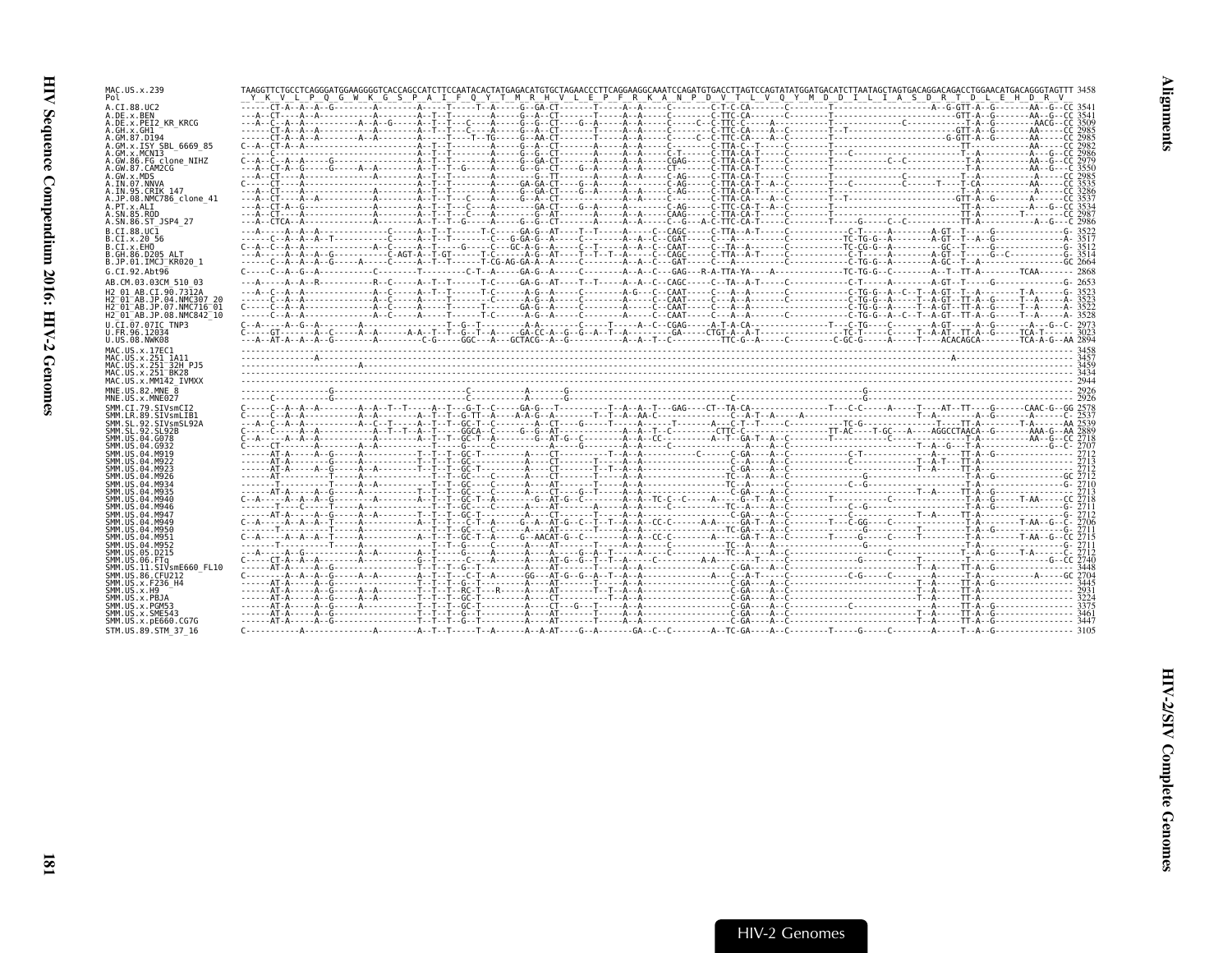| ., | ٧ |
|----|---|

| MAC.US.x.239                                                     |                                                                                                                                                                                                                                                                                               |                                                                                                           |  |  |
|------------------------------------------------------------------|-----------------------------------------------------------------------------------------------------------------------------------------------------------------------------------------------------------------------------------------------------------------------------------------------|-----------------------------------------------------------------------------------------------------------|--|--|
| Pol                                                              | 0 <sub>S</sub>                                                                                                                                                                                                                                                                                | K E L L N S I G F S T P E E K F Q K D P P F Q W M G Y E L W P T K W K L Q K I E L P Q R E T W T V N D I Q |  |  |
| A.CI.88.UC2<br>A.DE.x.BEN                                        |                                                                                                                                                                                                                                                                                               |                                                                                                           |  |  |
| A.DE.X.PEI2 KR KRCG                                              |                                                                                                                                                                                                                                                                                               |                                                                                                           |  |  |
| A.GH.X.GH1<br>A.GM.87.D194                                       |                                                                                                                                                                                                                                                                                               |                                                                                                           |  |  |
| A.GM.x.ISY SBL 6669 85<br>A.GM.x.MCN13                           |                                                                                                                                                                                                                                                                                               |                                                                                                           |  |  |
| A.GW.86.FG clone NIHZ                                            |                                                                                                                                                                                                                                                                                               |                                                                                                           |  |  |
| A.GW.87.CAM2CG<br>A.GW.x.MDS                                     |                                                                                                                                                                                                                                                                                               |                                                                                                           |  |  |
| A.IN.07.NNVA                                                     |                                                                                                                                                                                                                                                                                               |                                                                                                           |  |  |
| A. IN. 95. CRIK 147<br>A.JP.08.NMC786 clone 41                   |                                                                                                                                                                                                                                                                                               |                                                                                                           |  |  |
| A.PT.x.ALT                                                       |                                                                                                                                                                                                                                                                                               |                                                                                                           |  |  |
| A.SN.85.ROD<br>A.SN.86.ST JSP4 27                                |                                                                                                                                                                                                                                                                                               |                                                                                                           |  |  |
| B.CI.88.UC1                                                      |                                                                                                                                                                                                                                                                                               |                                                                                                           |  |  |
| B.CI.X.20 56<br>B.CI.X.EHO                                       |                                                                                                                                                                                                                                                                                               |                                                                                                           |  |  |
| B.GH.86.D205 ALT                                                 |                                                                                                                                                                                                                                                                                               |                                                                                                           |  |  |
| B.JP.01.IMCJ KR020 1<br>G.CI.92.Abt96                            |                                                                                                                                                                                                                                                                                               |                                                                                                           |  |  |
| AB.CM.03.03CM 510 03                                             | $c_{1} - 2c_{2} - 3c_{3} - 4c_{4} - 6c_{5} - 4c_{6} - 6c_{7} - 4c_{8} - 6c_{1} - 4c_{1} - 4c_{1} - 4c_{1} - 4c_{1} - 4c_{2} - 4c_{1} - 4c_{1} - 4c_{1} - 4c_{1} - 4c_{1} - 4c_{1} - 4c_{1} - 4c_{1} - 4c_{1} - 4c_{1} - 4c_{1} - 4c_{1} - 4c_{1} - 4c_{1} - 4c_{1} - 4c_{1} - 4c_{1} - 4c_{1$ |                                                                                                           |  |  |
| H2 01 AB.CI.90.7312A                                             | $C1 - AC1 - 6 - AC1 - 6 - AC1 - 6 - 6 - 6 - 6 - 1$                                                                                                                                                                                                                                            |                                                                                                           |  |  |
| H2 01 AB.JP.04.NMC307 20<br>H2 <sup>-01-AB.JP.07.NMC716-01</sup> |                                                                                                                                                                                                                                                                                               |                                                                                                           |  |  |
| H2 01 AB.JP.08.NMC842 10                                         |                                                                                                                                                                                                                                                                                               |                                                                                                           |  |  |
| U.CI.07.07IC TNP3<br>U.FR.96.12034                               |                                                                                                                                                                                                                                                                                               |                                                                                                           |  |  |
| U.US.08.NWK08                                                    |                                                                                                                                                                                                                                                                                               |                                                                                                           |  |  |
| MAC.US.x.17EC1                                                   |                                                                                                                                                                                                                                                                                               |                                                                                                           |  |  |
| MAC.US.x.251 1A11<br>MAC.US.x.251 <sup>-32H</sup> PJ5            |                                                                                                                                                                                                                                                                                               |                                                                                                           |  |  |
| MAC.US.x.251 <sup>-</sup> BK28<br>MAC.US.x.MM142 IVMXX           |                                                                                                                                                                                                                                                                                               |                                                                                                           |  |  |
| MNE.US.82.MNE 8                                                  |                                                                                                                                                                                                                                                                                               |                                                                                                           |  |  |
| MNE.US.x.MNE027                                                  |                                                                                                                                                                                                                                                                                               |                                                                                                           |  |  |
| SMM.CI.79.SIVsmCI2<br>SMM. LR.89. SIVsmLIB1                      |                                                                                                                                                                                                                                                                                               |                                                                                                           |  |  |
| SMM.SL.92.SIVsmSL92A<br>SMM.SL.92.SL92B                          |                                                                                                                                                                                                                                                                                               |                                                                                                           |  |  |
| SMM.US.04.G078                                                   |                                                                                                                                                                                                                                                                                               |                                                                                                           |  |  |
| SMM.US.04.G932<br>SMM.US.04.M919                                 |                                                                                                                                                                                                                                                                                               |                                                                                                           |  |  |
| SMM. US. 04. M922                                                |                                                                                                                                                                                                                                                                                               |                                                                                                           |  |  |
| SMM. US. 04. M923<br>SMM.US.04.M926                              |                                                                                                                                                                                                                                                                                               |                                                                                                           |  |  |
| SMM.US.04.M934                                                   |                                                                                                                                                                                                                                                                                               |                                                                                                           |  |  |
| SMM.US.04.M935<br>SMM.US.04.M940                                 |                                                                                                                                                                                                                                                                                               |                                                                                                           |  |  |
| SMM.US.04.M946<br>SMM.US.04.M947                                 |                                                                                                                                                                                                                                                                                               |                                                                                                           |  |  |
| SMM.US.04.M949                                                   |                                                                                                                                                                                                                                                                                               |                                                                                                           |  |  |
| SMM.US.04.M950<br>SMM. U.S. 04. M951                             |                                                                                                                                                                                                                                                                                               |                                                                                                           |  |  |
| SMM. US. 04. M952                                                |                                                                                                                                                                                                                                                                                               |                                                                                                           |  |  |
| SMM. US. 05. D215<br>SMM.US.06.FTa                               |                                                                                                                                                                                                                                                                                               |                                                                                                           |  |  |
| SMM.US.11.SIVsmE660 FL10                                         |                                                                                                                                                                                                                                                                                               |                                                                                                           |  |  |
| SMM. US.86. CFU212<br>SMM.US.x.F236 H4                           |                                                                                                                                                                                                                                                                                               |                                                                                                           |  |  |
| SMM. US. x.H9                                                    |                                                                                                                                                                                                                                                                                               |                                                                                                           |  |  |
| SMM.US.x.PBJA<br>SMM.US.x.PGM53                                  |                                                                                                                                                                                                                                                                                               |                                                                                                           |  |  |
| SMM.US.x.SME543<br>SMM. US. x. pE660. CG7G                       |                                                                                                                                                                                                                                                                                               |                                                                                                           |  |  |
|                                                                  |                                                                                                                                                                                                                                                                                               |                                                                                                           |  |  |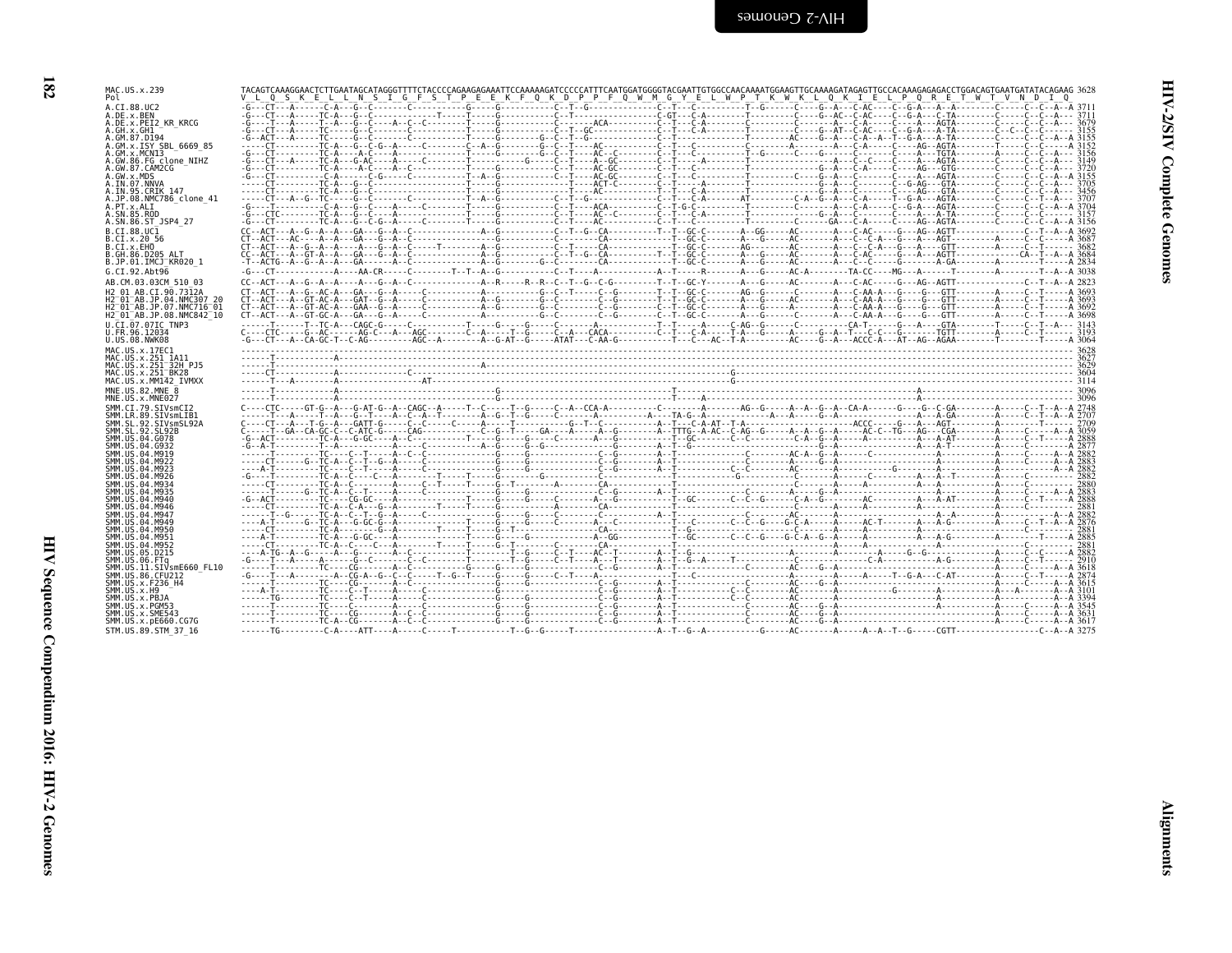| MAC.US.x.239<br>Pol                                                                         | G V L N W A A O I Y P G I K T K H L C R L I R G K M T L T E E V O W T E M A E A E Y E E N K I I L S O E O                                                                                                                            |
|---------------------------------------------------------------------------------------------|--------------------------------------------------------------------------------------------------------------------------------------------------------------------------------------------------------------------------------------|
| A.CI.88.UC2                                                                                 |                                                                                                                                                                                                                                      |
| A.DE.x.BEN                                                                                  |                                                                                                                                                                                                                                      |
| A.DE.x.PEI2 KR KRCG<br>A.GH.x.GH1                                                           |                                                                                                                                                                                                                                      |
| A.GM.87.D194                                                                                |                                                                                                                                                                                                                                      |
| A.GM.x.ISY SBL 6669 85<br>A.GM.x.MCNI3                                                      |                                                                                                                                                                                                                                      |
| A.GW.86.FG clone NIHZ<br>A.GW.87.CAM2CG                                                     |                                                                                                                                                                                                                                      |
| A.GW.x.MDS                                                                                  |                                                                                                                                                                                                                                      |
| A.IN.07.NNVA<br>A.IN.95.CRIK 147                                                            |                                                                                                                                                                                                                                      |
| A.JP.08.NMC786 clone 41                                                                     | 3877                                                                                                                                                                                                                                 |
| A.PT.x.ALI<br>A.SN.85.ROD                                                                   |                                                                                                                                                                                                                                      |
| A.SN.86.ST_JSP4 27                                                                          |                                                                                                                                                                                                                                      |
| B.CI.88.UC1                                                                                 |                                                                                                                                                                                                                                      |
| B.CI.X.20 56<br>B.CI.x.EHO                                                                  |                                                                                                                                                                                                                                      |
| B.GH.86.D205 ALT<br>B.JP.01.IMCJ KR020 1                                                    |                                                                                                                                                                                                                                      |
| G.CI.92.Abt96                                                                               |                                                                                                                                                                                                                                      |
| AB.CM.03.03CM 510 03                                                                        |                                                                                                                                                                                                                                      |
| H2 01 AB.CI.90.7312A                                                                        |                                                                                                                                                                                                                                      |
| H2 01 AB JP 04 NMC307 20<br>H2 <sup>-</sup> 01 <sup>-</sup> AB.JP.07.NMC716 <sup>-</sup> 01 |                                                                                                                                                                                                                                      |
| H2 <sup>-</sup> 01 <sup>-</sup> AB.JP.08.NMC842 <sup>-</sup> 10                             |                                                                                                                                                                                                                                      |
| U.CI.07.07IC TNP3                                                                           |                                                                                                                                                                                                                                      |
| U.FR.96.12034<br>U.US.08.NWK08                                                              |                                                                                                                                                                                                                                      |
| MAC.US.x.17EC1                                                                              |                                                                                                                                                                                                                                      |
| MAC.US.x.251 1A11<br>MAC.US.x.251 <sup>-</sup> 32H PJ5                                      |                                                                                                                                                                                                                                      |
| MAC.US.x.251 <sup>-</sup> BK28                                                              |                                                                                                                                                                                                                                      |
| MAC.US.x.MM142 IVMXX<br>MNE.US.82.MNE 8                                                     |                                                                                                                                                                                                                                      |
| MNE.US.x.MNE027                                                                             |                                                                                                                                                                                                                                      |
| SMM.CI.79.SIVsmCI2                                                                          |                                                                                                                                                                                                                                      |
| SMM.LR.89.SIVsmLIB1<br>SMM.SL.92.SIVsmSL92A                                                 |                                                                                                                                                                                                                                      |
| SMM.SL.92.SL92B                                                                             | <u> 2008 - 2008 - 2008 - 2008 - 2008 - 2008 - 2008 - 2008 - 2008 - 2008 - 2008 - 2008 - 2008 - 2008 - 2008 - 2008 - 2008 - 2008 - 2008 - 2008 - 2008 - 2008 - 2008 - 2008 - 2008 - 2008 - 2008 - 2008 - 2008 - 2008 - 2008 - 200</u> |
| SMM.US.04.G078<br>SMM.US.04.G932                                                            |                                                                                                                                                                                                                                      |
| SMM.US.04.M919<br>SMM.US.04.M922                                                            |                                                                                                                                                                                                                                      |
| SMM.US.04.M923                                                                              |                                                                                                                                                                                                                                      |
| SMM.US.04.M926<br>SMM.US.04.M934                                                            |                                                                                                                                                                                                                                      |
| SMM.US.04.M935                                                                              |                                                                                                                                                                                                                                      |
| SMM.US.04.M940<br>SMM.US.04.M946                                                            |                                                                                                                                                                                                                                      |
|                                                                                             |                                                                                                                                                                                                                                      |
| SMM.US.04.M947                                                                              |                                                                                                                                                                                                                                      |
| SMM.US.04.M949                                                                              | 3046                                                                                                                                                                                                                                 |
| SMM.US.04.M950<br>SMM.US.04.M951                                                            |                                                                                                                                                                                                                                      |
| SMM.US.04.M952                                                                              |                                                                                                                                                                                                                                      |
| SMM.US.05.D215<br>SMM.US.06.FTa                                                             | 3080                                                                                                                                                                                                                                 |
| SMM.US.11.SIVsmE660 FL10                                                                    |                                                                                                                                                                                                                                      |
| SMM.US.86.CFU212<br>SMM.US.x.F236 H4                                                        |                                                                                                                                                                                                                                      |
| SMM.US.x.H9                                                                                 |                                                                                                                                                                                                                                      |
| SMM.US.x.PBJA<br>SMM.US.x.PGM53                                                             |                                                                                                                                                                                                                                      |
| SMM.US.x.SME543<br>SMM.US.x.pE660.CG7G                                                      |                                                                                                                                                                                                                                      |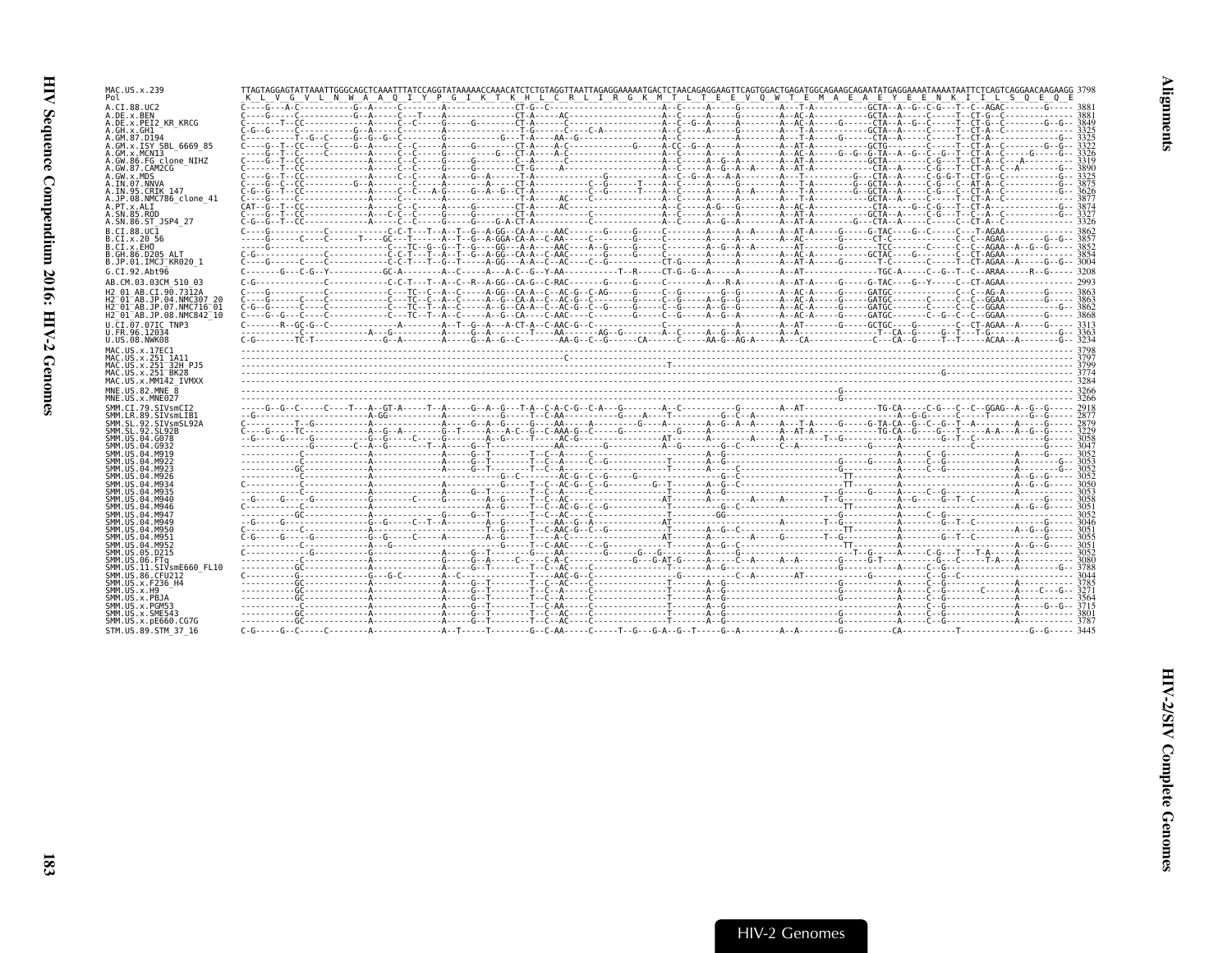| ۰, |  |
|----|--|
|    |  |
|    |  |

| MAC.US.x.239<br>Pol                                                                     | ATGTTATTACCAAGAAGGCAAGCCATTAGAAGCCACGGTAATAAAGAGTCAGGACAATCAGTGGTCTTATAAAATTCACCAAGAAGACAAAATA. CTGAAAGTAGGAAAATTTGCAAAGAATACACATACCAATGCAATGGAGTCAGACTATTAGCACATTAGCACATTAGCACATTAGCACATTAGCACATTAGCACATTAGCACATTAGCACATTAGCA<br>C Y Y O E G K P L E A T V I K S O D N O W S Y K I H O E D K#I L K V G K F A K I K N T H T N G V R L L A H V I                                                                                                              |  |
|-----------------------------------------------------------------------------------------|--------------------------------------------------------------------------------------------------------------------------------------------------------------------------------------------------------------------------------------------------------------------------------------------------------------------------------------------------------------------------------------------------------------------------------------------------------------|--|
| A.CI.88.UC2                                                                             |                                                                                                                                                                                                                                                                                                                                                                                                                                                              |  |
| A.DE.x.BEN<br>A.DE.x.PEI2 KR KRCG                                                       |                                                                                                                                                                                                                                                                                                                                                                                                                                                              |  |
| A.GH.x.GH1                                                                              |                                                                                                                                                                                                                                                                                                                                                                                                                                                              |  |
| A.GM.87.D194                                                                            |                                                                                                                                                                                                                                                                                                                                                                                                                                                              |  |
| A.GM.x.ISY SBL 6669 85<br>A.GM.x.MCNI3                                                  |                                                                                                                                                                                                                                                                                                                                                                                                                                                              |  |
| A.GW.86.FG clone NIHZ                                                                   |                                                                                                                                                                                                                                                                                                                                                                                                                                                              |  |
| A.GW.87.CAM2CG<br>A.GW.x.MDS                                                            |                                                                                                                                                                                                                                                                                                                                                                                                                                                              |  |
| A.IN.07.NNVA                                                                            |                                                                                                                                                                                                                                                                                                                                                                                                                                                              |  |
| A.IN.95.CRIK 147<br>A.JP.08.NMC786 clone 41                                             |                                                                                                                                                                                                                                                                                                                                                                                                                                                              |  |
| A.PT.x.ALT                                                                              |                                                                                                                                                                                                                                                                                                                                                                                                                                                              |  |
| A.SN.85.ROD<br>A.SN.86.ST JSP4 27                                                       |                                                                                                                                                                                                                                                                                                                                                                                                                                                              |  |
| B.CT.88.UC1                                                                             |                                                                                                                                                                                                                                                                                                                                                                                                                                                              |  |
| B.CI.X.20 56<br>B.CI.X.EHO                                                              |                                                                                                                                                                                                                                                                                                                                                                                                                                                              |  |
| B.GH.86.D205 ALT                                                                        |                                                                                                                                                                                                                                                                                                                                                                                                                                                              |  |
| B.JP.01.IMCJ KR020 1                                                                    |                                                                                                                                                                                                                                                                                                                                                                                                                                                              |  |
| G.CI.92.Abt96<br>AB.CM.03.03CM 510 03                                                   |                                                                                                                                                                                                                                                                                                                                                                                                                                                              |  |
| H2 01 AB.CI.90.7312A                                                                    |                                                                                                                                                                                                                                                                                                                                                                                                                                                              |  |
| H2 01 AB.JP.04.NMC307 20                                                                |                                                                                                                                                                                                                                                                                                                                                                                                                                                              |  |
| H2 <sup>-01-AB.JP.07.NMC716-01</sup><br>H2 <sup>-01-AB.JP.08.NMC842<sup>-10</sup></sup> |                                                                                                                                                                                                                                                                                                                                                                                                                                                              |  |
| U.CI.07.07IC TNP3                                                                       |                                                                                                                                                                                                                                                                                                                                                                                                                                                              |  |
| U.FR.96.12034                                                                           |                                                                                                                                                                                                                                                                                                                                                                                                                                                              |  |
| U.US.08.NWK08<br>MAC.US.x.17EC1                                                         |                                                                                                                                                                                                                                                                                                                                                                                                                                                              |  |
| MAC.US.x.251 1A11                                                                       |                                                                                                                                                                                                                                                                                                                                                                                                                                                              |  |
| MAC.US.x.251 <sup>-32H</sup> PJ5<br>MAC.US.x.251 <sup>-</sup> BK28                      |                                                                                                                                                                                                                                                                                                                                                                                                                                                              |  |
| MAC.US.x.MM142 IVMXX                                                                    |                                                                                                                                                                                                                                                                                                                                                                                                                                                              |  |
| MNE.U.S.82.MNE 8<br>MNE.US.x.MNE027                                                     |                                                                                                                                                                                                                                                                                                                                                                                                                                                              |  |
|                                                                                         |                                                                                                                                                                                                                                                                                                                                                                                                                                                              |  |
| SMM.CI.79.SIVsmCI2                                                                      |                                                                                                                                                                                                                                                                                                                                                                                                                                                              |  |
| SMM.LR.89.SIVsmLIB1                                                                     |                                                                                                                                                                                                                                                                                                                                                                                                                                                              |  |
| SMM.SL.92.SIVsmSL92A<br>SMM. SL. 92. SL92B                                              |                                                                                                                                                                                                                                                                                                                                                                                                                                                              |  |
| SMM.US.04.G078                                                                          |                                                                                                                                                                                                                                                                                                                                                                                                                                                              |  |
| SMM.US.04.G932<br>SMM.US.04.M919                                                        |                                                                                                                                                                                                                                                                                                                                                                                                                                                              |  |
| SMM. U.S. 04. M922                                                                      |                                                                                                                                                                                                                                                                                                                                                                                                                                                              |  |
| SMM. U.S. 04. M923<br>SMM. US. 04. M926                                                 |                                                                                                                                                                                                                                                                                                                                                                                                                                                              |  |
| SMM.US.04.M934                                                                          |                                                                                                                                                                                                                                                                                                                                                                                                                                                              |  |
| SMM.US.04.M935<br>SMM.US.04.M940                                                        |                                                                                                                                                                                                                                                                                                                                                                                                                                                              |  |
| SMM.US.04.M946                                                                          |                                                                                                                                                                                                                                                                                                                                                                                                                                                              |  |
| SMM.US.04.M947<br>SMM. U.S. 04. M949                                                    | $\begin{minipage}{0.5cm} \begin{minipage}{0.5cm} \begin{minipage}{0.5cm} \begin{minipage}{0.5cm} \begin{minipage}{0.5cm} \begin{minipage}{0.5cm} \begin{minipage}{0.5cm} \begin{minipage}{0.5cm} \begin{minipage}{0.5cm} \begin{minipage}{0.5cm} \begin{minipage}{0.5cm} \begin{minipage}{0.5cm} \begin{minipage}{0.5cm} \begin{minipage}{0.5cm} \begin{minipage}{0.5cm} \begin{minipage}{0.5cm} \begin{minipage}{0.5cm} \begin{minipage}{0.5cm} \begin{min$ |  |
| SMM.US.04.M950                                                                          |                                                                                                                                                                                                                                                                                                                                                                                                                                                              |  |
| SMM.US.04.M951<br>SMM.US.04.M952                                                        |                                                                                                                                                                                                                                                                                                                                                                                                                                                              |  |
| SMM.US.05.D215                                                                          |                                                                                                                                                                                                                                                                                                                                                                                                                                                              |  |
| SMM.US.06.FTq<br>SMM.US.11.SIVsmE660 FL10                                               |                                                                                                                                                                                                                                                                                                                                                                                                                                                              |  |
| SMM. US.86. CFU212                                                                      |                                                                                                                                                                                                                                                                                                                                                                                                                                                              |  |
| SMM. U.S. x. F236 H4                                                                    |                                                                                                                                                                                                                                                                                                                                                                                                                                                              |  |
| SMM.US.x.H9<br>SMM.US.x.PBJA                                                            |                                                                                                                                                                                                                                                                                                                                                                                                                                                              |  |
| SMM.US.x.PGM53                                                                          |                                                                                                                                                                                                                                                                                                                                                                                                                                                              |  |
| SMM.US.x.SME543<br>SMM. US. x. pE660. CG7G<br>STM.US.89.STM 37 16                       |                                                                                                                                                                                                                                                                                                                                                                                                                                                              |  |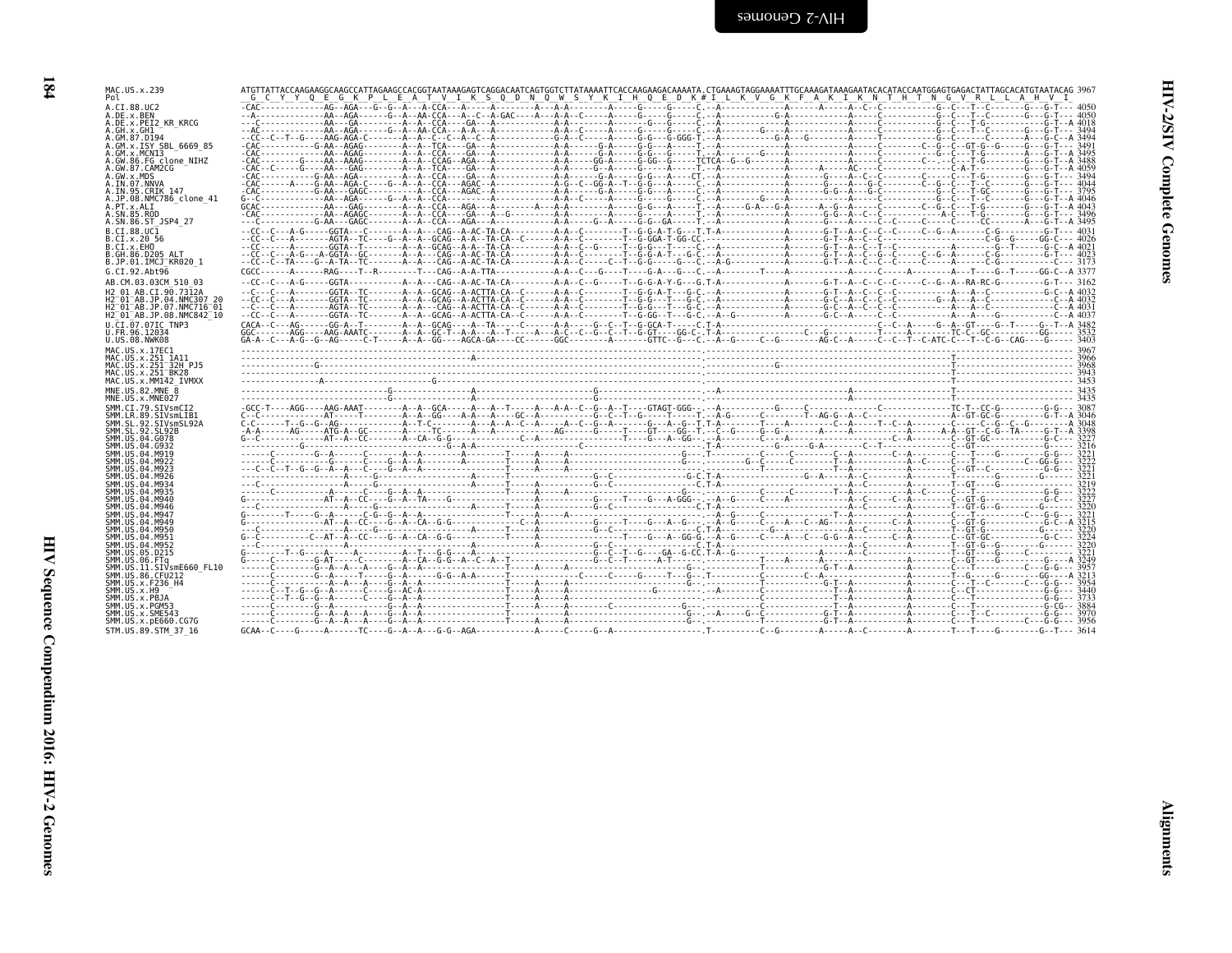| MAC.US.x.239                                                             | AAAATAGGAAAGGAAGCAATAGTGATCTGGGGACAGGTCCCAAAATTCCACTTACCAGTTGAGAAGGATGTATGGGAACAGTGGTGGACAGACTATTGGCAGGTAACCTGGATACCGGAATGGGATTTTATCTCAACACCACCGCTAAGATTAGTCTTCAATCTTCAATCTTCAATCTTCAATCTTCAATCTAGTATCATCTTCAATCTAGT 4137 |  |  |
|--------------------------------------------------------------------------|---------------------------------------------------------------------------------------------------------------------------------------------------------------------------------------------------------------------------|--|--|
| Pol                                                                      | Q K I G K E A I V I W G Q V P K F H L P V E K D V W E Q W W T D Y W Q V T W I P E W D F I S T P P L V R L V F N L                                                                                                         |  |  |
| A.CI.88.UC2<br>A.DE.x.BEN                                                | -----------------C--T------G-A-A-------T--C---G--G--G--GACC----G-------GATA----C-------G-A----C--A------C--CG-A--T--C----A--G--G-C--G--GACA--T--C------ 4220                                                              |  |  |
| A.DE.x.PEI2 KR KRCG<br>A.GH.x.GH1                                        |                                                                                                                                                                                                                           |  |  |
| A.GM.87.D194                                                             |                                                                                                                                                                                                                           |  |  |
| A.GM.X.ISY SBL 6669 85<br>A.GM.x.MCNI3                                   |                                                                                                                                                                                                                           |  |  |
| A.GW.86.FG clone NIHZ                                                    |                                                                                                                                                                                                                           |  |  |
| A.GW.87.CAM2CG<br>A.GW.x.MDS                                             |                                                                                                                                                                                                                           |  |  |
| A.IN.07.NNVA<br>A.IN.95.CRIK 147                                         |                                                                                                                                                                                                                           |  |  |
| A.JP.08.NMC786 clone 41                                                  |                                                                                                                                                                                                                           |  |  |
| A.PT.x.ALI<br>A.SN.85.ROD                                                |                                                                                                                                                                                                                           |  |  |
| A.SN.86.ST JSP4 27                                                       |                                                                                                                                                                                                                           |  |  |
| B.CI.88.UC1<br>B.CI.X.20 56                                              |                                                                                                                                                                                                                           |  |  |
| B.CI.X.EHO                                                               |                                                                                                                                                                                                                           |  |  |
| B.GH.86.D205 ALT<br>B.JP.01.IMCJ KR020 1                                 |                                                                                                                                                                                                                           |  |  |
| G.CI.92.Abt96                                                            |                                                                                                                                                                                                                           |  |  |
| AB.CM.03.03CM 510 03                                                     |                                                                                                                                                                                                                           |  |  |
| H <sub>2</sub> 01 AB.CT.90.7312A<br>H2 <sup>-01-AB.JP.04.NMC307 20</sup> |                                                                                                                                                                                                                           |  |  |
| H2 <sup>-01-AB.JP.07.NMC716-01</sup>                                     |                                                                                                                                                                                                                           |  |  |
| H2 01 AB.JP.08.NMC842 10                                                 | -----------A------C-G--T--T--------AA-A----TG-----T--G-----A----GA--AAC------C--A---------T--C---A----T----C--A------C--A-----A-----A-------C--A---C--A---C--G--A---C--G--A---C--G--A---C-                                |  |  |
| U.CI.07.07IC TNP3<br>U.FR.96.12034                                       |                                                                                                                                                                                                                           |  |  |
| U.US.08.NWK08                                                            |                                                                                                                                                                                                                           |  |  |
| MAC.US.x.17EC1<br>MAC.US.x.251 1A11                                      |                                                                                                                                                                                                                           |  |  |
| MAC.US.x.251 32H PJ5<br>MAC. US. x. 251 <sup>-</sup> BK28                |                                                                                                                                                                                                                           |  |  |
| MAC.US.x.MM142 IVMXX                                                     |                                                                                                                                                                                                                           |  |  |
| MNE.US.82.MNE 8<br>MNE.US.x.MNE027                                       |                                                                                                                                                                                                                           |  |  |
|                                                                          |                                                                                                                                                                                                                           |  |  |
|                                                                          |                                                                                                                                                                                                                           |  |  |
| SMM.CI.79.SIVsmCI2<br>SMM.LR.89.SIVsmLIB1                                |                                                                                                                                                                                                                           |  |  |
| SMM.SL.92.SIVsmSL92A<br>SMM. SL. 92. SL92B                               |                                                                                                                                                                                                                           |  |  |
| SMM.US.04.G078                                                           |                                                                                                                                                                                                                           |  |  |
| SMM.US.04.G932<br>SMM. US. 04. M919                                      |                                                                                                                                                                                                                           |  |  |
| SMM. US. 04. M922                                                        |                                                                                                                                                                                                                           |  |  |
| SMM.US.04.M923<br>SMM.US.04.M926                                         |                                                                                                                                                                                                                           |  |  |
| SMM. US. 04. M934<br>SMM.US.04.M935                                      |                                                                                                                                                                                                                           |  |  |
| SMM.US.04.M940                                                           |                                                                                                                                                                                                                           |  |  |
| SMM.US.04.M946<br>SMM. US. 04. M947                                      |                                                                                                                                                                                                                           |  |  |
| SMM US 04 M949                                                           |                                                                                                                                                                                                                           |  |  |
| SMM. U.S. 04. M950<br>SMM.US.04.M951                                     |                                                                                                                                                                                                                           |  |  |
| SMM.US.04.M952<br>SMM.US.05.D215                                         |                                                                                                                                                                                                                           |  |  |
| SMM.US.06.FTq                                                            |                                                                                                                                                                                                                           |  |  |
| SMM.US.11.SIVsmE660 FL10<br>SMM. US.86. CFU212                           |                                                                                                                                                                                                                           |  |  |
| SMM. US. x. F236 H4                                                      |                                                                                                                                                                                                                           |  |  |
| SMM.US.x.H9<br>SMM.US.x.PBJA                                             |                                                                                                                                                                                                                           |  |  |
| SMM.US.x.PGM53                                                           |                                                                                                                                                                                                                           |  |  |
| SMM.US.x.SME543<br>SMM.US.x.pE660.CG7G<br>STM.US.89.STM 37 16            |                                                                                                                                                                                                                           |  |  |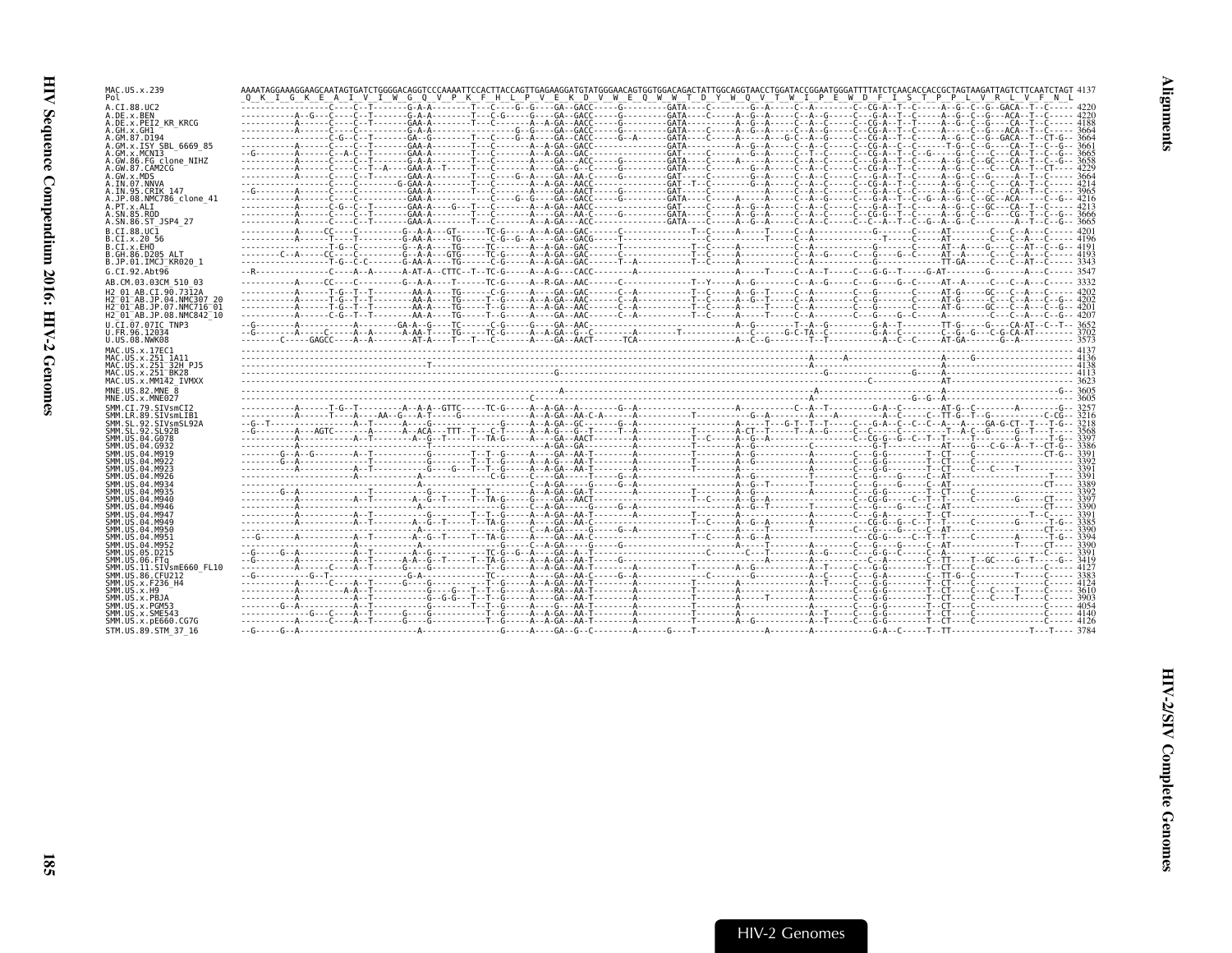<span id="page-31-0"></span>

| į      |
|--------|
| ì<br>i |
| ì<br>ì |

|                                                                | Pol RT end Pol p15 RNAse H start                                                                                                                                                                                                                                                           |  |
|----------------------------------------------------------------|--------------------------------------------------------------------------------------------------------------------------------------------------------------------------------------------------------------------------------------------------------------------------------------------|--|
| MAC.US.x.239<br>Pol                                            | GAAGGACCCTATAGAGGGAGAAACCTATTATACAGATGGATCATGTAATAAACAGTCAAAAGGAGAGGGAAAGCAGATATATCACAGGTAAGGGCAAAGTAAAAGTGTTAGAACAGACTACTAATCAACAAGCAGAATTGGAAGCATTTCTCATGGCATTAGA 307<br>V K D P I E G E E T Y Y T D G S C N K O S K E G K A G Y I T D R G K D K V K V L E O T T N O O A E L E A F L M A |  |
| A.CI.88.UC2<br>A.DE.x.BEN                                      |                                                                                                                                                                                                                                                                                            |  |
| A.DE.x.PEI2 KR KRCG<br>A.GH.x.GH1                              |                                                                                                                                                                                                                                                                                            |  |
| A.GM.87.D194<br>A.GM.x.ISY SBL 6669 85                         |                                                                                                                                                                                                                                                                                            |  |
| A.GM.X.MCNI3                                                   |                                                                                                                                                                                                                                                                                            |  |
| A.GW.86.FG clone NIHZ<br>A.GW.87.CAM2CG                        |                                                                                                                                                                                                                                                                                            |  |
| A.GW.x.MDS<br>A.IN.07.NNVA                                     |                                                                                                                                                                                                                                                                                            |  |
| A.IN.95.CRIK 147<br>A.JP.08.NMC786 clone 41                    |                                                                                                                                                                                                                                                                                            |  |
| A.PT.x.ALI<br>A.SN.85.ROD                                      |                                                                                                                                                                                                                                                                                            |  |
| A.SN.86.ST JSP4 27<br>B.CT.88.UC1                              |                                                                                                                                                                                                                                                                                            |  |
| B.CI.X.20 56<br>B.CI.X.EHO                                     |                                                                                                                                                                                                                                                                                            |  |
| B.GH.86.D205 ALT<br>B.JP.01.IMCJ KR020 1                       |                                                                                                                                                                                                                                                                                            |  |
| G.CI.92.Aht96                                                  |                                                                                                                                                                                                                                                                                            |  |
| AB.CM.03.03CM 510 03<br>H2 01 AB.CI.90.7312A                   |                                                                                                                                                                                                                                                                                            |  |
| H2 01 AB.JP.04.NMC307 20<br>H2-01-AB.JP.07.NMC716-01           | C--------CC----AAAG-T--------TC--C-------G--C--C--C-G-GTC-----G-------G-----G-----G----C--A--A-G----G----G----G----G-----C-T--G--G--GCAC-----C-AC 4372                                                                                                                                     |  |
| H2 <sup>-</sup> 01 <sup>-</sup> AB.JP.08.NMC842 <sup>-10</sup> | C--------CC----AAA--T-------T-TC--C-------G--C--C--C-G-GTC-----G-------G----G----G----G-----A-G-----T---CCA----G----C-A-A-C---------C-T--G--GCAC-----C-AC 437                                                                                                                              |  |
| U.CI.07.07IC TNP3<br>U.FR.96.12034                             |                                                                                                                                                                                                                                                                                            |  |
| U.US.08.NWK08<br>MAC.US.x.17EC1                                |                                                                                                                                                                                                                                                                                            |  |
|                                                                |                                                                                                                                                                                                                                                                                            |  |
| MAC.US.x.251 1A11<br>MAC.US.x.251 32H PJ5                      |                                                                                                                                                                                                                                                                                            |  |
| MAC.US.x.251 BK28<br>MAC.US.x.MM142 IVMXX                      |                                                                                                                                                                                                                                                                                            |  |
| MNE.US.82.MNE 8                                                |                                                                                                                                                                                                                                                                                            |  |
| MNE.US.x.MNE027<br>SMM.CI.79.SIVsmCI2                          |                                                                                                                                                                                                                                                                                            |  |
| SMM.LR.89.SIVsmLIB1<br>SMM.SL.92.SIVsmSL92A                    |                                                                                                                                                                                                                                                                                            |  |
| SMM. SL. 92. SL92B<br>SMM.US.04.G078                           |                                                                                                                                                                                                                                                                                            |  |
| SMM.US.04.G932<br>SMM.US.04.M919                               |                                                                                                                                                                                                                                                                                            |  |
| SMM.US.04.M922<br>SMM.US.04.M923                               |                                                                                                                                                                                                                                                                                            |  |
| SMM.US.04.M926<br>SMM.US.04.M934                               |                                                                                                                                                                                                                                                                                            |  |
| SMM.US.04.M935<br>SMM. US. 04. M940                            |                                                                                                                                                                                                                                                                                            |  |
| SMM. US. 04. M946<br>SMM. US. 04. M947                         |                                                                                                                                                                                                                                                                                            |  |
| SMM. US. 04. M949<br>SMM.US.04.M950                            |                                                                                                                                                                                                                                                                                            |  |
| SMM.US.04.M951<br>SMM. US. 04. M952                            |                                                                                                                                                                                                                                                                                            |  |
| SMM.US.05.D215<br>SMM.US.06.FTa                                |                                                                                                                                                                                                                                                                                            |  |
| SMM.US.11.SIVsmE660 FL10<br>SMM. US.86. CFU212                 |                                                                                                                                                                                                                                                                                            |  |
| SMM.US.x.F236 H4<br>SMM.US.x.H9                                |                                                                                                                                                                                                                                                                                            |  |
| SMM.US.x.PBJA<br>SMM.US.x.PGM53                                |                                                                                                                                                                                                                                                                                            |  |
| SMM.US.x.SME543<br>SMM.US.x.pE660.CG7G                         |                                                                                                                                                                                                                                                                                            |  |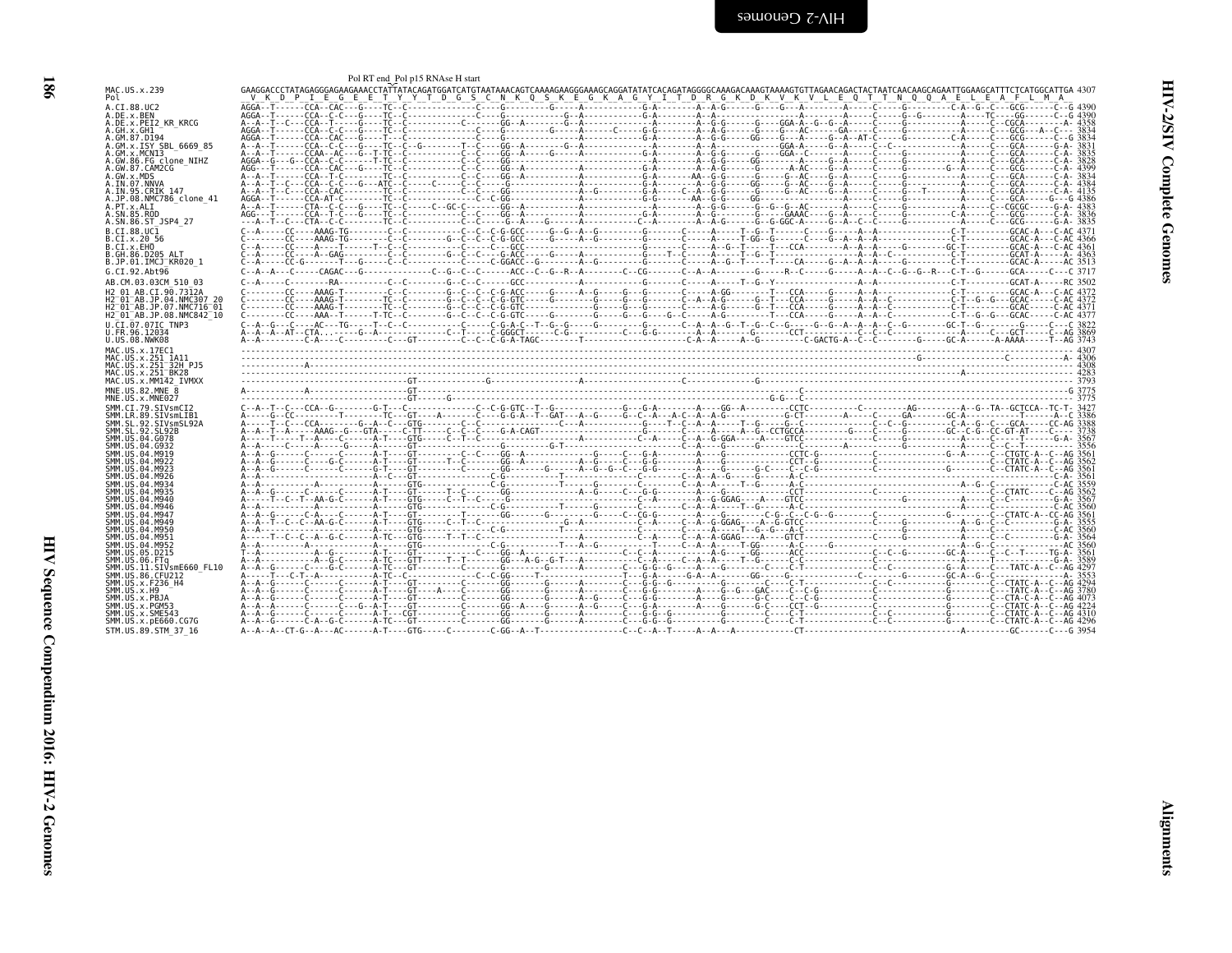| MAC.US.x.239<br>Pol                                              | CAGACTCAGGGCCAAAGGCAAATATTATAGTAGATTCACAATATGTTATGGGAATAATAACAGGATGCCCTACAGAATCAGAGGCCTAGTTAATCAAATAATAGAAGAAATGATTAAAAAGTCAGAAATTTATGTAGCATGGGTACCAGCACACAAAGGTATAGGA 447<br>TDS<br>GPKA |  | N I I V D S O Y V M G I I T G C P T E S E S R L V N O I I E E M I K K S E I Y V A W V P A H K | G. |
|------------------------------------------------------------------|-------------------------------------------------------------------------------------------------------------------------------------------------------------------------------------------|--|-----------------------------------------------------------------------------------------------|----|
| A.CI.88.UC2                                                      |                                                                                                                                                                                           |  |                                                                                               |    |
| A.DE.x.BEN<br>A.DE.x.PEI2 KR KRCG                                |                                                                                                                                                                                           |  |                                                                                               |    |
| A.GH.x.GH1                                                       |                                                                                                                                                                                           |  |                                                                                               |    |
| A.GM.87.D194                                                     |                                                                                                                                                                                           |  |                                                                                               |    |
| A.GM.x.ISY SBL 6669 85<br>A.GM.X.MCNI3                           |                                                                                                                                                                                           |  |                                                                                               |    |
| A.GW.86.FG clone NIHZ                                            |                                                                                                                                                                                           |  |                                                                                               |    |
| A.GW.87.CAM2CG                                                   |                                                                                                                                                                                           |  |                                                                                               |    |
| A.GW.x.MDS<br>A.IN.07.NNVA                                       |                                                                                                                                                                                           |  |                                                                                               |    |
| A.IN.95.CRIK 147                                                 |                                                                                                                                                                                           |  |                                                                                               |    |
| A.JP.08.NMC786 clone 41<br>A.PT.x.ALI                            |                                                                                                                                                                                           |  |                                                                                               |    |
| A. SN. 85. ROD                                                   |                                                                                                                                                                                           |  |                                                                                               |    |
| A.SN.86.ST JSP4 27                                               |                                                                                                                                                                                           |  |                                                                                               |    |
| B.CT.88.UC1<br>B.CI.X.20 56                                      |                                                                                                                                                                                           |  |                                                                                               |    |
| B.CI.X.EHO                                                       |                                                                                                                                                                                           |  |                                                                                               |    |
| B.GH.86.D205 ALT<br>B.JP.01.IMCJ KR020 1                         |                                                                                                                                                                                           |  |                                                                                               |    |
| G.CI.92.Abt96                                                    |                                                                                                                                                                                           |  |                                                                                               |    |
| AB.CM.03.03CM 510 03                                             |                                                                                                                                                                                           |  |                                                                                               |    |
| H2 01 AB.CI.90.7312A                                             |                                                                                                                                                                                           |  |                                                                                               |    |
| H2 01 AB.JP.04.NMC307 20                                         |                                                                                                                                                                                           |  |                                                                                               |    |
| H2 <sup>-01-AB.JP.07.NMC716-01</sup><br>H2 01 AB.JP.08.NMC842 10 |                                                                                                                                                                                           |  |                                                                                               |    |
| U.CI.07.07IC TNP3                                                |                                                                                                                                                                                           |  |                                                                                               |    |
| U.FR.96.12034                                                    |                                                                                                                                                                                           |  |                                                                                               |    |
| U.US.08.NWK08                                                    | $\frac{1}{417}$ . The contract of the contract of the contract of the contract of the contract of the contract of $\frac{1}{417}$                                                         |  |                                                                                               |    |
| MAC.US.x.17EC1<br>MAC.US.x.251 1A11                              |                                                                                                                                                                                           |  |                                                                                               |    |
| MAC.US.x.251 32H PJ5                                             |                                                                                                                                                                                           |  |                                                                                               |    |
| MAC.US.x.251 <sup>-BK28</sup>                                    |                                                                                                                                                                                           |  |                                                                                               |    |
| MAC.US.x.MM142 IVMXX<br>MNE.US.82.MNE 8                          |                                                                                                                                                                                           |  |                                                                                               |    |
| MNE.US.x.MNE027                                                  |                                                                                                                                                                                           |  |                                                                                               |    |
| SMM.CI.79.SIVsmCI2                                               |                                                                                                                                                                                           |  |                                                                                               |    |
| SMM.LR.89.SIVsmLIB1<br>SMM.SL.92.SIVsmSL92A                      |                                                                                                                                                                                           |  |                                                                                               |    |
| SMM. SL. 92. SL92B                                               |                                                                                                                                                                                           |  |                                                                                               |    |
| SMM.US.04.G078<br>SMM.US.04.G932                                 |                                                                                                                                                                                           |  |                                                                                               |    |
| SMM.US.04.M919                                                   |                                                                                                                                                                                           |  |                                                                                               |    |
| SMM. U.S. 04. M922                                               |                                                                                                                                                                                           |  |                                                                                               |    |
| SMM. U.S. 04. M923<br>SMM.US.04.M926                             |                                                                                                                                                                                           |  |                                                                                               |    |
| SMM.US.04.M934                                                   |                                                                                                                                                                                           |  |                                                                                               |    |
| SMM.US.04.M935<br>SMM. U.S. 04. M940                             |                                                                                                                                                                                           |  |                                                                                               |    |
| SMM.US.04.M946                                                   |                                                                                                                                                                                           |  |                                                                                               |    |
| SMM.US.04.M947                                                   |                                                                                                                                                                                           |  |                                                                                               |    |
| SMM.US.04.M949<br>SMM.US.04.M950                                 |                                                                                                                                                                                           |  |                                                                                               |    |
| SMM.US.04.M951                                                   |                                                                                                                                                                                           |  |                                                                                               |    |
| SMM.US.04.M952<br>SMM.US.05.D215                                 |                                                                                                                                                                                           |  |                                                                                               |    |
| SMM.US.06.FTa                                                    |                                                                                                                                                                                           |  |                                                                                               |    |
| SMM.US.11.SIVsmE660 FL10<br>SMM. US.86. CFU212                   |                                                                                                                                                                                           |  |                                                                                               |    |
| SMM. U.S. x. F236 H4                                             |                                                                                                                                                                                           |  |                                                                                               |    |
| SMM.US.x.H9                                                      |                                                                                                                                                                                           |  |                                                                                               |    |
| SMM.US.x.PBJA<br>SMM.US.x.PGM53                                  |                                                                                                                                                                                           |  |                                                                                               |    |
|                                                                  |                                                                                                                                                                                           |  |                                                                                               |    |
| SMM.US.x.SME543                                                  |                                                                                                                                                                                           |  |                                                                                               |    |
| SMM.US.x.pE660.CG7G<br>STM.US.89.STM 37 16                       |                                                                                                                                                                                           |  |                                                                                               |    |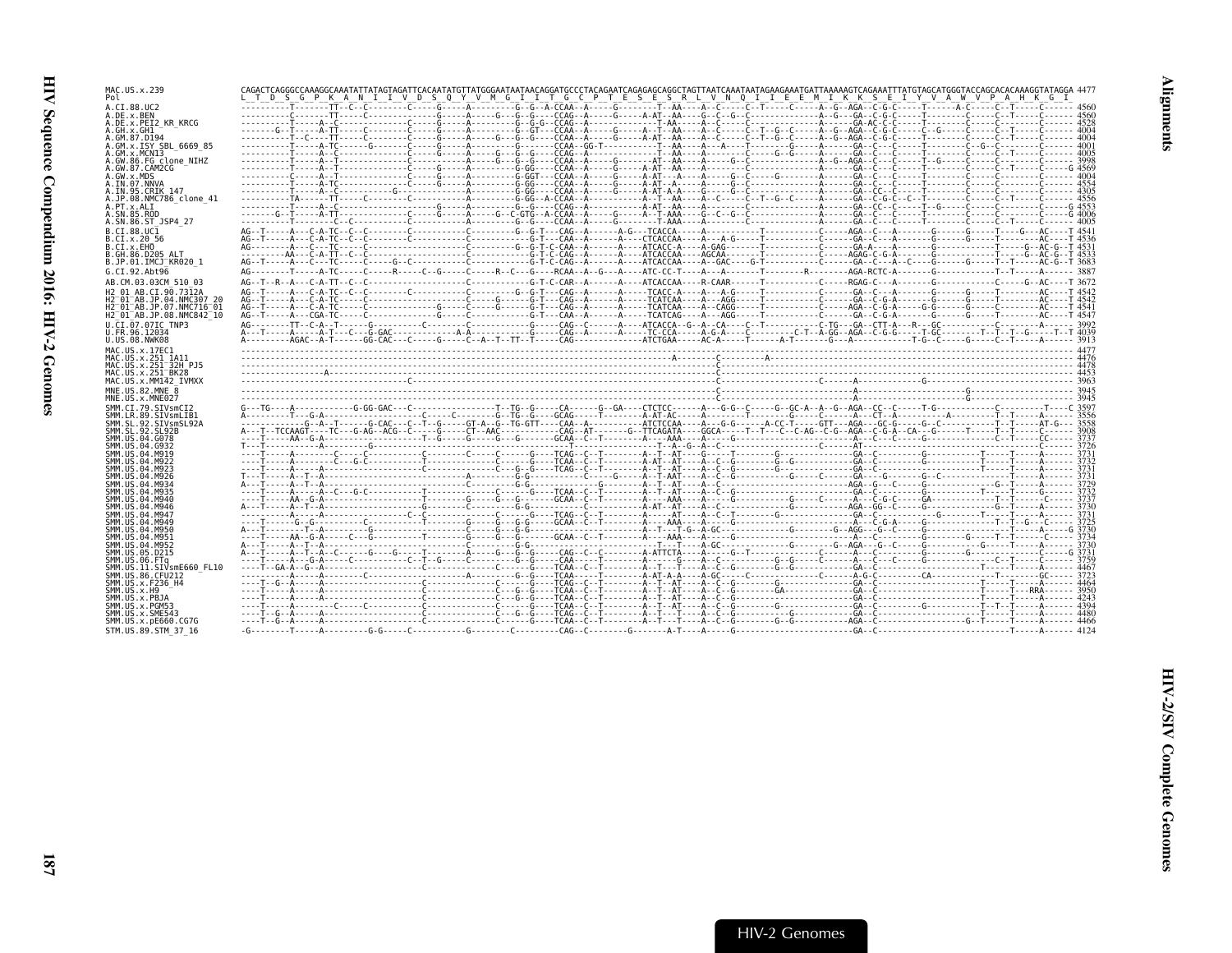<span id="page-33-0"></span>

|                                                                                         |      | Pol RNAse H end Pol p31 Integrase start |  |                                                                                                         |  |  |  |
|-----------------------------------------------------------------------------------------|------|-----------------------------------------|--|---------------------------------------------------------------------------------------------------------|--|--|--|
| MAC.US.x.239<br>Pol                                                                     | GN 0 |                                         |  | E I D H L V S Q G I R Q V L#F L E K I E P A Q E E H D K Y H S N V K E L V F K F G L P R I V A R Q I V D |  |  |  |
| A.CI.88.UC2<br>A.DE.x.BEN                                                               |      |                                         |  |                                                                                                         |  |  |  |
| A.DE.x.PEI2 KR KRCG                                                                     |      |                                         |  |                                                                                                         |  |  |  |
| A.GH.x.GH1<br>A.GM.87.D194                                                              |      |                                         |  |                                                                                                         |  |  |  |
| A.GM.x.ISY SBL 6669 85                                                                  |      |                                         |  |                                                                                                         |  |  |  |
| A.GM.x.MCNI3<br>A.GW.86.FG clone NIHZ                                                   |      |                                         |  |                                                                                                         |  |  |  |
| A.GW.87.CAM2CG                                                                          |      |                                         |  |                                                                                                         |  |  |  |
| A.GW.x.MDS<br>A.IN.07.NNVA                                                              |      |                                         |  |                                                                                                         |  |  |  |
| A.IN.95.CRIK 147                                                                        |      |                                         |  |                                                                                                         |  |  |  |
| A.JP.08.NMC786 clone 41<br>A.PT.x.ALI                                                   |      |                                         |  |                                                                                                         |  |  |  |
| A.SN.85.ROD<br>A.SN.86.ST JSP4 27                                                       |      |                                         |  |                                                                                                         |  |  |  |
| B.CT.88.UC1                                                                             |      |                                         |  |                                                                                                         |  |  |  |
| B.CI.X.20 56                                                                            |      |                                         |  |                                                                                                         |  |  |  |
| B.CI.X.EHO<br>B.GH.86.D205 ALT                                                          |      |                                         |  |                                                                                                         |  |  |  |
| B.JP.01.IMCJ KR020 1                                                                    |      |                                         |  |                                                                                                         |  |  |  |
| G.CI.92.Aht96                                                                           |      |                                         |  |                                                                                                         |  |  |  |
| AB.CM.03.03CM 510 03<br>H2 01 AB.CI.90.7312A                                            |      |                                         |  |                                                                                                         |  |  |  |
| H2 <sup>-01-AB.JP.04.NMC307 20</sup>                                                    |      |                                         |  |                                                                                                         |  |  |  |
| H2 <sup>-01-AB.JP.07.NMC716-01</sup><br>H2 <sup>-01-AB.JP.08.NMC842<sup>-10</sup></sup> |      |                                         |  |                                                                                                         |  |  |  |
| U.CI.07.07IC TNP3                                                                       |      |                                         |  |                                                                                                         |  |  |  |
| U.FR.96.12034<br>U.US.08.NWK08                                                          |      |                                         |  |                                                                                                         |  |  |  |
| MAC.US.x.17EC1                                                                          |      |                                         |  |                                                                                                         |  |  |  |
|                                                                                         |      |                                         |  |                                                                                                         |  |  |  |
| MAC.US.x.251 1A11                                                                       |      |                                         |  |                                                                                                         |  |  |  |
| MAC. US. x. 251 32H PJ5<br>MAC.US.x.251 <sup>-</sup> BK28                               |      |                                         |  |                                                                                                         |  |  |  |
| MAC.US.x.MM142 IVMXX                                                                    |      |                                         |  |                                                                                                         |  |  |  |
| MNE.US.82.MNE 8<br>MNE.US.x.MNE027                                                      |      |                                         |  |                                                                                                         |  |  |  |
| SMM.CI.79.SIVsmCI2                                                                      |      |                                         |  |                                                                                                         |  |  |  |
| SMM.LR.89.SIVsmLIB1<br>SMM.SL.92.SIVsmSL92A                                             |      |                                         |  |                                                                                                         |  |  |  |
| SMM.SL.92.SL92B                                                                         |      |                                         |  |                                                                                                         |  |  |  |
| SMM.US.04.G078<br>SMM.US.04.G932                                                        |      |                                         |  |                                                                                                         |  |  |  |
| SMM.US.04.M919                                                                          |      |                                         |  |                                                                                                         |  |  |  |
| SMM.US.04.M922<br>SMM.US.04.M923                                                        |      |                                         |  |                                                                                                         |  |  |  |
| SMM.US.04.M926<br>SMM.US.04.M934                                                        |      |                                         |  |                                                                                                         |  |  |  |
| SMM.US.04.M935                                                                          |      |                                         |  |                                                                                                         |  |  |  |
| SMM.US.04.M940<br>SMM.US.04.M946                                                        |      |                                         |  |                                                                                                         |  |  |  |
| SMM.US.04.M947                                                                          |      |                                         |  |                                                                                                         |  |  |  |
| SMM.US.04.M949<br>SMM.US.04.M950                                                        |      |                                         |  |                                                                                                         |  |  |  |
| SMM.US.04.M951                                                                          |      |                                         |  |                                                                                                         |  |  |  |
| SMM.US.04.M952<br>SMM.US.05.D215                                                        |      |                                         |  |                                                                                                         |  |  |  |
| SMM.US.06.FTa<br>SMM.US.11.SIVsmE660 FL10                                               |      |                                         |  |                                                                                                         |  |  |  |
| SMM.US.86.CFU212                                                                        |      |                                         |  |                                                                                                         |  |  |  |
| SMM.US.x.F236 H4<br>SMM. US. x.H9                                                       |      |                                         |  |                                                                                                         |  |  |  |
| SMM.US.x.PBJA                                                                           |      |                                         |  |                                                                                                         |  |  |  |
| SMM.US.x.PGM53<br>SMM.US.x.SME543                                                       |      |                                         |  |                                                                                                         |  |  |  |
| SMM. US. x. pE660. CG7G<br>STM.US.89.STM 37 16                                          |      |                                         |  |                                                                                                         |  |  |  |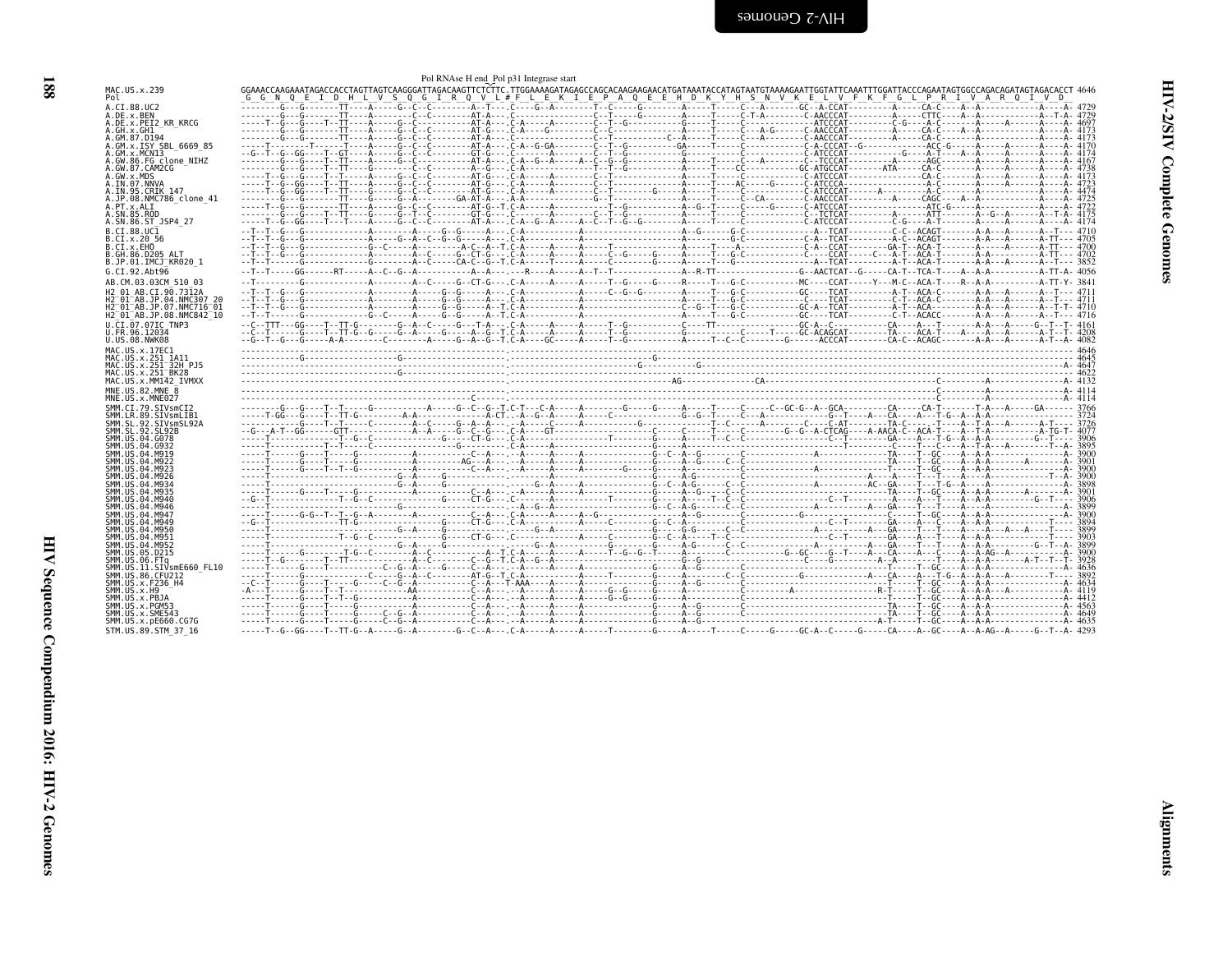| MAC.US.x.239<br>Pol                                                            |  | T'C'D'K'C'H'Q'K'G'EATHGQANSD'LGTWQMDCTHLEGKIIIVAVHVASGFIEAEVIPQETGR |  |
|--------------------------------------------------------------------------------|--|---------------------------------------------------------------------|--|
| A.CI.88.UC2<br>A.DE.x.BEN                                                      |  |                                                                     |  |
| A.DE.x.PEI2 KR KRCG<br>A.GH.x.GH1                                              |  |                                                                     |  |
| A.GM.87.D194<br>A.GM.x.ISY SBL 6669 85                                         |  |                                                                     |  |
| A.GM.x.MCNI3<br>A.GW.86.FG clone NIHZ                                          |  |                                                                     |  |
| A.GW.87.CAM2CG<br>A.GW.x.MDS                                                   |  |                                                                     |  |
| A.IN.07.NNVA                                                                   |  |                                                                     |  |
| A.IN.95.CRIK 147<br>A.JP.08.NMC786 clone 41                                    |  |                                                                     |  |
| A.PT.x.ALI<br>A.SN.85.ROD                                                      |  |                                                                     |  |
| A.SN.86.ST JSP4 27<br>B.CI.88.UC1                                              |  |                                                                     |  |
| B.CI.X.20 56<br>B.CI.X.EHO                                                     |  |                                                                     |  |
| B.GH.86.D205 ALT                                                               |  |                                                                     |  |
| B.JP.01.IMCJ KR020 1<br>G.CI.92.Abt96                                          |  |                                                                     |  |
| AB.CM.03.03CM 510 03                                                           |  |                                                                     |  |
| H2 01 AB.CI.90.7312A<br>H2 <sup>-01-AB.JP.04.NMC307 20</sup>                   |  |                                                                     |  |
| H2 01 AB. JP. 07. NMC716 01<br>H2 <sup>-01-AB.JP.08.NMC842<sup>-10</sup></sup> |  |                                                                     |  |
| U.CI.07.07IC TNP3<br>U.FR.96.12034                                             |  |                                                                     |  |
| U.US.08.NWK08                                                                  |  |                                                                     |  |
| MAC.US.x.17EC1<br>MAC. US. x. 251 1A11                                         |  |                                                                     |  |
| MAC.US.x.251 32H PJ5<br>MAC.US.x.251 <sup>-</sup> BK28                         |  |                                                                     |  |
| MAC.US.x.MM142 IVMXX<br>MNE.US.82.MNE 8                                        |  |                                                                     |  |
| MNE.US.x.MNE027                                                                |  |                                                                     |  |
| SMM.CI.79.SIVsmCI2<br>SMM.LR.89.SIVsmLIB1                                      |  |                                                                     |  |
| SMM.SL.92.SIVsmSL92A<br>SMM SL 92 SL92B                                        |  |                                                                     |  |
| SMM. U.S. 04. G078<br>SMM. U.S. 04. G932                                       |  |                                                                     |  |
| SMM IIS 04 M919<br>SMM. US. 04. M922                                           |  |                                                                     |  |
| SMM. US. 04. M923<br>SMM. US. 04. M926                                         |  |                                                                     |  |
| SMM. U.S. 04. M934                                                             |  |                                                                     |  |
| SMM. U.S. 04. M935<br>SMM. U.S. 04. M940                                       |  |                                                                     |  |
| SMM. U.S. 04. M946<br>SMM.US.04.M947                                           |  |                                                                     |  |
| SMM.US.04.M949<br>SMM.US.04.M950                                               |  |                                                                     |  |
| SMM.US.04.M951<br>SMM.US.04.M952                                               |  |                                                                     |  |
| SMM.US.05.D215<br>SMM.US.06.FTa                                                |  |                                                                     |  |
| SMM.US.11.SIVsmE660 FL10<br>SMM.US.86.CFU212                                   |  |                                                                     |  |
| SMM. U.S. x. F236 H4<br>SMM. US. x.H9                                          |  |                                                                     |  |
| SMM.US.x.PBJA                                                                  |  |                                                                     |  |
| SMM.US.x.PGM53<br>SMM.US.x.SME543                                              |  |                                                                     |  |
| SMM. US. x. pE660. CG7G<br>STM.US.89.STM 37 16                                 |  |                                                                     |  |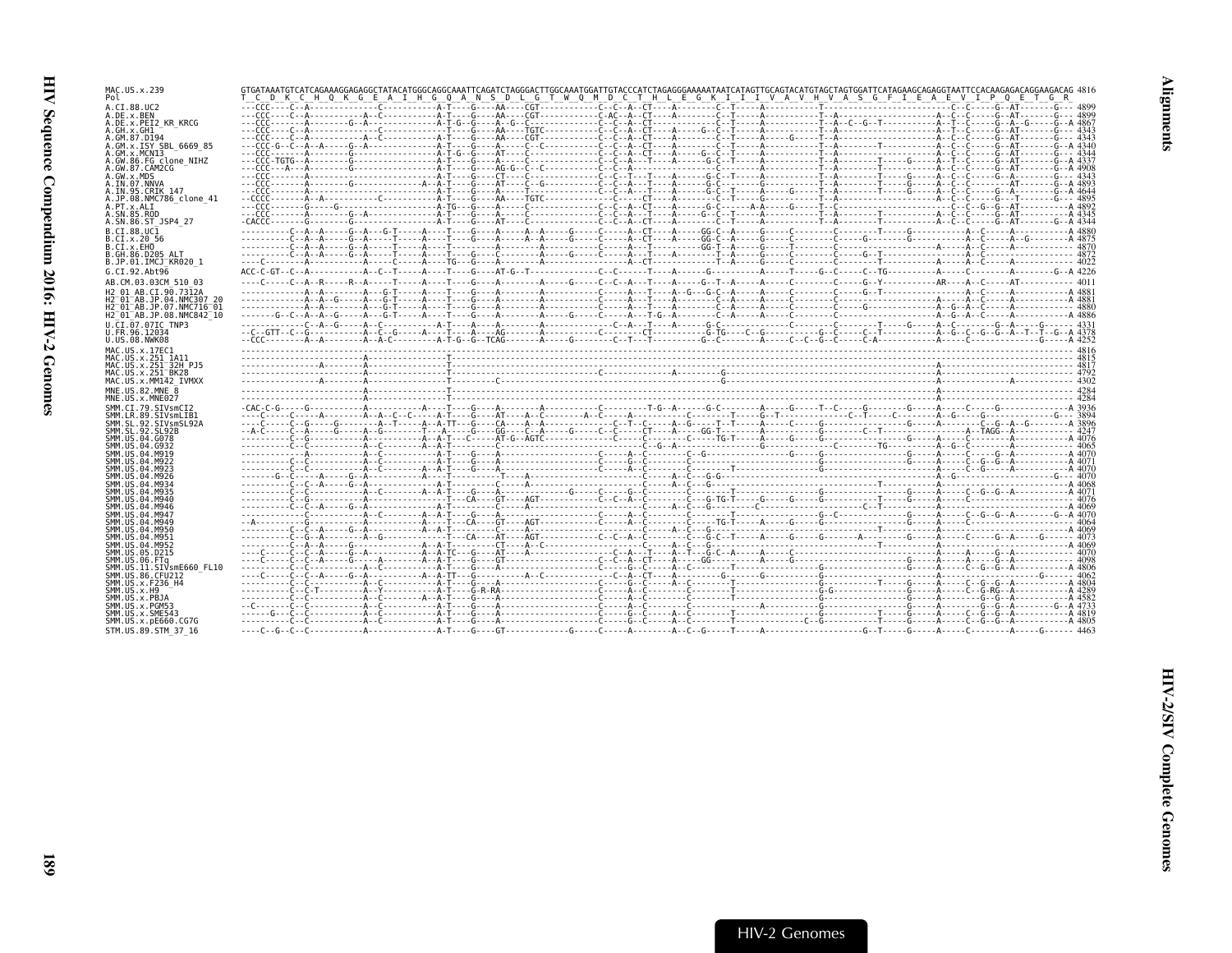| × | I<br>۰.<br>v |
|---|--------------|

| MAC.US.x.239                                                                                            | ACAGCACTATTTCTGTTAAAATTGGCAGATGGCCTATTACACATCTACACAGATAATGGTGCTAACTTTGCTTCGCAAGAAGTAAAGATGGTTGCATGGGCAGGGATAGAGCACACCCTTTGGGTACCATACAATCCACAGAGTCAGGGATACAATCCACAGGGATACAATCCACAGGGATAGTGGAGAGCCCTTTGGGGTAACAATCCACAGAGTCAGGGA |  |  |                                                                                                 |  |
|---------------------------------------------------------------------------------------------------------|--------------------------------------------------------------------------------------------------------------------------------------------------------------------------------------------------------------------------------|--|--|-------------------------------------------------------------------------------------------------|--|
| Pol<br>A.CI.88.UC2                                                                                      |                                                                                                                                                                                                                                |  |  | A G R W P I T H L H T D N G A N F A S O E V K M V A W W A G I E H T F G V P Y N P O S O G V V E |  |
| A.DE.x.BEN                                                                                              |                                                                                                                                                                                                                                |  |  |                                                                                                 |  |
| A.DE.x.PEI2 KR KRCG                                                                                     |                                                                                                                                                                                                                                |  |  |                                                                                                 |  |
| A.GH.x.GH1<br>A.GM.87.D194                                                                              |                                                                                                                                                                                                                                |  |  |                                                                                                 |  |
| A.GM.x.ISY SBL 6669 85                                                                                  |                                                                                                                                                                                                                                |  |  |                                                                                                 |  |
| A.GM.x.MCN13<br>A.GW.86.FG clone NIHZ                                                                   |                                                                                                                                                                                                                                |  |  |                                                                                                 |  |
| A.GW.87.CAM2CG                                                                                          |                                                                                                                                                                                                                                |  |  |                                                                                                 |  |
| A.GW.x.MDS<br>A.IN.07.NNVA                                                                              |                                                                                                                                                                                                                                |  |  |                                                                                                 |  |
| A.IN.95.CRIK 147                                                                                        |                                                                                                                                                                                                                                |  |  |                                                                                                 |  |
| A.JP.08.NMC786 clone 41<br>A.PT.x.ALI                                                                   |                                                                                                                                                                                                                                |  |  |                                                                                                 |  |
| A.SN.85.ROD                                                                                             |                                                                                                                                                                                                                                |  |  |                                                                                                 |  |
| A.SN.86.ST JSP4 27<br>B.CI.88.UC1                                                                       |                                                                                                                                                                                                                                |  |  |                                                                                                 |  |
| B.CI.X.20 56                                                                                            |                                                                                                                                                                                                                                |  |  |                                                                                                 |  |
| B.CI.X.EHO                                                                                              |                                                                                                                                                                                                                                |  |  |                                                                                                 |  |
| B.GH.86.D205 ALT<br>B.JP.01.IMCJ KR020 1                                                                |                                                                                                                                                                                                                                |  |  |                                                                                                 |  |
| G.CI.92.Abt96                                                                                           |                                                                                                                                                                                                                                |  |  |                                                                                                 |  |
| AB.CM.03.03CM 510 03                                                                                    |                                                                                                                                                                                                                                |  |  |                                                                                                 |  |
| H <sub>2</sub> 01 AB.CI.90.7312A                                                                        |                                                                                                                                                                                                                                |  |  |                                                                                                 |  |
| H2 <sup>-01-AB.JP.04.NMC307 20</sup><br>H2 <sup>-</sup> 01 <sup>-</sup> AB.JP.07.NMC716 <sup>-</sup> 01 |                                                                                                                                                                                                                                |  |  |                                                                                                 |  |
| H2 01 AB.JP.08.NMC842 10                                                                                |                                                                                                                                                                                                                                |  |  |                                                                                                 |  |
| U.CI.07.07IC TNP3                                                                                       |                                                                                                                                                                                                                                |  |  |                                                                                                 |  |
| U.FR.96.12034<br>U.US.08.NWK08                                                                          |                                                                                                                                                                                                                                |  |  |                                                                                                 |  |
| MAC.US.x.17EC1                                                                                          |                                                                                                                                                                                                                                |  |  |                                                                                                 |  |
| MAC.US.x.251 1A11                                                                                       |                                                                                                                                                                                                                                |  |  |                                                                                                 |  |
| MAC.US.x.251 <sup>-32H</sup> PJ5<br>MAC.US.x.251 BK28                                                   |                                                                                                                                                                                                                                |  |  |                                                                                                 |  |
| MAC.US.x.MM142 IVMXX                                                                                    |                                                                                                                                                                                                                                |  |  |                                                                                                 |  |
| MNE.U.S.82.MNE 8<br>MNE.US.x.MNE027                                                                     |                                                                                                                                                                                                                                |  |  |                                                                                                 |  |
| SMM.CI.79.SIVsmCI2                                                                                      |                                                                                                                                                                                                                                |  |  |                                                                                                 |  |
| SMM.LR.89.SIVsmLIB1                                                                                     |                                                                                                                                                                                                                                |  |  |                                                                                                 |  |
| SMM.SL.92.SIVsmSL92A<br>SMM.SL.92.SL92B                                                                 |                                                                                                                                                                                                                                |  |  |                                                                                                 |  |
| SMM.US.04.G078                                                                                          |                                                                                                                                                                                                                                |  |  |                                                                                                 |  |
| SMM.US.04.G932<br>SMM.US.04.M919                                                                        |                                                                                                                                                                                                                                |  |  |                                                                                                 |  |
|                                                                                                         |                                                                                                                                                                                                                                |  |  |                                                                                                 |  |
| SMM. US. 04. M922                                                                                       |                                                                                                                                                                                                                                |  |  |                                                                                                 |  |
| SMM. US. 04. M923                                                                                       |                                                                                                                                                                                                                                |  |  |                                                                                                 |  |
| SMM.US.04.M926<br>SMM. US. 04. M934                                                                     |                                                                                                                                                                                                                                |  |  |                                                                                                 |  |
| SMM. US. 04. M935                                                                                       |                                                                                                                                                                                                                                |  |  |                                                                                                 |  |
| SMM. US. 04. M940<br>SMM. US. 04. M946                                                                  |                                                                                                                                                                                                                                |  |  |                                                                                                 |  |
| SMM.US.04.M947                                                                                          |                                                                                                                                                                                                                                |  |  |                                                                                                 |  |
| SMM. US. 04. M949<br>SMM.US.04.M950                                                                     |                                                                                                                                                                                                                                |  |  |                                                                                                 |  |
| SMM.US.04.M951                                                                                          |                                                                                                                                                                                                                                |  |  |                                                                                                 |  |
| SMM.US.04.M952                                                                                          |                                                                                                                                                                                                                                |  |  |                                                                                                 |  |
| SMM. US. 05. D215<br>SMM.US.06.FTa                                                                      |                                                                                                                                                                                                                                |  |  |                                                                                                 |  |
| SMM.US.11.SIVsmE660 FL10                                                                                |                                                                                                                                                                                                                                |  |  |                                                                                                 |  |
| SMM.US.86.CFU212<br>SMM. US. x. F236 H4                                                                 |                                                                                                                                                                                                                                |  |  |                                                                                                 |  |
| SMM.US.x.H9                                                                                             |                                                                                                                                                                                                                                |  |  |                                                                                                 |  |
| SMM.US.x.PBJA<br>SMM.US.x.PGM53                                                                         |                                                                                                                                                                                                                                |  |  |                                                                                                 |  |
| SMM.US.x.SME543                                                                                         |                                                                                                                                                                                                                                |  |  |                                                                                                 |  |
| SMM.US.x.pE660.CG7G<br>STM.US.89.STM 37 16                                                              |                                                                                                                                                                                                                                |  |  |                                                                                                 |  |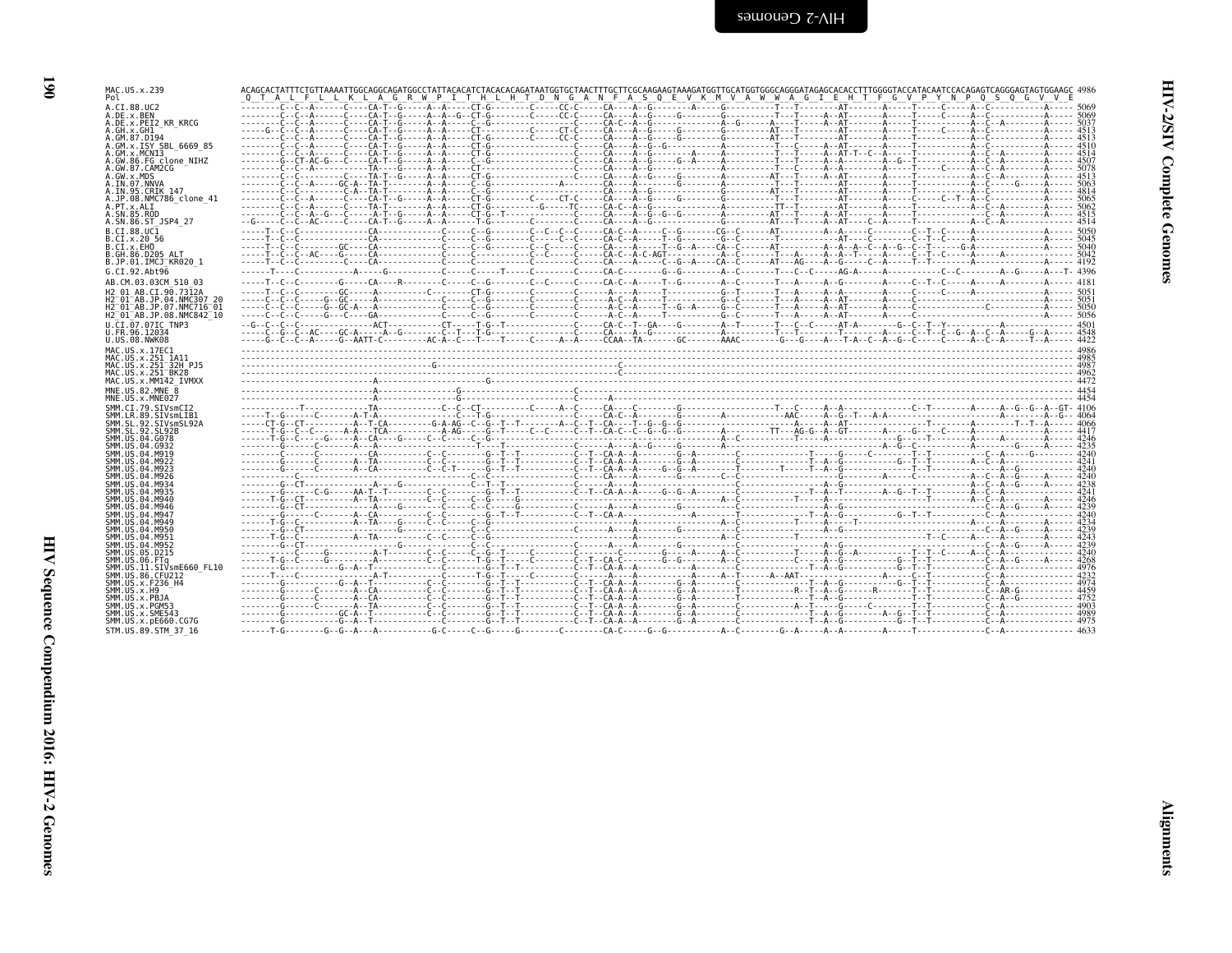| MAC.US.x.239<br>Pol                                              | A M N H H L K N Q I D R I R E Q A N S V E T I V L M A V H C M N F K R R G G I G D M T P A E R L I N M I T T E Q |  |
|------------------------------------------------------------------|-----------------------------------------------------------------------------------------------------------------|--|
| A.CI.88.UC2                                                      |                                                                                                                 |  |
| A.DE.x.BEN<br>A.DE.x.PEI2 KR KRCG                                |                                                                                                                 |  |
| A.GH.x.GH1                                                       |                                                                                                                 |  |
| A.GM.87.D194<br>A.GM.x.ISY SBL 6669 85                           |                                                                                                                 |  |
| A.GM.x.MCN13                                                     |                                                                                                                 |  |
| A.GW.86.FG clone NIHZ                                            |                                                                                                                 |  |
| A.GW.87.CAM2CG<br>A.GW.x.MDS                                     |                                                                                                                 |  |
| A.IN.07.NNVA                                                     |                                                                                                                 |  |
| A.IN.95.CRIK 147<br>A.JP.08.NMC786 clone 41                      |                                                                                                                 |  |
| A.PT.x.ALI                                                       |                                                                                                                 |  |
| A.SN.85.ROD                                                      |                                                                                                                 |  |
| A.SN.86.ST JSP4 27<br>B.CI.88.UC1                                |                                                                                                                 |  |
| B.CI.X.20 56                                                     |                                                                                                                 |  |
| B.CI.X.EHO<br>B.GH.86.D205 ALT                                   |                                                                                                                 |  |
| B.JP.01.IMCJ KR020 1                                             |                                                                                                                 |  |
| G.CI.92.Abt96                                                    |                                                                                                                 |  |
| AB.CM.03.03CM 510 03                                             |                                                                                                                 |  |
| H2 01 AB.CI.90.7312A                                             |                                                                                                                 |  |
| H2 01 AB JP 04 NMC307 20<br>H2 <sup>-01-AB.JP.07.NMC716-01</sup> |                                                                                                                 |  |
| H2 01 AB.JP.08.NMC842 10                                         |                                                                                                                 |  |
| U.CI.07.07IC TNP3                                                |                                                                                                                 |  |
| U.FR.96.12034<br>U.US.08.NWK08                                   |                                                                                                                 |  |
| MAC.US.x.17EC1                                                   |                                                                                                                 |  |
| MAC.US.x.251 1A11                                                |                                                                                                                 |  |
|                                                                  |                                                                                                                 |  |
| MAC.US.x.251 32H PJ5                                             |                                                                                                                 |  |
| MAC.US.x.251 <sup>-</sup> BK28<br>MAC.US.x.MM142 IVMXX           |                                                                                                                 |  |
| MNE.US.82.MNE 8                                                  |                                                                                                                 |  |
| MNE.US.x.MNE027                                                  |                                                                                                                 |  |
| SMM.CI.79.SIVsmCI2                                               |                                                                                                                 |  |
| SMM.LR.89.SIVsmLIB1<br>SMM.SL.92.SIVsmSL92A                      |                                                                                                                 |  |
| SMM.SL.92.SL92B                                                  |                                                                                                                 |  |
| SMM.US.04.G078<br>SMM.US.04.G932                                 |                                                                                                                 |  |
| SMM.US.04.M919                                                   |                                                                                                                 |  |
| SMM.US.04.M922<br>SMM.US.04.M923                                 |                                                                                                                 |  |
| SMM.US.04.M926                                                   |                                                                                                                 |  |
| SMM.US.04.M934<br>SMM.US.04.M935                                 |                                                                                                                 |  |
| SMM. U.S. 04. M940                                               |                                                                                                                 |  |
| SMM.US.04.M946                                                   |                                                                                                                 |  |
| SMM.US.04.M947<br>SMM.US.04.M949                                 |                                                                                                                 |  |
| SMM.US.04.M950                                                   |                                                                                                                 |  |
| SMM.US.04.M951<br>SMM.US.04.M952                                 |                                                                                                                 |  |
| SMM.US.05.D215                                                   |                                                                                                                 |  |
| SMM.US.06.FTa<br>SMM.US.11.SIVsmE660 FL10                        |                                                                                                                 |  |
| SMM. US.86. CFU212                                               |                                                                                                                 |  |
| SMM. US. x. F236 H4                                              |                                                                                                                 |  |
| SMM.US.x.H9<br>SMM.US.x.PBJA                                     |                                                                                                                 |  |
| SMM.US.x.PGM53                                                   |                                                                                                                 |  |
| SMM.US.x.SME543<br>SMM. US. x. pE660. CG7G                       |                                                                                                                 |  |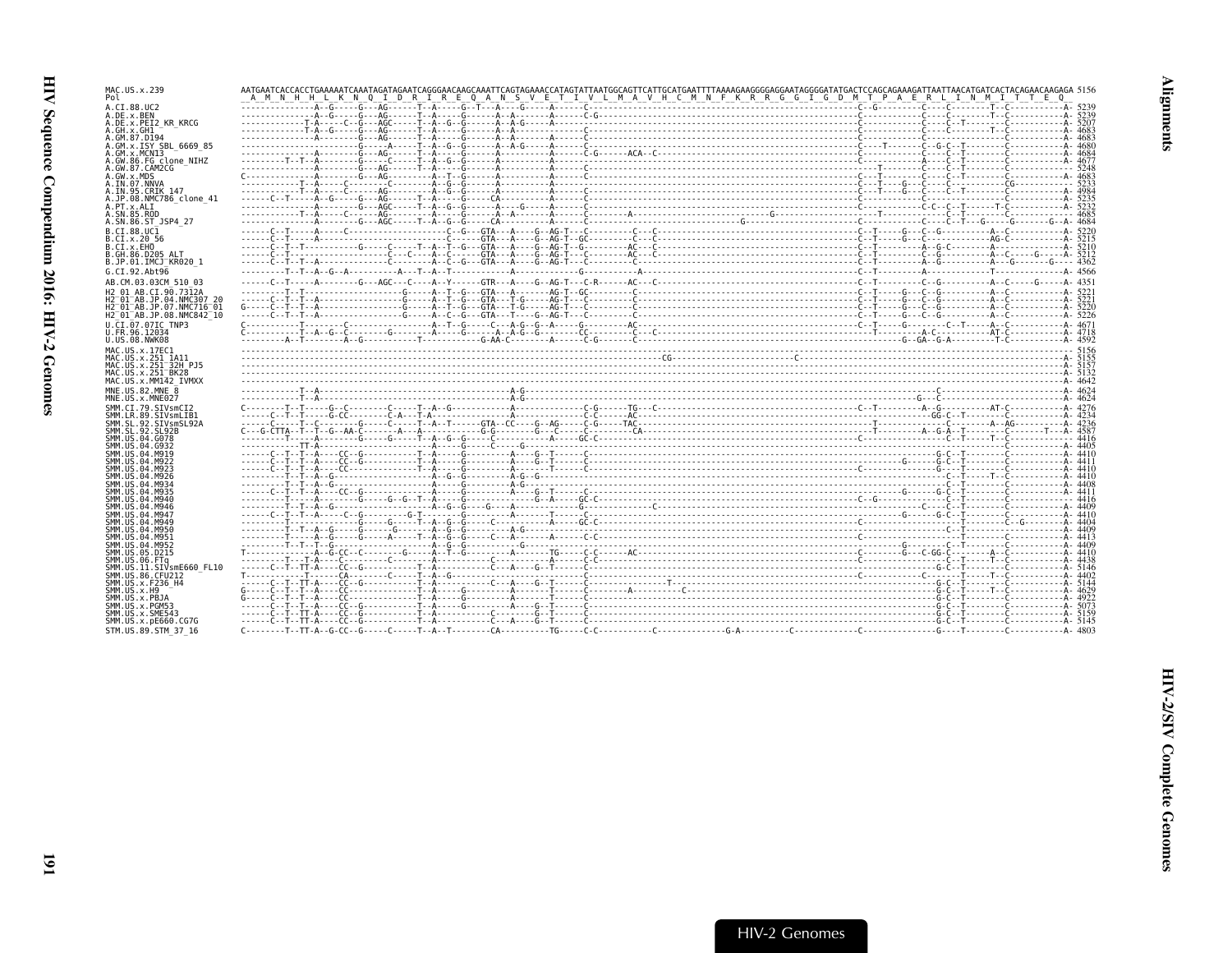| ×                        |
|--------------------------|
| ۰.<br>۰.<br>×<br>٠<br>., |

| MAC.US.x.239<br>Pol                                 | Q Q S K N S K F K N F R V Y Y R E G R D Q L W K G P G E L L W K G E G A V I L K V G T D I K V V P R R K A<br>$I$ 0 F |  |  |
|-----------------------------------------------------|----------------------------------------------------------------------------------------------------------------------|--|--|
| A.CI.88.UC2                                         |                                                                                                                      |  |  |
| A.DE.x.BEN<br>A.DE.x.PEI2 KR KRCG                   |                                                                                                                      |  |  |
| A.GH.x.GH1                                          |                                                                                                                      |  |  |
| A.GM.87.D194<br>A.GM.x.ISY SBL 6669 85              |                                                                                                                      |  |  |
| A.GM.x.MCN13                                        |                                                                                                                      |  |  |
| A.GW.86.FG clone NIHZ<br>A.GW.87.CAM2CG             |                                                                                                                      |  |  |
| A.GW.x.MDS                                          |                                                                                                                      |  |  |
| A.IN.07.NNVA<br>A.IN.95.CRIK 147                    |                                                                                                                      |  |  |
| A.JP.08.NMC786 clone 41                             |                                                                                                                      |  |  |
| A.PT.x.ALI<br>A.SN.85.ROD                           |                                                                                                                      |  |  |
| A.SN.86.ST JSP4 27                                  |                                                                                                                      |  |  |
| B.CI.88.UC1<br>B.CI.x.20 56                         |                                                                                                                      |  |  |
| B.CI.X.EHO                                          |                                                                                                                      |  |  |
| B.GH.86.D205 ALT<br>B.JP.01.IMCJ KR020 1            |                                                                                                                      |  |  |
| G.CI.92.Abt96                                       |                                                                                                                      |  |  |
| AB.CM.03.03CM 510 03                                |                                                                                                                      |  |  |
| H2 01 AB.CI.90.7312A<br>H2 01 AB. JP. 04. NMC307 20 |                                                                                                                      |  |  |
| H2-01-AB.JP.07.NMC716-01                            |                                                                                                                      |  |  |
| H2 <sup>-01-AB.JP.08.NMC842<sup>-10</sup></sup>     |                                                                                                                      |  |  |
| U.CI.07.07IC TNP3<br>U.FR.96.12034                  |                                                                                                                      |  |  |
| U.US.08.NWK08                                       |                                                                                                                      |  |  |
| MAC.US.x.17EC1<br>MAC.US.x.251 1A11                 |                                                                                                                      |  |  |
| MAC.US.x.251 <sup>-32H</sup> PJ5                    |                                                                                                                      |  |  |
| MAC.US.x.251 BK28<br>MAC.US.x.MM142 IVMXX           |                                                                                                                      |  |  |
| MNE.US.82.MNE 8                                     |                                                                                                                      |  |  |
| MNE.US.x.MNE027                                     |                                                                                                                      |  |  |
| SMM.CI.79.SIVsmCI2<br>SMM.LR.89.SIVsmLIB1           |                                                                                                                      |  |  |
| SMM.SL.92.SIVsmSL92A                                |                                                                                                                      |  |  |
| SMM. SL. 92. SL92B<br>SMM.US.04.G078                |                                                                                                                      |  |  |
| SMM. US.04. G932                                    |                                                                                                                      |  |  |
| SMM. U.S. 04. M919<br>SMM.US.04.M922                |                                                                                                                      |  |  |
| SMM.US.04.M923<br>SMM. U.S. 04. M926                |                                                                                                                      |  |  |
| SMM. U.S. 04. M934                                  |                                                                                                                      |  |  |
| SMM.US.04.M935<br>SMM.US.04.M940                    |                                                                                                                      |  |  |
| SMM. U.S. 04. M946                                  |                                                                                                                      |  |  |
| SMM.US.04.M947<br>SMM.US.04.M949                    |                                                                                                                      |  |  |
| SMM.US.04.M950                                      |                                                                                                                      |  |  |
| SMM.US.04.M951<br>SMM. U.S. 04. M952                |                                                                                                                      |  |  |
| SMM.US.05.D215                                      |                                                                                                                      |  |  |
| SMM.US.06.FTq<br>SMM.US.11.SIVsmE660 FL10           |                                                                                                                      |  |  |
| SMM.US.86.CFU212                                    |                                                                                                                      |  |  |
| SMM.US.x.F236 H4<br>SMM.US.x.H9                     |                                                                                                                      |  |  |
| SMM.US.x.PBJA                                       |                                                                                                                      |  |  |
| SMM.US.x.PGM53<br>SMM.US.x.SME543                   |                                                                                                                      |  |  |
| SMM. US. x. pE660. CG7G                             |                                                                                                                      |  |  |
| STM.US.89.STM 37 16                                 |                                                                                                                      |  |  |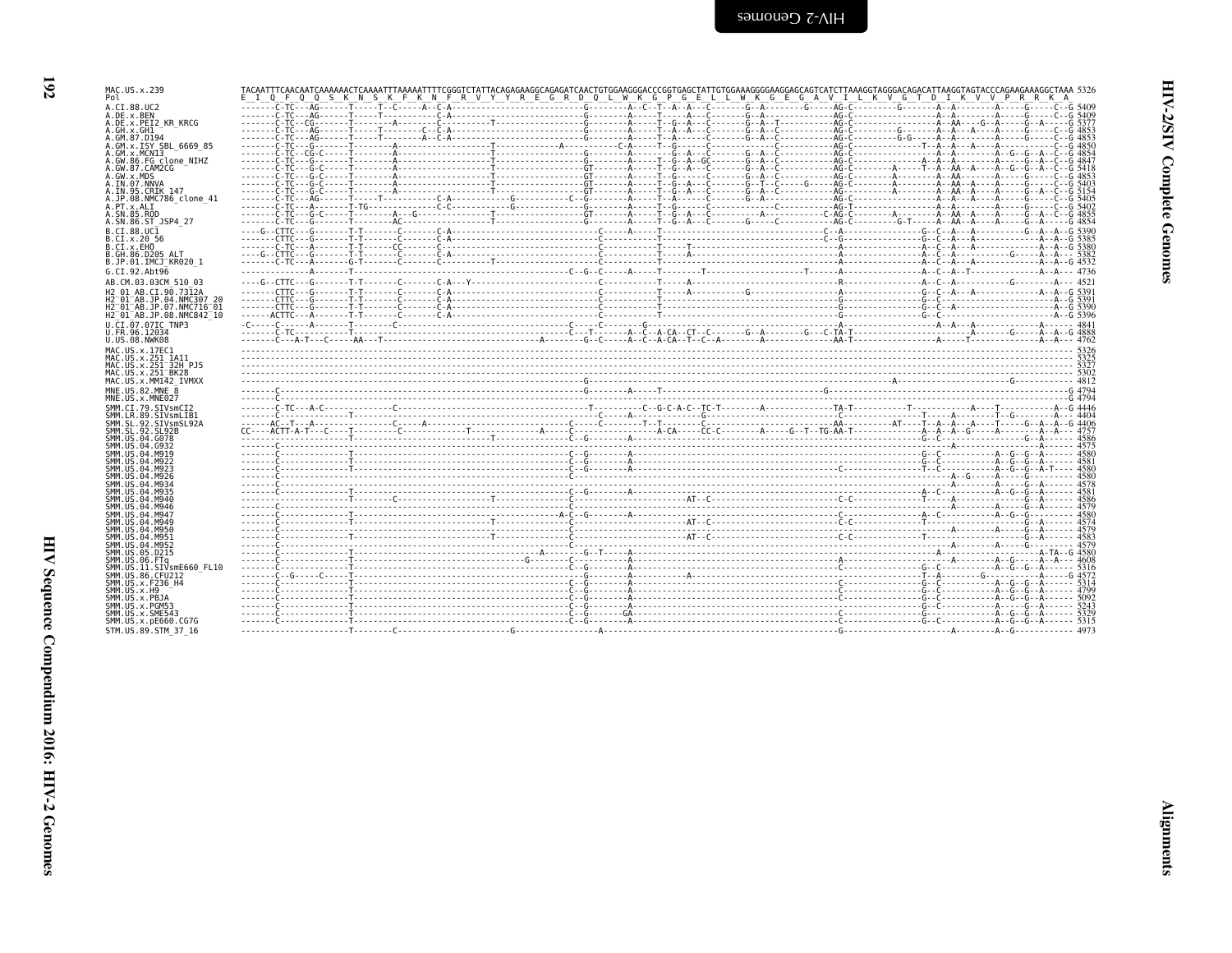<span id="page-38-0"></span>

|                                                                                                                                                      | Vif start | Pol, Gag-Pol, and p31 Integrase end |
|------------------------------------------------------------------------------------------------------------------------------------------------------|-----------|-------------------------------------|
| MAC.US.x.239<br>Pol<br>Vif                                                                                                                           |           |                                     |
| A.CI.88.UC2<br>A.DE.x.BEN<br>A.DE.x.PEI2 KR KRCG<br>A.GH.x.GH1                                                                                       |           |                                     |
| A.GM.87.D194<br>A.GM.x.ISY SBL 6669 85<br>A.GM.x.MCN13<br>A.GW.86.FG clone NIHZ<br>A.GW.87.CAM2CG                                                    |           |                                     |
| A.GW.x.MDS<br>A.IN.07.NNVA<br>A. IN. 95. CRIK 147<br>A.JP.08.NMC786 clone 41<br>A.PT.x.ALI                                                           |           |                                     |
| A.SN.85.ROD<br>A.SN.86.ST JSP4 27<br>B.CI.88.UC1<br>B.CI.x.20_56                                                                                     |           |                                     |
| B.CI.x.EHO<br>B.GH.86.D205 ALT<br>B.JP.01.IMCJ KR020 1                                                                                               |           |                                     |
| G.CI.92.Abt96<br>AB.CM.03.03CM 510 03<br>H2 01 AB.CI.90.7312A                                                                                        |           |                                     |
| H2 <sup>-01-AB.JP.04.NMC307 20</sup><br>H2 <sup>-01-AB.JP.07.NMC716-01</sup><br>H2 <sup>-01-AB.JP.08.NMC842<sup>-10</sup></sup><br>U.CI.07.07IC TNP3 |           |                                     |
| U.FR.96.12034<br>U.US.08.NWK08<br>MAC.US.x.17EC1                                                                                                     |           |                                     |
| MAC.US.x.251 1A11<br>MAC.US.x.251 32H PJ5<br>MAC.US.x.251 <sup>-</sup> BK28<br>MAC.US.x.MM142 IVMXX                                                  |           |                                     |
| MNE.US.82.MNE 8<br>MNE.US.x.MNE027<br>SMM.CI.79.SIVsmCI2<br>SMM.LR.89.SIVsmLIB1                                                                      |           |                                     |
| SMM.SL.92.SIVsmSL92A<br>SMM.SL.92.SL92B<br>SMM.US.04.G078<br>SMM.US.04.G932                                                                          |           |                                     |
| SMM.US.04.M919<br>SMM.US.04.M922<br>SMM.US.04.M923<br>SMM US 04 M926                                                                                 |           |                                     |
| SMM US 04 M934<br>SMM.US.04.M935<br>SMM. US. 04. M940<br>SMM. US. 04. M946                                                                           |           |                                     |
| SMM. U.S. 04. M947<br>SMM. US. 04. M949<br>SMM. U.S. 04. M950<br>SMM.US.04.M951                                                                      |           |                                     |
| SMM.US.04.M952<br>SMM.US.05.D215<br>SMM.US.06.FTa<br>SMM.US.11.SIVsmE660 FL10                                                                        |           |                                     |
| SMM. U.S., 86. CFU212<br>SMM.US.x.F236 H4<br>SMM.US.x.H9<br>SMM.US.x.PBJA                                                                            |           |                                     |
| SMM.US.x.PGM53<br>SMM.US.x.SME543<br>SMM.US.x.pE660.CG7G<br>STM.US.89.STM 37 16                                                                      |           |                                     |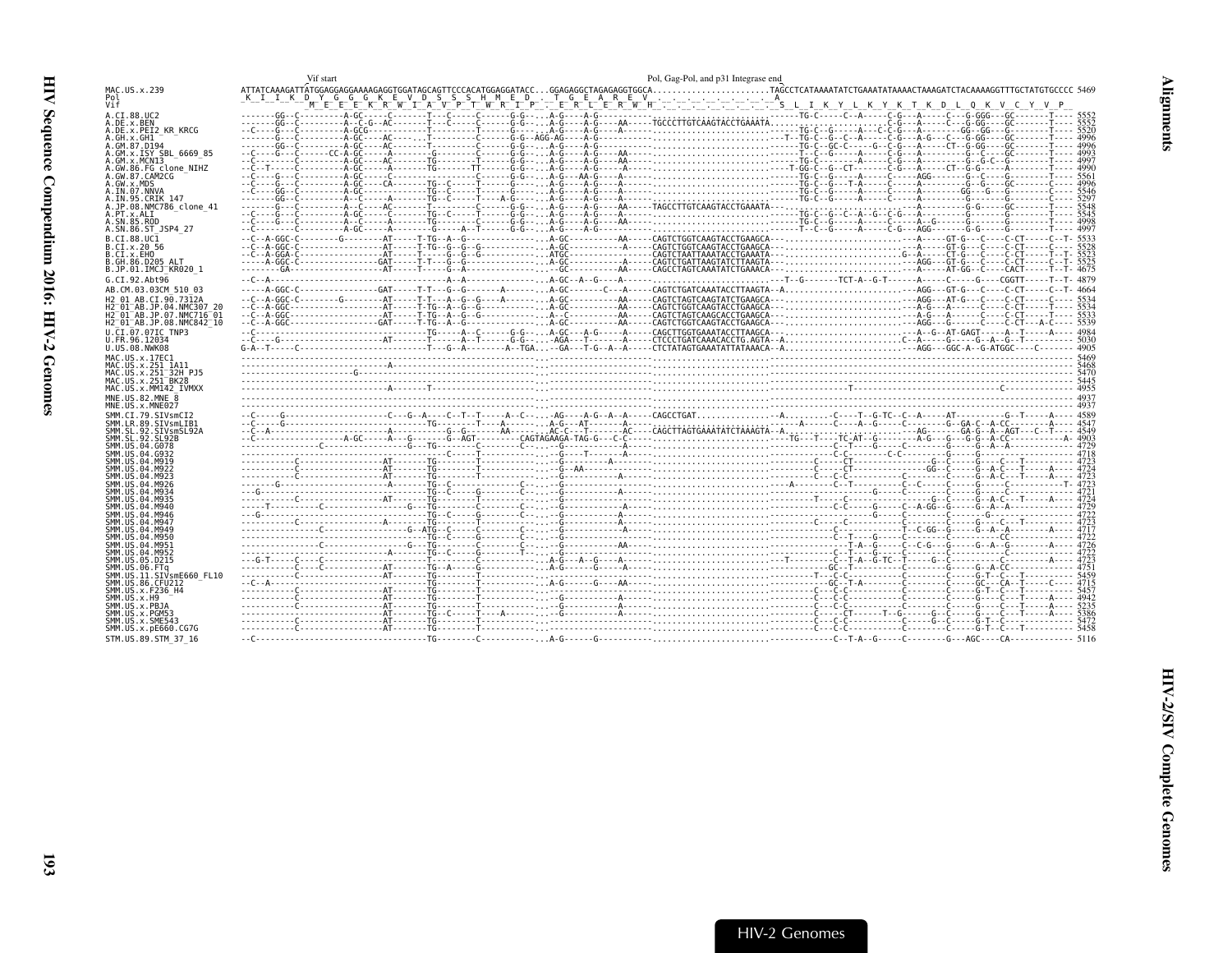| A.CI.88.UC2                                                     |  |                                                                                                                                                                                                                               |  |  |  |
|-----------------------------------------------------------------|--|-------------------------------------------------------------------------------------------------------------------------------------------------------------------------------------------------------------------------------|--|--|--|
| A.DE.x.BEN<br>A.DE.x.PEI2 KR KRCG                               |  |                                                                                                                                                                                                                               |  |  |  |
| A.GH.x.GH1                                                      |  |                                                                                                                                                                                                                               |  |  |  |
| A.GM.87.D194                                                    |  |                                                                                                                                                                                                                               |  |  |  |
| A.GM.x.ISY SBL 6669 85<br>A.GM.x.MCNI3                          |  |                                                                                                                                                                                                                               |  |  |  |
| A.GW.86.FG clone NIHZ                                           |  |                                                                                                                                                                                                                               |  |  |  |
| A.GW.87.CAM2CG                                                  |  |                                                                                                                                                                                                                               |  |  |  |
| A.GW.x.MDS<br>A.IN.07.NNVA                                      |  |                                                                                                                                                                                                                               |  |  |  |
| A.IN.95.CRIK 147                                                |  |                                                                                                                                                                                                                               |  |  |  |
| A.JP.08.NMC786 clone 41                                         |  |                                                                                                                                                                                                                               |  |  |  |
| A.PT.x.ALI                                                      |  |                                                                                                                                                                                                                               |  |  |  |
| A.SN.85.ROD<br>A.SN.86.ST JSP4 27                               |  |                                                                                                                                                                                                                               |  |  |  |
| B.CT.88.UC1                                                     |  |                                                                                                                                                                                                                               |  |  |  |
| B.CI.x.20 56                                                    |  |                                                                                                                                                                                                                               |  |  |  |
| B.CI.x.EHO                                                      |  |                                                                                                                                                                                                                               |  |  |  |
| B.GH.86.D205 ALT<br>B.JP.01.IMCJ <sup>-</sup> KR020 1           |  |                                                                                                                                                                                                                               |  |  |  |
|                                                                 |  |                                                                                                                                                                                                                               |  |  |  |
| G.CI.92.Abt96                                                   |  |                                                                                                                                                                                                                               |  |  |  |
| AB.CM.03.03CM 510 03                                            |  |                                                                                                                                                                                                                               |  |  |  |
| H2 01 AB.CI.90.7312A                                            |  |                                                                                                                                                                                                                               |  |  |  |
| H2 <sup>-</sup> 01 <sup>-</sup> AB.JP.07.NMC716 <sup>-</sup> 01 |  |                                                                                                                                                                                                                               |  |  |  |
| H2 <sup>-</sup> 01 <sup>-</sup> AB.JP.08.NMC842 <sup>-</sup> 10 |  |                                                                                                                                                                                                                               |  |  |  |
| U.CI.07.07IC TNP3                                               |  |                                                                                                                                                                                                                               |  |  |  |
| U.FR.96.12034                                                   |  |                                                                                                                                                                                                                               |  |  |  |
| U.US.08.NWK08                                                   |  |                                                                                                                                                                                                                               |  |  |  |
| MAC.US.x.17EC1<br>MAC.US.x.251 1A11                             |  |                                                                                                                                                                                                                               |  |  |  |
| MAC.US.x.251 <sup>-</sup> 32H PJ5                               |  |                                                                                                                                                                                                                               |  |  |  |
| MAC.US.x.251 <sup>-</sup> BK28                                  |  |                                                                                                                                                                                                                               |  |  |  |
| MAC.US.x.MM142 IVMXX                                            |  |                                                                                                                                                                                                                               |  |  |  |
| MNE.US.82.MNE 8                                                 |  |                                                                                                                                                                                                                               |  |  |  |
| MNE.US.x.MNE027                                                 |  |                                                                                                                                                                                                                               |  |  |  |
| SMM.CI.79.SIVsmCI2<br>SMM.LR.89.SIVsmLIB1                       |  |                                                                                                                                                                                                                               |  |  |  |
|                                                                 |  |                                                                                                                                                                                                                               |  |  |  |
|                                                                 |  |                                                                                                                                                                                                                               |  |  |  |
|                                                                 |  | ت بوجود المستقل المستقل المستقل المستقل المستقل المستقل المستقل المستقل المستقل المستقل المستقل المستقل المستقل المستقل المستقل المستقل المستقل المستقل المستقل المستقل المستقل المستقل المستقل المستقل المستقل المستقل المست |  |  |  |
|                                                                 |  |                                                                                                                                                                                                                               |  |  |  |
|                                                                 |  |                                                                                                                                                                                                                               |  |  |  |
|                                                                 |  |                                                                                                                                                                                                                               |  |  |  |
| SMM IIS 04 M926<br>SMM IIS 04 M934                              |  |                                                                                                                                                                                                                               |  |  |  |
| SMM.US.04.M935                                                  |  |                                                                                                                                                                                                                               |  |  |  |
| SMM.US.04.M940                                                  |  |                                                                                                                                                                                                                               |  |  |  |
| SMM.US.04.M946                                                  |  |                                                                                                                                                                                                                               |  |  |  |
| SMM.US.04.M947<br>SMM.US.04.M949                                |  |                                                                                                                                                                                                                               |  |  |  |
| SMM.US.04.M950                                                  |  |                                                                                                                                                                                                                               |  |  |  |
| SMM.US.04.M951                                                  |  |                                                                                                                                                                                                                               |  |  |  |
| SMM.US.04.M952                                                  |  |                                                                                                                                                                                                                               |  |  |  |
| SMM.US.05.D215<br>SMM.US.06.FTa                                 |  |                                                                                                                                                                                                                               |  |  |  |
| SMM.US.11.SIVsmE660 FL10                                        |  |                                                                                                                                                                                                                               |  |  |  |
| SMM.US.86.CFU212                                                |  |                                                                                                                                                                                                                               |  |  |  |
| SMM.US.x.F236 H4                                                |  |                                                                                                                                                                                                                               |  |  |  |
| SMM.US.x.H9<br>SMM.US.x.PBJA                                    |  | -- قائدا - المستحدة - قائدا - المستحدة - مستحدة - مستحدة - مستحدة - مستحدة - مستحدة - مستحدة - مستحدة - مستحدة                                                                                                                |  |  |  |
| SMM.US.x.PGM53                                                  |  |                                                                                                                                                                                                                               |  |  |  |
| SMM.US.x.SME543                                                 |  |                                                                                                                                                                                                                               |  |  |  |
|                                                                 |  |                                                                                                                                                                                                                               |  |  |  |
| SMM.US.x.pE660.CG7G<br>STM.US.89.STM 37 16                      |  |                                                                                                                                                                                                                               |  |  |  |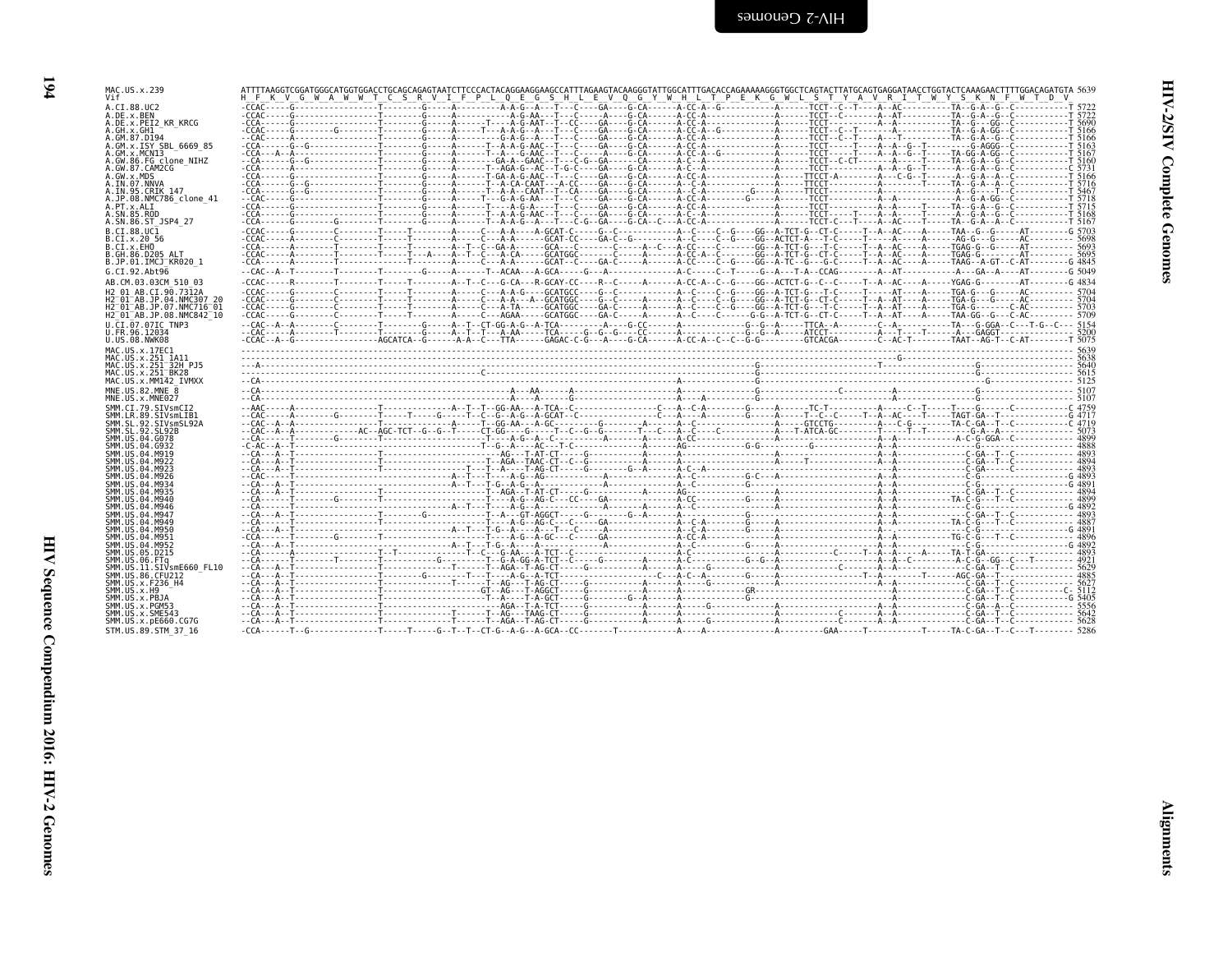| MAC.US.x.239<br>Vif                              | ACACCAAACTATCOCAAACTATTTTACTGCATAGCACTTATTTCCCTTGCTTTACAGCGGGAGAAGTGAGAAGGGCCATCAGGAACAACTGCTGTCTTGCTGCAGGGTTCCCGAGAGCTCATAAGTACCAGGTACCAAGCCTACAGTACTTAGCACTGAAAGTAGTAGCAGGTACTACAGTACTTACAGAGTACTGAAAGTAGTAGCAGGTACTACAGTACTA<br>T P N Y A D I L L H S T Y F P C F T A G E V R R A I R G E O L L S C C R F P R A H K Y O V P S L O Y L A L K V V S |  |  |  |
|--------------------------------------------------|------------------------------------------------------------------------------------------------------------------------------------------------------------------------------------------------------------------------------------------------------------------------------------------------------------------------------------------------------|--|--|--|
| A.CI.88.UC2<br>A.DE.x.BEN                        |                                                                                                                                                                                                                                                                                                                                                      |  |  |  |
| A.DE.x.PEI2 KR KRCG                              |                                                                                                                                                                                                                                                                                                                                                      |  |  |  |
| A.GH.x.GH1<br>A.GM.87.D194                       |                                                                                                                                                                                                                                                                                                                                                      |  |  |  |
| A.GM.x.ISY SBL 6669 85<br>A.GM.x.MCN13           |                                                                                                                                                                                                                                                                                                                                                      |  |  |  |
| A.GW.86.FG clone NIHZ<br>A.GW.87.CAM2CG          |                                                                                                                                                                                                                                                                                                                                                      |  |  |  |
| A.GW.x.MDS                                       |                                                                                                                                                                                                                                                                                                                                                      |  |  |  |
| A.IN.07.NNVA<br>A.IN.95.CRIK 147                 |                                                                                                                                                                                                                                                                                                                                                      |  |  |  |
| A.JP.08.NMC786 clone 41<br>A.PT.x.ALI            |                                                                                                                                                                                                                                                                                                                                                      |  |  |  |
| A.SN.85.ROD                                      |                                                                                                                                                                                                                                                                                                                                                      |  |  |  |
| A.SN.86.ST JSP4 27<br>B.CT.88.UC1                |                                                                                                                                                                                                                                                                                                                                                      |  |  |  |
| B.CI.X.20 56<br>B.CI.X.EHO                       |                                                                                                                                                                                                                                                                                                                                                      |  |  |  |
| B.GH.86.D205 ALT                                 |                                                                                                                                                                                                                                                                                                                                                      |  |  |  |
| B.JP.01.IMCJ KR020 1<br>G.CI.92.Abt96            |                                                                                                                                                                                                                                                                                                                                                      |  |  |  |
| AB.CM.03.03CM 510 03                             |                                                                                                                                                                                                                                                                                                                                                      |  |  |  |
| H2 01 AB.CI.90.7312A<br>H2 01 AB.JP.04.NMC307 20 |                                                                                                                                                                                                                                                                                                                                                      |  |  |  |
| H2 <sup>-01-AB.JP.07.NMC716-01</sup>             |                                                                                                                                                                                                                                                                                                                                                      |  |  |  |
| H2 01 AB.JP.08.NMC842 10<br>U.CI.07.07IC TNP3    |                                                                                                                                                                                                                                                                                                                                                      |  |  |  |
| U.FR.96.12034                                    |                                                                                                                                                                                                                                                                                                                                                      |  |  |  |
| U.US.08.NWK08<br>MAC.US.x.17EC1                  |                                                                                                                                                                                                                                                                                                                                                      |  |  |  |
| MAC.US.x.251 1A11<br>MAC.US.x.251 32H PJ5        |                                                                                                                                                                                                                                                                                                                                                      |  |  |  |
| MAC.US.x.251 BK28                                |                                                                                                                                                                                                                                                                                                                                                      |  |  |  |
| MAC.US.x.MM142 IVMXX<br>MNE.US.82.MNE 8          |                                                                                                                                                                                                                                                                                                                                                      |  |  |  |
|                                                  |                                                                                                                                                                                                                                                                                                                                                      |  |  |  |
| MNE.US.x.MNE027                                  |                                                                                                                                                                                                                                                                                                                                                      |  |  |  |
| SMM.CI.79.SIVsmCI2<br>SMM.LR.89.SIVsmLIB1        |                                                                                                                                                                                                                                                                                                                                                      |  |  |  |
| SMM. SL. 92. SIVsmSL92A                          |                                                                                                                                                                                                                                                                                                                                                      |  |  |  |
| SMM.SL.92.SL92B<br>SMM. US. 04. G078             |                                                                                                                                                                                                                                                                                                                                                      |  |  |  |
| SMM. U.S. 04. G932<br>SMM. U.S. 04. M919         |                                                                                                                                                                                                                                                                                                                                                      |  |  |  |
| SMM IIS 04 M922<br>SMM.US.04.M923                |                                                                                                                                                                                                                                                                                                                                                      |  |  |  |
| SMM.US.04.M926                                   |                                                                                                                                                                                                                                                                                                                                                      |  |  |  |
| SMM.US.04.M934<br>SMM.US.04.M935                 |                                                                                                                                                                                                                                                                                                                                                      |  |  |  |
| SMM.US.04.M940<br>SMM. U.S. 04. M946             |                                                                                                                                                                                                                                                                                                                                                      |  |  |  |
| SMM.US.04.M947                                   |                                                                                                                                                                                                                                                                                                                                                      |  |  |  |
| SMM.US.04.M949<br>SMM.US.04.M950                 |                                                                                                                                                                                                                                                                                                                                                      |  |  |  |
| SMM.US.04.M951<br>SMM. U.S. 04. M952             |                                                                                                                                                                                                                                                                                                                                                      |  |  |  |
| SMM. US. 05. D215                                |                                                                                                                                                                                                                                                                                                                                                      |  |  |  |
| SMM.US.06.FTa<br>SMM.US.11.SIVsmE660 FL10        |                                                                                                                                                                                                                                                                                                                                                      |  |  |  |
| SMM. US.86. CFU212<br>SMM.US.x.F236 H4           |                                                                                                                                                                                                                                                                                                                                                      |  |  |  |
| SMM. US. x.H9                                    |                                                                                                                                                                                                                                                                                                                                                      |  |  |  |
| SMM.US.x.PBJA<br>SMM.US.x.PGM53                  |                                                                                                                                                                                                                                                                                                                                                      |  |  |  |
| SMM.US.x.SME543<br>SMM.US.x.pE660.CG7G           |                                                                                                                                                                                                                                                                                                                                                      |  |  |  |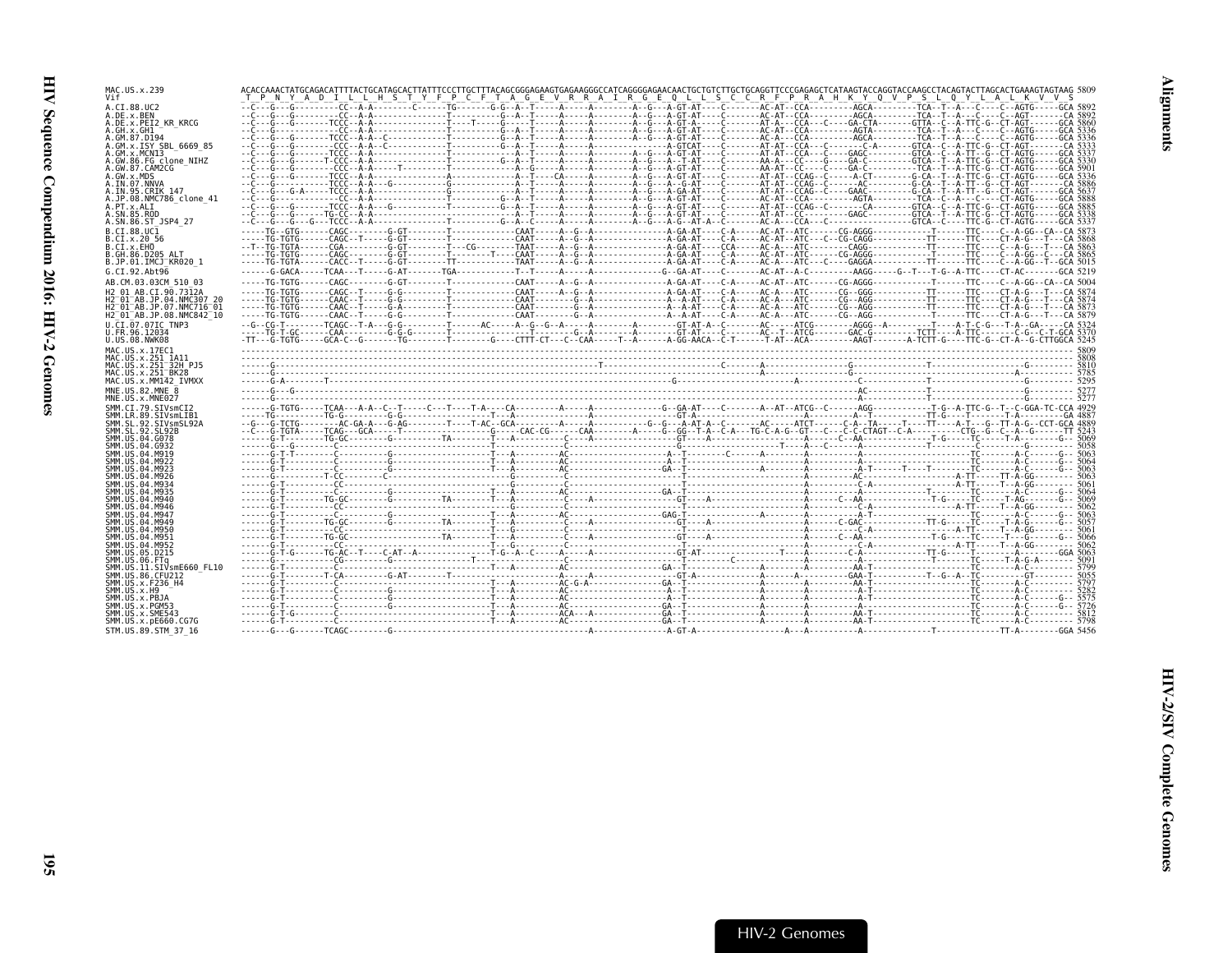<span id="page-41-0"></span>

| ミくし                   |  |
|-----------------------|--|
| ١<br>ì<br>ì<br>î<br>Š |  |
|                       |  |

|                                                                                                                                                                                                                                                                                                                                                                                                      | Vpx start                                |                                                                                                                 |  |  |  |  |  |
|------------------------------------------------------------------------------------------------------------------------------------------------------------------------------------------------------------------------------------------------------------------------------------------------------------------------------------------------------------------------------------------------------|------------------------------------------|-----------------------------------------------------------------------------------------------------------------|--|--|--|--|--|
| MAC.US.x.239<br>Vif                                                                                                                                                                                                                                                                                                                                                                                  | M S D<br>$D$ $\neg$ $\neg$ $\neg$ $\neg$ | PRERIPPGNSGEETIGEAFEWLNRTVEEINREAVNHLPRELIFQVWQRSWE<br>SOGENPTWKOWRRDNRRDNRRGLRMAKONSRGDKORGPKPPTKGANFPGLAKVLLG |  |  |  |  |  |
| A.CI.88.UC2<br>A.DE.x.BEN                                                                                                                                                                                                                                                                                                                                                                            |                                          |                                                                                                                 |  |  |  |  |  |
| A.DE.x.PEI2 KR KRCG<br>A.GH.x.GH1<br>A.GM.87.D194                                                                                                                                                                                                                                                                                                                                                    |                                          |                                                                                                                 |  |  |  |  |  |
| A.GM.x.ISY SBL 6669 85<br>A.GM.x.MCNI3<br>A.GW.86.FG clone NIHZ                                                                                                                                                                                                                                                                                                                                      |                                          |                                                                                                                 |  |  |  |  |  |
| A.GW.87.CAM2CG<br>A.GW.x.MDS                                                                                                                                                                                                                                                                                                                                                                         |                                          |                                                                                                                 |  |  |  |  |  |
| A.IN.07.NNVA<br>A.IN.95.CRIK 147<br>A.JP.08.NMC786 clone 41                                                                                                                                                                                                                                                                                                                                          |                                          |                                                                                                                 |  |  |  |  |  |
| A.PT.x.ALI<br>A.SN.85.ROD<br>A.SN.86.ST JSP4 27                                                                                                                                                                                                                                                                                                                                                      |                                          |                                                                                                                 |  |  |  |  |  |
| B.CT.88.UC1<br>B.CI.x.20 56                                                                                                                                                                                                                                                                                                                                                                          |                                          |                                                                                                                 |  |  |  |  |  |
| B.CI.x.EHO<br>B.GH.86.D205 ALT<br>B.JP.01.IMCJ <sup>-</sup> KR020 1                                                                                                                                                                                                                                                                                                                                  |                                          |                                                                                                                 |  |  |  |  |  |
| G.CI.92.Abt96<br>AB.CM.03.03CM 510 03                                                                                                                                                                                                                                                                                                                                                                |                                          |                                                                                                                 |  |  |  |  |  |
| H2 01 AB.CI.90.7312A<br>H2 <sup>-</sup> 01 <sup>-</sup> AB.JP.04.NMC307 20<br>H2 <sup>-</sup> 01 <sup>-</sup> AB.JP.07.NMC716 <sup>-</sup> 01                                                                                                                                                                                                                                                        |                                          |                                                                                                                 |  |  |  |  |  |
| H2 <sup>-</sup> 01 <sup>-</sup> AB.JP.08.NMC842 <sup>-</sup> 10<br>U.CI.07.07IC TNP3                                                                                                                                                                                                                                                                                                                 |                                          |                                                                                                                 |  |  |  |  |  |
| U.FR.96.12034<br>U.US.08.NWK08<br>MAC.US.x.17EC1                                                                                                                                                                                                                                                                                                                                                     |                                          |                                                                                                                 |  |  |  |  |  |
|                                                                                                                                                                                                                                                                                                                                                                                                      |                                          |                                                                                                                 |  |  |  |  |  |
| MAC.US.x.251 1A11<br>MAC.US.x.251 <sup>-</sup> 32H PJ5                                                                                                                                                                                                                                                                                                                                               |                                          |                                                                                                                 |  |  |  |  |  |
|                                                                                                                                                                                                                                                                                                                                                                                                      |                                          |                                                                                                                 |  |  |  |  |  |
|                                                                                                                                                                                                                                                                                                                                                                                                      |                                          |                                                                                                                 |  |  |  |  |  |
|                                                                                                                                                                                                                                                                                                                                                                                                      |                                          |                                                                                                                 |  |  |  |  |  |
|                                                                                                                                                                                                                                                                                                                                                                                                      |                                          |                                                                                                                 |  |  |  |  |  |
|                                                                                                                                                                                                                                                                                                                                                                                                      |                                          |                                                                                                                 |  |  |  |  |  |
|                                                                                                                                                                                                                                                                                                                                                                                                      |                                          |                                                                                                                 |  |  |  |  |  |
|                                                                                                                                                                                                                                                                                                                                                                                                      | $\frac{1}{1}$                            |                                                                                                                 |  |  |  |  |  |
|                                                                                                                                                                                                                                                                                                                                                                                                      |                                          |                                                                                                                 |  |  |  |  |  |
|                                                                                                                                                                                                                                                                                                                                                                                                      |                                          |                                                                                                                 |  |  |  |  |  |
|                                                                                                                                                                                                                                                                                                                                                                                                      |                                          |                                                                                                                 |  |  |  |  |  |
| MAC.US.x.251 <sup>-</sup> BK28<br>MAC.US.x.MM142 IVMXX<br>MNE.US.82.MNE<br>MNE.US.x.MNE027<br>SMM.CI.79.SIVsmCI2<br>SMM.LR.89.SIVsmLIB1<br>SMM.SL.92.SIVsmSL92A<br>SMM.US.04.G078<br>SMM US 04 M949<br>SMM.US.04.M950<br>SMM.US.04.M951<br>SMM.US.04.M952<br>SMM.US.05.D215<br>SMM.US.06.FTa<br>SMM.US.11.SIVsmE660 FL10<br>SMM. U.S. 86. CFU212<br>SMM.US.x.F236 H4<br>SMM.US.x.H9<br>SMM.US.x.PBJA |                                          |                                                                                                                 |  |  |  |  |  |
| SMM.US.x.PGM53<br>SMM.US.x.SME543<br>SMM.US.x.pE660.CG7G                                                                                                                                                                                                                                                                                                                                             |                                          |                                                                                                                 |  |  |  |  |  |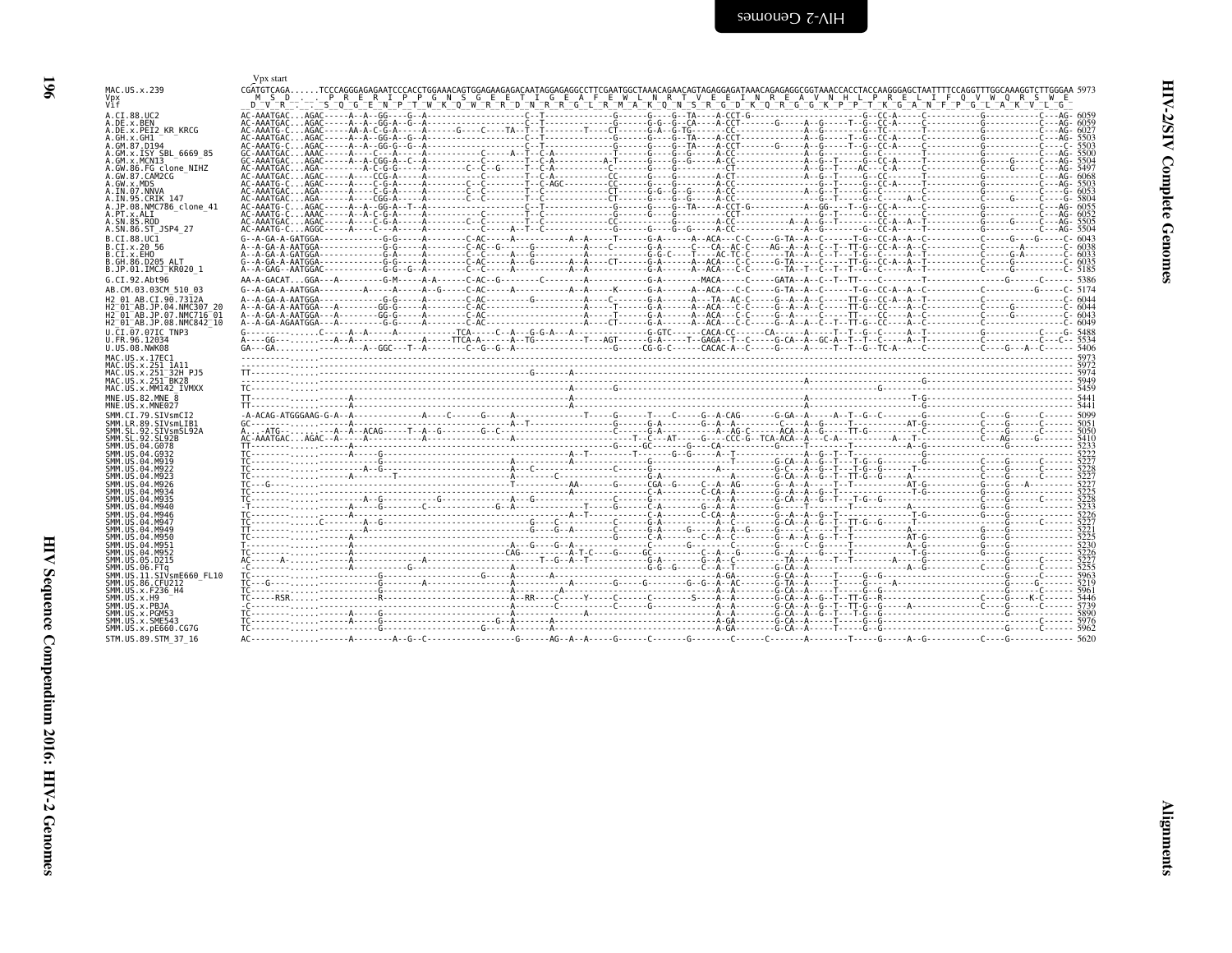<span id="page-42-0"></span>

|                                                                  | Vif end                                                                                                                                                                                                                           |  |
|------------------------------------------------------------------|-----------------------------------------------------------------------------------------------------------------------------------------------------------------------------------------------------------------------------------|--|
| MAC.US.x.239                                                     |                                                                                                                                                                                                                                   |  |
| vi f                                                             | WHD E O G M S P S Y V K Y R Y L C L I O K A L F M H C K K G C R C L G E G H G A G G W R . P G P P P P P P P G<br>$I - L - A -$                                                                                                    |  |
| A.CI.88.UC2                                                      |                                                                                                                                                                                                                                   |  |
| A.DE.x.BEN<br>A.DE.X.PEI2 KR KRCG                                |                                                                                                                                                                                                                                   |  |
| A.GH.x.GH1                                                       |                                                                                                                                                                                                                                   |  |
| A.GM.87.D194<br>A.GM.x.ISY SBL 6669 85                           |                                                                                                                                                                                                                                   |  |
| A.GM.x.MCNI3<br>A.GW.86.FG clone NIHZ                            |                                                                                                                                                                                                                                   |  |
| A.GW.87.CAM2CG                                                   |                                                                                                                                                                                                                                   |  |
| A.GW.x.MDS<br>A.IN.07.NNVA                                       |                                                                                                                                                                                                                                   |  |
| A.IN.95.CRIK 147                                                 |                                                                                                                                                                                                                                   |  |
| A.JP.08.NMC786 clone 41<br>A.PT.x.ALI                            |                                                                                                                                                                                                                                   |  |
| A.SN.85.ROD                                                      |                                                                                                                                                                                                                                   |  |
| A.SN.86.ST JSP4 27<br>B.CI.88.UC1                                |                                                                                                                                                                                                                                   |  |
| B.CI.X.20 56                                                     |                                                                                                                                                                                                                                   |  |
| B.CI.X.EHO<br>B.GH.86.D205 ALT                                   |                                                                                                                                                                                                                                   |  |
| B.JP.01.IMCJ KR020 1                                             |                                                                                                                                                                                                                                   |  |
| G.CI.92.Abt96<br>AB.CM.03.03CM 510 03                            |                                                                                                                                                                                                                                   |  |
| H <sub>2</sub> 01 AB.CI.90.7312A                                 |                                                                                                                                                                                                                                   |  |
| H2 01 AB. JP.04. NMC307 26                                       |                                                                                                                                                                                                                                   |  |
| H2 <sup>-01-AB.JP.07.NMC716-01</sup><br>H2 01 AB.JP.08.NMC842 10 |                                                                                                                                                                                                                                   |  |
| U.CI.07.07IC TNP3                                                |                                                                                                                                                                                                                                   |  |
| U.FR.96.12034<br>U.US.08.NWK08                                   |                                                                                                                                                                                                                                   |  |
| MAC.US.x.17EC1                                                   |                                                                                                                                                                                                                                   |  |
| MAC.US.x.251 1A11<br>MAC.US.x.251 32H PJ5                        |                                                                                                                                                                                                                                   |  |
| MAC.US.x.251 <sup>-</sup> BK28                                   | $\frac{1}{2}$ . The contract of the contract of the contract of the contract of the contract of the contract of the contract of the contract of the contract of the contract of the contract of the contract of the contract of t |  |
| MAC.US.x.MM142 IVMXX<br>MNE.US.82.MNE 8                          |                                                                                                                                                                                                                                   |  |
| MNE.US.x.MNE027                                                  |                                                                                                                                                                                                                                   |  |
| SMM.CI.79.SIVsmCI2<br>SMM.LR.89.SIVsmLIB1                        |                                                                                                                                                                                                                                   |  |
| SMM.SL.92.SIVsmSL92A                                             |                                                                                                                                                                                                                                   |  |
| SMM.SL.92.SL92B<br>SMM.US.04.G078                                |                                                                                                                                                                                                                                   |  |
| SMM.US.04.G933<br>SMM.US.04.M919                                 |                                                                                                                                                                                                                                   |  |
| SMM.US.04.M922                                                   |                                                                                                                                                                                                                                   |  |
| SMM.US.04.M923<br>SMM.US.04.M926                                 |                                                                                                                                                                                                                                   |  |
| SMM. U.S. 04. M934                                               |                                                                                                                                                                                                                                   |  |
| SMM. U.S. 04. M935<br>SMM. U.S. 04. M940                         |                                                                                                                                                                                                                                   |  |
| SMM. US. 04. M946<br>SMM. U.S. 04. M947                          |                                                                                                                                                                                                                                   |  |
| SMM.US.04.M949                                                   |                                                                                                                                                                                                                                   |  |
| SMM.US.04.M950<br>SMM. U.S. 04. M951                             |                                                                                                                                                                                                                                   |  |
| SMM. U.S. 04. M952                                               |                                                                                                                                                                                                                                   |  |
| SMM.US.05.D215<br>SMM.US.06.FTq                                  |                                                                                                                                                                                                                                   |  |
| SMM.US.11.SIVsmE660 FL10<br>SMM. US.86. CFU212                   |                                                                                                                                                                                                                                   |  |
| SMM.US.x.F236 H4                                                 |                                                                                                                                                                                                                                   |  |
| SMM.US.x.H9<br>SMM.US.x.PBJA                                     |                                                                                                                                                                                                                                   |  |
| SMM.US.x.PGM53                                                   |                                                                                                                                                                                                                                   |  |
| SMM.US.x.SME543<br>SMM.US.x.pE660.CG7G                           |                                                                                                                                                                                                                                   |  |
| STM.US.89.STM 37 16                                              |                                                                                                                                                                                                                                   |  |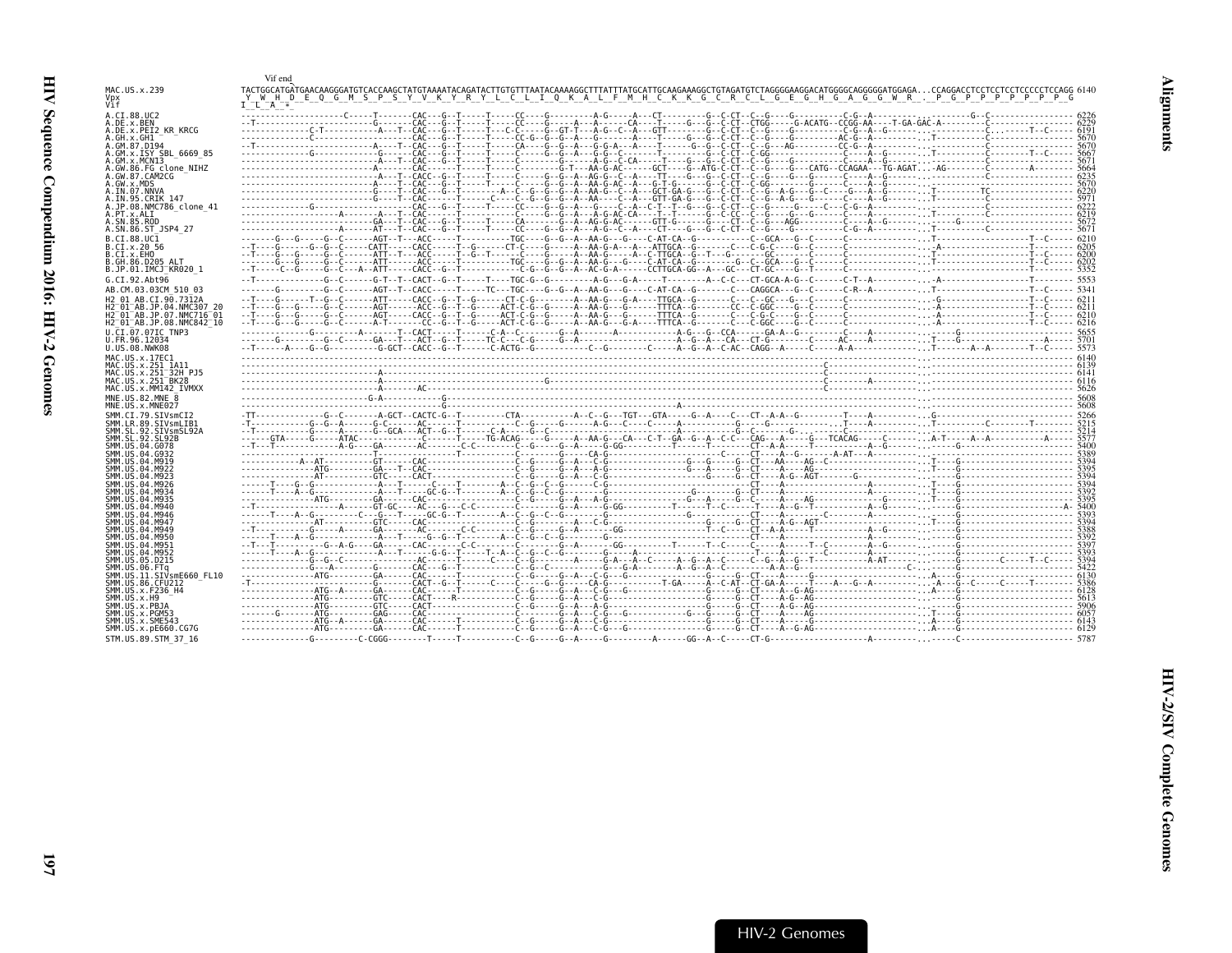<span id="page-43-0"></span>

| MAC.US.x.239                                                                | Vpx end            | Vpr start |  |                                                                                                                                                                                                           |  |
|-----------------------------------------------------------------------------|--------------------|-----------|--|-----------------------------------------------------------------------------------------------------------------------------------------------------------------------------------------------------------|--|
|                                                                             | ACTAGCATAA.        |           |  | .ATGGAAGAAAGACCTCCAGAAAATGAAGGACCACAAAGGGAACCATGGGATGAATGGGTAGTGGAAGGTTCTGGAAGAAGAAGAAGAAGAACATTTTGATCCTCGCTTGCTAACTGCACTTGGTAATCATATCTATAT 6297                                                          |  |
| Vpx<br>Vpr                                                                  | L A                |           |  | M E E R P P E N E G P Q R E P W D E W V V E V L E E L K E E A L K H F D P R L L T A L G N H I Y N                                                                                                         |  |
| A.CI.88.UC2                                                                 | $T - - - TC - - -$ |           |  |                                                                                                                                                                                                           |  |
| A.DE.x.BEN                                                                  |                    |           |  |                                                                                                                                                                                                           |  |
| A.DE.x.PEI2 KR KRCG<br>A.GH.x.GH1                                           |                    |           |  |                                                                                                                                                                                                           |  |
| A.GM.87.D194                                                                |                    |           |  |                                                                                                                                                                                                           |  |
| A.GM.x.ISY SBL 6669 85                                                      |                    |           |  |                                                                                                                                                                                                           |  |
| A.GM.x.MCNI3<br>A.GW.86.FG clone NIHZ                                       |                    |           |  |                                                                                                                                                                                                           |  |
| A.GW.87.CAM2CG                                                              |                    |           |  |                                                                                                                                                                                                           |  |
| A.GW.x.MDS<br>A.IN.07.NNVA                                                  |                    |           |  |                                                                                                                                                                                                           |  |
| A.IN.95.CRIK 147                                                            |                    |           |  |                                                                                                                                                                                                           |  |
| A.JP.08.NMC786 clone 41<br>A.PT.x.ALI                                       |                    |           |  |                                                                                                                                                                                                           |  |
| A.SN.85.ROD                                                                 |                    |           |  |                                                                                                                                                                                                           |  |
| A.SN.86.ST JSP4 27                                                          |                    |           |  |                                                                                                                                                                                                           |  |
| B.CI.88.UC1<br>B.CI.x.20 56                                                 |                    |           |  |                                                                                                                                                                                                           |  |
| B.CI.x.EHO                                                                  |                    |           |  |                                                                                                                                                                                                           |  |
| B.GH.86.D205 ALT                                                            |                    |           |  |                                                                                                                                                                                                           |  |
| B.JP.01.IMCJ KR020 1<br>G.CI.92.Ah <sub>t</sub> 96                          |                    |           |  | T - - - - - - - G ATGGCA - - - - - - TC - C - - - - - G - - C - - C - - C - - C - - C - - C - - C - - C - - C - - C - - C - - C - - C - - C - - C - - C - - C - - C - - C - - C - - C - - C - - C - - C - |  |
| AB.CM.03.03CM 510 03                                                        |                    |           |  |                                                                                                                                                                                                           |  |
| H2 01 AB.CI.90.7312A                                                        |                    |           |  |                                                                                                                                                                                                           |  |
| H2 <sup>-01-AB.JP.04.NMC307 20</sup>                                        |                    |           |  |                                                                                                                                                                                                           |  |
| H2 01 AB.JP.07.NMC716 01<br>H2 <sup>-01-AB.JP.08.NMC842<sup>-10</sup></sup> |                    |           |  |                                                                                                                                                                                                           |  |
| U.CI.07.07IC TNP3                                                           |                    |           |  |                                                                                                                                                                                                           |  |
| U.FR.96.12034                                                               |                    |           |  |                                                                                                                                                                                                           |  |
| U.US.08.NWK08                                                               |                    |           |  |                                                                                                                                                                                                           |  |
| MAC.US.x.17EC1<br>MAC.US.x.251 1A11                                         |                    |           |  |                                                                                                                                                                                                           |  |
|                                                                             |                    |           |  |                                                                                                                                                                                                           |  |
| MAC.US.x.251 32H PJ5                                                        |                    |           |  |                                                                                                                                                                                                           |  |
| MAC.US.x.251 <sup>-</sup> BK28                                              |                    |           |  |                                                                                                                                                                                                           |  |
| MAC.US.x.MM142 IVMXX                                                        |                    |           |  |                                                                                                                                                                                                           |  |
| MNE.U.S.82.MNE 8<br>MNE.US.x.MNE027                                         |                    |           |  |                                                                                                                                                                                                           |  |
| SMM.CI.79.SIVsmCI2                                                          |                    |           |  |                                                                                                                                                                                                           |  |
| SMM.LR.89.SIVsmLIB1                                                         |                    |           |  |                                                                                                                                                                                                           |  |
| SMM.SL.92.SIVsmSL92A<br>SMM.SL.92.SL92B                                     |                    |           |  |                                                                                                                                                                                                           |  |
| SMM.US.04.G078                                                              |                    |           |  |                                                                                                                                                                                                           |  |
| SMM.US.04.G932<br>SMM.US.04.M919                                            |                    |           |  |                                                                                                                                                                                                           |  |
| SMM.US.04.M922                                                              |                    |           |  |                                                                                                                                                                                                           |  |
| SMM. US. 04. M923<br>SMM.US.04.M926                                         |                    |           |  |                                                                                                                                                                                                           |  |
| SMM. US. 04. M934                                                           |                    |           |  |                                                                                                                                                                                                           |  |
| SMM. US. 04. M935<br>SMM. U.S. 04. M940                                     |                    |           |  |                                                                                                                                                                                                           |  |
| SMM. US. 04. M946                                                           |                    |           |  |                                                                                                                                                                                                           |  |
| SMM. U.S. 04. M947                                                          |                    |           |  |                                                                                                                                                                                                           |  |
| SMM. US. 04. M949<br>SMM.US.04.M950                                         |                    |           |  |                                                                                                                                                                                                           |  |
| SMM.US.04.M951                                                              |                    |           |  |                                                                                                                                                                                                           |  |
| SMM.US.04.M952<br>SMM.US.05.D215                                            |                    |           |  |                                                                                                                                                                                                           |  |
| SMM.US.06.FTa                                                               |                    |           |  |                                                                                                                                                                                                           |  |
| SMM.US.11.SIVsmE660 FL10                                                    |                    |           |  |                                                                                                                                                                                                           |  |
| SMM. US.86. CFU212<br>SMM.US.x.F236 H4                                      |                    |           |  |                                                                                                                                                                                                           |  |
| SMM.US.x.H9                                                                 |                    |           |  |                                                                                                                                                                                                           |  |
| SMM.US.x.PBJA<br>SMM.US.x.PGM53                                             |                    |           |  |                                                                                                                                                                                                           |  |
| SMM.US.x.SME543<br>SMM.US.x.pE660.CG7G                                      |                    |           |  |                                                                                                                                                                                                           |  |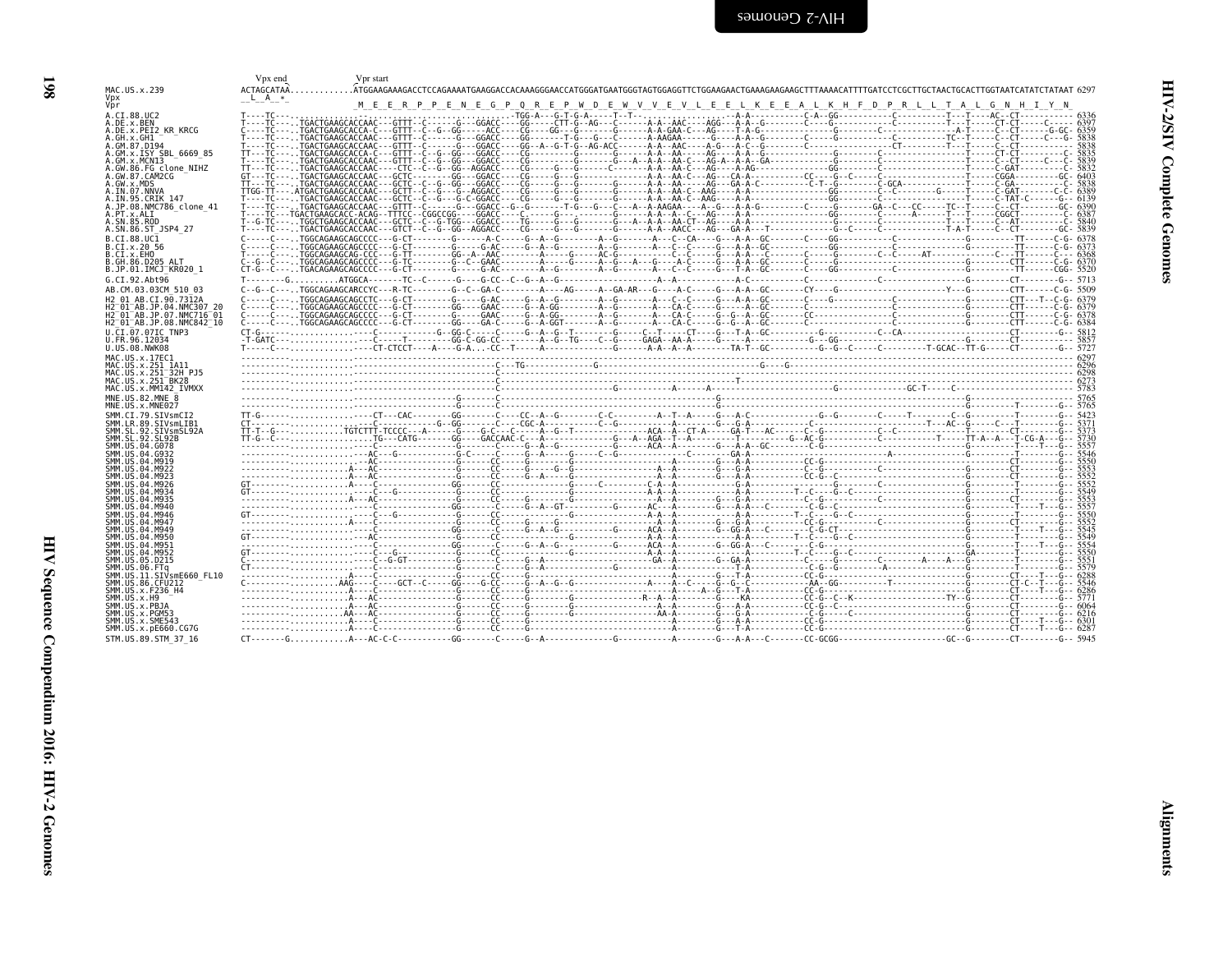<span id="page-44-0"></span>

|                                                                                         | Tat exon 1 start<br>Vpr end                                                                                                                                                                 |  |
|-----------------------------------------------------------------------------------------|---------------------------------------------------------------------------------------------------------------------------------------------------------------------------------------------|--|
| MAC.US.x.239                                                                            |                                                                                                                                                                                             |  |
| Vpr<br>Tat exon 1                                                                       | A G E L I R I L O R A L F M H F R G G C I H S R I G O P G G G N P L S A I P P S R S M L *<br>METPLE E QENSLES SINERS CIERS TO DE A DAS TPESANIC SELLES QUE PRICE DE LA CIERTE DE LA CIANTIC |  |
| A.CI.88.UC2<br>A.DE.X.BEN                                                               |                                                                                                                                                                                             |  |
| A.DE.x.PEI2 KR KRCG                                                                     |                                                                                                                                                                                             |  |
| A.GH.x.GH1<br>A.GM.87.D194                                                              |                                                                                                                                                                                             |  |
| A.GM.x.ISY SBL 6669 85<br>A.GM.x.MCNI3                                                  |                                                                                                                                                                                             |  |
| A.GW.86.FG clone NIHZ                                                                   |                                                                                                                                                                                             |  |
| A.GW.87.CAM2CG<br>A.GW.x.MDS                                                            |                                                                                                                                                                                             |  |
| A.IN.07.NNVA                                                                            |                                                                                                                                                                                             |  |
| A.IN.95.CRIK 147<br>A.JP.08.NMC786 clone 41                                             | -------------G----A-C---A--G---G--GAT---T-A--G----TC-----C---C----A--CA------G--GAC-A-AGG-TAAT--GA-AA---------C-T--T-AC---T-GC----A--C-----A--C-----A---T--C- 6560                          |  |
| A.PT.x.ALI<br>A.SN.85.ROD                                                               |                                                                                                                                                                                             |  |
| A.SN.86.ST JSP4 27                                                                      |                                                                                                                                                                                             |  |
| B.CI.88.UC1<br>B.CI.X.20 56                                                             |                                                                                                                                                                                             |  |
| B.CI.X.EHO                                                                              |                                                                                                                                                                                             |  |
| B.GH.86.D205 ALT<br>B.JP.01.IMCJ KR020 1                                                |                                                                                                                                                                                             |  |
| G.CI.92.Aht96                                                                           |                                                                                                                                                                                             |  |
| AB.CM.03.03CM 510 03                                                                    |                                                                                                                                                                                             |  |
| H2 01 AB.CI.90.7312A<br>H2 01 AB.JP.04.NMC307 20                                        |                                                                                                                                                                                             |  |
| H2 <sup>-01-AB.JP.07.NMC716-01</sup><br>H2 <sup>-01-AB.JP.08.NMC842<sup>-10</sup></sup> |                                                                                                                                                                                             |  |
| U.CI.07.07IC TNP3                                                                       |                                                                                                                                                                                             |  |
| U.FR.96.12034<br>U.US.08.NWK08                                                          |                                                                                                                                                                                             |  |
| MAC.US.x.17EC1                                                                          |                                                                                                                                                                                             |  |
| MAC.US.x.251 1A11<br>MAC.US.x.251 <sup>-</sup> 32H PJ5                                  |                                                                                                                                                                                             |  |
| MAC.US.x.251 BK28                                                                       |                                                                                                                                                                                             |  |
| MAC.US.x.MM142 IVMXX<br>MNE.US.82.MNE 8                                                 |                                                                                                                                                                                             |  |
| MNE.US.x.MNE027                                                                         |                                                                                                                                                                                             |  |
| SMM.CI.79.SIVsmCI2<br>SMM.LR.89.SIVsmLIB1                                               |                                                                                                                                                                                             |  |
| SMM. SL. 92. SIVsmSL92A                                                                 |                                                                                                                                                                                             |  |
| SMM.SL.92.SL92B<br>SMM.US.04.G078                                                       |                                                                                                                                                                                             |  |
| SMM.US.04.G932<br>SMM.US.04.M919                                                        |                                                                                                                                                                                             |  |
| SMM.US.04.M922                                                                          |                                                                                                                                                                                             |  |
| SMM. U.S. 04. M923<br>SMM. U.S. 04. M926                                                |                                                                                                                                                                                             |  |
| SMM. US. 04. M934<br>SMM. US.04.M935                                                    |                                                                                                                                                                                             |  |
| SMM.US.04.M940                                                                          |                                                                                                                                                                                             |  |
| SMM.US.04.M946<br>SMM.US.04.M947                                                        |                                                                                                                                                                                             |  |
| SMM.US.04.M949                                                                          |                                                                                                                                                                                             |  |
| SMM.US.04.M950<br>SMM.US.04.M951                                                        |                                                                                                                                                                                             |  |
| SMM.US.04.M952<br>SMM.US.05.D215                                                        |                                                                                                                                                                                             |  |
| SMM.US.06.FTq                                                                           |                                                                                                                                                                                             |  |
| SMM.US.11.SIVsmE660 FL10<br>SMM.US.86.CFU212                                            |                                                                                                                                                                                             |  |
| SMM. US. x. F236 H4<br>SMM.US.x.H9                                                      |                                                                                                                                                                                             |  |
| SMM.US.x.PBJA                                                                           |                                                                                                                                                                                             |  |
| SMM.US.x.PGM53<br>SMM.US.x.SME543                                                       |                                                                                                                                                                                             |  |
| SMM.US.x.pE660.CG7G                                                                     |                                                                                                                                                                                             |  |
| STM.US.89.STM 37 16                                                                     |                                                                                                                                                                                             |  |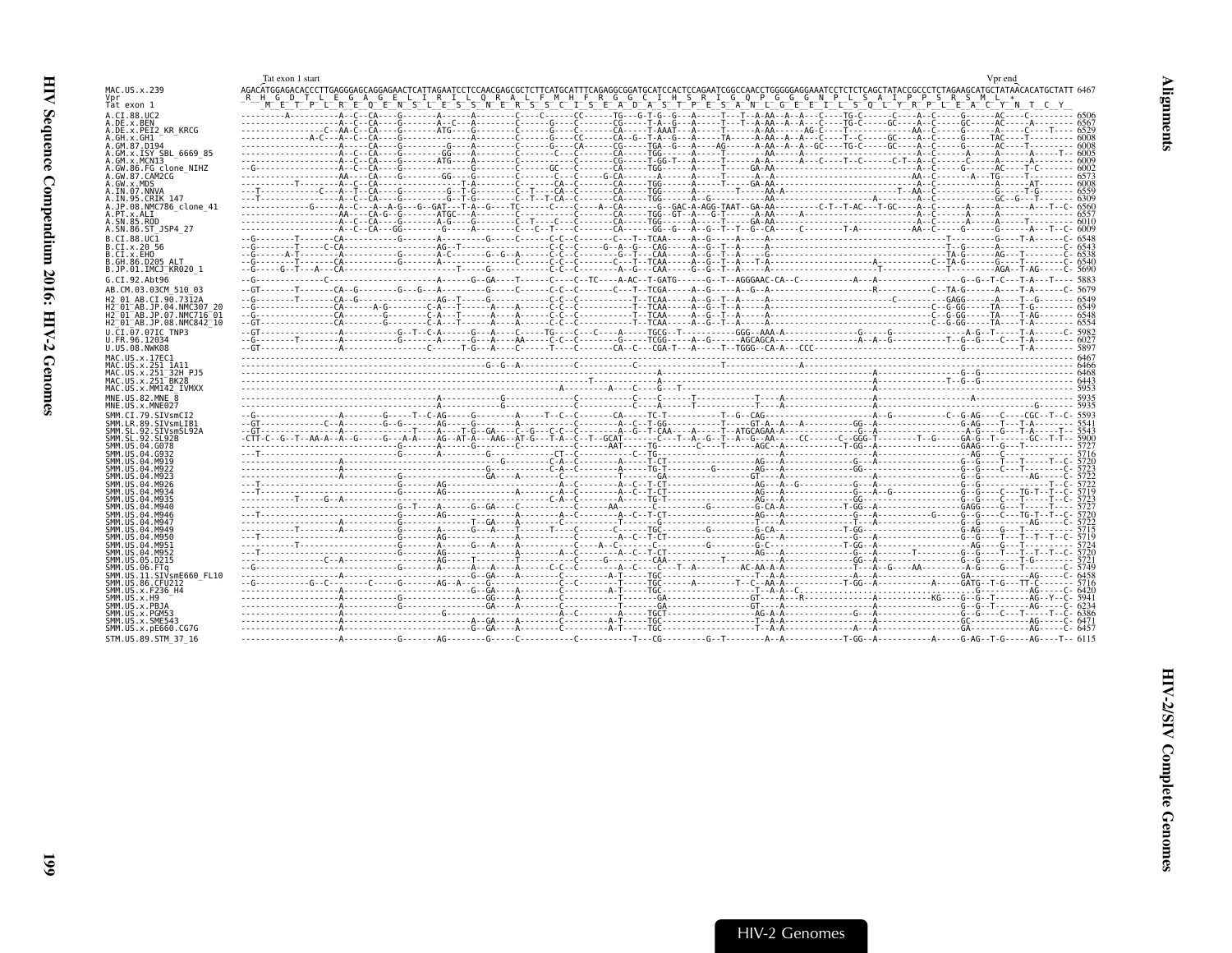<span id="page-45-0"></span>

|                                                                                                                                                                                                | Rev exon 1 start                                                                                                                                                                                                                                                   | Env start<br>Tat Rev exon 1 end Tat Rev intron start |
|------------------------------------------------------------------------------------------------------------------------------------------------------------------------------------------------|--------------------------------------------------------------------------------------------------------------------------------------------------------------------------------------------------------------------------------------------------------------------|------------------------------------------------------|
| MAC.US.x.239<br>Env                                                                                                                                                                            | GTAAAAAGTGTTGCTACCATTGCCAGTTTTGTTTTCTTAAAAAAGGCTTGGGGATATGTTATGAGCAATCACGAAAGAGAAGAAGAACTCCGAAAAAGGCTAAGGCTAATACATCTTCTGCATCAAACAAGTAAGTATGGGATGTCTTGGGAATCAGCTCCTTA                                                                                               | M G C L G N Q L L                                    |
| Tat exon 1<br>Rev exon 1                                                                                                                                                                       | $S^-N^ H^ --$                                                                                                                                                                                                                                                      | S A S N K                                            |
| A.CI.88.UC2<br>A.DE.x.BEN<br>A.DE.x.PEI2 KR KRCG<br>A.GH.x.GH1<br>A.GM.87.D194<br>A.GM.x.ISY SBL 6669 85                                                                                       |                                                                                                                                                                                                                                                                    |                                                      |
| A.GM.x.MCNT3<br>A.GW.86.FG clone NIHZ<br>A.GW.87.CAM2CG<br>A.GW.x.MDS<br>A.IN.07.NNVA                                                                                                          |                                                                                                                                                                                                                                                                    |                                                      |
| A.IN.95.CRIK 147<br>A.JP.08.NMC786 clone 41<br>A.PT.x.ALI<br>A.SN.85.ROD<br>A.SN.86.ST JSP4 27                                                                                                 |                                                                                                                                                                                                                                                                    |                                                      |
| B.CI.88.UC1<br>B.CI.x.20 56<br>B.CI.X.EHO<br>B.GH.86.D205 ALT<br>B.JP.01.IMCJ KR020 1                                                                                                          |                                                                                                                                                                                                                                                                    |                                                      |
| G.CI.92.Abt96<br>AB.CM.03.03CM 510 03                                                                                                                                                          |                                                                                                                                                                                                                                                                    |                                                      |
| H <sub>2</sub> 01 AB.CT.90.7312A<br>H2 <sup>-01-AB.JP.04.NMC307 20</sup><br>H2 <sup>-</sup> 01 <sup>-</sup> AB.JP.07.NMC716 <sup>-</sup> 01<br>H2 <sup>-01-AB.JP.08.NMC842<sup>-10</sup></sup> |                                                                                                                                                                                                                                                                    |                                                      |
| U.CI.07.07IC TNP3<br>U.FR.96.12034<br>U.US.08.NWK08                                                                                                                                            |                                                                                                                                                                                                                                                                    |                                                      |
| MAC.US.x.17EC1<br>MAC.US.x.251 1A11<br>MAC.US.x.251 32H PJ5<br>MAC. US. x. 251 <sup>-BK28</sup><br>MAC.US.x.MM142 IVMXX                                                                        | $\begin{bmatrix} 6607 & 10000 & 60000 & 600000 & 600000 & 600000 & 600000 & 600000 & 600000 & 600000 & 600000 & 600000 & 600000 & 600000 & 600000 & 600000 & 600000 & 600000 & 600000 & 600000 & 600000 & 600000 & 600000 & 600000 & 600000 & 600000 & 600000 & 6$ |                                                      |
| MNE.US.82.MNE 8<br>MNE.US.x.MNE027                                                                                                                                                             |                                                                                                                                                                                                                                                                    |                                                      |
| SMM.CI.79.SIVsmCI2<br>SMM.LR.89.SIVsmLIB1<br>SMM.SL.92.SIVsmSL92A<br>SMM. SL. 92. SL92B<br>SMM.US.04.G078<br>SMM. US. 04. G932                                                                 |                                                                                                                                                                                                                                                                    |                                                      |
| SMM. US. 04. M919<br>SMM.US.04.M922<br>SMM. US. 04. M923<br>SMM.US.04.M926<br>SMM.US.04.M934                                                                                                   |                                                                                                                                                                                                                                                                    |                                                      |
| SMM.US.04.M935<br>SMM.US.04.M940<br>SMM.US.04.M946<br>SMM. U.S. 04. M947                                                                                                                       |                                                                                                                                                                                                                                                                    |                                                      |
| SMM. U.S. 04. M949<br>SMM. U.S. 04. M950<br>SMM.US.04.M951<br>SMM. U.S. 04. M952<br>SMM.US.05.D215                                                                                             |                                                                                                                                                                                                                                                                    |                                                      |
| SMM.US.06.FTa<br>SMM.US.11.SIVsmE660 FL10<br>SMM.US.86.CFU212<br>SMM. US. x. F236_H4                                                                                                           |                                                                                                                                                                                                                                                                    |                                                      |
| SMM.US.x.H9<br>SMM.US.x.PBJA<br>SMM. U.S. x. PGM53<br>SMM.US.x.SME543<br>SMM.US.x.pE660.CG7G                                                                                                   |                                                                                                                                                                                                                                                                    |                                                      |
| STM.US.89.STM 37 16                                                                                                                                                                            |                                                                                                                                                                                                                                                                    |                                                      |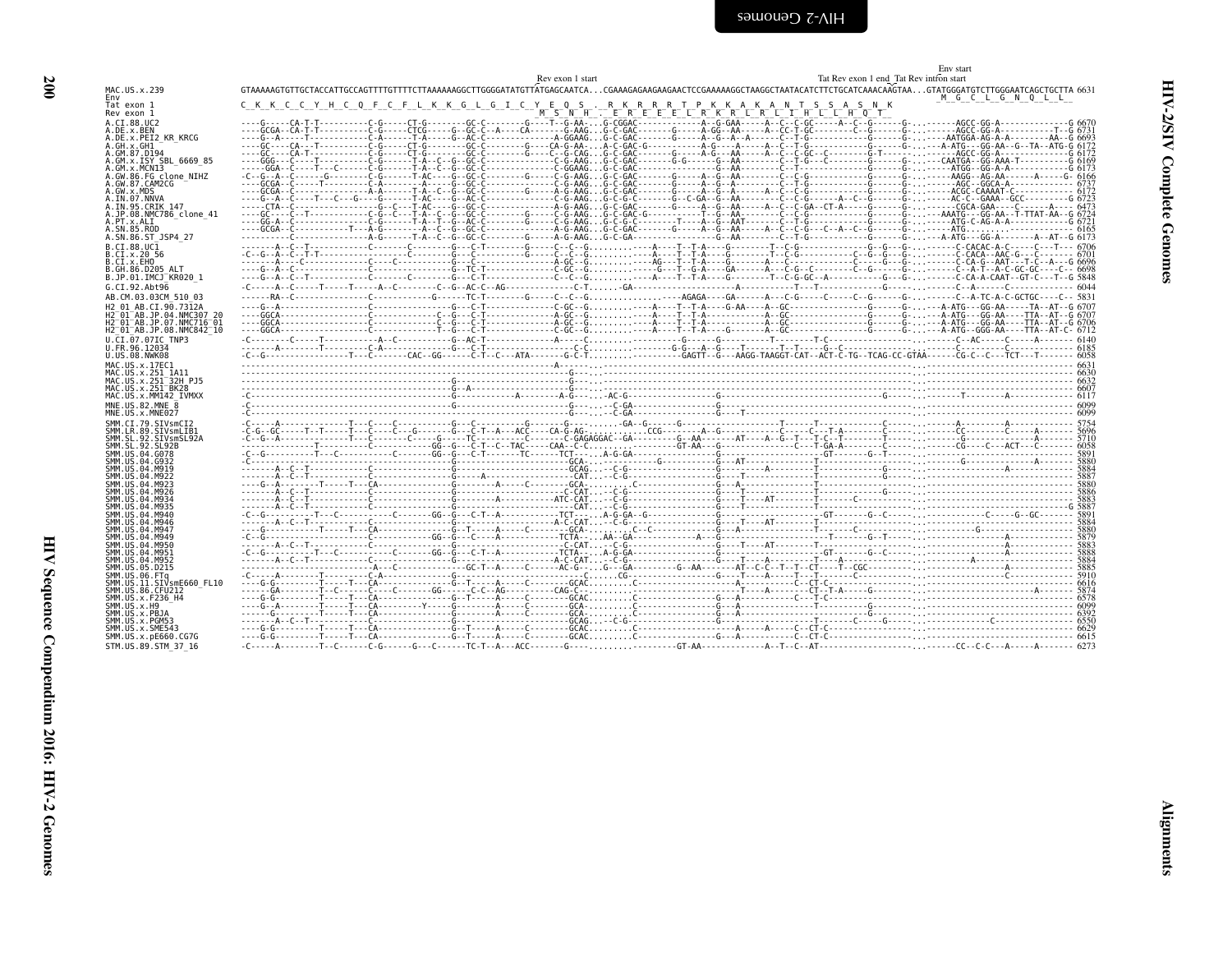<span id="page-46-0"></span>

|                                                                              | Env signal peptide end                                                                                                                                                                                                                                                                                                                                                                                                                                  | Env gp120 start |  |  |
|------------------------------------------------------------------------------|---------------------------------------------------------------------------------------------------------------------------------------------------------------------------------------------------------------------------------------------------------------------------------------------------------------------------------------------------------------------------------------------------------------------------------------------------------|-----------------|--|--|
| MAC.US.x.239<br>Env                                                          | TCGCCATCTTGCTTTTAAGTGTCTATGGGATCTATTGTACTCTATATGTCACAGTCTTTTATGGTGTACCAGCTTGGAGGAATGCGACAATTCCCCTCTTTTGTGCAACCAAGAATAGGGATACTTGGGGAACAACTCAGTGCCTACCAGATAATGGTGATTAT 6795<br><u>iai lille siviy gitiy cillitiliy vitivifiy giv piaiwir with pilpilificiaitik wir ditiw giti olch podimental g</u>                                                                                                                                                       |                 |  |  |
| A.CI.88.UC2                                                                  | $\overline{\text{c}}$ $\overline{\text{c}}$ $\overline{\text{c}}$ $\overline{\text{c}}$ $\overline{\text{c}}$ $\overline{\text{c}}$ $\overline{\text{c}}$ $\overline{\text{c}}$ $\overline{\text{c}}$ $\overline{\text{c}}$ $\overline{\text{c}}$ $\overline{\text{c}}$ $\overline{\text{c}}$ $\overline{\text{c}}$ $\overline{\text{c}}$ $\overline{\text{c}}$ $\overline{\text{c}}$ $\overline{\text{c}}$ $\overline{\text{c}}$ $\overline{\text{c}}$ |                 |  |  |
| A.DE.x.BEN<br>A.DE.X.PEI2 KR KRCG                                            |                                                                                                                                                                                                                                                                                                                                                                                                                                                         |                 |  |  |
| A.GH.x.GH1                                                                   |                                                                                                                                                                                                                                                                                                                                                                                                                                                         |                 |  |  |
| A.GM.87.D194                                                                 |                                                                                                                                                                                                                                                                                                                                                                                                                                                         |                 |  |  |
| A.GM.x.ISY SBL 6669 85                                                       |                                                                                                                                                                                                                                                                                                                                                                                                                                                         |                 |  |  |
| A.GM.x.MCNI3<br>A.GW.86.FG clone NIHZ                                        |                                                                                                                                                                                                                                                                                                                                                                                                                                                         |                 |  |  |
| A.GW.87.CAM2CG                                                               |                                                                                                                                                                                                                                                                                                                                                                                                                                                         |                 |  |  |
| A.GW.x.MDS                                                                   |                                                                                                                                                                                                                                                                                                                                                                                                                                                         |                 |  |  |
| A.IN.07.NNVA<br>A.IN.95.CRIK 147                                             |                                                                                                                                                                                                                                                                                                                                                                                                                                                         |                 |  |  |
| A.JP.08.NMC786 clone 41                                                      |                                                                                                                                                                                                                                                                                                                                                                                                                                                         |                 |  |  |
| A.PT.x.ALI                                                                   |                                                                                                                                                                                                                                                                                                                                                                                                                                                         |                 |  |  |
| A.SN.85.ROD                                                                  |                                                                                                                                                                                                                                                                                                                                                                                                                                                         |                 |  |  |
| A.SN.86.ST JSP4 27                                                           |                                                                                                                                                                                                                                                                                                                                                                                                                                                         |                 |  |  |
| B.CT.88.UC1<br>B.CI.x.20 56                                                  |                                                                                                                                                                                                                                                                                                                                                                                                                                                         |                 |  |  |
| B.CI.X.EHO                                                                   |                                                                                                                                                                                                                                                                                                                                                                                                                                                         |                 |  |  |
| B.GH.86.D205 ALT                                                             |                                                                                                                                                                                                                                                                                                                                                                                                                                                         |                 |  |  |
| B.JP.01.IMCJ KR020 1                                                         |                                                                                                                                                                                                                                                                                                                                                                                                                                                         |                 |  |  |
| G.CI.92.Abt96                                                                |                                                                                                                                                                                                                                                                                                                                                                                                                                                         |                 |  |  |
| AB.CM.03.03CM 510 03                                                         |                                                                                                                                                                                                                                                                                                                                                                                                                                                         |                 |  |  |
| H2 01 AB.CI.90.7312A                                                         |                                                                                                                                                                                                                                                                                                                                                                                                                                                         |                 |  |  |
| H2 <sup>-01-AB.JP.04.NMC307 20</sup><br>H2 <sup>-01-AB.JP.07.NMC716-01</sup> |                                                                                                                                                                                                                                                                                                                                                                                                                                                         |                 |  |  |
| H2 <sup>-01-AB.JP.08.NMC842<sup>-10</sup></sup>                              |                                                                                                                                                                                                                                                                                                                                                                                                                                                         |                 |  |  |
| U.CI.07.07IC TNP3                                                            |                                                                                                                                                                                                                                                                                                                                                                                                                                                         |                 |  |  |
| U.FR.96.12034                                                                |                                                                                                                                                                                                                                                                                                                                                                                                                                                         |                 |  |  |
| U.US.08.NWK08                                                                |                                                                                                                                                                                                                                                                                                                                                                                                                                                         |                 |  |  |
| MAC.US.x.17EC1<br>MAC.US.x.251 1A11                                          |                                                                                                                                                                                                                                                                                                                                                                                                                                                         |                 |  |  |
| MAC.US.x.251 <sup>-32H</sup> PJ5                                             |                                                                                                                                                                                                                                                                                                                                                                                                                                                         |                 |  |  |
| MAC.US.x.251 <sup>-</sup> BK28                                               |                                                                                                                                                                                                                                                                                                                                                                                                                                                         |                 |  |  |
| MAC.US.x.MM142 IVMXX                                                         |                                                                                                                                                                                                                                                                                                                                                                                                                                                         |                 |  |  |
|                                                                              |                                                                                                                                                                                                                                                                                                                                                                                                                                                         |                 |  |  |
| MNE.US.82.MNE 8                                                              |                                                                                                                                                                                                                                                                                                                                                                                                                                                         |                 |  |  |
| MNE.US.x.MNE027<br>SMM CT 79 STVsmCT2                                        |                                                                                                                                                                                                                                                                                                                                                                                                                                                         |                 |  |  |
| SMM.LR.89.SIVsmLIB1                                                          |                                                                                                                                                                                                                                                                                                                                                                                                                                                         |                 |  |  |
| SMM.SL.92.SIVsmSL92A                                                         |                                                                                                                                                                                                                                                                                                                                                                                                                                                         |                 |  |  |
| SMM.SL.92.SL92B                                                              |                                                                                                                                                                                                                                                                                                                                                                                                                                                         |                 |  |  |
| SMM.US.04.G078<br>SMM.US.04.G932                                             |                                                                                                                                                                                                                                                                                                                                                                                                                                                         |                 |  |  |
| SMM.US.04.M919                                                               |                                                                                                                                                                                                                                                                                                                                                                                                                                                         |                 |  |  |
| SMM.US.04.M922                                                               | $\frac{6048}{6051}$                                                                                                                                                                                                                                                                                                                                                                                                                                     |                 |  |  |
| SMM.US.04.M923<br>SMM.US.04.M926                                             |                                                                                                                                                                                                                                                                                                                                                                                                                                                         |                 |  |  |
| SMM, US.04.M934                                                              |                                                                                                                                                                                                                                                                                                                                                                                                                                                         |                 |  |  |
| SMM.US.04.M935                                                               |                                                                                                                                                                                                                                                                                                                                                                                                                                                         |                 |  |  |
| SMM.US.04.M940<br>SMM.US.04.M946                                             |                                                                                                                                                                                                                                                                                                                                                                                                                                                         |                 |  |  |
| SMM.US.04.M947                                                               |                                                                                                                                                                                                                                                                                                                                                                                                                                                         |                 |  |  |
| SMM.US.04.M949                                                               |                                                                                                                                                                                                                                                                                                                                                                                                                                                         |                 |  |  |
| SMM.US.04.M950<br>SMM.US.04.M951                                             |                                                                                                                                                                                                                                                                                                                                                                                                                                                         |                 |  |  |
| SMM.US.04.M952                                                               |                                                                                                                                                                                                                                                                                                                                                                                                                                                         |                 |  |  |
| SMM.US.05.D215                                                               |                                                                                                                                                                                                                                                                                                                                                                                                                                                         |                 |  |  |
| SMM.US.06.FTa                                                                |                                                                                                                                                                                                                                                                                                                                                                                                                                                         |                 |  |  |
| SMM.US.11.SIVsmE660 FL10<br>SMM.US.86.CFU212                                 |                                                                                                                                                                                                                                                                                                                                                                                                                                                         |                 |  |  |
| SMM.US.x.F236 H4                                                             |                                                                                                                                                                                                                                                                                                                                                                                                                                                         |                 |  |  |
| SMM.US.x.H9                                                                  |                                                                                                                                                                                                                                                                                                                                                                                                                                                         |                 |  |  |
| SMM.US.x.PBJA                                                                |                                                                                                                                                                                                                                                                                                                                                                                                                                                         |                 |  |  |
| SMM.US.x.PGM53<br>SMM.US.x.SME543                                            |                                                                                                                                                                                                                                                                                                                                                                                                                                                         |                 |  |  |
| SMM.US.x.pE660.CG7G<br>STM.US.89.STM 37 16                                   |                                                                                                                                                                                                                                                                                                                                                                                                                                                         |                 |  |  |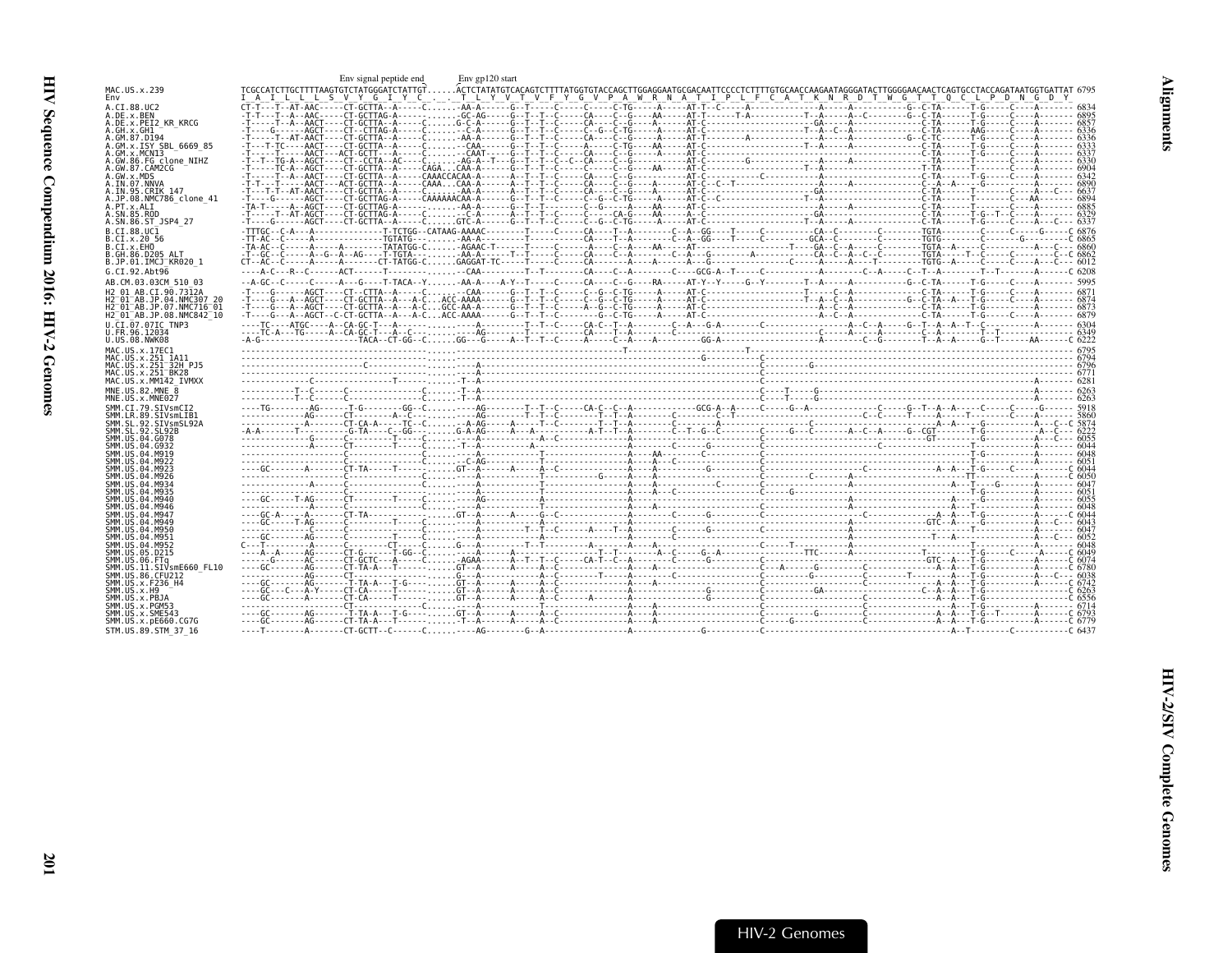| MAC.US.x.239                                                                                                                                                                                                                                                    | TÇ/                        |
|-----------------------------------------------------------------------------------------------------------------------------------------------------------------------------------------------------------------------------------------------------------------|----------------------------|
| Env                                                                                                                                                                                                                                                             | s                          |
|                                                                                                                                                                                                                                                                 |                            |
| A.CI.88.UC2<br>A.DE.x.BEN<br>A.DEBET                                                                                                                                                                                                                            | ÇAŌ                        |
|                                                                                                                                                                                                                                                                 | ÇΑ(                        |
|                                                                                                                                                                                                                                                                 | ÇAÖ                        |
| A.DE.x.PEI2_KR_KRCG<br>A.GH.x.GH1                                                                                                                                                                                                                               | ÇA-                        |
|                                                                                                                                                                                                                                                                 | CAC                        |
|                                                                                                                                                                                                                                                                 |                            |
|                                                                                                                                                                                                                                                                 | CA-                        |
| A.GM.87.D194<br>A.GM.87.D194<br>A.GM.x.ISY SBL_6669_85<br>A.GM.x.MYNISI<br>A.GM.86.FG clone_NIHZ<br>A.GW.87.CAM2CG<br>A.IN.97.NNNA<br>A.IN.95.CRIK 147<br>A.IN.95.CRIK 147<br>A.P.N.88.NMC786_clone_41<br>A.PT.x.ALI                                            | CAO                        |
|                                                                                                                                                                                                                                                                 | :AO<br>٢                   |
|                                                                                                                                                                                                                                                                 | č<br>:AO                   |
|                                                                                                                                                                                                                                                                 | GA<br>CAC                  |
|                                                                                                                                                                                                                                                                 |                            |
|                                                                                                                                                                                                                                                                 |                            |
|                                                                                                                                                                                                                                                                 | ČA(                        |
|                                                                                                                                                                                                                                                                 | CA <sub>C</sub>            |
| A.PT.x.ALI                                                                                                                                                                                                                                                      | <b>CAO</b>                 |
| A. SN. 85. ROD                                                                                                                                                                                                                                                  | CAO                        |
| JSP4 27<br>A.SN.86.ST                                                                                                                                                                                                                                           | CAO                        |
|                                                                                                                                                                                                                                                                 | A - (                      |
|                                                                                                                                                                                                                                                                 |                            |
| 56                                                                                                                                                                                                                                                              | A - (                      |
| B.CI.88.UCI<br>B.CI.x.20 5<br>B.CI.x.EHO                                                                                                                                                                                                                        | A-0                        |
|                                                                                                                                                                                                                                                                 | A-1                        |
| B.GH.86.D205 ALT<br>B.JP.01.IMCJ_KR020_1                                                                                                                                                                                                                        | GA <sub>C</sub>            |
|                                                                                                                                                                                                                                                                 |                            |
| G.CI.92.Abt96                                                                                                                                                                                                                                                   | AG1                        |
| AB.CM.03.03CM 510 03                                                                                                                                                                                                                                            | CA <sub>C</sub>            |
|                                                                                                                                                                                                                                                                 |                            |
| H2                                                                                                                                                                                                                                                              | CA-                        |
| H <sub>2</sub>                                                                                                                                                                                                                                                  | ÇΑ(                        |
| 01_AB.CI.90.7312A<br>01_AB.JP.04.NMC307_20<br>01_AB.JP.07.NMC716_01<br>01_AB.JP.08.NMC842_10<br>H2                                                                                                                                                              | CA-                        |
| H2                                                                                                                                                                                                                                                              | CA-                        |
| TNP3                                                                                                                                                                                                                                                            | AG1                        |
| U.CI.07.07IC<br>U.FR.96.12034<br>U.US.08.NWK08                                                                                                                                                                                                                  |                            |
|                                                                                                                                                                                                                                                                 | GT <sub>1</sub>            |
|                                                                                                                                                                                                                                                                 |                            |
| MAC.US.x.17EC1                                                                                                                                                                                                                                                  | .                          |
|                                                                                                                                                                                                                                                                 | $\overline{\phantom{a}}$ . |
|                                                                                                                                                                                                                                                                 | .                          |
|                                                                                                                                                                                                                                                                 | .                          |
|                                                                                                                                                                                                                                                                 | .,                         |
|                                                                                                                                                                                                                                                                 |                            |
| MNE.US.82.MNE<br>8                                                                                                                                                                                                                                              | $\ddot{\phantom{0}}$       |
| MNE.US.x.MNE027                                                                                                                                                                                                                                                 | .                          |
|                                                                                                                                                                                                                                                                 | CA0                        |
|                                                                                                                                                                                                                                                                 | .                          |
|                                                                                                                                                                                                                                                                 | .                          |
| SMM.CI.79.SIVsmCI2<br>SMM.LR.89.SIVsmLIB1<br>SMM.SL.92.SIVsmSL92A<br>SMM.SL.92.SL92B<br>SMM.US.04.G078                                                                                                                                                          | .                          |
| SMM.US.04.G078                                                                                                                                                                                                                                                  | $\ddot{\phantom{0}}$       |
|                                                                                                                                                                                                                                                                 |                            |
| SMM. US. 04. G932                                                                                                                                                                                                                                               | $\ddotsc$                  |
| SMM.US.04.M919                                                                                                                                                                                                                                                  | $\ddotsc$                  |
|                                                                                                                                                                                                                                                                 | .                          |
|                                                                                                                                                                                                                                                                 | ÷,                         |
|                                                                                                                                                                                                                                                                 | $\ddot{\phantom{0}}$       |
|                                                                                                                                                                                                                                                                 | ÷,                         |
|                                                                                                                                                                                                                                                                 | $\ddot{\phantom{1}}$       |
|                                                                                                                                                                                                                                                                 | $\overline{\phantom{a}}$ . |
|                                                                                                                                                                                                                                                                 | $\overline{\phantom{a}}$   |
|                                                                                                                                                                                                                                                                 | $\ddot{\phantom{0}}$       |
|                                                                                                                                                                                                                                                                 | .                          |
| SMM . US. 04. M919<br>SMM . US. 04. M912<br>SMM . US. 04. M922<br>SMM . US. 04. M923<br>SMM . US. 04. M934<br>SMM . US. 04. M935<br>SMM . US. 04. M946<br>SMM . US. 04. M946<br>SMM . US. 04. M946<br>SMM . US. 04. M946<br>SMM . US. 04. M949<br>SMM . US. 04. | .                          |
|                                                                                                                                                                                                                                                                 |                            |
|                                                                                                                                                                                                                                                                 | .                          |
|                                                                                                                                                                                                                                                                 | $\ddot{z}$                 |
|                                                                                                                                                                                                                                                                 |                            |
|                                                                                                                                                                                                                                                                 | ٠.,                        |
|                                                                                                                                                                                                                                                                 | - - -                      |
| SMM.US.04.M951<br>SMM.US.04.M952<br>SMM.US.04.M952<br>SMM.US.06.PTq<br>SMM.US.11.STVsmE660_FL10<br>SMM.US.11.STVsmE660_FL10<br>SMM.US.36.CFU212                                                                                                                 | - - -                      |
| SMM.US.x.F236_H4                                                                                                                                                                                                                                                | .                          |
| SMM. US. x. H9                                                                                                                                                                                                                                                  | .                          |
| SMM.US.X.PBJA                                                                                                                                                                                                                                                   | .                          |
| SMM.US.X.LB363<br>SMM.US.X.PGM53<br>SMM.US.X.SME543                                                                                                                                                                                                             |                            |
|                                                                                                                                                                                                                                                                 | $\mathbb{R}$               |
| CCZC                                                                                                                                                                                                                                                            |                            |

<span id="page-47-0"></span>

|                                                                                         | V1 loop start |  |
|-----------------------------------------------------------------------------------------|---------------|--|
| MAC.US.x.239<br>Env                                                                     |               |  |
| A.CI.88.UC2                                                                             |               |  |
| A.DE.x.BEN<br>A.DE.X.PEI2 KR KRCG                                                       |               |  |
| A.GH.x.GH1<br>A.GM.87.D194                                                              |               |  |
| A.GM.x.ISY SBL 6669 85<br>A.GM.x.MCNI3                                                  |               |  |
| A.GW.86.FG clone NIHZ<br>A.GW.87.CAM2CG                                                 |               |  |
| A.GW.x.MDS                                                                              |               |  |
| A.IN.07.NNVA<br>A.IN.95.CRIK 147                                                        |               |  |
| A.JP.08.NMC786 clone 41<br>A.PT.x.ALI                                                   |               |  |
| A.SN.85.ROD<br>A.SN.86.ST JSP4 27                                                       |               |  |
| B.CI.88.UC1                                                                             |               |  |
| B.CI.x.20 56<br>B.CI.X.EHO                                                              |               |  |
| B.GH.86.D205 ALT<br>B.JP.01.IMCJ <sup>-</sup> KR020 1                                   |               |  |
| G.CI.92.Abt96                                                                           |               |  |
| AB.CM.03.03CM 510 03<br>H <sub>2</sub> 01 AB.CI.90.7312A                                |               |  |
| H2 01 AB. JP.04. NMC307 20                                                              |               |  |
| H2 <sup>-01-AB.JP.07.NMC716-01</sup><br>H2 <sup>-01-AB.JP.08.NMC842<sup>-10</sup></sup> |               |  |
| U.CI.07.07IC TNP3<br>U.FR.96.12034                                                      |               |  |
| U.US.08.NWK08                                                                           |               |  |
| MAC.US.x.17EC1<br>MAC. US. x. 251 1A11                                                  |               |  |
| MAC.US.x.251 <sup>-32H</sup> PJ5<br>MAC.US.x.251 <sup>-</sup> BK28                      |               |  |
| MAC.US.x.MM142 IVMXX                                                                    |               |  |
| MNE.US.82.MNE 8<br>MNE.US.x.MNE027                                                      |               |  |
| SMM.CI.79.SIVsmCI2<br>SMM.LR.89.SIVsmLIB1                                               |               |  |
| SMM.SL.92.SIVsmSL92A                                                                    |               |  |
| SMM.SL.92.SL92B<br>SMM. US. 04. G078                                                    |               |  |
| SMM.US.04.G932<br>SMM.US.04.M919                                                        |               |  |
| SMM.US.04.M922<br>SMM.US.04.M923                                                        |               |  |
| SMM.US.04.M926<br>SMM.US.04.M934                                                        |               |  |
| SMM. U.S. 04. M935                                                                      |               |  |
| SMM. U.S. 04. M940<br>SMM. U.S. 04. M946                                                |               |  |
| SMM.US.04.M947<br>SMM.US.04.M949                                                        |               |  |
| SMM.US.04.M950<br>SMM.US.04.M951                                                        |               |  |
| SMM.US.04.M952<br>SMM.US.05.D215                                                        |               |  |
| SMM.US.06.FTq                                                                           |               |  |
| SMM.US.11.SIVsmE660 FL10<br>SMM.US.86.CFU212                                            |               |  |
| SMM.US.x.F236 H4<br>$SMM.$ US. $x.$ H9                                                  |               |  |
| SMM.US.x.PBJA<br>SMM.US.x.PGM53                                                         |               |  |
| SMM.US.x.SME543                                                                         |               |  |
| SMM.US.x.pE660.CG7G<br>STM.US.89.STM 37 16                                              |               |  |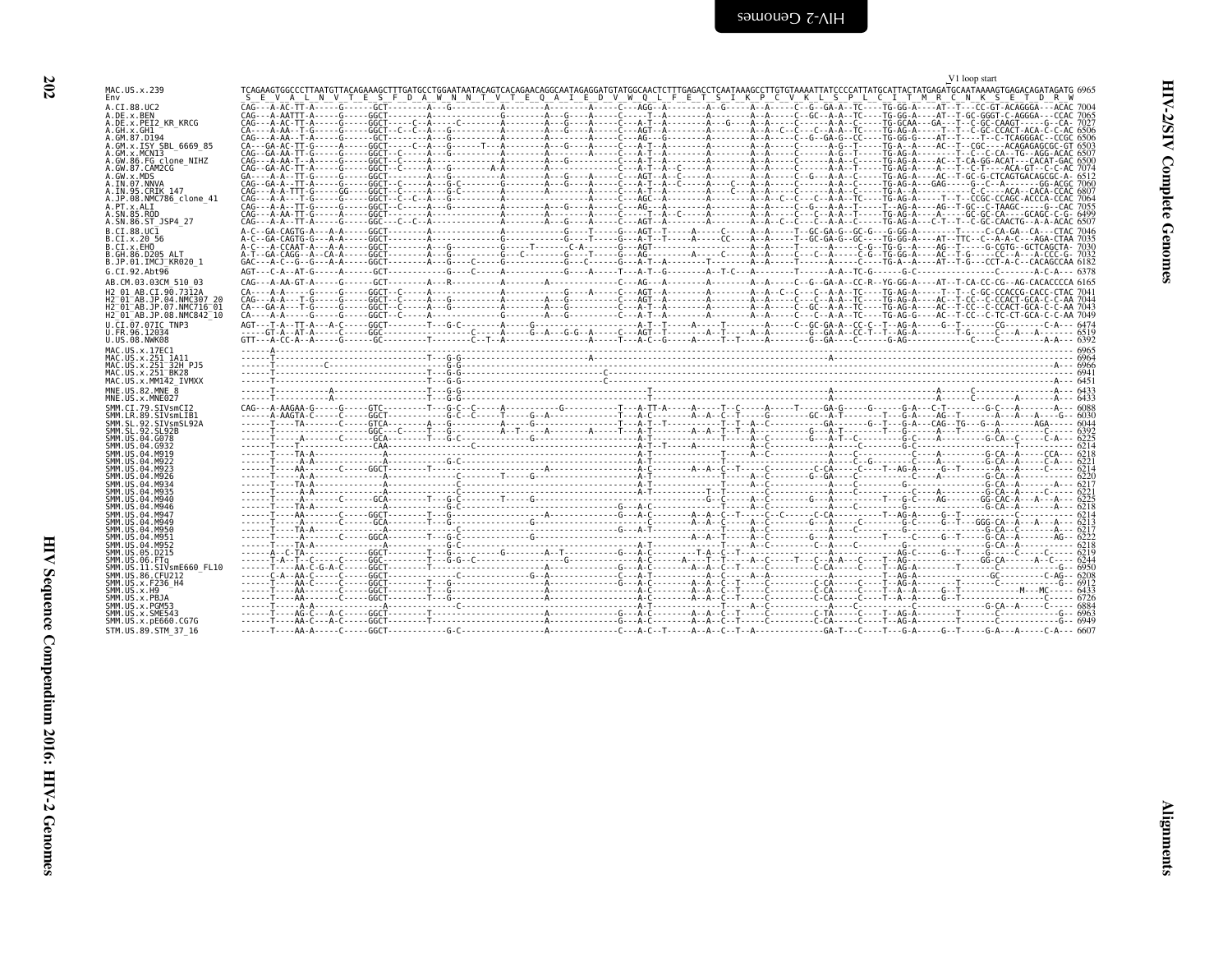| MAC.US.x.239<br>Env                                                                                                   |                                                                                                                                                                                                                                                                                                                                                              |  |  |  |
|-----------------------------------------------------------------------------------------------------------------------|--------------------------------------------------------------------------------------------------------------------------------------------------------------------------------------------------------------------------------------------------------------------------------------------------------------------------------------------------------------|--|--|--|
| A.CI.88.UC2<br>A.DE.x.BEN                                                                                             |                                                                                                                                                                                                                                                                                                                                                              |  |  |  |
| A.DE.x.PEI2 KR KRCG<br>A.GH.x.GH1<br>A.GM.87.D194                                                                     |                                                                                                                                                                                                                                                                                                                                                              |  |  |  |
| A.GM.x.ISY SBL 6669 85<br>A.GM.x.MCNI3                                                                                |                                                                                                                                                                                                                                                                                                                                                              |  |  |  |
| A.GW.86.FG clone NIHZ<br>A.GW.87.CAM2CG<br>A.GW.x.MDS                                                                 |                                                                                                                                                                                                                                                                                                                                                              |  |  |  |
| A.IN.07.NNVA<br>A.IN.95.CRIK 147                                                                                      |                                                                                                                                                                                                                                                                                                                                                              |  |  |  |
| A.JP.08.NMC786 clone 41<br>A.PT.x.ALI<br>A.SN.85.ROD                                                                  |                                                                                                                                                                                                                                                                                                                                                              |  |  |  |
| A.SN.86.ST JSP4 27<br>B.CT.88.UCT                                                                                     |                                                                                                                                                                                                                                                                                                                                                              |  |  |  |
| B.CI.X.20 56<br>B.CI.X.EHO                                                                                            |                                                                                                                                                                                                                                                                                                                                                              |  |  |  |
| B.GH.86.D205 ALT<br>B.JP.01.IMCJ KR020 1<br>G.CI.92.Abt96                                                             |                                                                                                                                                                                                                                                                                                                                                              |  |  |  |
| AB.CM.03.03CM 510 03<br>H2 01 AB.CI.90.7312A                                                                          |                                                                                                                                                                                                                                                                                                                                                              |  |  |  |
| H2 <sup>-</sup> 01 <sup>-</sup> AB.JP.04.NMC307 20<br>H2 <sup>-</sup> 01 <sup>-</sup> AB.JP.07.NMC716 <sup>-</sup> 01 |                                                                                                                                                                                                                                                                                                                                                              |  |  |  |
| H2 <sup>-01-AB.JP.08.NMC842<sup>-10</sup></sup><br>U.CI.07.07IC TNP3                                                  |                                                                                                                                                                                                                                                                                                                                                              |  |  |  |
| U.FR.96.12034<br>U.US.08.NWK08<br>MAC.US.x.17EC1                                                                      |                                                                                                                                                                                                                                                                                                                                                              |  |  |  |
| MAC.US.x.251 1A11<br>MAC.US.x.251 32H PJ5                                                                             |                                                                                                                                                                                                                                                                                                                                                              |  |  |  |
| MAC.US.x.251 <sup>-</sup> BK28<br>MAC.US.x.MM142 IVMXX                                                                |                                                                                                                                                                                                                                                                                                                                                              |  |  |  |
| MNE.US.82.MNE 8<br>MNE.US.x.MNE027<br>SMM.CT.79.SIVsmCT2                                                              |                                                                                                                                                                                                                                                                                                                                                              |  |  |  |
| SMM.LR.89.SIVsmLIB1<br>SMM.SL.92.SIVsmSL92A                                                                           |                                                                                                                                                                                                                                                                                                                                                              |  |  |  |
| SMM.SL.92.SL92B<br>SMM.US.04.G078<br>SMM.US.04.G932                                                                   |                                                                                                                                                                                                                                                                                                                                                              |  |  |  |
| SMM.US.04.M919<br>SMM.US.04.M922                                                                                      |                                                                                                                                                                                                                                                                                                                                                              |  |  |  |
| SMM. US. 04. M923<br>SMM.US.04.M926<br>SMM.US.04.M934                                                                 |                                                                                                                                                                                                                                                                                                                                                              |  |  |  |
| SMM. US. 04. M935<br>SMM. US. 04. M940<br>SMM. US.04.M946                                                             |                                                                                                                                                                                                                                                                                                                                                              |  |  |  |
| SMM. US. 04. M947<br>SMM.US.04.M949                                                                                   |                                                                                                                                                                                                                                                                                                                                                              |  |  |  |
| SMM.US.04.M950<br>SMM. US.04.M951<br>SMM.US.04.M952                                                                   |                                                                                                                                                                                                                                                                                                                                                              |  |  |  |
| SMM. US. 05. D215<br>SMM. US. 06. FTq                                                                                 |                                                                                                                                                                                                                                                                                                                                                              |  |  |  |
| SMM.US.11.SIVsmE660 FL10<br>SMM. US.86.CFU212<br>SMM.US.x.F236 H4                                                     |                                                                                                                                                                                                                                                                                                                                                              |  |  |  |
| SMM.US.x.H9<br>SMM.US.x.PBJA                                                                                          |                                                                                                                                                                                                                                                                                                                                                              |  |  |  |
| SMM.US.x.PGM53<br>SMM.US.x.SME543<br>SMM.US.x.pE660.CG7G                                                              | $\begin{tabular}{cccccccccccccccc} G_{11} & G_{22} & G_{33} & G_{34} & G_{35} & G_{36} & G_{37} & G_{38} & G_{39} & G_{30} & G_{30} & G_{30} & G_{30} & G_{30} & G_{30} & G_{30} & G_{30} & G_{30} & G_{30} & G_{30} & G_{30} & G_{30} & G_{30} & G_{30} & G_{30} & G_{30} & G_{30} & G_{30} & G_{30} & G_{30} & G_{30} & G_{30} & G_{30} & G_{30} & G_{30}$ |  |  |  |
| STM.US.89.STM 37 16                                                                                                   |                                                                                                                                                                                                                                                                                                                                                              |  |  |  |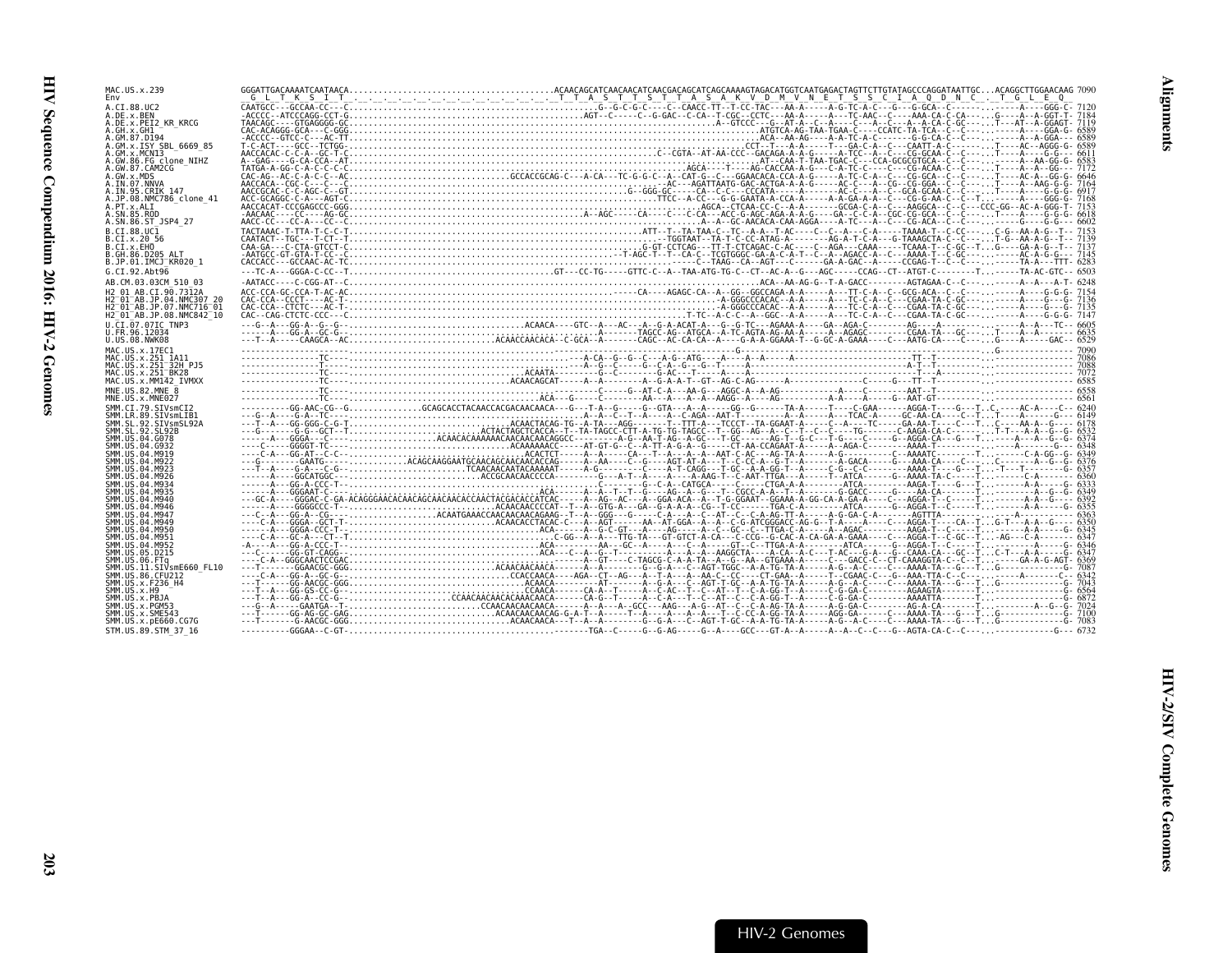<span id="page-49-0"></span>

|                                                                          | V1 loop end V2 loop start | V <sub>2</sub> loop end                                                                           |  |
|--------------------------------------------------------------------------|---------------------------|---------------------------------------------------------------------------------------------------|--|
| MAC.US.x.239<br>Fny                                                      |                           | Q M I S C K F N M T G L K R D K K K E Y N E T W Y S A D L V C E Q G N N T G N E S R C Y M N H C N |  |
| A.CI.88.UC2<br>A.DE.X.BEN                                                |                           |                                                                                                   |  |
| A.DE.x.PEI2 KR KRCG<br>A.GH.x.GH1                                        |                           |                                                                                                   |  |
| A.GM.87.D194<br>A.GM.x.ISY SBL 6669 85                                   |                           |                                                                                                   |  |
| A.GM.x.MCNI3                                                             |                           |                                                                                                   |  |
| A.GW.86.FG clone NIHZ<br>A.GW.87.CAM2CG                                  |                           |                                                                                                   |  |
| A.GW.x.MDS<br>A.IN.07.NNVA                                               |                           |                                                                                                   |  |
| A. IN. 95. CRIK 147<br>A.JP.08.NMC786 clone 41                           |                           |                                                                                                   |  |
| A.PT.x.ALI<br>A.SN.85.ROD                                                |                           |                                                                                                   |  |
| A.SN.86.ST JSP4 27                                                       |                           |                                                                                                   |  |
| B.CI.88.UC1<br>B.CI.X.20 56                                              |                           |                                                                                                   |  |
| B.CI.X.EHO<br>B.GH.86.D205 ALT                                           |                           |                                                                                                   |  |
| B.JP.01.IMCJ KR020 1<br>G.CI.92.Abt96                                    |                           |                                                                                                   |  |
| AB.CM.03.03CM 510 03                                                     |                           |                                                                                                   |  |
| H <sub>2</sub> 01 AB.CT.90.7312A<br>H2 <sup>-01-AB.JP.04.NMC307 20</sup> |                           |                                                                                                   |  |
| H2 <sup>-01-AB.JP.07.NMC716-01</sup>                                     |                           |                                                                                                   |  |
| H2 <sup>-01-AB.JP.08.NMC842<sup>-10</sup></sup><br>U.CI.07.07IC TNP3     |                           |                                                                                                   |  |
| U.FR.96.12034<br>U.US.08.NWK08                                           |                           |                                                                                                   |  |
| MAC.US.x.17EC1                                                           |                           |                                                                                                   |  |
| MAC.US.x.251 1A11<br>MAC.US.x.251 32H PJ5                                |                           |                                                                                                   |  |
| MAC.US.x.251 <sup>-BK28</sup><br>MAC.US.x.MM142 IVMXX                    |                           |                                                                                                   |  |
| MNE.US.82.MNE 8                                                          |                           |                                                                                                   |  |
| MNE.US.x.MNE027<br>SMM.CI.79.SIVsmCI2                                    |                           |                                                                                                   |  |
| SMM.LR.89.SIVsmLIB1<br>SMM. SL. 92. STVsmSL92A                           |                           |                                                                                                   |  |
| SMM. SL. 92. SL92B<br>SMM. US. 04. G078                                  |                           |                                                                                                   |  |
| SMM. U.S. 04. G932<br>SMM. U.S. 04. M919                                 |                           |                                                                                                   |  |
| SMM. U.S. 04. M922                                                       |                           |                                                                                                   |  |
| SMM. U.S. 04. M923<br>SMM. US. 04. M926                                  |                           |                                                                                                   |  |
| SMM. U.S. 04. M934<br>SMM. U.S. 04. M935                                 |                           |                                                                                                   |  |
| SMM.US.04.M940<br>SMM.US.04.M946                                         |                           |                                                                                                   |  |
| SMM.US.04.M947<br>SMM.US.04.M949                                         |                           |                                                                                                   |  |
| SMM.US.04.M950<br>SMM.US.04.M951                                         |                           |                                                                                                   |  |
| SMM. US. 04. M952                                                        |                           |                                                                                                   |  |
| SMM.US.05.D215<br>SMM.US.06.FTa                                          |                           |                                                                                                   |  |
| SMM.US.11.SIVsmE660 FL10<br>SMM.US.86.CFU212                             |                           |                                                                                                   |  |
| SMM. US. x. F236 H4<br>SMM. US. x.H9                                     |                           |                                                                                                   |  |
| SMM.US.x.PBJA<br>SMM.US.x.PGM53                                          |                           |                                                                                                   |  |
| SMM. US. x. SME543                                                       |                           |                                                                                                   |  |
| SMM.US.x.pE660.CG7G<br>STM.US.89.STM 37 16                               |                           |                                                                                                   |  |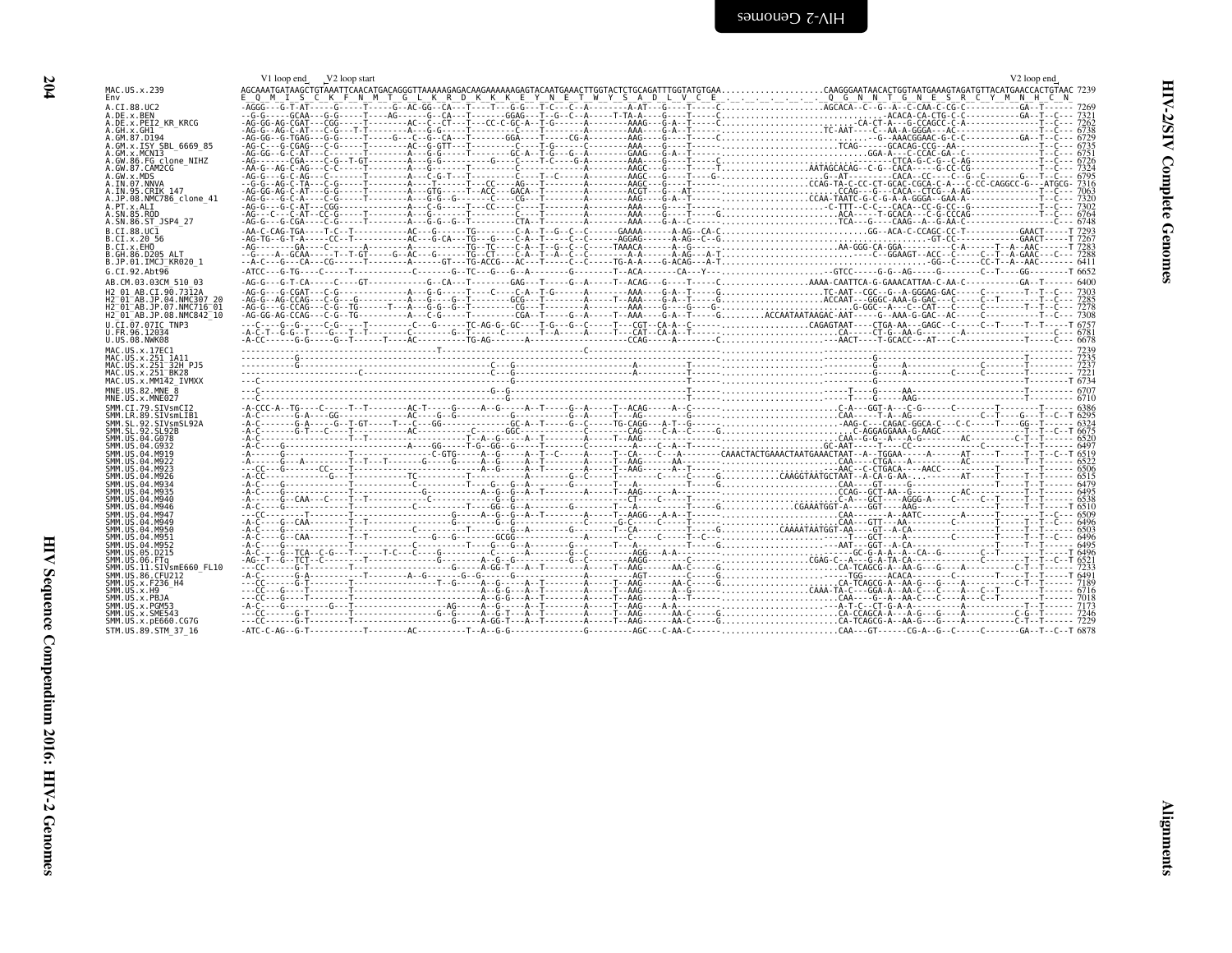| MAC.US.x.239                                                                                |  | ACTTCTGTTATCCAAGAGTCTTGTGACAAACATTATTGGGATGCTATTAGATTTAGGTATTGTGCACCTCCAGGTTATGCTTTGCTTAGATGTAATGACACAAATTATTCAGGCTTTATGCCTAAATGTTCTAAGGTGGTGTCTTCTATGCACAAGGATGATGGAGAC 7409 |  |  |  |  |
|---------------------------------------------------------------------------------------------|--|-------------------------------------------------------------------------------------------------------------------------------------------------------------------------------|--|--|--|--|
| Env                                                                                         |  | T S V I Q E S C D K H Y W D A I R F R Y C A P P G Y A L L R C N D T N Y S G F M P K C S K V V V S S C T R M M E                                                               |  |  |  |  |
| A.CI.88.UC2<br>A.DE.x.BEN                                                                   |  |                                                                                                                                                                               |  |  |  |  |
| A.DE.x.PEI2 KR KRCG                                                                         |  |                                                                                                                                                                               |  |  |  |  |
| A.GH.X.GH1<br>A.GM.87.D194                                                                  |  |                                                                                                                                                                               |  |  |  |  |
| A.GM.x.ISY SBL 6669 85                                                                      |  |                                                                                                                                                                               |  |  |  |  |
| A.GM.x.MCN13<br>A.GW.86.FG clone NIHZ                                                       |  | <u>ិនិទី ប្រទេស គ្រោះ និង គឺ ព្រះសាទារ និង គឺ ព្រះសាទារ និង គឺ ព្រះសាទារ និង គឺ ព្រះសាទារ និង គឺ ព្រះសាទារ និង គ</u>                                                          |  |  |  |  |
| A.GW.87.CAM2CG                                                                              |  |                                                                                                                                                                               |  |  |  |  |
| A.GW.x.MDS<br>A.IN.07.NNVA                                                                  |  |                                                                                                                                                                               |  |  |  |  |
| A.IN.95.CRIK 147<br>A.JP.08.NMC786 clone 41                                                 |  |                                                                                                                                                                               |  |  |  |  |
| A.PT.x.ALI                                                                                  |  |                                                                                                                                                                               |  |  |  |  |
| A.SN.85.ROD<br>A.SN.86.ST JSP4 27                                                           |  |                                                                                                                                                                               |  |  |  |  |
| B.CI.88.UC1                                                                                 |  |                                                                                                                                                                               |  |  |  |  |
| B.CI.X.20 56                                                                                |  |                                                                                                                                                                               |  |  |  |  |
| B.CI.x.EHO<br>B.GH.86.D205 ALT                                                              |  |                                                                                                                                                                               |  |  |  |  |
| B.JP.01.IMCJ KR020 1                                                                        |  |                                                                                                                                                                               |  |  |  |  |
| G.CI.92.Abt96                                                                               |  |                                                                                                                                                                               |  |  |  |  |
| AB.CM.03.03CM 510 03<br>H2 01 AB.CI.90.7312A                                                |  |                                                                                                                                                                               |  |  |  |  |
| H2 <sup>-</sup> 01 <sup>-</sup> AB.JP.04.NMC307 20                                          |  |                                                                                                                                                                               |  |  |  |  |
| H2 <sup>-</sup> 01 <sup>-</sup> AB.JP.07.NMC716 <sup>-</sup> 01<br>H2 01 AB.JP.08.NMC842 10 |  |                                                                                                                                                                               |  |  |  |  |
| U.CI.07.07IC TNP3                                                                           |  |                                                                                                                                                                               |  |  |  |  |
| U.FR.96.12034<br>U.US.08.NWK08                                                              |  |                                                                                                                                                                               |  |  |  |  |
| MAC.US.x.17EC1                                                                              |  |                                                                                                                                                                               |  |  |  |  |
| MAC.US.x.251 1A11                                                                           |  |                                                                                                                                                                               |  |  |  |  |
|                                                                                             |  |                                                                                                                                                                               |  |  |  |  |
| MAC.US.x.251 32H PJ5                                                                        |  |                                                                                                                                                                               |  |  |  |  |
| MAC.US.x.251 BK28<br>MAC.US.x.MM142 IVMXX                                                   |  |                                                                                                                                                                               |  |  |  |  |
| MNE.US.82.MNE 8                                                                             |  |                                                                                                                                                                               |  |  |  |  |
| MNE.US.x.MNE027<br>SMM.CI.79.SIVsmCI2                                                       |  |                                                                                                                                                                               |  |  |  |  |
| SMM.LR.89.SIVsmLIB1                                                                         |  |                                                                                                                                                                               |  |  |  |  |
| SMM.SL.92.SIVsmSL92A<br>SMM.SL.92.SL92B                                                     |  |                                                                                                                                                                               |  |  |  |  |
| SMM.US.04.G078                                                                              |  |                                                                                                                                                                               |  |  |  |  |
| SMM. U.S. 04. G932<br>SMM. US. 04. M919                                                     |  |                                                                                                                                                                               |  |  |  |  |
| SMM.US.04.M922                                                                              |  |                                                                                                                                                                               |  |  |  |  |
| SMM. U.S. 04. M923<br>SMM.US.04.M926                                                        |  |                                                                                                                                                                               |  |  |  |  |
| SMM.US.04.M934                                                                              |  |                                                                                                                                                                               |  |  |  |  |
| SMM.US.04.M935<br>SMM.US.04.M940                                                            |  |                                                                                                                                                                               |  |  |  |  |
| SMM. U.S. 04. M946<br>SMM.US.04.M947                                                        |  |                                                                                                                                                                               |  |  |  |  |
| SMM.US.04.M949                                                                              |  |                                                                                                                                                                               |  |  |  |  |
| SMM.US.04.M950<br>SMM.US.04.M951                                                            |  |                                                                                                                                                                               |  |  |  |  |
| SMM.US.04.M952                                                                              |  |                                                                                                                                                                               |  |  |  |  |
| SMM.US.05.D215<br>SMM.US.06.FTq                                                             |  |                                                                                                                                                                               |  |  |  |  |
| SMM.US.11.SIVsmE660 FL10                                                                    |  |                                                                                                                                                                               |  |  |  |  |
| SMM.US.86.CFU212<br>SMM.US.x.F236 H4                                                        |  |                                                                                                                                                                               |  |  |  |  |
| SMM.US.x.H9                                                                                 |  |                                                                                                                                                                               |  |  |  |  |
| SMM.US.x.PBJA<br>SMM.US.x.PGM53                                                             |  |                                                                                                                                                                               |  |  |  |  |
| SMM.US.x.SME543<br>SMM. US. x. pE660. CG7G                                                  |  |                                                                                                                                                                               |  |  |  |  |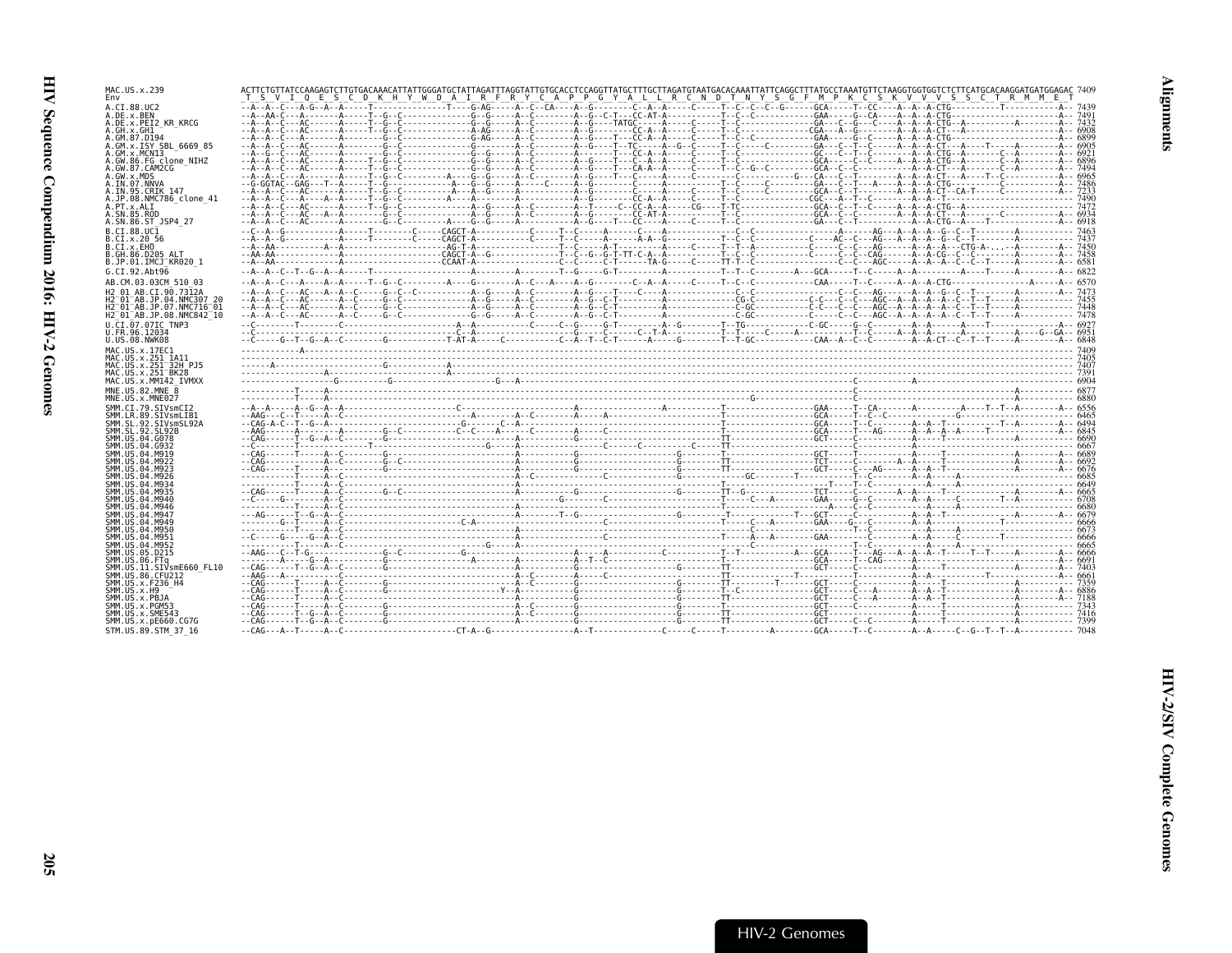<span id="page-51-0"></span>

|                                                                          |  |  |  | V <sub>3</sub> loop start |                                                                                                                                                                                                                                                                                            |
|--------------------------------------------------------------------------|--|--|--|---------------------------|--------------------------------------------------------------------------------------------------------------------------------------------------------------------------------------------------------------------------------------------------------------------------------------------|
| MAC.US.x.239<br>Env                                                      |  |  |  |                           | ACAGACTTCTACTTGGTTTGGCTTTAATGGAACTAGAGCAGAAAATAGAACTTATATTTACTGGCATGGTAGGGATAATAGGACTATAATTAGTTAGAATAATTATAATCTAACAATGAAATGTAGAAGACCAGGAAATAAGACAGTTTTACCAGTCACCATTA 7576<br>O T S T W F G F N G T R A E N R T Y Y W H G R . D N R T I I S L N K Y Y N L T M K C R R P G N K T V L P V T I |
| A.CT.88.UC2                                                              |  |  |  |                           |                                                                                                                                                                                                                                                                                            |
| A.DE.x.BEN<br>A.DE.X.PEI2 KR KRCG                                        |  |  |  |                           |                                                                                                                                                                                                                                                                                            |
| A.GH.x.GH1<br>A.GM.87.D194                                               |  |  |  |                           |                                                                                                                                                                                                                                                                                            |
| A.GM.x.ISY SBL 6669 85<br>A.GM.X.MCNI3                                   |  |  |  |                           |                                                                                                                                                                                                                                                                                            |
| A.GW.86.FG clone NIHZ                                                    |  |  |  |                           |                                                                                                                                                                                                                                                                                            |
| A.GW.87.CAM2CG<br>A.GW.x.MDS                                             |  |  |  |                           |                                                                                                                                                                                                                                                                                            |
| A.IN.07.NNVA<br>A.IN.95.CRIK 147                                         |  |  |  |                           |                                                                                                                                                                                                                                                                                            |
| A.JP.08.NMC786 clone 41<br>A.PT.x.ALI                                    |  |  |  |                           |                                                                                                                                                                                                                                                                                            |
| A.SN.85.ROD                                                              |  |  |  |                           |                                                                                                                                                                                                                                                                                            |
| A.SN.86.ST JSP4 27<br>B.CT.88.UC1                                        |  |  |  |                           |                                                                                                                                                                                                                                                                                            |
| B.CI.X.20 56<br>B.CI.X.EHO                                               |  |  |  |                           |                                                                                                                                                                                                                                                                                            |
| B.GH.86.D205 ALT                                                         |  |  |  |                           |                                                                                                                                                                                                                                                                                            |
| B.JP.01.IMCJ KR020 1<br>G.CI.92.Abt96                                    |  |  |  |                           |                                                                                                                                                                                                                                                                                            |
| AB.CM.03.03CM 510 03                                                     |  |  |  |                           |                                                                                                                                                                                                                                                                                            |
| H <sub>2</sub> 01 AB.CI.90.7312A<br>H2 <sup>-01-AB.JP.04.NMC307 20</sup> |  |  |  |                           |                                                                                                                                                                                                                                                                                            |
| H2 <sup>-01-AB.JP.07.NMC716-01</sup>                                     |  |  |  |                           |                                                                                                                                                                                                                                                                                            |
| H2 <sup>-01-AB.JP.08.NMC842<sup>-10</sup></sup><br>U.CI.07.07IC TNP3     |  |  |  |                           |                                                                                                                                                                                                                                                                                            |
| U.FR.96.12034                                                            |  |  |  |                           |                                                                                                                                                                                                                                                                                            |
| U.US.08.NWK08<br>MAC.US.x.17EC1                                          |  |  |  |                           |                                                                                                                                                                                                                                                                                            |
| MAC. U.S. x. 251 1A11<br>MAC.US.x.251 32H P.15                           |  |  |  |                           |                                                                                                                                                                                                                                                                                            |
| MAC.US.x.251 BK28                                                        |  |  |  |                           | $\frac{7558}{001}$                                                                                                                                                                                                                                                                         |
| MAC.US.x.MM142 IVMXX<br>MNE.US.82.MNE 8                                  |  |  |  |                           |                                                                                                                                                                                                                                                                                            |
| MNE.US.x.MNE027                                                          |  |  |  |                           |                                                                                                                                                                                                                                                                                            |
| SMM.CI.79.SIVsmCI2<br>SMM.LR.89.SIVsmLIB1                                |  |  |  |                           |                                                                                                                                                                                                                                                                                            |
| SMM.SL.92.SIVsmSL92A<br>SMM.SL.92.SL92B                                  |  |  |  |                           |                                                                                                                                                                                                                                                                                            |
| SMM.US.04.G078                                                           |  |  |  |                           |                                                                                                                                                                                                                                                                                            |
| SMM.US.04.G932<br>SMM.US.04.M919                                         |  |  |  |                           |                                                                                                                                                                                                                                                                                            |
| SMM. U.S. 04. M922<br>SMM. U.S. 04. M923                                 |  |  |  |                           |                                                                                                                                                                                                                                                                                            |
| SMM. US. 04. M926<br>SMM. U.S. 04. M934                                  |  |  |  |                           |                                                                                                                                                                                                                                                                                            |
| SMM. US. 04. M935<br>SMM.US.04.M940                                      |  |  |  |                           |                                                                                                                                                                                                                                                                                            |
| SMM.US.04.M946                                                           |  |  |  |                           |                                                                                                                                                                                                                                                                                            |
| SMM.US.04.M947<br>SMM.US.04.M949                                         |  |  |  |                           |                                                                                                                                                                                                                                                                                            |
| SMM.US.04.M950                                                           |  |  |  |                           |                                                                                                                                                                                                                                                                                            |
|                                                                          |  |  |  |                           |                                                                                                                                                                                                                                                                                            |
| SMM.US.04.M951<br>SMM. U.S. 04. M952                                     |  |  |  |                           |                                                                                                                                                                                                                                                                                            |
| SMM. U.S. 05. D215<br>SMM.US.06.FTa                                      |  |  |  |                           |                                                                                                                                                                                                                                                                                            |
| SMM.US.11.SIVsmE660 FL10<br>SMM.US.86.CFU212                             |  |  |  |                           |                                                                                                                                                                                                                                                                                            |
| SMM. U.S. x. F236 H4                                                     |  |  |  |                           |                                                                                                                                                                                                                                                                                            |
| SMM.US.x.H9<br>SMM.US.x.PBJA                                             |  |  |  |                           |                                                                                                                                                                                                                                                                                            |
| SMM.US.x.PGM53<br>SMM.US.x.SME543                                        |  |  |  |                           |                                                                                                                                                                                                                                                                                            |
| SMM.US.x.pE660.CG7G<br>STM.US.89.STM 37 16                               |  |  |  |                           |                                                                                                                                                                                                                                                                                            |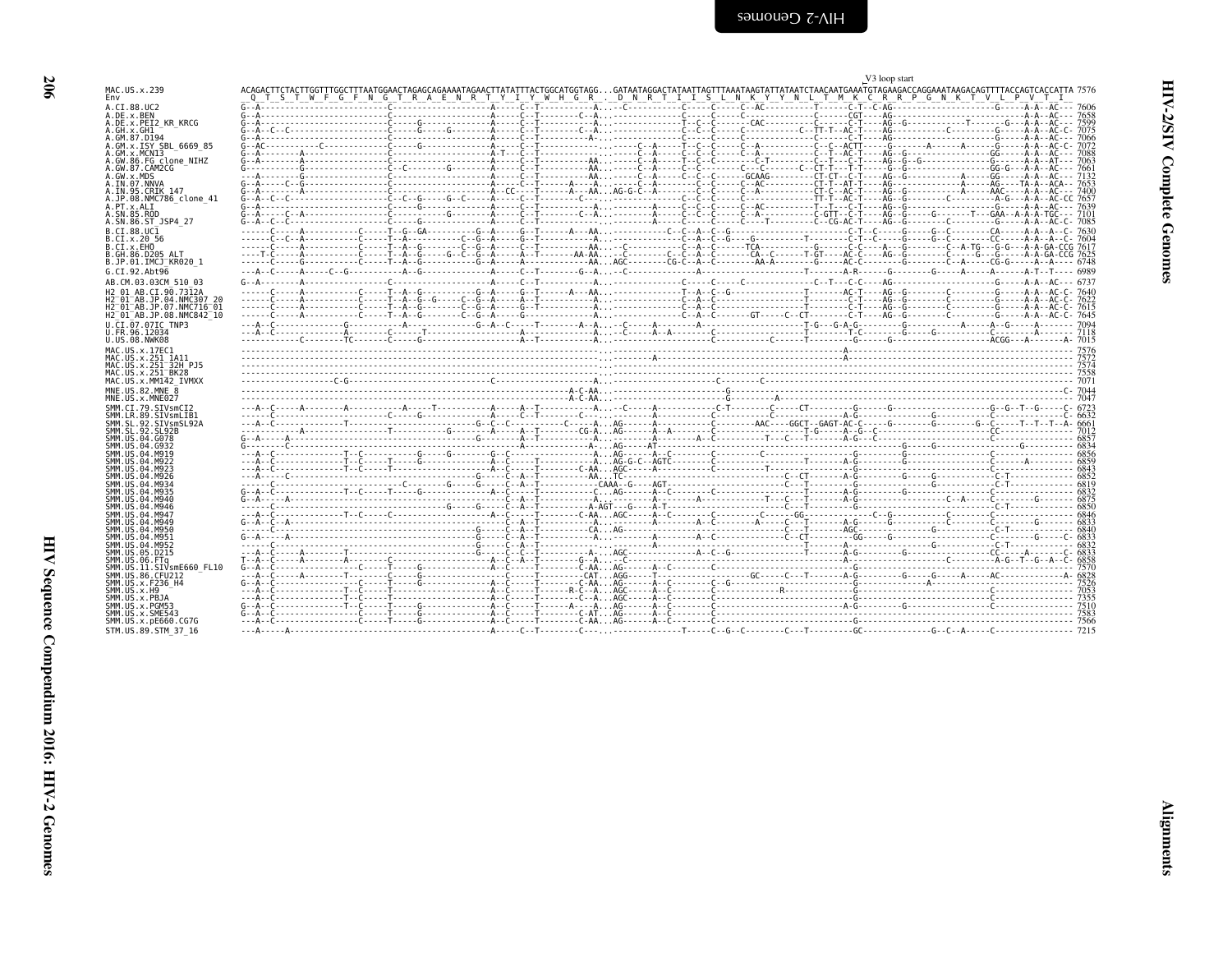<span id="page-52-0"></span>

|                                                                                             | V3 loop end                                                                                                                                            |            |
|---------------------------------------------------------------------------------------------|--------------------------------------------------------------------------------------------------------------------------------------------------------|------------|
| MAC.US.x.239<br>Env                                                                         | TGTCTGGATTGGTTTTCCACTCACAACCAATCAATGATAGGCCAAAGCAGGCATGGTTGGTTTGGAGGAAAATGGAAGGATGAAAAAAGAGGTGAAGCAGACCATTGTCAAACATCCCAGGTATACTGGAACTAACAATACTGAT 7725 |            |
| A.CI.88.UC2<br>A.DE.x.BEN                                                                   |                                                                                                                                                        |            |
| A.DE.x.PEI2 KR KRCG                                                                         |                                                                                                                                                        |            |
| A.GH.X.GH1<br>A.GM.87.D194                                                                  |                                                                                                                                                        |            |
| A.GM.x.ISY SBL 6669 85<br>A.GM.X.MCNI3                                                      |                                                                                                                                                        |            |
| A.GW.86.FG clone NIHZ<br>A.GW.87.CAM2CG                                                     |                                                                                                                                                        |            |
| A.GW.x.MDS<br>A.IN.07.NNVA                                                                  |                                                                                                                                                        |            |
| A.IN.95.CRIK 147<br>A.JP.08.NMC786 clone 41                                                 |                                                                                                                                                        |            |
| A.PT.x.ALI<br>A.SN.85.ROD                                                                   |                                                                                                                                                        |            |
| A.SN.86.ST JSP4 27<br>B.CI.88.UC1                                                           |                                                                                                                                                        |            |
| B.CI.x.20 56<br>B.CI.x.EHO                                                                  |                                                                                                                                                        |            |
| B.GH.86.D205 ALT<br>B.JP.01.IMCJ KR020 1                                                    |                                                                                                                                                        |            |
| G.CI.92.Abt96                                                                               |                                                                                                                                                        |            |
| AB.CM.03.03CM 510 03<br>H <sub>2</sub> 01 AB.CT.90.7312A                                    | AGT.C.CTCCTA.A.-A.-T-GACCAACG-GACGG-GA.ACA                                                                                                             |            |
| H2 01 AB.JP.04.NMC307 20<br>H2 <sup>-</sup> 01 <sup>-</sup> AB.JP.07.NMC716 <sup>-</sup> 01 |                                                                                                                                                        |            |
| H2 <sup>-01-AB.JP.08.NMC842<sup>-10</sup></sup>                                             |                                                                                                                                                        |            |
| U.CI.07.07IC TNP3<br>U.FR.96.12034                                                          |                                                                                                                                                        |            |
| U.US.08.NWK08<br>MAC.US.x.17EC1                                                             |                                                                                                                                                        |            |
| MAC.US.x.251 1A11<br>MAC.US.x.251 32H PJ5                                                   |                                                                                                                                                        |            |
| MAC.US.x.251 <sup>-</sup> BK28<br>MAC.US.x.MM142 IVMXX                                      |                                                                                                                                                        |            |
| MNE.US.82.MNE 8                                                                             |                                                                                                                                                        |            |
| MNE.US.x.MNE027<br>SMM.CI.79.SIVsmCI2                                                       |                                                                                                                                                        |            |
| SMM.LR.89.SIVsmLIB1<br>SMM.SL.92.SIVsmSL92A                                                 |                                                                                                                                                        |            |
| SMM. SL. 92. SL92B<br>SMM.US.04.G078                                                        |                                                                                                                                                        |            |
| SMM. US. 04. G932<br>SMM.US.04.M919                                                         |                                                                                                                                                        |            |
| SMM.US.04.M922<br>SMM.US.04.M923                                                            |                                                                                                                                                        |            |
| SMM.US.04.M926<br>SMM. US. 04. M934                                                         |                                                                                                                                                        | $-A-G7001$ |
| SMM. US. 04. M935<br>SMM. US. 04. M940                                                      |                                                                                                                                                        |            |
| SMM. US. 04. M946<br>SMM. US. 04. M947                                                      |                                                                                                                                                        |            |
| SMM. US. 04. M949<br>SMM.US.04.M950                                                         |                                                                                                                                                        |            |
| SMM.US.04.M951<br>SMM. US. 04. M952                                                         |                                                                                                                                                        |            |
| SMM.US.05.D215<br>SMM.US.06.FTa                                                             |                                                                                                                                                        |            |
| SMM.US.11.SIVsmE660 FL10<br>SMM.US.86.CFU212                                                |                                                                                                                                                        | -A-G 7719  |
| SMM. US. x. F236 H4                                                                         |                                                                                                                                                        |            |
| SMM. US. x. H9<br>SMM.US.x.PBJA                                                             |                                                                                                                                                        |            |
| SMM.US.x.PGM53<br>SMM.US.x.SME543                                                           |                                                                                                                                                        |            |
| SMM.US.x.pE660.CG7G<br>STM.US.89.STM 37 16                                                  |                                                                                                                                                        |            |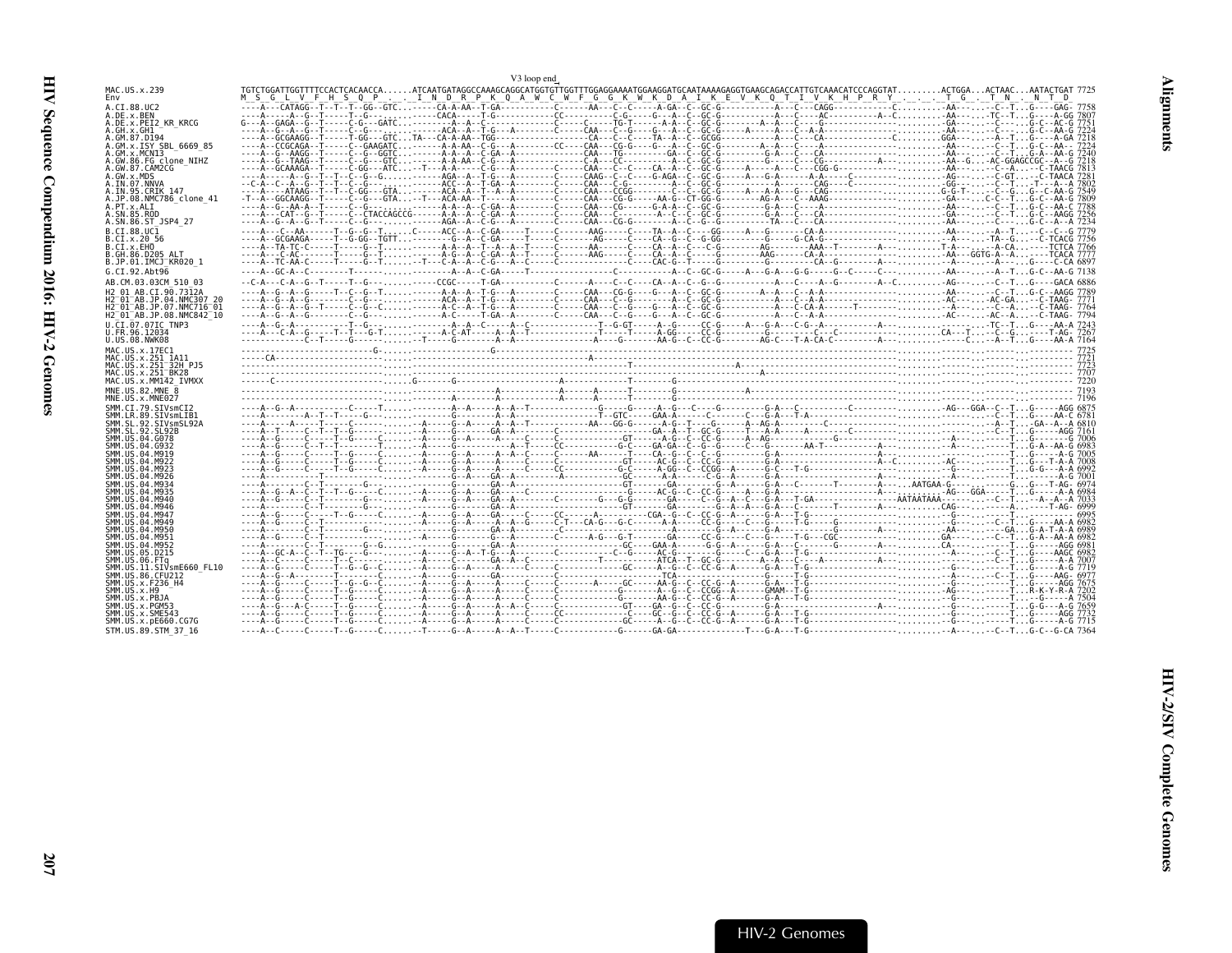<span id="page-53-0"></span>

| MAC.US.x.239                                                                                                            |  |  |  | V <sub>4</sub> loop start |  |  |  |  |
|-------------------------------------------------------------------------------------------------------------------------|--|--|--|---------------------------|--|--|--|--|
| A.DE.x.PEI2 KR KRCG                                                                                                     |  |  |  |                           |  |  |  |  |
|                                                                                                                         |  |  |  |                           |  |  |  |  |
| A.GM.87.D194<br>A.GM.x.ISY SBL_6669_85<br>A.GM.x.MCN13                                                                  |  |  |  |                           |  |  |  |  |
| GW.86.FG_clone_NIHZ<br>GW.87.CAM2CG                                                                                     |  |  |  |                           |  |  |  |  |
| A.IN.07.NNVA<br>A.IN.07.NNVA<br>A.IN.95.CRIK 147<br>A.PT.x.ALI<br>A.PT.x.ALI                                            |  |  |  |                           |  |  |  |  |
| A.SN.86.ST JSP4 27                                                                                                      |  |  |  |                           |  |  |  |  |
| B.CI.88.UCI<br>B.CI.x.20 56<br>B.CI.x.EHO                                                                               |  |  |  |                           |  |  |  |  |
| <b>B.GH.86.D205 ALT</b><br>B.JP.01.IMCJ <sup>-</sup> KR020 1                                                            |  |  |  |                           |  |  |  |  |
| G.CI.92.Abt96                                                                                                           |  |  |  |                           |  |  |  |  |
| AB.CM.03.03CM_510_03<br>H2 01 AB.CI.90.7312A                                                                            |  |  |  |                           |  |  |  |  |
| H2-01-AB.JP.04.NMC307-20<br>H2-01-AB.JP.07.NMC716-01<br>H2 <sup>-</sup> 01 <sup>-</sup> AB.JP.08.NMC842 <sup>-</sup> 10 |  |  |  |                           |  |  |  |  |
| U.ČI.07.07IC TNP3<br>U.FR.96.12034<br>U.US.08.NWK08                                                                     |  |  |  |                           |  |  |  |  |
| MAC.US.x.17EC1                                                                                                          |  |  |  |                           |  |  |  |  |
| MAC.US.x.251_1A11<br>MAC.US.x.251_32H_PJ5<br>MAC.US.x.251_32H_PJ5<br>MAC.US.x.251 BK28<br>MAC.US.x.MMI42_IVMXX          |  |  |  |                           |  |  |  |  |
| MNE.US.82.MNE_8<br>MNE.US.x.MNE027                                                                                      |  |  |  |                           |  |  |  |  |
| SMM.CI.79.SIVSmCI2<br>SMM.CI.79.SIVSmCI2<br>SMM.SL.92.SIVSmSL92A<br>SMM.SL.92.SIVSmSL92A<br>SMM.SL.92.SL92B             |  |  |  |                           |  |  |  |  |
| SMM. US. 04. G078                                                                                                       |  |  |  |                           |  |  |  |  |
| SMM.US.04.G932                                                                                                          |  |  |  |                           |  |  |  |  |
| SMM. US. 04. M919<br>SMM. US. 04. M919<br>SMM. US. 04. M923<br>SMM.US.04.M926                                           |  |  |  |                           |  |  |  |  |
| SMM.US.04.M934<br>SMM.US.04.M935                                                                                        |  |  |  |                           |  |  |  |  |
| SMM. US. 04. M940<br>SMM. US. 04. M940<br>SMM. US. 04. M947<br>SMM. US. 04. M949                                        |  |  |  |                           |  |  |  |  |
| SMM.US.04.M950<br>SMM.US.04.M951                                                                                        |  |  |  |                           |  |  |  |  |
| SMM.US.04.M95                                                                                                           |  |  |  |                           |  |  |  |  |
| SMM.US.05.D215<br>SMM.US.06.FTq<br>SMM.US.06.FTq<br>SMM.US.11.SIVsmE660_FL10<br>SMM.US.86.CFU212                        |  |  |  |                           |  |  |  |  |
| SMM.US.x.F236_H4<br>SMM.US.x.F236_H4<br>SMM.US.x.PBJA                                                                   |  |  |  |                           |  |  |  |  |
| SMM.US.x.PGM53<br>SMM.US.x.SME543                                                                                       |  |  |  |                           |  |  |  |  |
| SMM.US.x.pE660.CG7G<br>STM.US.89.STM 37 16                                                                              |  |  |  |                           |  |  |  |  |
|                                                                                                                         |  |  |  |                           |  |  |  |  |
|                                                                                                                         |  |  |  |                           |  |  |  |  |
|                                                                                                                         |  |  |  |                           |  |  |  |  |
|                                                                                                                         |  |  |  |                           |  |  |  |  |
|                                                                                                                         |  |  |  |                           |  |  |  |  |
|                                                                                                                         |  |  |  |                           |  |  |  |  |
|                                                                                                                         |  |  |  |                           |  |  |  |  |
|                                                                                                                         |  |  |  |                           |  |  |  |  |
|                                                                                                                         |  |  |  |                           |  |  |  |  |
|                                                                                                                         |  |  |  |                           |  |  |  |  |
|                                                                                                                         |  |  |  |                           |  |  |  |  |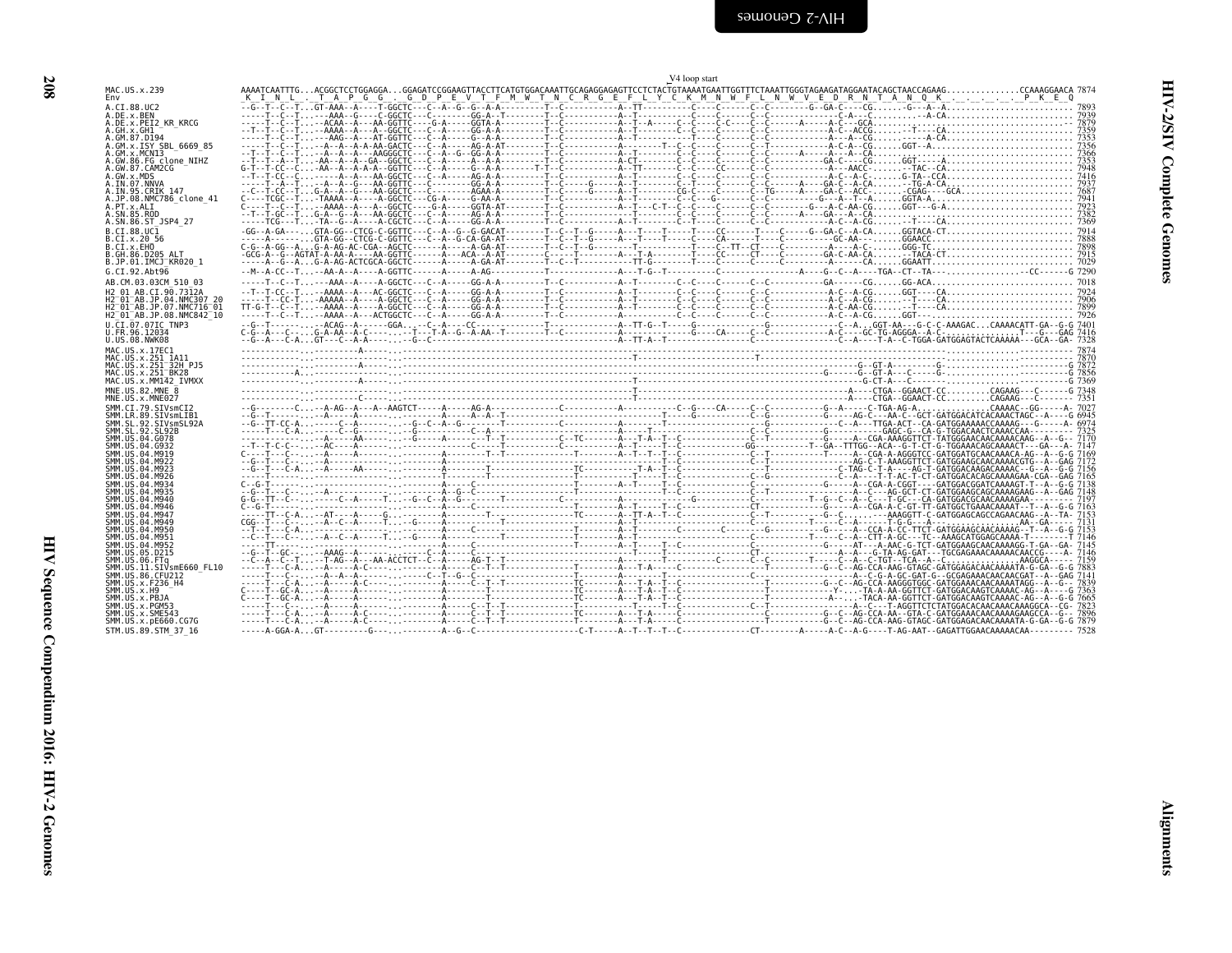<span id="page-54-0"></span>

|                                                        | V4 loop end                                                                                                                                                                                                                                                                                                                                                                                                                                                                                                                                                             | V5 start | V5 end |
|--------------------------------------------------------|-------------------------------------------------------------------------------------------------------------------------------------------------------------------------------------------------------------------------------------------------------------------------------------------------------------------------------------------------------------------------------------------------------------------------------------------------------------------------------------------------------------------------------------------------------------------------|----------|--------|
| MAC.US.x.239<br>Env                                    | GCATAAAAGGAATTACGTGCCATGTCATATTAGACAAATAATCAACACTTGGCATAAAGTAGGCAAAAATGTTTATTTGCCTCCAGAGGGGAACCCTCACTTAACGCAGCCCATAGGCATAGATTGGATTCATGGAAACCAAA 8035<br>__H__K__R__N__Y__V__P__C__H__I__R__Q__I__I__N__T__W__H__K__V__G__                                                                                                                                                                                                                                                                                                                                               |          |        |
| A.CI.88.UC2<br>A.DE.x.BEN                              |                                                                                                                                                                                                                                                                                                                                                                                                                                                                                                                                                                         |          |        |
| A.DE.X.PEI2 KR KRCG                                    |                                                                                                                                                                                                                                                                                                                                                                                                                                                                                                                                                                         |          |        |
| A.GH.x.GH1<br>A.GM.87.D194                             |                                                                                                                                                                                                                                                                                                                                                                                                                                                                                                                                                                         |          |        |
| A.GM.x.ISY SBL 6669 85                                 |                                                                                                                                                                                                                                                                                                                                                                                                                                                                                                                                                                         |          |        |
| A.GM.x.MCNI3                                           |                                                                                                                                                                                                                                                                                                                                                                                                                                                                                                                                                                         |          |        |
| A.GW.86.FG clone NIHZ<br>A.GW.87.CAM2CG                |                                                                                                                                                                                                                                                                                                                                                                                                                                                                                                                                                                         |          |        |
| A.GW.x.MDS                                             |                                                                                                                                                                                                                                                                                                                                                                                                                                                                                                                                                                         |          |        |
| A.IN.07.NNVA<br>A. IN. 95. CRIK 147                    |                                                                                                                                                                                                                                                                                                                                                                                                                                                                                                                                                                         |          |        |
| A.JP.08.NMC786 clone 41                                | C-6CAC------†-CA--6--C-----A-AG---------†-TC----C---C---G---------A-----------†-G--A----GT-6--C-----A-----A-----T-G-6-C--------T--CAC-6A--GC:::::::::::-----G-- 8077                                                                                                                                                                                                                                                                                                                                                                                                    |          |        |
| A.PT.x.ALI<br>A.SN.85.ROD                              |                                                                                                                                                                                                                                                                                                                                                                                                                                                                                                                                                                         |          |        |
| A.SN.86.ST JSP4 27                                     |                                                                                                                                                                                                                                                                                                                                                                                                                                                                                                                                                                         |          |        |
| B.CI.88.UC1<br>B.CI.X.20 56                            |                                                                                                                                                                                                                                                                                                                                                                                                                                                                                                                                                                         |          |        |
| B.CI.X.EHO                                             |                                                                                                                                                                                                                                                                                                                                                                                                                                                                                                                                                                         |          |        |
| B.GH.86.D205 ALT<br>B.JP.01.IMCJ KR020 1               |                                                                                                                                                                                                                                                                                                                                                                                                                                                                                                                                                                         |          |        |
| G.CI.92.Abt96                                          |                                                                                                                                                                                                                                                                                                                                                                                                                                                                                                                                                                         |          |        |
| AB.CM.03.03CM 510 03                                   |                                                                                                                                                                                                                                                                                                                                                                                                                                                                                                                                                                         |          |        |
| H2 01 AB.CI.90.7312A                                   | $\ldots C \cdot G \cdot C \cdot \ldots - \cdot C \cdot C \cdot \ldots - A \cdot C \cdot \ldots - A \cdot C \cdot \ldots - A \cdot C \cdot \ldots - A \cdot C \cdot \ldots - A \cdot C \cdot \ldots - A \cdot C \cdot \ldots - A \cdot C \cdot \ldots - A \cdot C \cdot \ldots - A \cdot C \cdot \ldots - A \cdot C \cdot \ldots - A \cdot C \cdot \ldots - A \cdot C \cdot \ldots - A \cdot C \cdot \ldots - A \cdot C \cdot \ldots - A \cdot C \cdot \ldots - A \cdot C \cdot \ldots - A \cdot C \cdot \ldots - A \cdot C \cdot \ldots - A \cdot C \cdot \ldots - A \$ |          |        |
| H2 01 AB JP 04 NMC307 26<br>H2 01 AB.JP.07.NMC716 01   |                                                                                                                                                                                                                                                                                                                                                                                                                                                                                                                                                                         |          |        |
| H2 01 AB.JP.08.NMC842 10                               |                                                                                                                                                                                                                                                                                                                                                                                                                                                                                                                                                                         |          |        |
| U.CI.07.07IC TNP3                                      |                                                                                                                                                                                                                                                                                                                                                                                                                                                                                                                                                                         |          |        |
| U.FR.96.12034<br>U.US.08.NWK08                         |                                                                                                                                                                                                                                                                                                                                                                                                                                                                                                                                                                         |          |        |
| MAC.US.x.17EC1                                         |                                                                                                                                                                                                                                                                                                                                                                                                                                                                                                                                                                         |          |        |
| MAC.US.x.251 1A11                                      |                                                                                                                                                                                                                                                                                                                                                                                                                                                                                                                                                                         |          |        |
| MAC.US.x.251 32H PJ5<br>MAC.US.x.251 <sup>-</sup> BK28 |                                                                                                                                                                                                                                                                                                                                                                                                                                                                                                                                                                         |          |        |
| MAC.US.x.MM142 IVMXX                                   |                                                                                                                                                                                                                                                                                                                                                                                                                                                                                                                                                                         |          |        |
| MNE.US.82.MNE 8<br>MNE.US.x.MNE027                     |                                                                                                                                                                                                                                                                                                                                                                                                                                                                                                                                                                         |          |        |
| SMM.CI.79.SIVsmCI2                                     |                                                                                                                                                                                                                                                                                                                                                                                                                                                                                                                                                                         |          |        |
| SMM.LR.89.SIVsmLIB1                                    |                                                                                                                                                                                                                                                                                                                                                                                                                                                                                                                                                                         |          |        |
| SMM.SL.92.SIVsmSL92A<br>SMM.SL.92.SL92B                |                                                                                                                                                                                                                                                                                                                                                                                                                                                                                                                                                                         |          |        |
| SMM.US.04.G078                                         |                                                                                                                                                                                                                                                                                                                                                                                                                                                                                                                                                                         |          |        |
| SMM.US.04.G932<br>SMM.US.04.M919                       |                                                                                                                                                                                                                                                                                                                                                                                                                                                                                                                                                                         |          |        |
| SMM.US.04.M922                                         |                                                                                                                                                                                                                                                                                                                                                                                                                                                                                                                                                                         |          |        |
| SMM.US.04.M923<br>SMM.US.04.M926                       |                                                                                                                                                                                                                                                                                                                                                                                                                                                                                                                                                                         |          |        |
| SMM. US. 04. M934<br>SMM. US. 04. M935                 |                                                                                                                                                                                                                                                                                                                                                                                                                                                                                                                                                                         |          |        |
| SMM.US.04.M940                                         |                                                                                                                                                                                                                                                                                                                                                                                                                                                                                                                                                                         |          |        |
| SMM.US.04.M946<br>SMM. US. 04. M947                    |                                                                                                                                                                                                                                                                                                                                                                                                                                                                                                                                                                         |          |        |
| SMM. US. 04. M949                                      |                                                                                                                                                                                                                                                                                                                                                                                                                                                                                                                                                                         |          |        |
| SMM.US.04.M950<br>SMM.US.04.M951                       |                                                                                                                                                                                                                                                                                                                                                                                                                                                                                                                                                                         |          |        |
| SMM.US.04.M952                                         |                                                                                                                                                                                                                                                                                                                                                                                                                                                                                                                                                                         |          |        |
| SMM.US.05.D215                                         |                                                                                                                                                                                                                                                                                                                                                                                                                                                                                                                                                                         |          |        |
| SMM.US.06.FTq<br>SMM.US.11.SIVsmE660 FL10              |                                                                                                                                                                                                                                                                                                                                                                                                                                                                                                                                                                         |          |        |
| SMM.US.86.CFU212                                       |                                                                                                                                                                                                                                                                                                                                                                                                                                                                                                                                                                         |          |        |
| SMM.US.x.F236 H4<br>SMM. US. x.H9                      |                                                                                                                                                                                                                                                                                                                                                                                                                                                                                                                                                                         |          |        |
| SMM.US.x.PBJA                                          |                                                                                                                                                                                                                                                                                                                                                                                                                                                                                                                                                                         |          |        |
| SMM.US.x.PGM53<br>SMM.US.x.SME543                      |                                                                                                                                                                                                                                                                                                                                                                                                                                                                                                                                                                         |          |        |
|                                                        |                                                                                                                                                                                                                                                                                                                                                                                                                                                                                                                                                                         |          |        |
| SMM. US. x. pE660. CG7G<br>STM.US.89.STM 37 16         |                                                                                                                                                                                                                                                                                                                                                                                                                                                                                                                                                                         |          |        |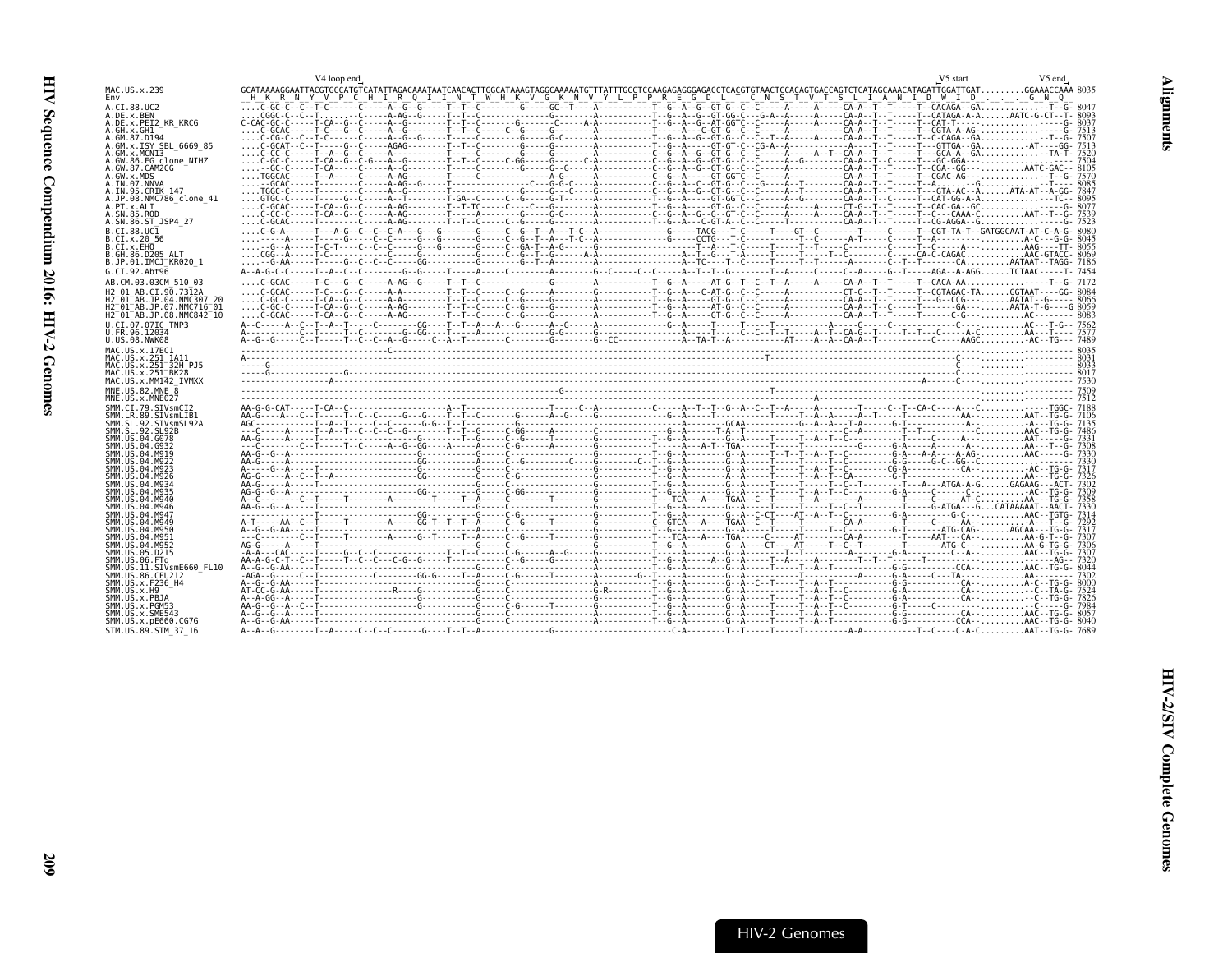| ۰. |
|----|

<span id="page-55-0"></span>

|                                                                             | Rev Responsive Element (RRE) start<br>Env gp120 end Env gp41 start                                                                                                                                                                                                            |  |
|-----------------------------------------------------------------------------|-------------------------------------------------------------------------------------------------------------------------------------------------------------------------------------------------------------------------------------------------------------------------------|--|
| MAC.US.x.239<br>Env                                                         | CTAATATCACCATGAGTGCAGAGGTGGCAGAACTGTATCGATTGGGAGATTATAAATTAGTAGAGATCACTCCATTGGCCCCCACAGATGTGAGAGGTACACTACTGGTGGCACCTCAAGAATAAAAGAGGGGTCTTTGTGCTAGGGTTCTTG 8202<br>T M S A E V A E L Y R L E L G D Y K L V E I T P I G L A P T D V K R Y T T . G G T S R N K R G V F V L G F L |  |
| A.CI.88.UC2<br>A.DE.x.BEN                                                   |                                                                                                                                                                                                                                                                               |  |
| A.DE.x.PEI2 KR KRCG                                                         |                                                                                                                                                                                                                                                                               |  |
| A.GH.x.GH1<br>A.GM.87.D194                                                  |                                                                                                                                                                                                                                                                               |  |
| A.GM.x.ISY SBL 6669 85                                                      |                                                                                                                                                                                                                                                                               |  |
| A.GM.x.MCNI3<br>A.GW.86.FG clone NIHZ                                       |                                                                                                                                                                                                                                                                               |  |
| A.GW.87.CAM2CG                                                              |                                                                                                                                                                                                                                                                               |  |
| A.GW.x.MDS<br>A.IN.07.NNVA                                                  |                                                                                                                                                                                                                                                                               |  |
| A.IN.95.CRIK 147                                                            |                                                                                                                                                                                                                                                                               |  |
| A.JP.08.NMC786 clone 41<br>A.PT.x.ALI                                       |                                                                                                                                                                                                                                                                               |  |
| A.SN.85.ROD                                                                 |                                                                                                                                                                                                                                                                               |  |
| A.SN.86.ST JSP4 27<br>B.CI.88.UC1                                           | $-8244$                                                                                                                                                                                                                                                                       |  |
| B.CI.X.20 56                                                                |                                                                                                                                                                                                                                                                               |  |
| B.CI.X.EHO<br>B.GH.86.D205 ALT                                              |                                                                                                                                                                                                                                                                               |  |
| B.JP.01.IMCJ KR020 1                                                        |                                                                                                                                                                                                                                                                               |  |
| G.CI.92.Abt96                                                               |                                                                                                                                                                                                                                                                               |  |
| AB.CM.03.03CM 510 03<br>H2 01 AB.CI.90.7312A                                |                                                                                                                                                                                                                                                                               |  |
| H2 <sup>-01-AB.JP.04.NMC307 20</sup>                                        |                                                                                                                                                                                                                                                                               |  |
| H2-01-AB.JP.07.NMC716-01<br>H2 <sup>-01-AB.JP.08.NMC842<sup>-10</sup></sup> |                                                                                                                                                                                                                                                                               |  |
| U.CI.07.07IC TNP3                                                           |                                                                                                                                                                                                                                                                               |  |
| U.FR.96.12034                                                               |                                                                                                                                                                                                                                                                               |  |
| U.US.08.NWK08<br>MAC.US.x.17EC1                                             |                                                                                                                                                                                                                                                                               |  |
| MAC.US.x.251 1A11                                                           |                                                                                                                                                                                                                                                                               |  |
| MAC.US.x.251 <sup>-32H</sup> PJ5<br>MAC.US.x.251 <sup>-</sup> BK28          |                                                                                                                                                                                                                                                                               |  |
| MAC.US.x.MM142 IVMXX                                                        |                                                                                                                                                                                                                                                                               |  |
| MNE.US.82.MNE 8<br>MNE.US.x.MNE027                                          |                                                                                                                                                                                                                                                                               |  |
| SMM.CI.79.SIVsmCI2                                                          |                                                                                                                                                                                                                                                                               |  |
| SMM.LR.89.SIVsmLIB1<br>SMM.SL.92.SIVsmSL92A                                 |                                                                                                                                                                                                                                                                               |  |
| SMM. SL. 92. SL92B                                                          |                                                                                                                                                                                                                                                                               |  |
| SMM. US.04.G078<br>SMM.US.04.G932                                           |                                                                                                                                                                                                                                                                               |  |
| SMM.US.04.M919                                                              |                                                                                                                                                                                                                                                                               |  |
| SMM.US.04.M922<br>SMM. US. 04. M923                                         |                                                                                                                                                                                                                                                                               |  |
| SMM. U.S. 04. M926<br>SMM.US.04.M934                                        |                                                                                                                                                                                                                                                                               |  |
| SMM.US.04.M935                                                              |                                                                                                                                                                                                                                                                               |  |
| SMM.US.04.M940<br>SMM.US.04.M946                                            |                                                                                                                                                                                                                                                                               |  |
| SMM.US.04.M947                                                              | $-10.1411 - 10.0111 - 10.0111 - 10.0111 - 10.0111 - 10.0111 - 10.0111 - 10.0111 - 10.0111 - 10.0111 - 10.0111 - 10.0111 - 10.0111 - 10.0111 - 10.0111 - 10.0111 - 10.0111 - 10.0111 - 10.0111 - 10.0111 - 10.0111 - 10.0111 - 10.0111 - 10.0111 - 10.$                        |  |
| SMM.US.04.M949<br>SMM.US.04.M950                                            |                                                                                                                                                                                                                                                                               |  |
| SMM.US.04.M951                                                              |                                                                                                                                                                                                                                                                               |  |
| SMM.US.04.M952<br>SMM.US.05.D215                                            |                                                                                                                                                                                                                                                                               |  |
| SMM.US.06.FTq                                                               |                                                                                                                                                                                                                                                                               |  |
| SMM.US.11.SIVsmE660 FL10<br>SMM.US.86.CFU212                                |                                                                                                                                                                                                                                                                               |  |
| SMM.US.x.F236 H4                                                            |                                                                                                                                                                                                                                                                               |  |
| SMM. US. x.H9<br>SMM.US.x.PBJA                                              |                                                                                                                                                                                                                                                                               |  |
| SMM.US.x.PGM53<br>SMM.US.x.SME543                                           |                                                                                                                                                                                                                                                                               |  |
| SMM.US.x.pE660.CG7G                                                         |                                                                                                                                                                                                                                                                               |  |
| STM.US.89.STM 37 16                                                         |                                                                                                                                                                                                                                                                               |  |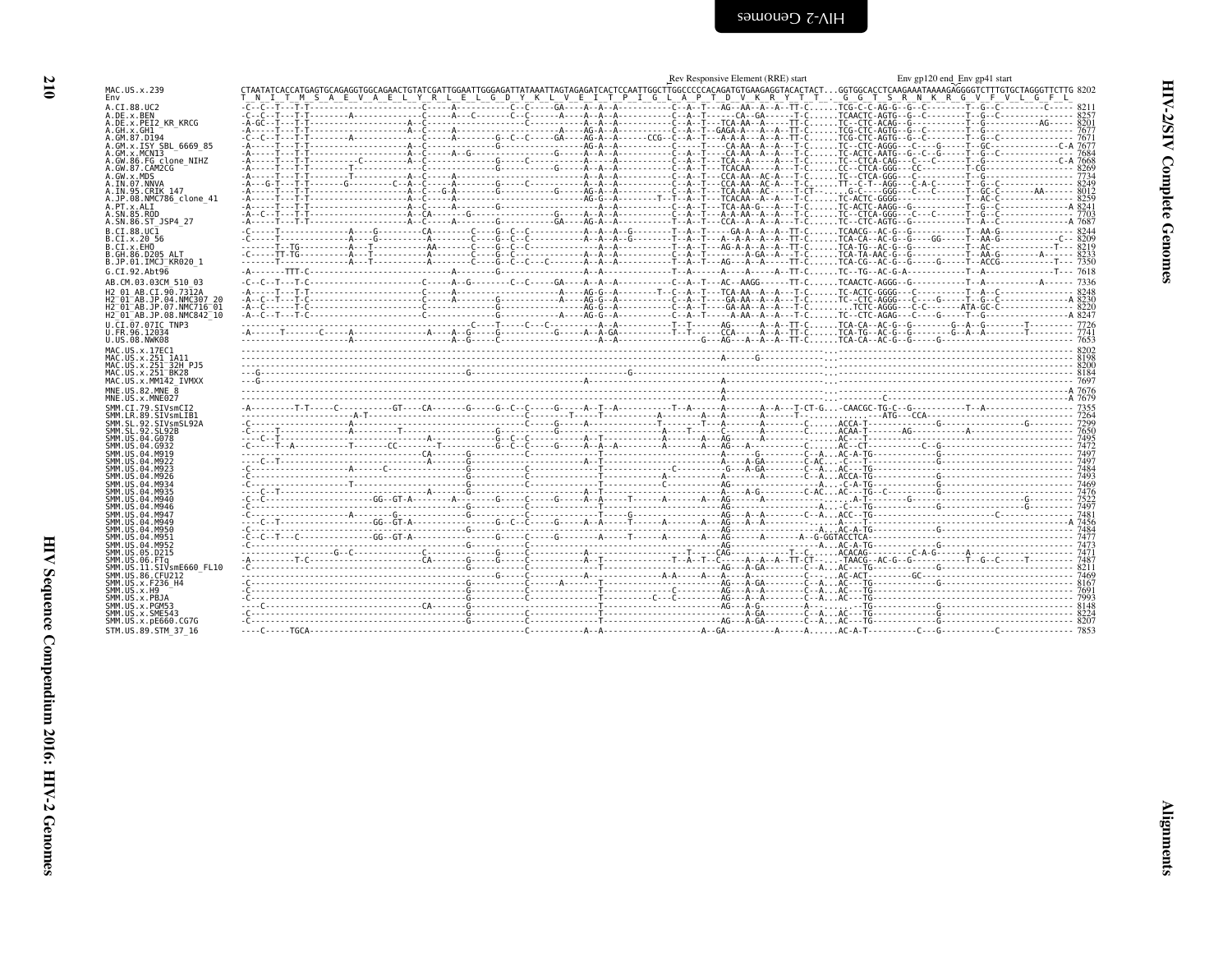| MAC.US.x.239<br>Env                                                                         |  |  | G F L A T A G S A M G A A S L T L T A O S R T L L A G I V O O O O O L L D V V K R O O E L L R L T V W G T K N L |  |      |
|---------------------------------------------------------------------------------------------|--|--|-----------------------------------------------------------------------------------------------------------------|--|------|
| A.CI.88.UC2                                                                                 |  |  |                                                                                                                 |  |      |
| A.DE.x.BEN<br>A.DE.x.PEI2 KR KRCG                                                           |  |  |                                                                                                                 |  |      |
| A.GH.x.GH1                                                                                  |  |  |                                                                                                                 |  |      |
| A.GM.87.D194<br>A.GM.x.ISY SBL 6669 85                                                      |  |  |                                                                                                                 |  |      |
| A.GM.x.MCN13                                                                                |  |  |                                                                                                                 |  |      |
| A.GW.86.FG clone NIHZ<br>A.GW.87.CAM2CG                                                     |  |  |                                                                                                                 |  |      |
| A.GW.x.MDS                                                                                  |  |  |                                                                                                                 |  |      |
| A.IN.07.NNVA<br>A.IN.95.CRIK 147                                                            |  |  |                                                                                                                 |  |      |
| A.JP.08.NMC786 clone 41                                                                     |  |  |                                                                                                                 |  |      |
| A.PT.x.ALI<br>A.SN.85.ROD                                                                   |  |  |                                                                                                                 |  |      |
| A.SN.86.ST JSP4 27                                                                          |  |  |                                                                                                                 |  |      |
| B.CI.88.UC1                                                                                 |  |  |                                                                                                                 |  |      |
| B.CI.x.20 56<br>B.CI.X.EHO                                                                  |  |  |                                                                                                                 |  |      |
| B.GH.86.D205 ALT                                                                            |  |  |                                                                                                                 |  |      |
| B.JP.01.IMCJ KR020 1<br>G.CI.92.Abt96                                                       |  |  |                                                                                                                 |  |      |
| AB.CM.03.03CM 510 03                                                                        |  |  |                                                                                                                 |  |      |
| H2 01 AB.CI.90.7312A                                                                        |  |  |                                                                                                                 |  |      |
| H2 01 AB JP 04 NMC307 26<br>H2 <sup>-</sup> 01 <sup>-</sup> AB.JP.07.NMC716 <sup>-</sup> 01 |  |  |                                                                                                                 |  |      |
| H2 <sup>-01-AB.JP.08.NMC842<sup>-10</sup></sup>                                             |  |  |                                                                                                                 |  |      |
| U.CI.07.07IC TNP3                                                                           |  |  |                                                                                                                 |  |      |
| U.FR.96.12034<br>U.US.08.NWK08                                                              |  |  |                                                                                                                 |  |      |
| MAC.US.x.17EC1                                                                              |  |  |                                                                                                                 |  |      |
| MAC.US.x.251 1A11                                                                           |  |  |                                                                                                                 |  |      |
| MAC.US.x.251 <sup>-32H</sup> PJ5<br>MAC. US. x. 251 <sup>-</sup> BK28                       |  |  |                                                                                                                 |  |      |
| MAC.US.x.MM142 IVMXX                                                                        |  |  |                                                                                                                 |  |      |
| MNE.US.82.MNE 8<br>MNE.US.x.MNE027                                                          |  |  |                                                                                                                 |  |      |
| SMM.CI.79.SIVsmCI2                                                                          |  |  |                                                                                                                 |  |      |
| SMM.LR.89.SIVsmLIB1                                                                         |  |  |                                                                                                                 |  |      |
| SMM.SL.92.SIVsmSL92A<br>SMM. SL. 92. SL92B                                                  |  |  |                                                                                                                 |  |      |
| SMM.US.04.G078                                                                              |  |  |                                                                                                                 |  |      |
| SMM.US.04.G932<br>SMM.US.04.M919                                                            |  |  |                                                                                                                 |  |      |
| SMM. US. 04. M922                                                                           |  |  |                                                                                                                 |  |      |
| SMM.US.04.M923<br>SMM. US. 04. M926                                                         |  |  |                                                                                                                 |  |      |
| SMM. US. 04. M934                                                                           |  |  |                                                                                                                 |  |      |
| SMM. US. 04. M935<br>SMM.US.04.M940                                                         |  |  |                                                                                                                 |  |      |
| SMM.US.04.M946                                                                              |  |  |                                                                                                                 |  |      |
| SMM.US.04.M947<br>SMM.US.04.M949                                                            |  |  |                                                                                                                 |  |      |
| SMM.US.04.M950<br>SMM.US.04.M951                                                            |  |  |                                                                                                                 |  |      |
| SMM.US.04.M952                                                                              |  |  |                                                                                                                 |  |      |
| SMM.US.05.D215<br>SMM.US.06.FTa                                                             |  |  |                                                                                                                 |  |      |
| SMM.US.11.SIVsmE660 FL10                                                                    |  |  |                                                                                                                 |  | 8381 |
| SMM.US.86.CFU212                                                                            |  |  |                                                                                                                 |  |      |
| SMM.US.x.F236 H4<br>SMM.US.x.H9                                                             |  |  |                                                                                                                 |  |      |
| SMM.US.x.PBJA                                                                               |  |  |                                                                                                                 |  |      |
| SMM.US.x.PGM53<br>SMM.US.x.SME543                                                           |  |  |                                                                                                                 |  |      |
| SMM. US. x. pE660. CG7G                                                                     |  |  |                                                                                                                 |  |      |
| STM.US.89.STM 37 16                                                                         |  |  |                                                                                                                 |  |      |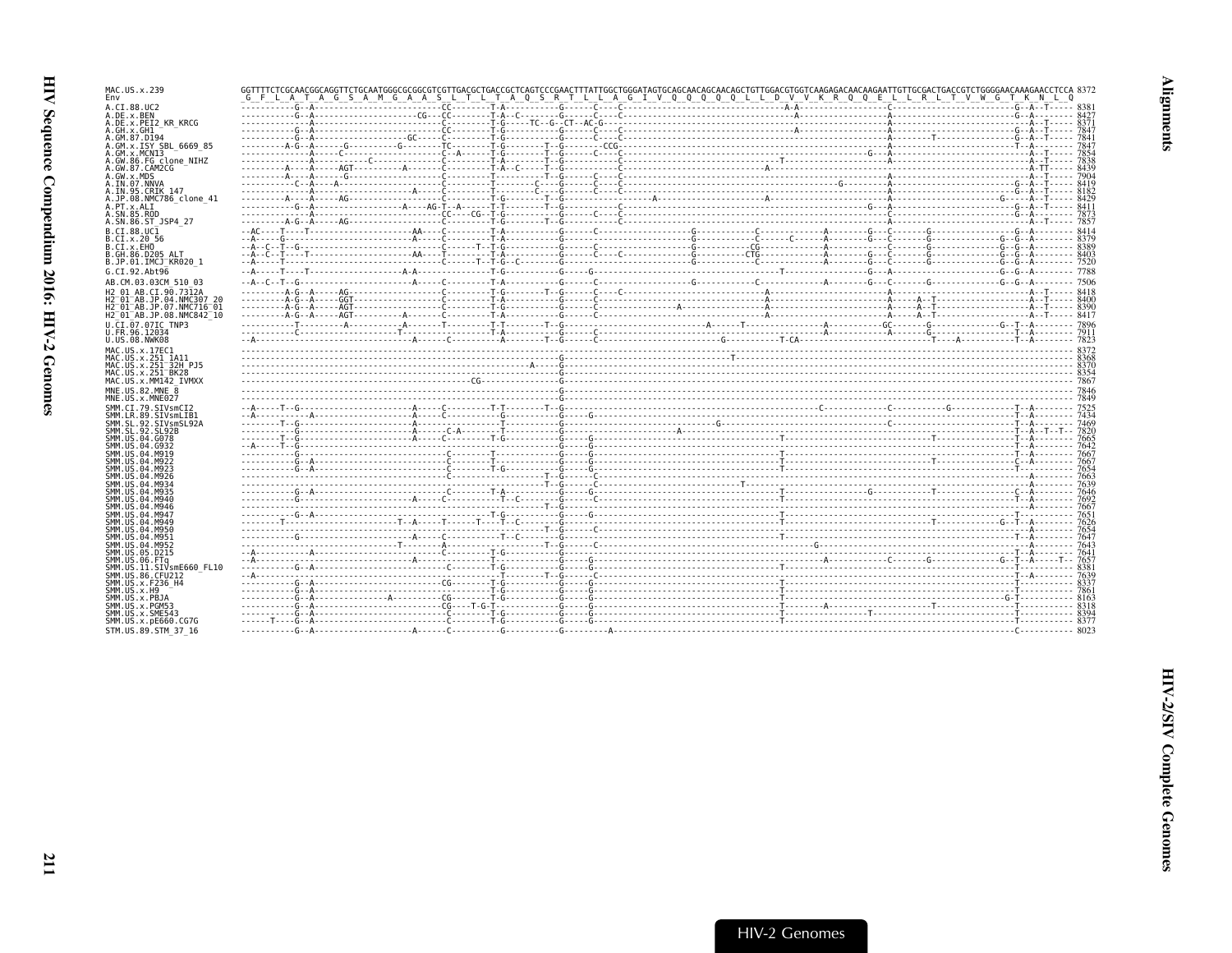| ٧ |
|---|
|   |

<span id="page-57-0"></span>

|                                                                              |                                                                                                                                                                                                                                                                                                                     | RRE end |
|------------------------------------------------------------------------------|---------------------------------------------------------------------------------------------------------------------------------------------------------------------------------------------------------------------------------------------------------------------------------------------------------------------|---------|
| MAC.US.x.239<br>Env                                                          |                                                                                                                                                                                                                                                                                                                     |         |
| A.CI.88.UC2                                                                  |                                                                                                                                                                                                                                                                                                                     |         |
| A.DE.x.BEN<br>A.DE.X.PEI2 KR KRCG                                            |                                                                                                                                                                                                                                                                                                                     |         |
| A.GH.x.GH1<br>A.GM.87.D194                                                   |                                                                                                                                                                                                                                                                                                                     |         |
| A.GM.x.ISY SBL 6669 85                                                       |                                                                                                                                                                                                                                                                                                                     |         |
| A.GM.x.MCN13<br>A.GW.86.FG clone NIHZ                                        |                                                                                                                                                                                                                                                                                                                     |         |
| A.GW.87.CAM2CG<br>A.GW.x.MDS                                                 |                                                                                                                                                                                                                                                                                                                     |         |
| A.IN.07.NNVA<br>A.IN.95.CRIK 147                                             |                                                                                                                                                                                                                                                                                                                     |         |
| A.JP.08.NMC786 clone 41                                                      |                                                                                                                                                                                                                                                                                                                     |         |
| A.PT.x.ALT<br>A.SN.85.ROD                                                    |                                                                                                                                                                                                                                                                                                                     |         |
| A.SN.86.ST JSP4 27<br>B.CI.88.UC1                                            |                                                                                                                                                                                                                                                                                                                     |         |
| B.CI.x.20 56                                                                 |                                                                                                                                                                                                                                                                                                                     |         |
| B.CI.X.EHO<br>B.GH.86.D205 ALT                                               |                                                                                                                                                                                                                                                                                                                     |         |
| B.JP.01.IMCJ <sup>-</sup> KR020 1                                            |                                                                                                                                                                                                                                                                                                                     |         |
| G.CI.92.Abt96<br>AB.CM.03.03CM 510 03                                        | $-6-4-4-1$                                                                                                                                                                                                                                                                                                          |         |
| H <sub>2</sub> 01 AB.CT.90.7312A                                             |                                                                                                                                                                                                                                                                                                                     |         |
| H2 <sup>-01-AB.JP.04.NMC307 20</sup><br>H2 <sup>-01-AB.JP.07.NMC716-01</sup> |                                                                                                                                                                                                                                                                                                                     |         |
| H2 <sup>-01-AB.JP.08.NMC842<sup>-10</sup></sup>                              |                                                                                                                                                                                                                                                                                                                     |         |
| U.CI.07.07IC TNP3<br>U.FR.96.12034                                           |                                                                                                                                                                                                                                                                                                                     |         |
| U.US.08.NWK08<br>MAC.US.x.17EC1                                              |                                                                                                                                                                                                                                                                                                                     |         |
| MAC. US. x. 251 1A11                                                         |                                                                                                                                                                                                                                                                                                                     |         |
| MAC.US.x.251 32H PJ5<br>MAC.US.x.251 <sup>-</sup> BK28                       | $\frac{1}{1}$ $\frac{1}{1}$ $\frac{1}{1}$ $\frac{1}{1}$ $\frac{1}{1}$ $\frac{1}{1}$ $\frac{1}{1}$ $\frac{1}{1}$ $\frac{1}{1}$ $\frac{1}{1}$ $\frac{1}{1}$ $\frac{1}{1}$ $\frac{1}{1}$ $\frac{1}{1}$ $\frac{1}{1}$ $\frac{1}{1}$ $\frac{1}{1}$ $\frac{1}{1}$ $\frac{1}{1}$ $\frac{1}{1}$ $\frac{1}{1}$ $\frac{1}{1}$ |         |
| MAC.US.x.MM142 IVMXX                                                         |                                                                                                                                                                                                                                                                                                                     |         |
| MNE.US.82.MNE 8<br>MNE.US.x.MNE027                                           |                                                                                                                                                                                                                                                                                                                     |         |
| SMM.CI.79.SIVsmCI2<br>SMM.LR.89.SIVsmLIB1                                    |                                                                                                                                                                                                                                                                                                                     |         |
| SMM.SL.92.SIVsmSL92A                                                         |                                                                                                                                                                                                                                                                                                                     |         |
| SMM.SL.92.SL92B<br>SMM.US.04.G078                                            |                                                                                                                                                                                                                                                                                                                     |         |
| SMM. U.S. 04. G932<br>SMM.US.04.M919                                         |                                                                                                                                                                                                                                                                                                                     |         |
| SMM. US. 04. M922<br>SMM. US. 04. M923                                       |                                                                                                                                                                                                                                                                                                                     |         |
| SMM.US.04.M926                                                               |                                                                                                                                                                                                                                                                                                                     |         |
| SMM. U.S. 04. M934<br>SMM. U.S. 04. M935                                     |                                                                                                                                                                                                                                                                                                                     |         |
| SMM. U.S. 04. M940<br>SMM. U.S. 04. M946                                     |                                                                                                                                                                                                                                                                                                                     |         |
| SMM. U.S. 04. M947<br>SMM. U.S. 04. M949                                     |                                                                                                                                                                                                                                                                                                                     |         |
| SMM. US. 04. M950                                                            |                                                                                                                                                                                                                                                                                                                     |         |
| SMM. U.S. 04. M951<br>SMM.US.04.M952                                         |                                                                                                                                                                                                                                                                                                                     |         |
| SMM.US.05.D215<br>SMM.US.06.FTq                                              |                                                                                                                                                                                                                                                                                                                     |         |
| SMM.US.11.SIVsmE660 FL10                                                     |                                                                                                                                                                                                                                                                                                                     |         |
| SMM.US.86.CFU212<br>SMM.US.x.F236 H4                                         |                                                                                                                                                                                                                                                                                                                     |         |
| $SMM. \, US. x. H9$<br>SMM.US.x.PBJA                                         |                                                                                                                                                                                                                                                                                                                     |         |
| SMM.US.x.PGM53<br>SMM.US.x.SME543                                            |                                                                                                                                                                                                                                                                                                                     |         |
| SMM.US.x.pE660.CG7G                                                          |                                                                                                                                                                                                                                                                                                                     |         |
| STM.US.89.STM 37 16                                                          |                                                                                                                                                                                                                                                                                                                     |         |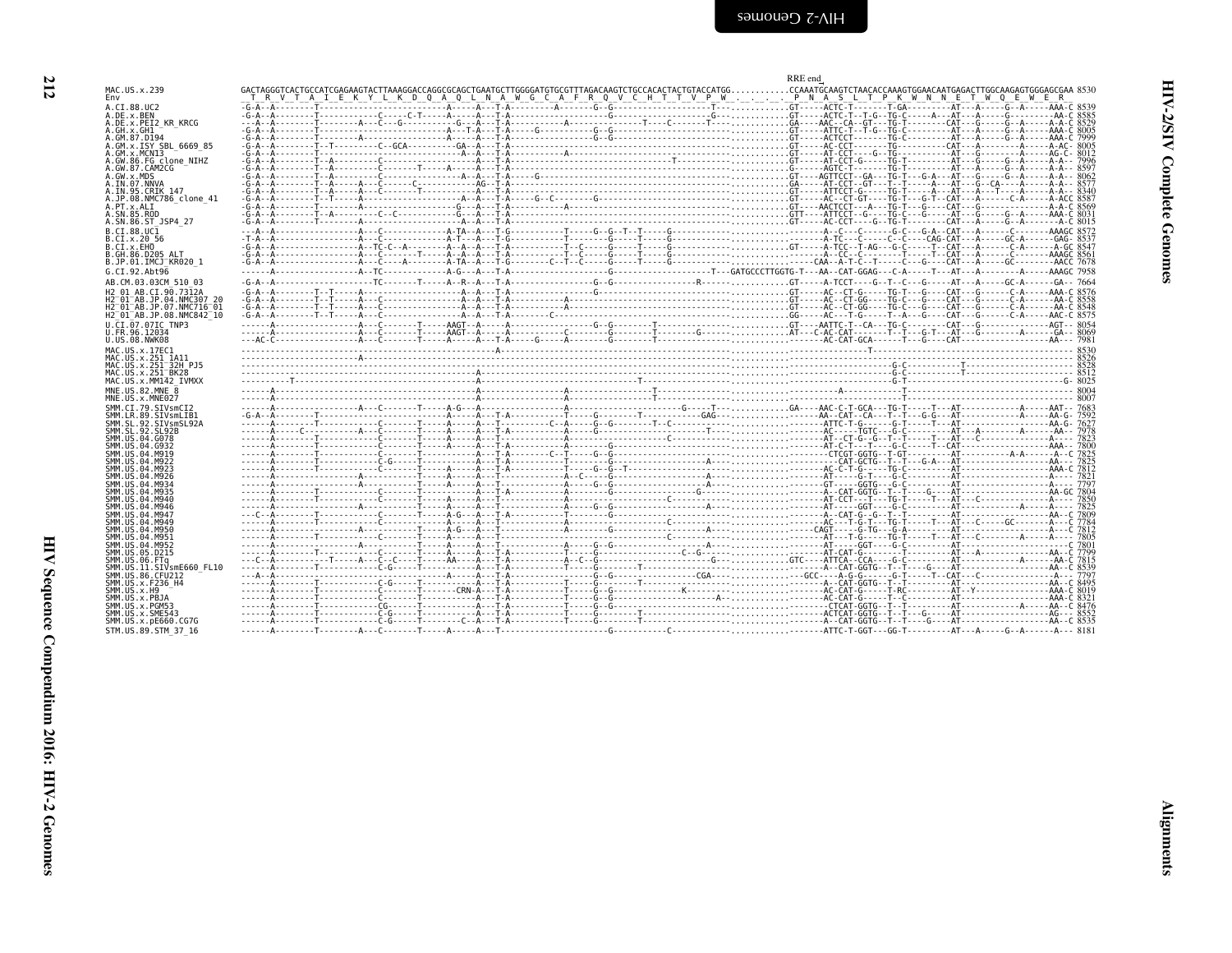| MAC.US.x.239                                                    |                                                                                                                                                                                                                                                                                                                                                                                                                                                                                                                                                                                                                                                            |  |  |  |  |
|-----------------------------------------------------------------|------------------------------------------------------------------------------------------------------------------------------------------------------------------------------------------------------------------------------------------------------------------------------------------------------------------------------------------------------------------------------------------------------------------------------------------------------------------------------------------------------------------------------------------------------------------------------------------------------------------------------------------------------------|--|--|--|--|
| Env                                                             | AGGTTGACTTCTTGGAAGAAAATATAACAGCCCTCCTAGAGGAGGGCACAAATTCAACAAGAAGAACATGTATGGAATAGCTGGGATGCTTTGGCATTGCTTTGGCATTCTTGGTATATACAATATGGATTATTAGTTGTA 8700<br>K_V_D_F_L_E_E_N_I_T_A_L_L_E_E_A_Q_I_Q_Q_E_K_N_M_Y_E_L_Q_K_L_N_S_W_D_V_F_G_N                                                                                                                                                                                                                                                                                                                                                                                                                          |  |  |  |  |
| A.CI.88.UC2                                                     |                                                                                                                                                                                                                                                                                                                                                                                                                                                                                                                                                                                                                                                            |  |  |  |  |
| A.DE.x.BEN<br>A.DE.x.PEI2 KR KRCG                               |                                                                                                                                                                                                                                                                                                                                                                                                                                                                                                                                                                                                                                                            |  |  |  |  |
| A.GH.x.GH1                                                      |                                                                                                                                                                                                                                                                                                                                                                                                                                                                                                                                                                                                                                                            |  |  |  |  |
| A.GM.87.D194<br>A.GM.x.ISY SBL 6669 85                          |                                                                                                                                                                                                                                                                                                                                                                                                                                                                                                                                                                                                                                                            |  |  |  |  |
| A.GM.x.MCN13                                                    |                                                                                                                                                                                                                                                                                                                                                                                                                                                                                                                                                                                                                                                            |  |  |  |  |
| A.GW.86.FG clone NIHZ<br>A.GW.87.CAM2CG                         |                                                                                                                                                                                                                                                                                                                                                                                                                                                                                                                                                                                                                                                            |  |  |  |  |
| A.GW.x.MDS                                                      |                                                                                                                                                                                                                                                                                                                                                                                                                                                                                                                                                                                                                                                            |  |  |  |  |
| A.IN.07.NNVA                                                    | $\begin{minipage}[t]{.05\textwidth} \begin{minipage}[t]{.05\textwidth} \centering \begin{minipage}[t]{.05\textwidth} \centering \color{red} \centering \color{red} \centering \color{red} \centering \color{red} \centering \color{green} \centering \color{green} \centering \color{green} \centering \color{red} \centering \color{green} \centering \color{green} \centering \color{green} \centering \color{green} \centering \color{green} \centering \color{green} \centering \color{green} \centering \color{green} \centering \color{green} \centering \color{green} \centering \color{green} \centering \color{green} \centering \color{green} \$ |  |  |  |  |
| A.IN.95.CRIK 147<br>A.JP.08.NMC786 clone 41                     |                                                                                                                                                                                                                                                                                                                                                                                                                                                                                                                                                                                                                                                            |  |  |  |  |
| A.PT.x.ALI                                                      |                                                                                                                                                                                                                                                                                                                                                                                                                                                                                                                                                                                                                                                            |  |  |  |  |
| A.SN.85.ROD<br>A.SN.86.ST JSP4 27                               |                                                                                                                                                                                                                                                                                                                                                                                                                                                                                                                                                                                                                                                            |  |  |  |  |
| B.CI.88.UC1                                                     |                                                                                                                                                                                                                                                                                                                                                                                                                                                                                                                                                                                                                                                            |  |  |  |  |
| B.CI.x.20 56                                                    |                                                                                                                                                                                                                                                                                                                                                                                                                                                                                                                                                                                                                                                            |  |  |  |  |
| B.CI.x.EHO<br>B.GH.86.D205 ALT                                  |                                                                                                                                                                                                                                                                                                                                                                                                                                                                                                                                                                                                                                                            |  |  |  |  |
| B.JP.01.IMCJ KR020 1                                            |                                                                                                                                                                                                                                                                                                                                                                                                                                                                                                                                                                                                                                                            |  |  |  |  |
| G.CI.92.Abt96                                                   |                                                                                                                                                                                                                                                                                                                                                                                                                                                                                                                                                                                                                                                            |  |  |  |  |
| AB.CM.03.03CM 510 03                                            |                                                                                                                                                                                                                                                                                                                                                                                                                                                                                                                                                                                                                                                            |  |  |  |  |
| H <sub>2</sub> 01 AB.CT.90.7312A<br>H2 01 AB.JP.04.NMC307 20    |                                                                                                                                                                                                                                                                                                                                                                                                                                                                                                                                                                                                                                                            |  |  |  |  |
| H2 <sup>-</sup> 01 <sup>-</sup> AB.JP.07.NMC716 <sup>-</sup> 01 |                                                                                                                                                                                                                                                                                                                                                                                                                                                                                                                                                                                                                                                            |  |  |  |  |
| H2 01 AB.JP.08.NMC842 10                                        |                                                                                                                                                                                                                                                                                                                                                                                                                                                                                                                                                                                                                                                            |  |  |  |  |
| U.CI.07.07IC TNP3<br>U.FR.96.12034                              |                                                                                                                                                                                                                                                                                                                                                                                                                                                                                                                                                                                                                                                            |  |  |  |  |
| U.US.08.NWK08                                                   |                                                                                                                                                                                                                                                                                                                                                                                                                                                                                                                                                                                                                                                            |  |  |  |  |
| MAC.US.x.17EC1                                                  |                                                                                                                                                                                                                                                                                                                                                                                                                                                                                                                                                                                                                                                            |  |  |  |  |
| MAC.US.x.251 1A11<br>MAC.US.x.251 <sup>-32H</sup> PJ5           |                                                                                                                                                                                                                                                                                                                                                                                                                                                                                                                                                                                                                                                            |  |  |  |  |
| MAC.US.x.251 <sup>-</sup> BK28                                  |                                                                                                                                                                                                                                                                                                                                                                                                                                                                                                                                                                                                                                                            |  |  |  |  |
| MAC.US.x.MM142 IVMXX                                            |                                                                                                                                                                                                                                                                                                                                                                                                                                                                                                                                                                                                                                                            |  |  |  |  |
| MNE.US.82.MNE 8<br>MNE.US.x.MNE027                              |                                                                                                                                                                                                                                                                                                                                                                                                                                                                                                                                                                                                                                                            |  |  |  |  |
| SMM.CI.79.SIVsmCI2                                              |                                                                                                                                                                                                                                                                                                                                                                                                                                                                                                                                                                                                                                                            |  |  |  |  |
| SMM.LR.89.SIVsmLIB1<br>SMM.SL.92.SIVsmSL92A                     |                                                                                                                                                                                                                                                                                                                                                                                                                                                                                                                                                                                                                                                            |  |  |  |  |
| SMM. SL. 92. SL92B                                              |                                                                                                                                                                                                                                                                                                                                                                                                                                                                                                                                                                                                                                                            |  |  |  |  |
| SMM.US.04.G078                                                  |                                                                                                                                                                                                                                                                                                                                                                                                                                                                                                                                                                                                                                                            |  |  |  |  |
| SMM US 04 G932<br>SMM. U.S. 04. M919                            |                                                                                                                                                                                                                                                                                                                                                                                                                                                                                                                                                                                                                                                            |  |  |  |  |
| SMM.US.04.M922                                                  |                                                                                                                                                                                                                                                                                                                                                                                                                                                                                                                                                                                                                                                            |  |  |  |  |
| SMM.US.04.M923<br>SMM.US.04.M926                                |                                                                                                                                                                                                                                                                                                                                                                                                                                                                                                                                                                                                                                                            |  |  |  |  |
| SMM. US. 04. M934                                               |                                                                                                                                                                                                                                                                                                                                                                                                                                                                                                                                                                                                                                                            |  |  |  |  |
| SMM. U.S. 04. M935<br>SMM.US.04.M940                            |                                                                                                                                                                                                                                                                                                                                                                                                                                                                                                                                                                                                                                                            |  |  |  |  |
| SMM. US. 04. M946                                               |                                                                                                                                                                                                                                                                                                                                                                                                                                                                                                                                                                                                                                                            |  |  |  |  |
| SMM IIS 04 M947                                                 |                                                                                                                                                                                                                                                                                                                                                                                                                                                                                                                                                                                                                                                            |  |  |  |  |
|                                                                 |                                                                                                                                                                                                                                                                                                                                                                                                                                                                                                                                                                                                                                                            |  |  |  |  |
| SMM. U.S. 04. M949<br>SMM.US.04.M950                            |                                                                                                                                                                                                                                                                                                                                                                                                                                                                                                                                                                                                                                                            |  |  |  |  |
| SMM.US.04.M951                                                  |                                                                                                                                                                                                                                                                                                                                                                                                                                                                                                                                                                                                                                                            |  |  |  |  |
| SMM. US. 04. M952                                               |                                                                                                                                                                                                                                                                                                                                                                                                                                                                                                                                                                                                                                                            |  |  |  |  |
| SMM.US.05.D215<br>SMM.US.06.FTq                                 |                                                                                                                                                                                                                                                                                                                                                                                                                                                                                                                                                                                                                                                            |  |  |  |  |
| SMM.US.11.SIVsmE660 FL10                                        |                                                                                                                                                                                                                                                                                                                                                                                                                                                                                                                                                                                                                                                            |  |  |  |  |
| SMM.US.86.CFU212<br>SMM. US. x. F236 H4                         |                                                                                                                                                                                                                                                                                                                                                                                                                                                                                                                                                                                                                                                            |  |  |  |  |
| SMM.US.x.H9                                                     |                                                                                                                                                                                                                                                                                                                                                                                                                                                                                                                                                                                                                                                            |  |  |  |  |
| SMM.US.x.PBJA                                                   |                                                                                                                                                                                                                                                                                                                                                                                                                                                                                                                                                                                                                                                            |  |  |  |  |
| SMM.US.x.PGM53<br>SMM.US.x.SME543                               |                                                                                                                                                                                                                                                                                                                                                                                                                                                                                                                                                                                                                                                            |  |  |  |  |
| SMM.US.x.pE660.CG7G<br>STM.US.89.STM 37 16                      |                                                                                                                                                                                                                                                                                                                                                                                                                                                                                                                                                                                                                                                            |  |  |  |  |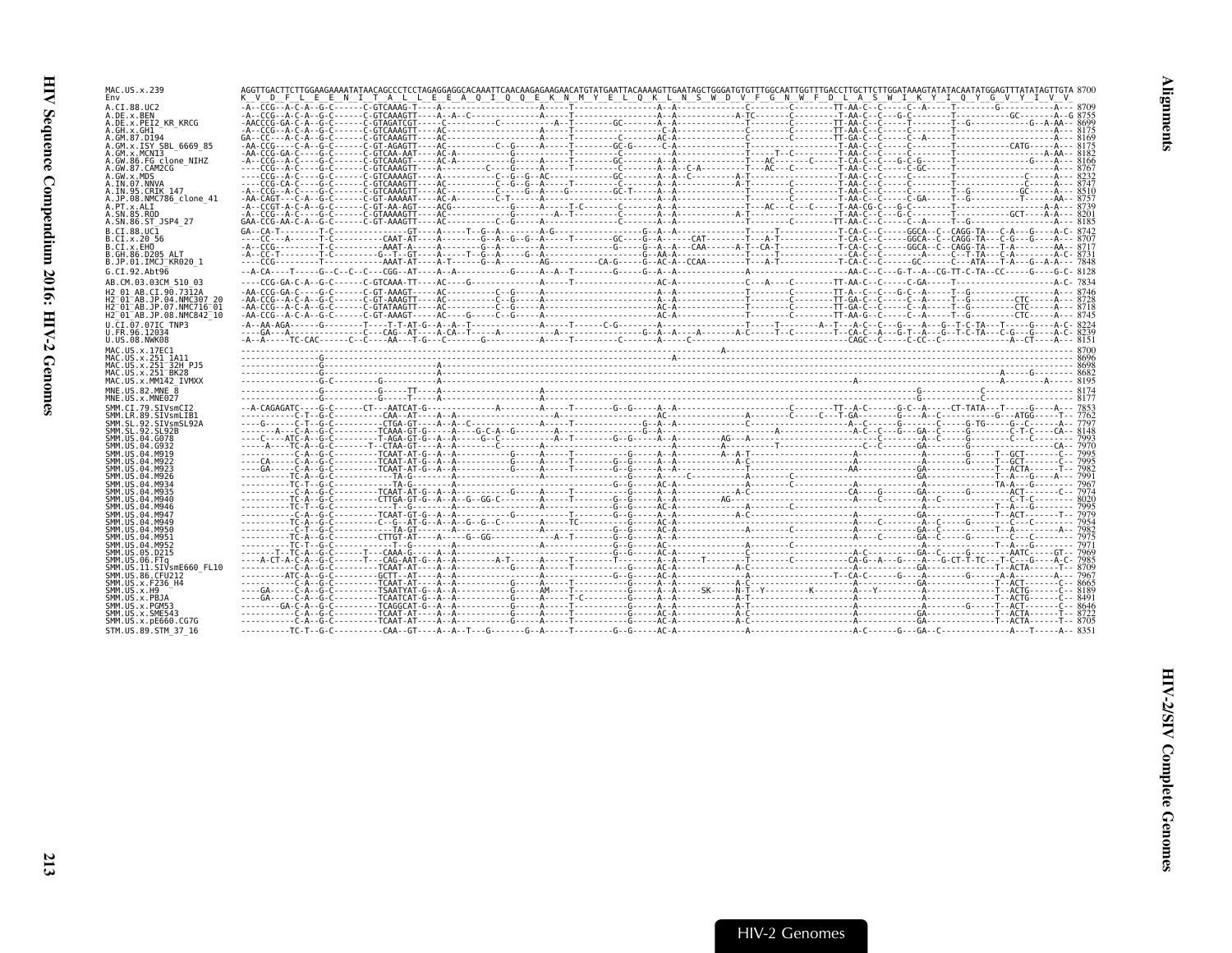| I |  |
|---|--|
|   |  |
|   |  |
|   |  |

<span id="page-59-0"></span>

| MAC.US.x.239<br>Env                                     |                                                                                                                                                                                                                                  |                                             |  |
|---------------------------------------------------------|----------------------------------------------------------------------------------------------------------------------------------------------------------------------------------------------------------------------------------|---------------------------------------------|--|
| Tat exon 2<br>Rev exon 2                                |                                                                                                                                                                                                                                  | N P Y P T G P G T A N Q R R Q R K R R W R R |  |
| A.CI.88.UC2                                             |                                                                                                                                                                                                                                  |                                             |  |
| A.DE.x.BEN<br>A.DE.x.PEI2 KR KRCG                       |                                                                                                                                                                                                                                  |                                             |  |
| A.GH.x.GH1<br>A.GM.87.D194                              |                                                                                                                                                                                                                                  |                                             |  |
| A.GM.x.ISY SBL 6669 85                                  |                                                                                                                                                                                                                                  |                                             |  |
| A.GM.x.MCNI3<br>A.GW.86.FG clone NIHZ                   |                                                                                                                                                                                                                                  |                                             |  |
| A.GW.87.CAM2CG                                          |                                                                                                                                                                                                                                  |                                             |  |
| A.GW.x.MDS<br>A.IN.07.NNVA                              |                                                                                                                                                                                                                                  |                                             |  |
| A.IN.95.CRIK 147                                        |                                                                                                                                                                                                                                  |                                             |  |
| A.JP.08.NMC786 clone 41<br>A.PT.x.ALI                   |                                                                                                                                                                                                                                  |                                             |  |
| A.SN.85.ROD<br>A.SN.86.ST JSP4 27                       |                                                                                                                                                                                                                                  |                                             |  |
| B.CI.88.UC1                                             |                                                                                                                                                                                                                                  |                                             |  |
| B.CI.X.20 56                                            |                                                                                                                                                                                                                                  |                                             |  |
| B.CI.X.EHO<br>B.GH.86.D205 ALT                          |                                                                                                                                                                                                                                  |                                             |  |
| B.JP.01.IMCJ KR020 1                                    |                                                                                                                                                                                                                                  |                                             |  |
| G.CI.92.Abt96<br>AB.CM.03.03CM 510 03                   |                                                                                                                                                                                                                                  |                                             |  |
| H <sub>2</sub> 01 AB.CT.90.7312A                        |                                                                                                                                                                                                                                  |                                             |  |
| H2 01 AB.JP.04.NMC307 20                                |                                                                                                                                                                                                                                  |                                             |  |
| H2 01 AB. JP. 07. NMC716 01<br>H2 01 AB.JP.08.NMC842 10 |                                                                                                                                                                                                                                  |                                             |  |
| U.CI.07.07IC TNP3                                       |                                                                                                                                                                                                                                  |                                             |  |
| U.FR.96.12034<br>U.US.08.NWK08                          | etter Allen - Allen - Allen - Allen - Allen - Allen - Allen - Allen - Allen - Allen - Allen - Allen - Allen - A<br>Allen - Allen - Allen - Allen - Allen - Allen - Allen - Allen - Allen - Allen - Allen - Allen - Allen - Allen |                                             |  |
| MAC.US.x.17EC1                                          |                                                                                                                                                                                                                                  |                                             |  |
| MAC.US.x.251 1A11<br>MAC.US.x.251 <sup>-32H</sup> PJ5   |                                                                                                                                                                                                                                  |                                             |  |
| MAC.US.x.251 <sup>-</sup> BK28                          |                                                                                                                                                                                                                                  |                                             |  |
| MAC.US.x.MM142 IVMXX<br>MNE.US.82.MNE 8                 |                                                                                                                                                                                                                                  |                                             |  |
| MNE.US.x.MNE027                                         |                                                                                                                                                                                                                                  |                                             |  |
| SMM.CI.79.SIVsmCI2                                      |                                                                                                                                                                                                                                  |                                             |  |
| SMM.LR.89.SIVsmLIB1<br>SMM.SL.92.SIVsmSL92A             |                                                                                                                                                                                                                                  |                                             |  |
| SMM.SL.92.SL92B<br>SMM.US.04.G078                       |                                                                                                                                                                                                                                  |                                             |  |
| SMM. U.S. 04. G932                                      |                                                                                                                                                                                                                                  |                                             |  |
| SMM. US. 04. M919<br>SMM. US. 04. M922                  |                                                                                                                                                                                                                                  |                                             |  |
| SMM. U.S. 04. M923                                      |                                                                                                                                                                                                                                  |                                             |  |
| SMM. US. 04. M926<br>SMM. U.S. 04. M934                 |                                                                                                                                                                                                                                  |                                             |  |
| SMM. US. 04. M935<br>SMM.US.04.M940                     |                                                                                                                                                                                                                                  |                                             |  |
| SMM.US.04.M946                                          |                                                                                                                                                                                                                                  |                                             |  |
| SMM. U.S. 04. M947<br>SMM. U.S. 04. M949                |                                                                                                                                                                                                                                  |                                             |  |
| SMM.US.04.M950                                          |                                                                                                                                                                                                                                  |                                             |  |
| SMM.US.04.M951<br>SMM.US.04.M952                        |                                                                                                                                                                                                                                  |                                             |  |
| SMM.US.05.D215                                          |                                                                                                                                                                                                                                  |                                             |  |
| SMM.US.06.FTa<br>SMM.US.11.SIVsmE660 FL10               |                                                                                                                                                                                                                                  |                                             |  |
| SMM.US.86.CFU212                                        |                                                                                                                                                                                                                                  |                                             |  |
| SMM. US. x. F236 H4<br>SMM.US.x.H9                      |                                                                                                                                                                                                                                  |                                             |  |
| SMM.US.x.PBJA<br>SMM.US.x.PGM53                         |                                                                                                                                                                                                                                  |                                             |  |
|                                                         |                                                                                                                                                                                                                                  |                                             |  |
| SMM.US.x.SME543                                         |                                                                                                                                                                                                                                  |                                             |  |
| SMM. US. x. pE660. CG7G<br>STM.US.89.STM 37 16          |                                                                                                                                                                                                                                  |                                             |  |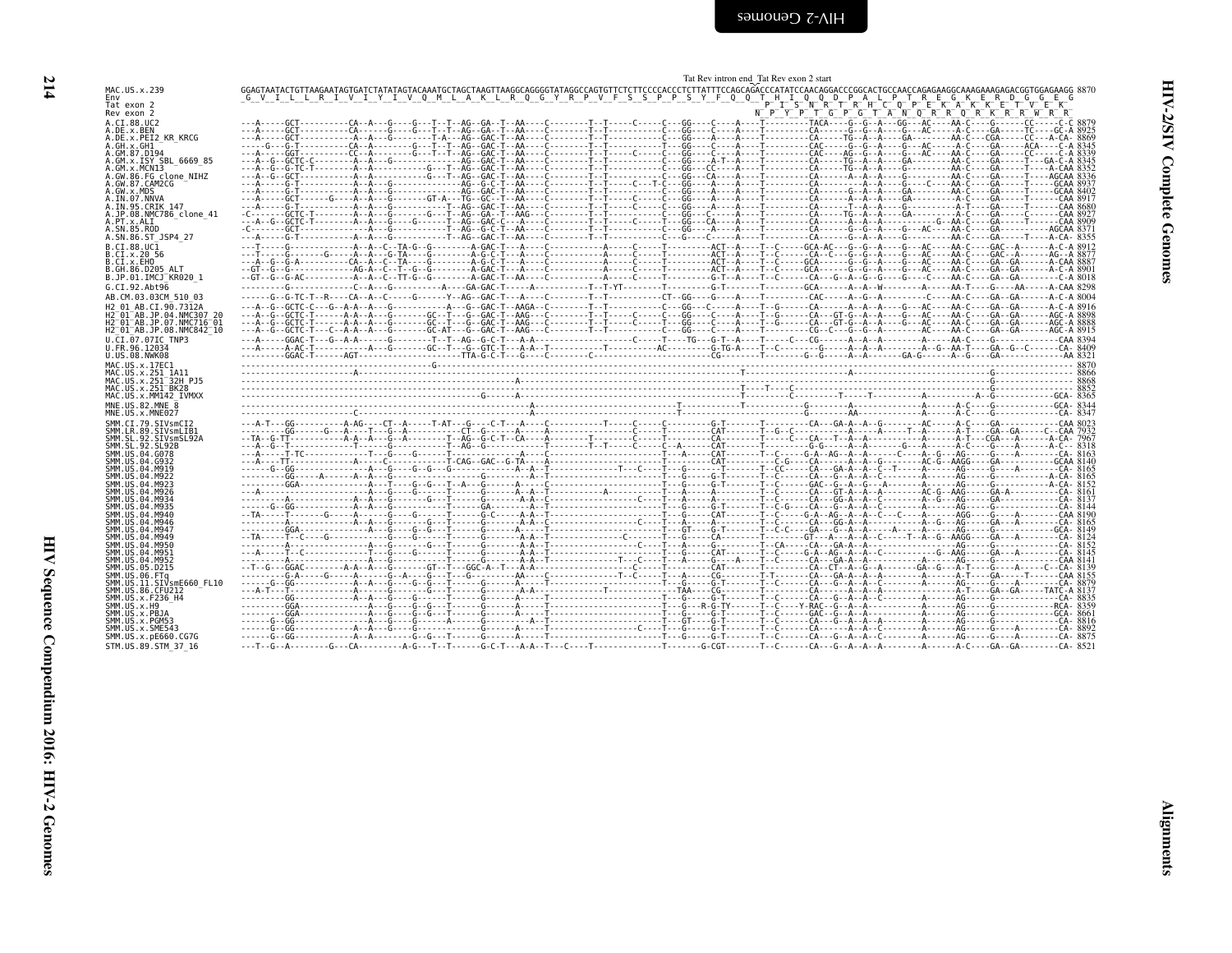<span id="page-60-0"></span>

|                                                                                             |                                                                                                               | Tat end                                                                                                                                  |                                                                                 |  |  |                                                                                                                                                                         |
|---------------------------------------------------------------------------------------------|---------------------------------------------------------------------------------------------------------------|------------------------------------------------------------------------------------------------------------------------------------------|---------------------------------------------------------------------------------|--|--|-------------------------------------------------------------------------------------------------------------------------------------------------------------------------|
| MAC.US.x.239<br>Env                                                                         |                                                                                                               |                                                                                                                                          | I R Q L I R L L T W L F S N C R T L L S R V Y Q I L Q P I L Q R L S A T L Q R . |  |  | ${\tt CGGTGGCAACAGCTCCTGGCCTTGGCAGGATAFAATATTCATTTTCCTGATTCGGGCAACTGGATTGGCTTTGCTTGTGCTTTGAGAATCTGCGAGAGATATGCGAGAGTATACAGAGGCTCTGCGAGGGCTCTCTGCGGACCCCTACAGAGG6. 9036$ |
| Tat exon 2                                                                                  | R W O O L L A L A D R I Y S F P D P P T D T P L D L A I Q O L O N L A I E S I P D P P T N T P E A L C D P T E | $\begin{array}{ccccc}\nG & G & N & S & S & W & P & W & Q & I & E & Y & I & H & F & L \\ V & A & T & A & P & G & L & G & R & \end{array}$ |                                                                                 |  |  |                                                                                                                                                                         |
| Rev exon 2<br>A.CI.88.UC2                                                                   |                                                                                                               |                                                                                                                                          |                                                                                 |  |  |                                                                                                                                                                         |
| A.DE.x.BEN<br>A.DE.x.PEI2 KR KRCG                                                           |                                                                                                               |                                                                                                                                          |                                                                                 |  |  |                                                                                                                                                                         |
| A.GH.x.GH1<br>A.GM.87.D194                                                                  |                                                                                                               |                                                                                                                                          |                                                                                 |  |  |                                                                                                                                                                         |
| A.GM.x.ISY SBL 6669 85                                                                      |                                                                                                               |                                                                                                                                          |                                                                                 |  |  |                                                                                                                                                                         |
| A.GM.x.MCNI3<br>A.GW.86.FG clone NIHZ                                                       |                                                                                                               |                                                                                                                                          |                                                                                 |  |  |                                                                                                                                                                         |
| A.GW.87.CAM2CG<br>A.GW.x.MDS                                                                |                                                                                                               |                                                                                                                                          |                                                                                 |  |  |                                                                                                                                                                         |
| A.IN.07.NNVA<br>A.IN.95.CRIK 147                                                            |                                                                                                               |                                                                                                                                          |                                                                                 |  |  |                                                                                                                                                                         |
| A.JP.08.NMC786 clone 41<br>A.PT.X.ALT                                                       |                                                                                                               |                                                                                                                                          |                                                                                 |  |  |                                                                                                                                                                         |
| A.SN.85.ROD<br>A.SN.86.ST JSP4 27                                                           |                                                                                                               |                                                                                                                                          |                                                                                 |  |  |                                                                                                                                                                         |
| B.CI.88.UC1                                                                                 |                                                                                                               |                                                                                                                                          |                                                                                 |  |  |                                                                                                                                                                         |
| B.CI.x.20 56<br>B.CI.x.EHO                                                                  |                                                                                                               |                                                                                                                                          |                                                                                 |  |  |                                                                                                                                                                         |
| B.GH.86.D205 ALT<br>B.JP.01.IMCJ KR020 1                                                    |                                                                                                               |                                                                                                                                          |                                                                                 |  |  |                                                                                                                                                                         |
| G.CI.92.Abt96                                                                               |                                                                                                               |                                                                                                                                          |                                                                                 |  |  |                                                                                                                                                                         |
| AB.CM.03.03CM 510 03<br>H2 01 AB.CI.90.7312A                                                |                                                                                                               |                                                                                                                                          |                                                                                 |  |  |                                                                                                                                                                         |
| H2 <sup>-</sup> 01 <sup>-</sup> AB.JP.04.NMC307  20                                         |                                                                                                               |                                                                                                                                          |                                                                                 |  |  |                                                                                                                                                                         |
| H2 <sup>-</sup> 01 <sup>-</sup> AB.JP.07.NMC716 <sup>-</sup> 01<br>H2 01 AB.JP.08.NMC842 10 |                                                                                                               |                                                                                                                                          |                                                                                 |  |  |                                                                                                                                                                         |
| U.CI.07.07IC TNP3<br>U.FR.96.12034                                                          |                                                                                                               |                                                                                                                                          |                                                                                 |  |  |                                                                                                                                                                         |
| U.US.08.NWK08                                                                               |                                                                                                               |                                                                                                                                          |                                                                                 |  |  |                                                                                                                                                                         |
| MAC.US.x.17EC1<br>MAC.US.x.251 1A11                                                         |                                                                                                               |                                                                                                                                          |                                                                                 |  |  |                                                                                                                                                                         |
| MAC.US.x.251 <sup>-</sup> 32H PJ5<br>MAC.US.x.251 <sup>-</sup> BK28                         |                                                                                                               |                                                                                                                                          |                                                                                 |  |  |                                                                                                                                                                         |
| MAC.US.x.MM142 IVMXX                                                                        |                                                                                                               |                                                                                                                                          |                                                                                 |  |  |                                                                                                                                                                         |
| MNE.US.82.MNE 8<br>MNE.US.x.MNE027                                                          |                                                                                                               |                                                                                                                                          |                                                                                 |  |  |                                                                                                                                                                         |
| SMM.CI.79.SIVsmCI2<br>SMM.LR.89.SIVsmLIB1                                                   |                                                                                                               |                                                                                                                                          |                                                                                 |  |  |                                                                                                                                                                         |
| SMM.SL.92.SIVsmSL92A<br>SMM.SL.92.SL92B                                                     |                                                                                                               |                                                                                                                                          |                                                                                 |  |  |                                                                                                                                                                         |
| SMM.US.04.G078                                                                              |                                                                                                               |                                                                                                                                          |                                                                                 |  |  |                                                                                                                                                                         |
| SMM US 04 G932                                                                              |                                                                                                               |                                                                                                                                          |                                                                                 |  |  |                                                                                                                                                                         |
|                                                                                             |                                                                                                               |                                                                                                                                          |                                                                                 |  |  |                                                                                                                                                                         |
|                                                                                             |                                                                                                               |                                                                                                                                          |                                                                                 |  |  |                                                                                                                                                                         |
| SMM IIS A4 MQ46                                                                             |                                                                                                               |                                                                                                                                          |                                                                                 |  |  |                                                                                                                                                                         |
| SMM.US.04.M946<br>SMM IIS A4 MQ47                                                           |                                                                                                               |                                                                                                                                          |                                                                                 |  |  |                                                                                                                                                                         |
| SMM IIS 04 M949                                                                             |                                                                                                               |                                                                                                                                          |                                                                                 |  |  |                                                                                                                                                                         |
| SMM IIS 04 M956<br>SMM.US.04.M951                                                           |                                                                                                               |                                                                                                                                          |                                                                                 |  |  |                                                                                                                                                                         |
| SMM.US.04.M952<br>SMM.US.05.D215                                                            |                                                                                                               |                                                                                                                                          |                                                                                 |  |  |                                                                                                                                                                         |
| SMM.US.06.FTa<br>.SIVsmE660 FL10                                                            |                                                                                                               |                                                                                                                                          |                                                                                 |  |  |                                                                                                                                                                         |
| SMM.US.86.CFU212<br>SMM.US.x.F236 H4                                                        |                                                                                                               |                                                                                                                                          |                                                                                 |  |  |                                                                                                                                                                         |
|                                                                                             |                                                                                                               |                                                                                                                                          |                                                                                 |  |  |                                                                                                                                                                         |
| SMM.US.x.PBJA<br>SMM.US.x.PGM53                                                             |                                                                                                               |                                                                                                                                          |                                                                                 |  |  |                                                                                                                                                                         |
| SMM.US.x.SME543<br>SMM.US.x.pE660.CG7G                                                      |                                                                                                               |                                                                                                                                          |                                                                                 |  |  |                                                                                                                                                                         |
| STM.US.89.STM 37 16                                                                         |                                                                                                               |                                                                                                                                          |                                                                                 |  |  |                                                                                                                                                                         |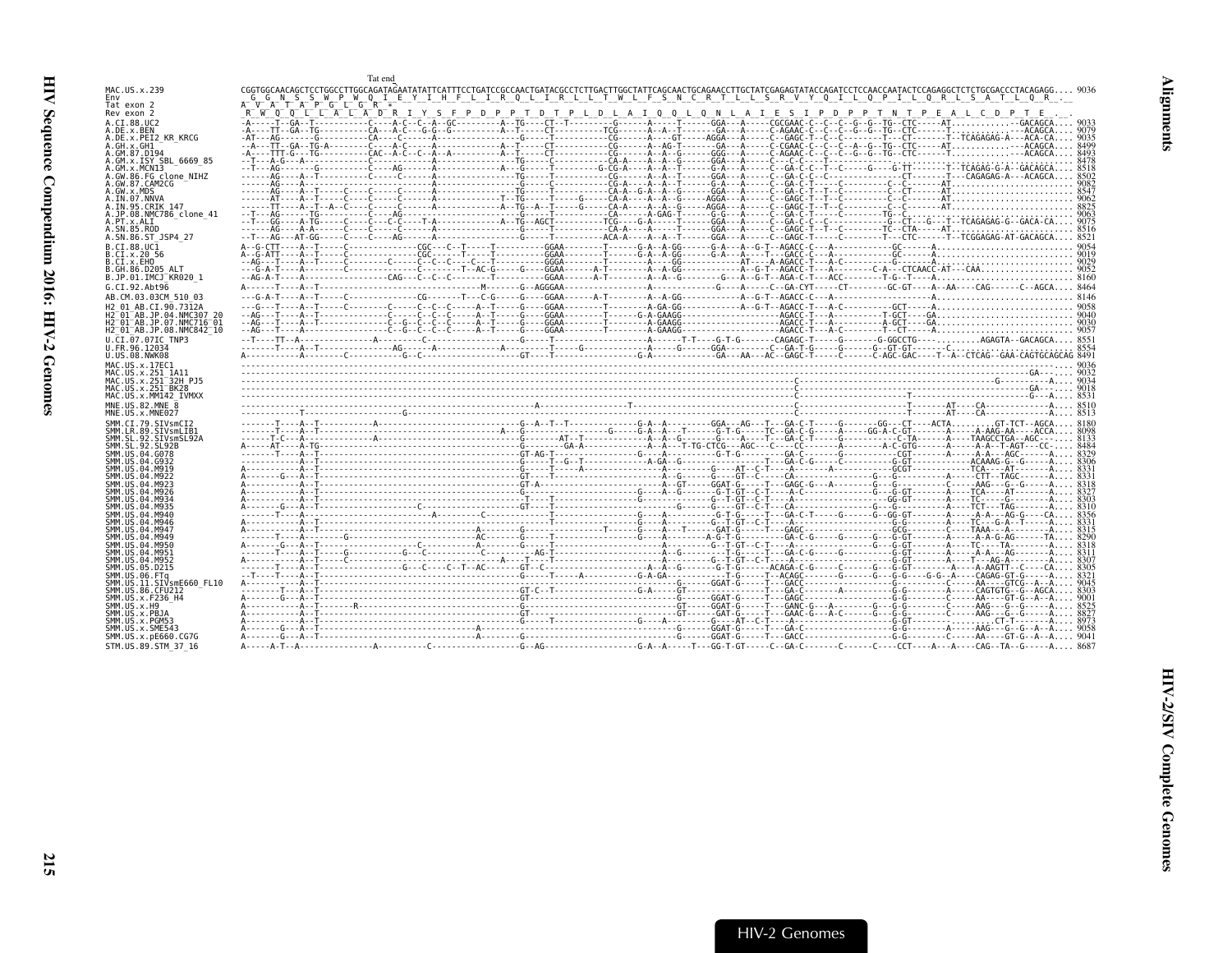<span id="page-61-0"></span>

|                                                                                     | Rev end                       | Nef start |  |
|-------------------------------------------------------------------------------------|-------------------------------|-----------|--|
| MAC.US.x.239<br>Nef                                                                 |                               |           |  |
| Rev exon 2<br>A.CI.88.UC2                                                           | $\ldots$ DSRSPQD <sup>*</sup> |           |  |
| A.DE.x.BEN<br>A.DE.x.PEI2_KR_KRCG                                                   |                               |           |  |
| A.GH.x.GH1 -<br>A.GM.87.D194<br>A.GM.x.ISY SBL 6669 85                              |                               |           |  |
| A.GM.x.MCN13                                                                        |                               |           |  |
| A.GW.86.FG clone_NIHZ<br>A.GW.87.CAM2CG<br>A.GW.x.MDS<br>A. IN. 07. NNVA            |                               |           |  |
| A.IN.95.CRIK 147<br>A.JP.08.NMC786_clone_41                                         |                               |           |  |
| A.PT.x.ALI<br>A.SN.85.ROD<br>A.SN.86.ST_JSP4_27                                     |                               |           |  |
| B.CI.88.UC1                                                                         |                               |           |  |
| B.CI.x.20<br>B.CI.x.20 56<br>B.CI.x.EHO<br>B.GH.86.D205_ALT<br>B.JP.01.IMCJ_KR020_1 |                               |           |  |
| G.CI.92.Abt96                                                                       |                               |           |  |
| AB.CM.03.03CM 510 03<br>H2 01 AB.CI.90.7312A                                        |                               |           |  |
| H2-01-AB.JP.04.NMC307 20<br>H2-01-AB.JP.07.NMC716-01                                |                               |           |  |
| H2 <sup>-01-AB.JP.08.NMC842<sup>-10</sup></sup>                                     |                               |           |  |
| U.CI.07.07IC TNP3<br>U.FR.96.12034<br>U.US.08.NWK08                                 |                               |           |  |
| MAC.US.x.17EC1<br>MAC.US.x.251 1A11<br>MAC.US.x.251 32H PJ5                         |                               |           |  |
| MAC.US.x.251-BK28<br>MAC.US.x.MM142_IVMXX                                           |                               |           |  |
| MNE.US.82.MNE 8<br>MNE.US.x.MNE027                                                  |                               |           |  |
| SMM.CI.79.SIVsmCI2<br>SMM.LR.89.SIVsmLIB1<br>SMM.SL.92.SIVsmSL92A                   |                               |           |  |
| SMM. SL. 92. SL92B                                                                  |                               |           |  |
| SMM. US. 04. G078<br>SMM. US. 04. G932<br>SMM. US. 04. M919<br>SMM. US. 04. M922    |                               |           |  |
| SMM. US. 04. M923                                                                   |                               |           |  |
| SMM. US. 04. M926<br>SMM. US. 04. M934<br>SMM. US. 04. M935<br>SMM. US. 04. M940    |                               |           |  |
| SMM. US. 04. M946<br>SMM. US. 04. M947                                              |                               |           |  |
| SMM. US.04.M949<br>SMM. US. 04. M950<br>SMM. US. 04. M951                           |                               |           |  |
| SMM. US. 04. M952<br>SMM. US. 05. D215                                              |                               |           |  |
| SMM. US. 06. FTq                                                                    |                               |           |  |
| SMM.US.11.SIVsmE660_FL10<br>SMM.US.86.CFU212<br>SMM. US. x. F236_H4                 |                               |           |  |
| SMM.US.x.H9<br>SMM.US.x.PBJA<br>SMM.US.x.PGM53                                      |                               |           |  |
| SMM. US. x. SME543                                                                  |                               |           |  |
| SMM. US. x. pE660. CG7G                                                             |                               |           |  |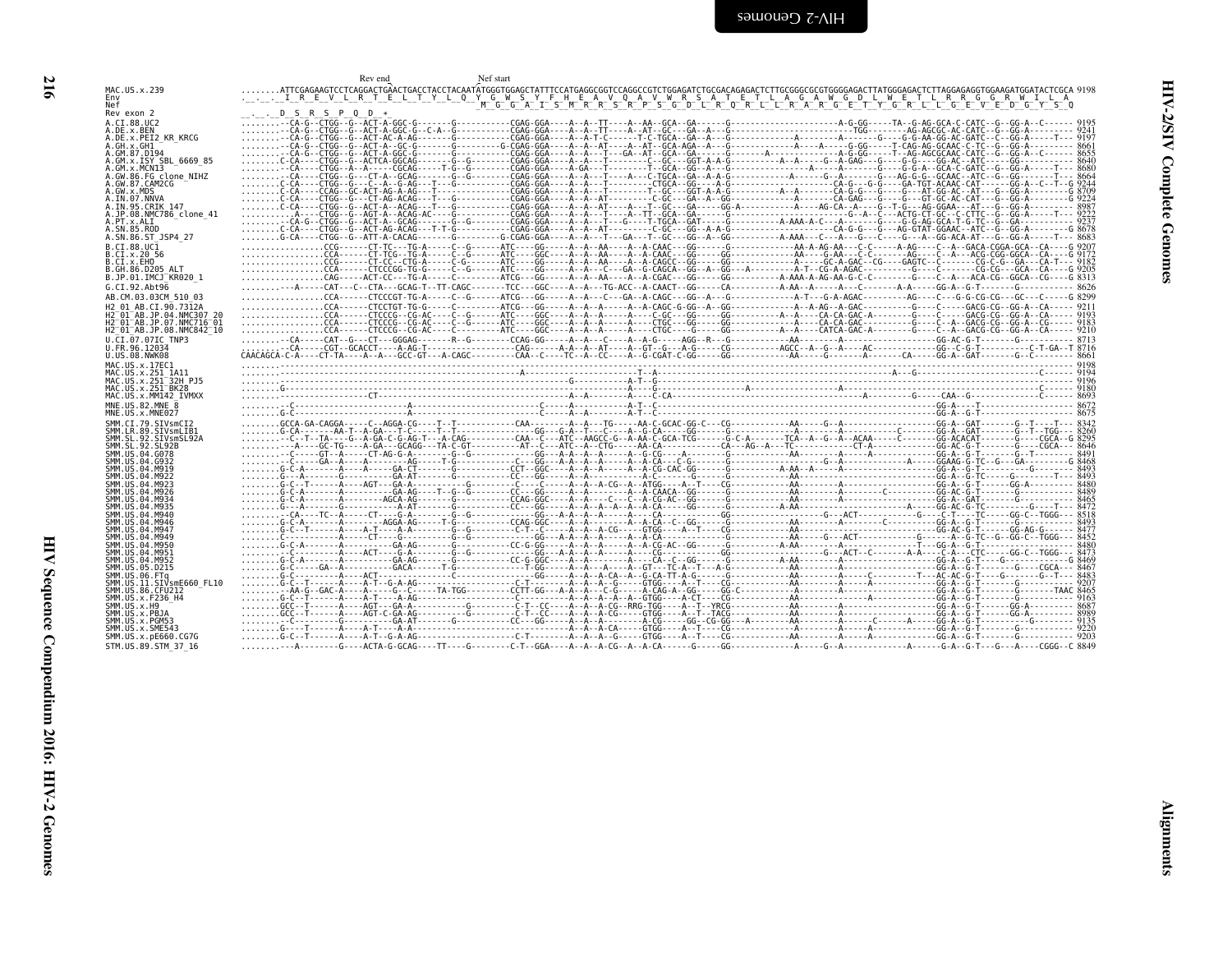<span id="page-62-0"></span>

|                                                                    | Env $gp41$ , $gp160$ end                                                                                                                                                                                                          |                                                                                                                     | Premature stop in SMM239 |
|--------------------------------------------------------------------|-----------------------------------------------------------------------------------------------------------------------------------------------------------------------------------------------------------------------------------|---------------------------------------------------------------------------------------------------------------------|--------------------------|
| MAC.US.x.239                                                       |                                                                                                                                                                                                                                   |                                                                                                                     |                          |
| Env<br>Nef                                                         | PRRIROGLELTLL *                                                                                                                                                                                                                   | <u>sipigigilidikigilisisilisicie g. 0 k y n 0 g 0 y m n t p w r n p a e e r e k l a y r k 0 n m d d i d e * d d</u> |                          |
| A.CI.88.UC2                                                        |                                                                                                                                                                                                                                   |                                                                                                                     |                          |
| A.DE.x.BEN                                                         |                                                                                                                                                                                                                                   |                                                                                                                     |                          |
| A.DE.x.PEI2 KR KRCG<br>A.GH.x.GH1                                  |                                                                                                                                                                                                                                   |                                                                                                                     |                          |
| A.GM.87.D194                                                       |                                                                                                                                                                                                                                   |                                                                                                                     |                          |
| A.GM.X.ISY SBL 6669 85<br>A.GM.x.MCN13                             |                                                                                                                                                                                                                                   |                                                                                                                     |                          |
| A.GW.86.FG clone NIHZ                                              |                                                                                                                                                                                                                                   |                                                                                                                     |                          |
| A.GW.87.CAM2CG<br>A.GW.x.MDS                                       |                                                                                                                                                                                                                                   |                                                                                                                     |                          |
| A.IN.07.NNVA                                                       |                                                                                                                                                                                                                                   |                                                                                                                     |                          |
| A.IN.95.CRIK 147                                                   |                                                                                                                                                                                                                                   |                                                                                                                     |                          |
| A.JP.08.NMC786 clone 41<br>A.PT.x.ALI                              |                                                                                                                                                                                                                                   |                                                                                                                     |                          |
| A.SN.85.ROD                                                        |                                                                                                                                                                                                                                   |                                                                                                                     |                          |
| A.SN.86.ST JSP4 27<br>B.CI.88.UC1                                  |                                                                                                                                                                                                                                   |                                                                                                                     |                          |
| B.CI.X.20 56                                                       |                                                                                                                                                                                                                                   |                                                                                                                     |                          |
| B.CI.X.EHO                                                         |                                                                                                                                                                                                                                   |                                                                                                                     |                          |
| B.GH.86.D205 ALT<br>B.JP.01.IMCJ KR020 1                           |                                                                                                                                                                                                                                   |                                                                                                                     |                          |
| G.CI.92.Abt96                                                      |                                                                                                                                                                                                                                   |                                                                                                                     |                          |
| AB.CM.03.03CM 510 03                                               |                                                                                                                                                                                                                                   |                                                                                                                     |                          |
| H2 01 AB.CI.90.7312A                                               |                                                                                                                                                                                                                                   |                                                                                                                     |                          |
| H2 01 AB.JP.04.NMC307 20<br>H2 <sup>-01-AB.JP.07.NMC716-01</sup>   |                                                                                                                                                                                                                                   |                                                                                                                     |                          |
| H2 01 AB.JP.08.NMC842 10                                           |                                                                                                                                                                                                                                   |                                                                                                                     |                          |
| U.CI.07.07IC TNP3                                                  |                                                                                                                                                                                                                                   |                                                                                                                     |                          |
| U.FR.96.12034<br>U.US.08.NWK08                                     |                                                                                                                                                                                                                                   |                                                                                                                     |                          |
| MAC.US.x.17EC1                                                     |                                                                                                                                                                                                                                   |                                                                                                                     |                          |
| MAC.US.x.251 1A11                                                  |                                                                                                                                                                                                                                   |                                                                                                                     |                          |
| MAC.US.x.251 <sup>-32H</sup> PJ5<br>MAC.US.x.251 <sup>-</sup> BK28 |                                                                                                                                                                                                                                   |                                                                                                                     |                          |
| MAC.US.x.MM142 IVMXX                                               |                                                                                                                                                                                                                                   |                                                                                                                     |                          |
| MNE.US.82.MNE<br>MNE.US.x.MNE027                                   |                                                                                                                                                                                                                                   |                                                                                                                     |                          |
| SMM.CI.79.SIVsmCI2                                                 |                                                                                                                                                                                                                                   |                                                                                                                     |                          |
| SMM.LR.89.SIVsmLIB1                                                | 8838<br>- Allen Contract Contract Contract Contract Contract Contract Contract Contract Contract Contract Contract Contract Contract Contract Contract Contract Contract Contract Contract Contract Contract Contract Contract Co |                                                                                                                     |                          |
| SMM.SL.92.SIVsmSL92A<br>SMM.SL.92.SL92B                            |                                                                                                                                                                                                                                   |                                                                                                                     |                          |
| SMM. US.04.G078                                                    |                                                                                                                                                                                                                                   |                                                                                                                     |                          |
| SMM.US.04.G932<br>SMM.US.04.M919                                   |                                                                                                                                                                                                                                   |                                                                                                                     |                          |
| SMM.US.04.M922                                                     |                                                                                                                                                                                                                                   |                                                                                                                     |                          |
| SMM.US.04.M923<br>SMM.US.04.M926                                   |                                                                                                                                                                                                                                   |                                                                                                                     |                          |
| SMM, US.04.M934                                                    |                                                                                                                                                                                                                                   |                                                                                                                     |                          |
| SMM. US. 04. M935<br>SMM. US. 04. M940                             |                                                                                                                                                                                                                                   |                                                                                                                     |                          |
| SMM.US.04.M946                                                     |                                                                                                                                                                                                                                   |                                                                                                                     |                          |
| SMM.US.04.M947<br>SMM. US. 04. M949                                |                                                                                                                                                                                                                                   |                                                                                                                     |                          |
| SMM.US.04.M950                                                     |                                                                                                                                                                                                                                   |                                                                                                                     |                          |
| SMM. US.04.M951                                                    |                                                                                                                                                                                                                                   |                                                                                                                     |                          |
| SMM.US.04.M952<br>SMM.US.05.D215                                   |                                                                                                                                                                                                                                   |                                                                                                                     |                          |
| SMM.US.06.FTq                                                      |                                                                                                                                                                                                                                   |                                                                                                                     |                          |
| SMM.US.11.SIVsmE660 FL10<br>SMM.US.86.CFU212                       |                                                                                                                                                                                                                                   |                                                                                                                     |                          |
| SMM. US. x. F236 H4                                                |                                                                                                                                                                                                                                   |                                                                                                                     |                          |
| $SMM. US. \times . H9SMM.US.x.PBJA$                                |                                                                                                                                                                                                                                   |                                                                                                                     |                          |
| SMM.US.x.PGM53                                                     |                                                                                                                                                                                                                                   |                                                                                                                     |                          |
| SMM. U.S. x. SME543<br>SMM.US.x.pE660.CG7G                         |                                                                                                                                                                                                                                   |                                                                                                                     |                          |
| STM.US.89.STM 37 16                                                |                                                                                                                                                                                                                                   |                                                                                                                     |                          |
|                                                                    |                                                                                                                                                                                                                                   |                                                                                                                     |                          |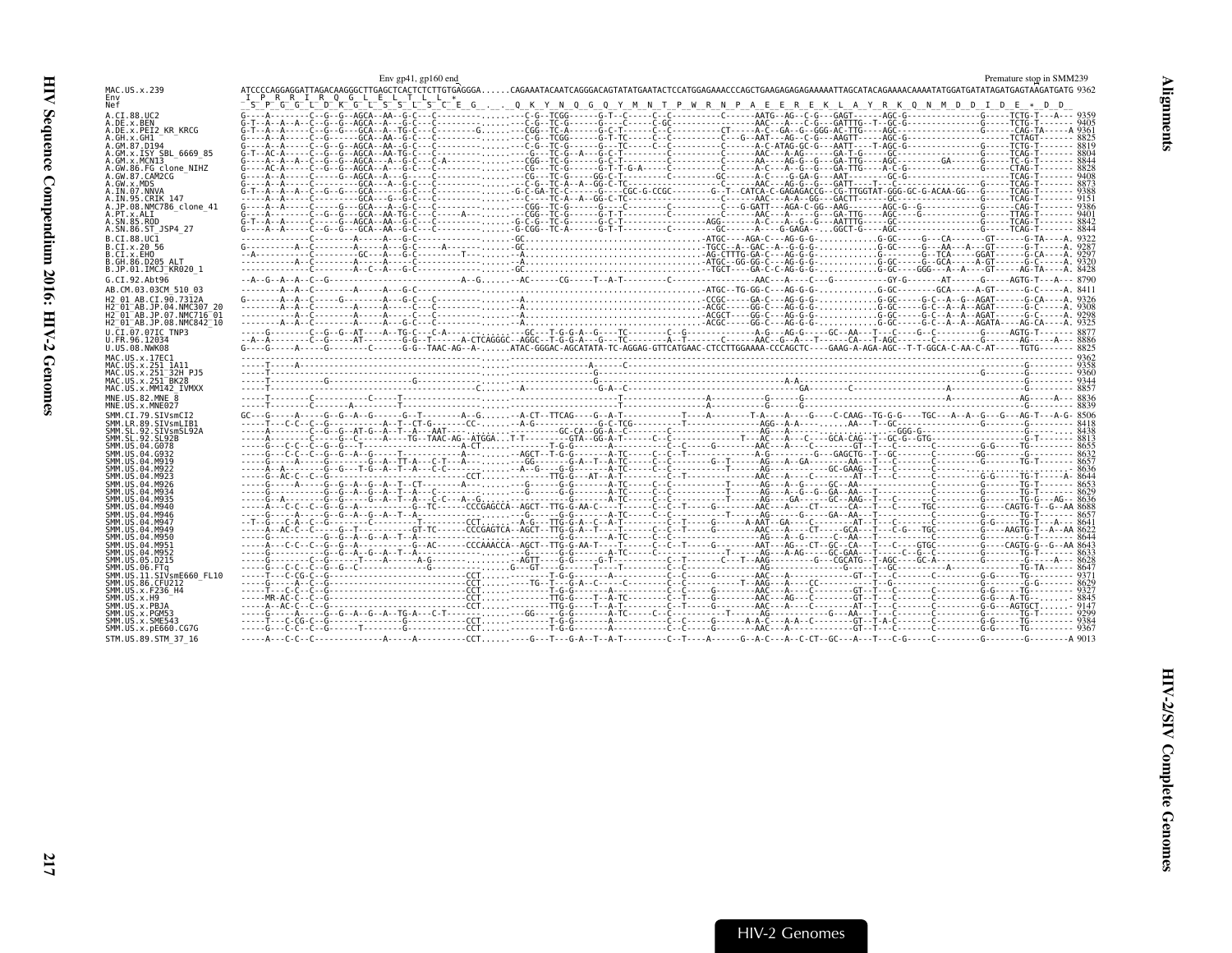<span id="page-63-0"></span>

| <b>Example Cenomes</b> |  |  |
|------------------------|--|--|
|                        |  |  |

|                                                                     |                                                                                                                                                                                                                                                                                         | 3' LTR U3 start |  |
|---------------------------------------------------------------------|-----------------------------------------------------------------------------------------------------------------------------------------------------------------------------------------------------------------------------------------------------------------------------------------|-----------------|--|
| MAC.US.x.239<br>Nef                                                 | .AGGCCAAAAGTTCCCCTAAGAACATTGCGATAGTATAACATTGAATTGGCAATAGACATGGAATAGACATGTTTATAAAGGAAAGGGGGACTGGAAGGGATTTATTACAGTGCAAGAAGAAGATCTTAGACATATACTTTAGAAAAG 9520 كالمرات بالمرات بالمرات بالمرات بالمرات بالمرات بالمراتين بالمراتين<br>LVGVSV.RPKVPLRTMSYKLAIDMSHFIKEKGGLEGIYYSARRHRILDIYYLEK |                 |  |
| A.CI.88.UC2                                                         |                                                                                                                                                                                                                                                                                         |                 |  |
| A.DE.x.BEN<br>A.DE.x.PEI2 KR KRCG                                   |                                                                                                                                                                                                                                                                                         |                 |  |
| A.GH.x.GH1<br>A.GM.87.D194                                          |                                                                                                                                                                                                                                                                                         |                 |  |
| A.GM.x.ISY SBL 6669 85<br>A.GM.x.MCNI3                              |                                                                                                                                                                                                                                                                                         |                 |  |
| A.GW.86.FG clone NIHZ                                               |                                                                                                                                                                                                                                                                                         |                 |  |
| A.GW.87.CAM2CG<br>A.GW.x.MDS                                        |                                                                                                                                                                                                                                                                                         |                 |  |
| A.IN.07.NNVA<br>A. IN. 95. CRIK 147                                 |                                                                                                                                                                                                                                                                                         |                 |  |
| A.JP.08.NMC786 clone 41                                             |                                                                                                                                                                                                                                                                                         |                 |  |
| A.PT.x.ALI<br>A.SN.85.ROD                                           |                                                                                                                                                                                                                                                                                         |                 |  |
| A.SN.86.ST JSP4 27<br>B.CI.88.UC1                                   |                                                                                                                                                                                                                                                                                         |                 |  |
| B.CI.X.20 56                                                        |                                                                                                                                                                                                                                                                                         |                 |  |
| B.CI.X.EHO<br>B.GH.86.D205 ALT                                      |                                                                                                                                                                                                                                                                                         |                 |  |
| B.JP.01.IMCJ KR020 1                                                |                                                                                                                                                                                                                                                                                         |                 |  |
| G.CI.92.Abt96<br>AB.CM.03.03CM 510 03                               |                                                                                                                                                                                                                                                                                         |                 |  |
| H2 01 AB.CI.90.7312A                                                |                                                                                                                                                                                                                                                                                         |                 |  |
| H2 01 AB. JP. 04. NMC307 20<br>H2 <sup>-01-AB.JP.07.NMC716-01</sup> |                                                                                                                                                                                                                                                                                         |                 |  |
| H2 01 AB. JP. 08. NMC842 10                                         |                                                                                                                                                                                                                                                                                         |                 |  |
| U.CI.07.07IC TNP3<br>U.FR.96.12034                                  |                                                                                                                                                                                                                                                                                         |                 |  |
| U.US.08.NWK08<br>MAC.US.x.17EC1                                     |                                                                                                                                                                                                                                                                                         |                 |  |
| MAC.US.x.251 1A11                                                   |                                                                                                                                                                                                                                                                                         |                 |  |
| MAC.US.x.251 32H PJ5<br>MAC.US.x.251 <sup>-BK28</sup>               |                                                                                                                                                                                                                                                                                         |                 |  |
| MAC.US.x.MM142 IVMXX<br>MNE.US.82.MNE 8                             |                                                                                                                                                                                                                                                                                         |                 |  |
| MNE.US.x.MNE027                                                     |                                                                                                                                                                                                                                                                                         |                 |  |
| SMM.CI.79.SIVsmCI2<br>SMM.LR.89.SIVsmLIB1                           |                                                                                                                                                                                                                                                                                         |                 |  |
| SMM.SL.92.SIVsmSL92A                                                |                                                                                                                                                                                                                                                                                         |                 |  |
| SMM. SL. 92. SL92B<br>SMM.US.04.G078                                |                                                                                                                                                                                                                                                                                         |                 |  |
| SMM. US. 04. G932<br>SMM. U.S. 04. M919                             |                                                                                                                                                                                                                                                                                         |                 |  |
| SMM. U.S. 04. M922<br>SMM. U.S. 04. M923                            |                                                                                                                                                                                                                                                                                         |                 |  |
| SMM. US. 04. M926                                                   |                                                                                                                                                                                                                                                                                         |                 |  |
| SMM. U.S. 04. M934<br>SMM. U.S. 04. M935                            |                                                                                                                                                                                                                                                                                         |                 |  |
| SMM. U.S. 04. M940<br>SMM. US. 04. M946                             |                                                                                                                                                                                                                                                                                         |                 |  |
| SMM. U.S. 04. M947<br>SMM. U.S. 04. M949                            |                                                                                                                                                                                                                                                                                         |                 |  |
| SMM.US.04.M950                                                      |                                                                                                                                                                                                                                                                                         |                 |  |
| SMM.US.04.M951<br>SMM.US.04.M952                                    |                                                                                                                                                                                                                                                                                         |                 |  |
| SMM.US.05.D215<br>SMM.US.06.FTa                                     |                                                                                                                                                                                                                                                                                         |                 |  |
| SMM.US.11.SIVsmE660 FL10                                            |                                                                                                                                                                                                                                                                                         |                 |  |
| SMM.US.86.CFU212<br>SMM.US.x.F236 H4                                |                                                                                                                                                                                                                                                                                         |                 |  |
| $SMM. US. x. H9SMM.US.x.PBJA$                                       |                                                                                                                                                                                                                                                                                         |                 |  |
| SMM.US.x.PGM53<br>SMM.US.x.SME543                                   | $\frac{1}{1}$                                                                                                                                                                                                                                                                           |                 |  |
| SMM. US. x. pE660. CG7G                                             |                                                                                                                                                                                                                                                                                         |                 |  |
| STM.US.89.STM 37 16                                                 |                                                                                                                                                                                                                                                                                         |                 |  |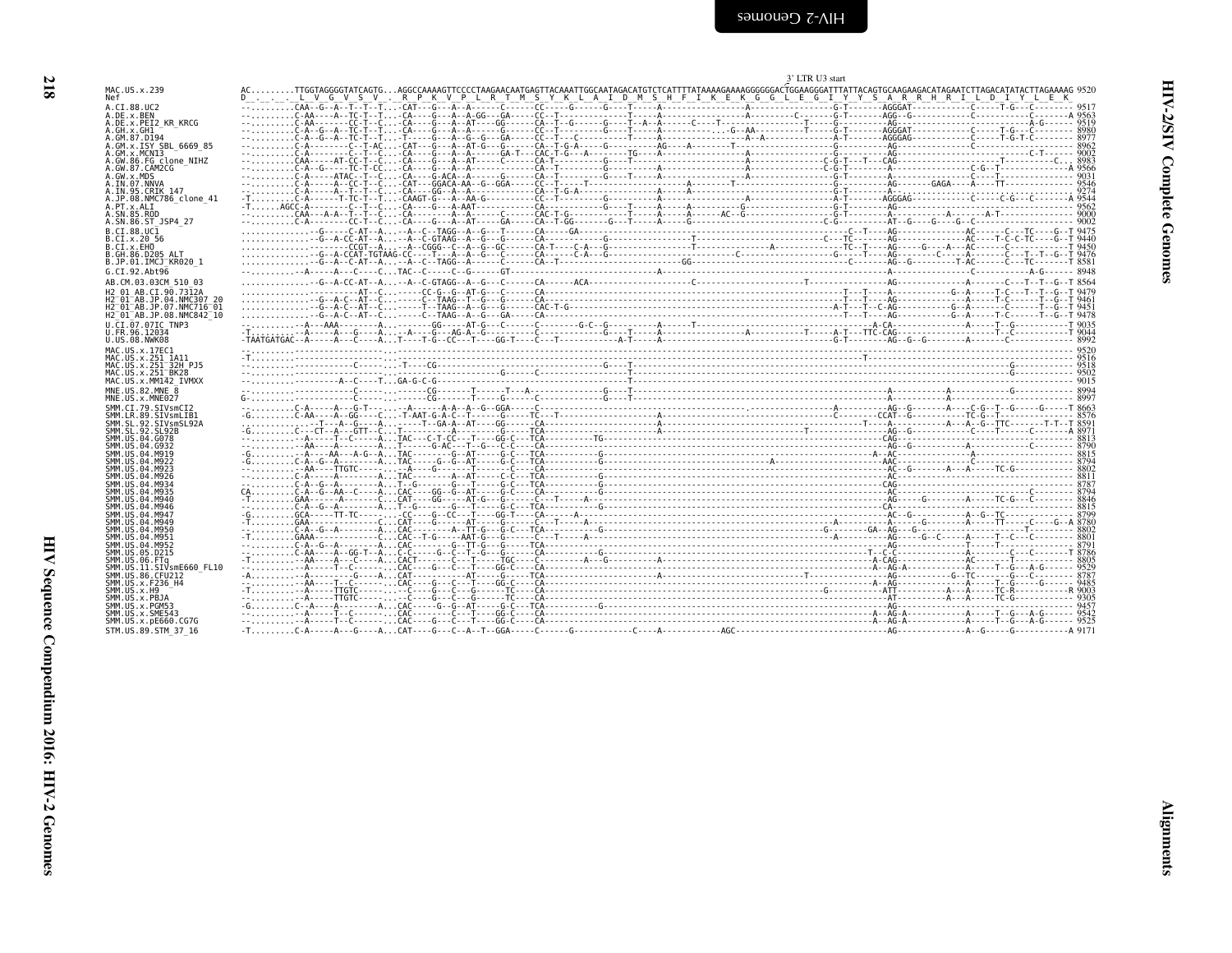| MAC.US.x.239<br>Nef                                          |  |  | E E G I I P D W Q D Y T S G P G I R Y P K T F G W L W K L V P V N V S D E A Q E D E E H Y L M H P A Q T S                                                                                                                                                                                                                              |  |
|--------------------------------------------------------------|--|--|----------------------------------------------------------------------------------------------------------------------------------------------------------------------------------------------------------------------------------------------------------------------------------------------------------------------------------------|--|
| A.CI.88.UC2<br>A.DE.x.BEN                                    |  |  |                                                                                                                                                                                                                                                                                                                                        |  |
| A.DE.x.PEI2 KR KRCG<br>A.GH.x.GH1                            |  |  |                                                                                                                                                                                                                                                                                                                                        |  |
| A.GM.87.D194<br>A.GM.x.ISY SBL 6669 85                       |  |  | -------G--A--T------------A-C--T--TCAT--G-T----G-A--G--------T-TTC-----G---------GC----A--A---CC--C-A--AGG------CACT---ACT-TC-GC---------CT----A---GTAAG 912(                                                                                                                                                                          |  |
| A.GM.x.MCNI3<br>A.GW.86.FG clone NIHZ                        |  |  |                                                                                                                                                                                                                                                                                                                                        |  |
| A.GW.87.CAM2CG<br>A.GW.x.MDS                                 |  |  | -------G--A--TG-----------A-C--T--TAGT--G------G-A---------T-TTC-----G---------GC----A--A---G--AC-C---C-A---C-GC---CAC-GAGACTGACACT---ACT--C-GC---T-A--C------A------AAG 9736<br>-------G-A-T-----------A--T-TCAT--G----G-CA--------C--TGC----G--------GC----A--A--G--C-CC--C-A-T-AGA-CACT--GACT--C-GC--GG---GC---------A----TAAG 9186 |  |
| A.IN.07.NNVA<br>A.IN.95.CRIK 147                             |  |  |                                                                                                                                                                                                                                                                                                                                        |  |
| A.JP.08.NMC786 clone 41<br>A.PT.x.ALI                        |  |  |                                                                                                                                                                                                                                                                                                                                        |  |
| A.SN.85.ROD                                                  |  |  | ----G--Ā--Ā--TGG---C------A-C--T--TCAT---------G-A--G--T------TTC-----G---T-------GC---A---G----C---C---C-A----GGA--T--CAGT---ACT--C-GC---G----------A-----AG 9160                                                                                                                                                                     |  |
| A.SN.86.ST JSP4 27<br>B.CI.88.UC1                            |  |  |                                                                                                                                                                                                                                                                                                                                        |  |
| B.CI.X.20 56<br>B.CI.X.EHO                                   |  |  |                                                                                                                                                                                                                                                                                                                                        |  |
| B.GH.86.D205 ALT<br>B.JP.01.IMCJ KR020 1                     |  |  |                                                                                                                                                                                                                                                                                                                                        |  |
| G.CI.92.Abt96                                                |  |  |                                                                                                                                                                                                                                                                                                                                        |  |
| AB.CM.03.03CM 510 03<br>H2 01 AB.CI.90.7312A                 |  |  |                                                                                                                                                                                                                                                                                                                                        |  |
| H2 01 AB.JP.04.NMC307 20<br>H2 01 AB.JP.07.NMC716 01         |  |  |                                                                                                                                                                                                                                                                                                                                        |  |
| H2 01 AB.JP.08.NMC842 10<br>U.CI.07.07IC TNP3                |  |  |                                                                                                                                                                                                                                                                                                                                        |  |
| U.FR.96.12034                                                |  |  |                                                                                                                                                                                                                                                                                                                                        |  |
| U.US.08.NWK08<br>MAC.US.x.17EC1                              |  |  |                                                                                                                                                                                                                                                                                                                                        |  |
| MAC.US.x.251 1A11<br>MAC.US.x.251 32H PJ5                    |  |  |                                                                                                                                                                                                                                                                                                                                        |  |
| MAC.US.x.251 BK28<br>MAC.US.x.MM142 IVMXX                    |  |  |                                                                                                                                                                                                                                                                                                                                        |  |
| MNE.US.82.MNE 8<br>MNE.US.x.MNE027                           |  |  |                                                                                                                                                                                                                                                                                                                                        |  |
| SMM.CI.79.SIVsmCI2<br>SMM.LR.89.SIVsmLIB1                    |  |  |                                                                                                                                                                                                                                                                                                                                        |  |
| SMM.SL.92.SIVsmSL92A<br>SMM. SL. 92. SL92B                   |  |  |                                                                                                                                                                                                                                                                                                                                        |  |
| SMM.US.04.G078<br>SMM IIS 04 G932                            |  |  |                                                                                                                                                                                                                                                                                                                                        |  |
| SMM.US.04.M919<br>SMM.US.04.M922                             |  |  |                                                                                                                                                                                                                                                                                                                                        |  |
| SMM IIS 04 M923                                              |  |  |                                                                                                                                                                                                                                                                                                                                        |  |
| SMM.US.04.M926<br>SMM.US.04.M934                             |  |  |                                                                                                                                                                                                                                                                                                                                        |  |
| SMM.US.04.M935<br>SMM.US.04.M940                             |  |  |                                                                                                                                                                                                                                                                                                                                        |  |
| SMM.US.04.M946<br>SMM.US.04.M947                             |  |  |                                                                                                                                                                                                                                                                                                                                        |  |
| SMM.US.04.M949<br>SMM.US.04.M950                             |  |  |                                                                                                                                                                                                                                                                                                                                        |  |
| SMM.US.04.M951<br>SMM. U.S. 04. M952                         |  |  |                                                                                                                                                                                                                                                                                                                                        |  |
| SMM. U.S. 05. D215                                           |  |  |                                                                                                                                                                                                                                                                                                                                        |  |
| SMM.US.06.FTq<br>SMM.US.11.SIVsmE660 FL10                    |  |  |                                                                                                                                                                                                                                                                                                                                        |  |
| SMM.US.86.CFU212                                             |  |  |                                                                                                                                                                                                                                                                                                                                        |  |
| SMM. US. x. F236 H4<br>SMM. US. x. H9                        |  |  |                                                                                                                                                                                                                                                                                                                                        |  |
|                                                              |  |  |                                                                                                                                                                                                                                                                                                                                        |  |
| SMM.US.x.PBJA                                                |  |  |                                                                                                                                                                                                                                                                                                                                        |  |
| SMM.US.x.PGM53<br>SMM.US.x.SME543<br>SMM. US. x. pE660. CG7G |  |  |                                                                                                                                                                                                                                                                                                                                        |  |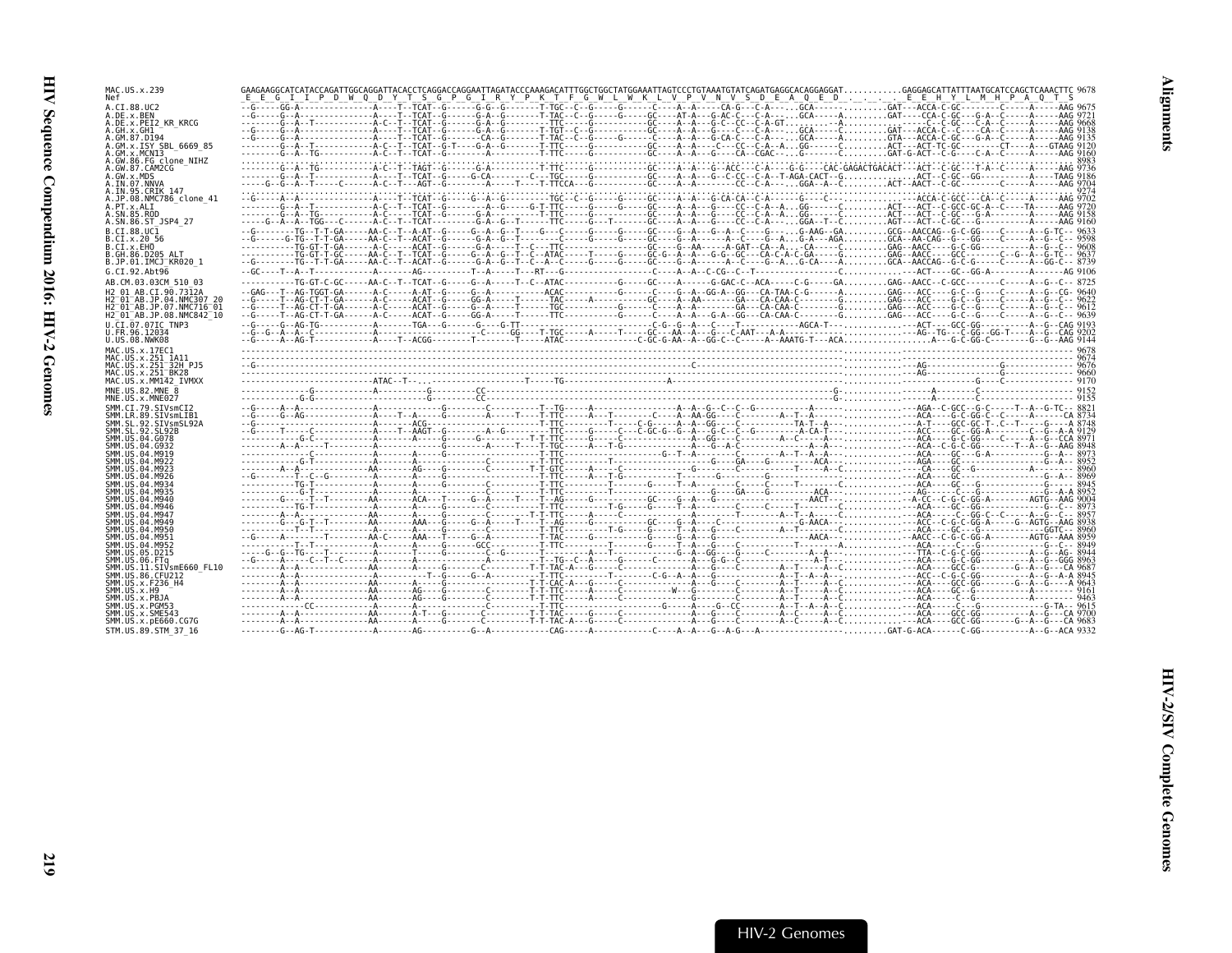| I            |
|--------------|
| ۰.<br>×<br>v |

<span id="page-65-0"></span>

| MAC.US.x.239                                                                                                                   |  |  |  |
|--------------------------------------------------------------------------------------------------------------------------------|--|--|--|
| A.CI.88.UC2<br>A.DE.x.BEN<br>A.DE.x.PEI2_KR_KRCG                                                                               |  |  |  |
|                                                                                                                                |  |  |  |
| GW.86.FG_clone_NIHZ<br>GW.87.CAM2CG                                                                                            |  |  |  |
| A.GW.x.MDS<br>A.IN.07.NNVA<br>A.IN.95.CRIK 147                                                                                 |  |  |  |
| .JP.08.NMC786 clone 41<br>.PT.x.ALI                                                                                            |  |  |  |
| .SN.85.ROD<br>$.SN.86.ST_JSP4_27$<br>B.CI.88.UC1                                                                               |  |  |  |
| .CI.x.20 56<br>.CI.x.EHO<br>B.ĞĤ.86.DŽ05 ALT<br>B.JP.01.IMCJ_KR020 1                                                           |  |  |  |
| G.CI.92.Abt96                                                                                                                  |  |  |  |
| AB.CM.03.03CM 510 03<br>H2_01_AB.CI.90.7312A<br>H2 <sup>_</sup> 01 <sup>_</sup> AB.JP.04.NMC307_20<br>H2_01_AB.JP.07.NMC716_01 |  |  |  |
| H2 01 AB.JP.08.NMC842 10                                                                                                       |  |  |  |
| U.CI.07.07IC TNP3<br>U.FR.96.12034<br>U.US.08.NWK08                                                                            |  |  |  |
| MAC.US.x.17EC1<br>MAC.US.x.251 1A11<br>MAC.US.x.251-32H PJ5<br>MAC.US.x.251-32H PJ5                                            |  |  |  |
| MAC.US.x.MM142 IVMXX<br>MNE.US.82.MNE 8                                                                                        |  |  |  |
| MNE.US.x.MNE027<br>SMM.CI.79.SIVsmCI2                                                                                          |  |  |  |
| SMM. LR. 89. SIVSMLIB1<br>SMM. SL. 92. SIVSMLIB1<br>SMM. SL. 92. SIVSMSL92A<br>SMM. US. 04. G078                               |  |  |  |
| SMM.US.04.G932                                                                                                                 |  |  |  |
| SMM.US.04.M919<br>SMM.US.04.M922<br>SMM.US.04.M923<br>SMM.US.04.M926                                                           |  |  |  |
| SMM. US.04.M934<br>SMM.US.04.M935                                                                                              |  |  |  |
| SMM. US. 04. M940<br>SMM. US. 04. M940<br>SMM. US. 04. M947<br>SMM. US. 04. M949                                               |  |  |  |
| SMM.US.04.M950<br>SMM.US.04.M951<br>SMM.US.04.M952                                                                             |  |  |  |
| SMM.US.05.D215<br>SMM.US.06.FTa<br>ŠMM.UŠ.II.SIVsmE660 FL10                                                                    |  |  |  |
| SMM.US.86.CFU212<br>SMM.US.x.F236_H4<br>SMM.US.x.H9                                                                            |  |  |  |
| SMM.US.x.PBJA<br>SMM.US.x.PGM53<br>SMM.US.x.:SME543<br>SMM.US.x.SME543<br>SMM.US.x.pE660.CG7G                                  |  |  |  |
|                                                                                                                                |  |  |  |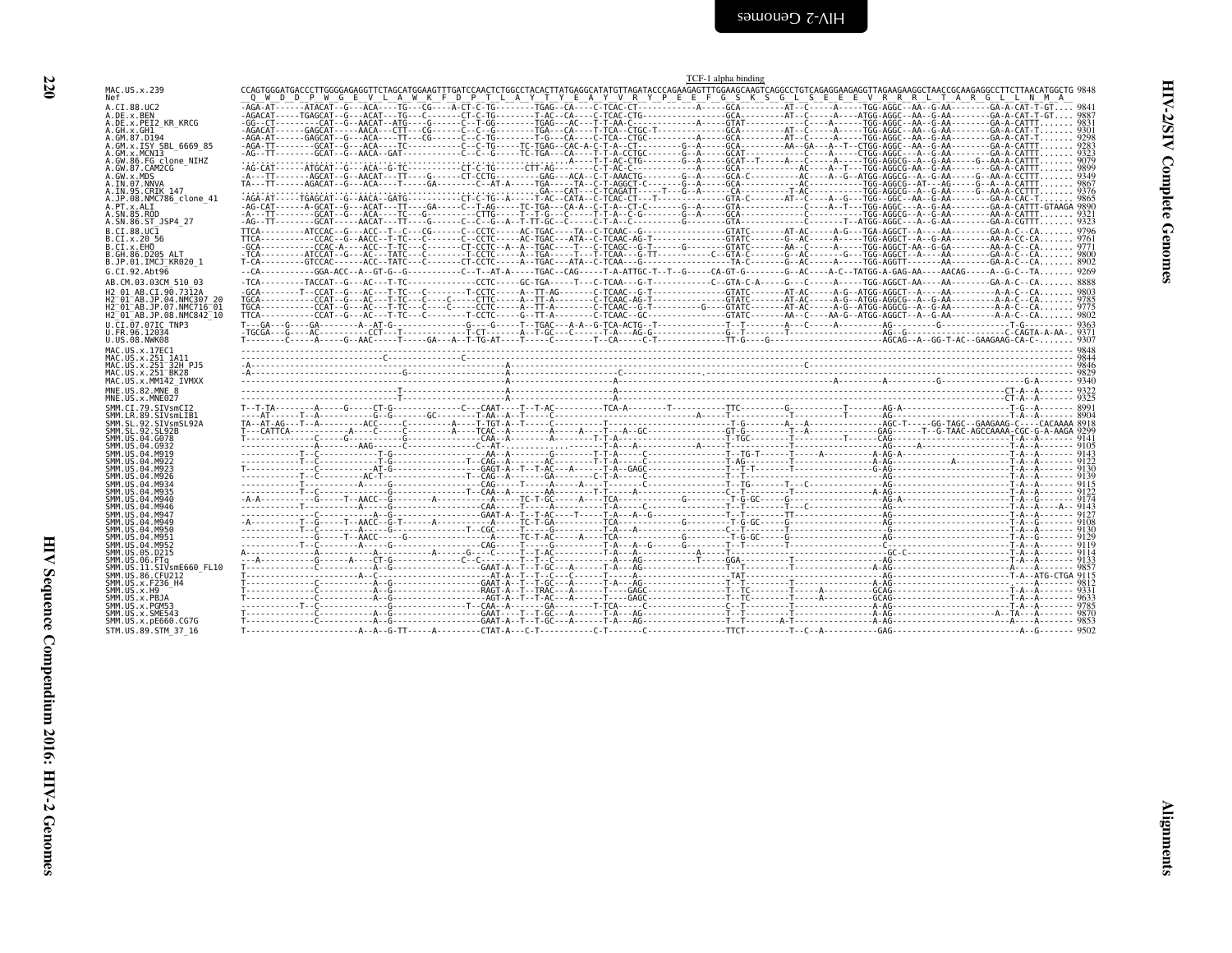<span id="page-66-0"></span>

|                                                                 | Nef end       | $NF - K - B - H$<br>$NF-K-B-I$<br>TATA box |
|-----------------------------------------------------------------|---------------|--------------------------------------------|
| MAC.US.x.239<br>Nef                                             | D K K E T R * |                                            |
| A.CI.88.UC2                                                     |               |                                            |
| A.DE.x.BEN<br>A.DE.x.PEI2 KR KRCG                               |               |                                            |
| A.GH.x.GH1                                                      |               |                                            |
| A.GM.87.D194                                                    |               |                                            |
| A.GM.x.ISY SBL 6669 85<br>A.GM.x.MCN13                          |               |                                            |
| A.GW.86.FG clone NIHZ                                           |               |                                            |
| A.GW.87.CAM2CG                                                  |               |                                            |
| A.GW.x.MDS<br>A.IN.07.NNVA                                      |               |                                            |
| A.IN.95.CRIK 147                                                |               |                                            |
| A.JP.08.NMC786 clone 41<br>A.PT.x.ALI                           |               |                                            |
| A.SN.85.ROD                                                     |               |                                            |
| A.SN.86.ST JSP4 27                                              |               |                                            |
| B.CI.88.UC1<br>B.CI.x.20 56                                     |               |                                            |
| B.CI.X.EHO                                                      |               |                                            |
| B.GH.86.D205 ALT                                                |               |                                            |
| B.JP.01.IMCJ KR020 1                                            |               |                                            |
| G.CI.92.Abt96                                                   |               |                                            |
| AB.CM.03.03CM 510 03<br>H2 01 AB.CI.90.7312A                    |               |                                            |
| H2 <sup>-01-AB.JP.04.NMC307 20</sup>                            |               |                                            |
| H2 <sup>-</sup> 01 <sup>-</sup> AB.JP.07.NMC716 <sup>-</sup> 01 |               |                                            |
| H2 <sup>-</sup> 01 <sup>-</sup> AB.JP.08.NMC842 <sup>-10</sup>  |               |                                            |
| U.CI.07.07IC TNP3<br>U.FR.96.12034                              |               |                                            |
| U.US.08.NWK08                                                   |               |                                            |
| MAC.US.x.17EC1                                                  |               |                                            |
| MAC.US.x.251 1A11<br>MAC.US.x.251 32H PJ5                       |               |                                            |
| MAC.US.x.251 BK28                                               |               |                                            |
| MAC.US.x.MM142 IVMXX                                            |               |                                            |
| MNE.US.82.MNE 8                                                 |               |                                            |
| MNE.US.x.MNE027<br>SMM.CI.79.SIVsmCI2                           |               |                                            |
| SMM.LR.89.SIVsmLIB1                                             |               |                                            |
| SMM.SL.92.SIVsmSL92A                                            |               |                                            |
| SMM.SL.92.SL92B<br>SMM.US.04.G078                               |               |                                            |
| SMM.US.04.G932                                                  |               | $\frac{1}{2}$                              |
| SMM.US.04.M919<br>SMM.US.04.M922                                |               |                                            |
| SMM.US.04.M923                                                  |               |                                            |
| SMM. US. 04. M926                                               |               |                                            |
| SMM.US.04.M934<br>SMM.US.04.M935                                |               |                                            |
| SMM.US.04.M940                                                  |               |                                            |
| SMM. U.S. 04. M946<br>SMM. US. 04. M947                         |               |                                            |
| SMM.US.04.M949                                                  |               |                                            |
| SMM.US.04.M950                                                  |               |                                            |
| SMM. U.S. 04. M951<br>SMM.US.04.M952                            |               |                                            |
| SMM.US.05.D215                                                  |               |                                            |
| SMM.US.06.FTa<br>SMM.US.11.SIVsmE660 FL10                       |               |                                            |
| SMM. US.86. CFU212                                              |               |                                            |
| SMM. US. x. F236 H4                                             |               |                                            |
| SMM. US. x.H9<br>SMM.US.x.PBJA                                  |               |                                            |
| SMM.US.x.PGM53                                                  |               |                                            |
| SMM.US.x.SME543                                                 |               |                                            |
| SMM.US.x.pE660.CG7G<br>STM.US.89.STM 37 16                      |               |                                            |
|                                                                 |               |                                            |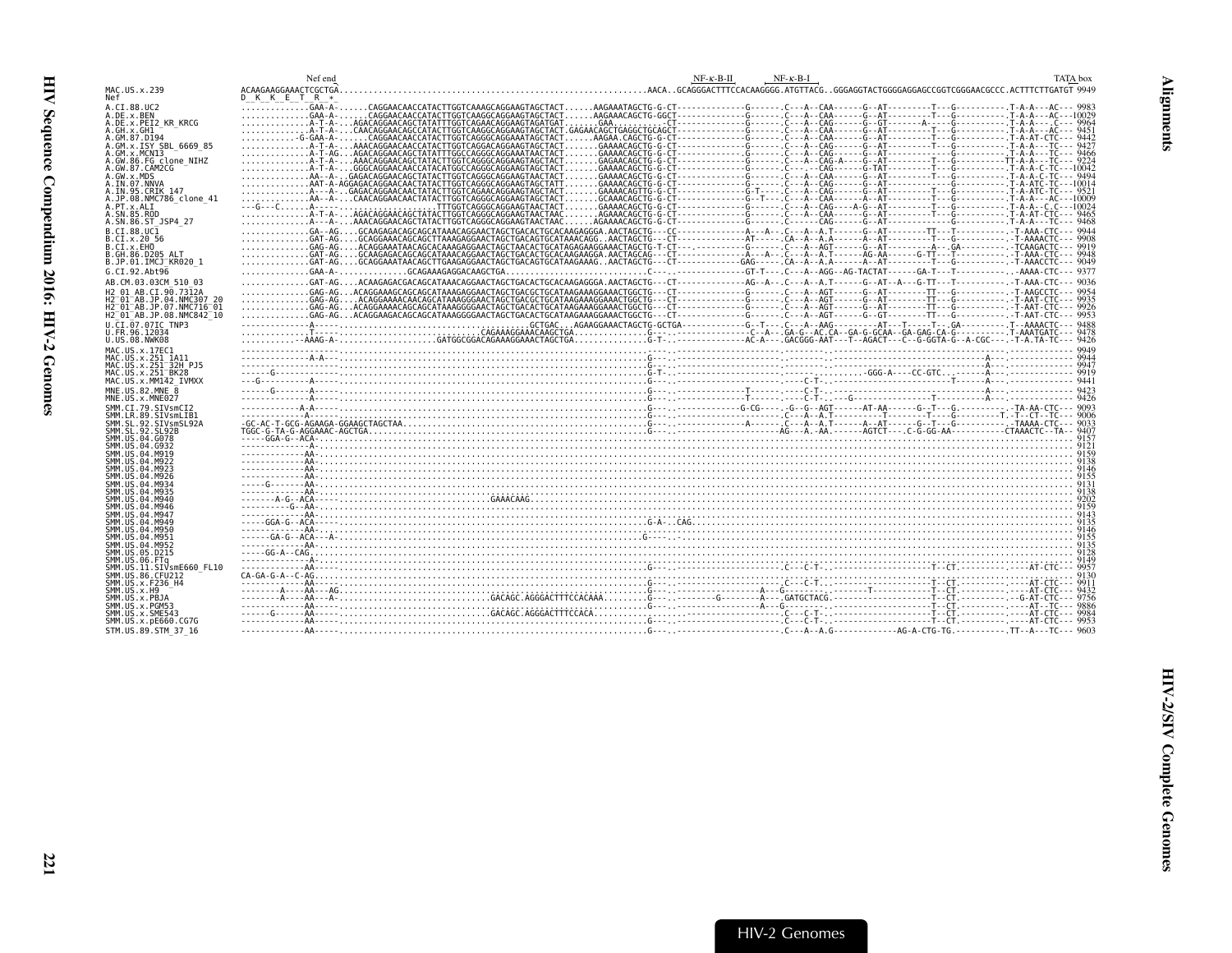<span id="page-67-0"></span>

|                                                                                                | TATA box | TAR element start |  |  |  |  |
|------------------------------------------------------------------------------------------------|----------|-------------------|--|--|--|--|
| MAC.US.x.239                                                                                   |          |                   |  |  |  |  |
| A.CI.88.UC2                                                                                    |          |                   |  |  |  |  |
| A.DE.x.BEN<br>A.DE.x.PEI2 KR KRCG                                                              |          |                   |  |  |  |  |
| A.GH.x.GH1                                                                                     |          |                   |  |  |  |  |
| A.GM.87.D194                                                                                   |          |                   |  |  |  |  |
| A.GM.x.ISY SBL 6669 85<br>A.GM.x.MCNI3                                                         |          |                   |  |  |  |  |
| A.GW.86.FG clone NIHZ                                                                          |          |                   |  |  |  |  |
| A.GW.87.CAM2CG<br>A.GW.x.MDS                                                                   |          |                   |  |  |  |  |
| A.IN.07.NNVA                                                                                   |          |                   |  |  |  |  |
| A. IN. 95. CRIK 147                                                                            |          |                   |  |  |  |  |
| A.JP.08.NMC786 clone 41<br>A.PT.x.ALI                                                          |          |                   |  |  |  |  |
| A.SN.85.ROD                                                                                    |          |                   |  |  |  |  |
| A.SN.86.ST JSP4 27                                                                             |          |                   |  |  |  |  |
| B.CT.88.UC1<br>B.CI.x.20 56                                                                    |          |                   |  |  |  |  |
| B.CI.X.EHO                                                                                     |          |                   |  |  |  |  |
| B.GH.86.D205 ALT<br>B.JP.01.IMCJ KR020 1                                                       |          |                   |  |  |  |  |
| G.CI.92.Abt96                                                                                  |          |                   |  |  |  |  |
| AB.CM.03.03CM 510 03                                                                           |          |                   |  |  |  |  |
| H2 01 AB.CI.90.7312A                                                                           |          |                   |  |  |  |  |
| H2 <sup>-01-AB.JP.04.NMC307 20</sup>                                                           |          |                   |  |  |  |  |
| H2 <sup>-</sup> 01 <sup>-</sup> AB.JP.07.NMC716 <sup>-</sup> 01<br>H2 01 AB. JP. 08. NMC842 10 |          |                   |  |  |  |  |
| U.CI.07.07IC TNP3                                                                              |          |                   |  |  |  |  |
| U.FR.96.12034                                                                                  |          |                   |  |  |  |  |
| U.US.08.NWK08                                                                                  |          |                   |  |  |  |  |
| MAC.US.x.17EC1<br>MAC.US.x.251 1A11                                                            |          |                   |  |  |  |  |
| MAC.US.x.251 32H PJ5                                                                           |          |                   |  |  |  |  |
| MAC. US. x. 251 BK28                                                                           |          |                   |  |  |  |  |
| MAC.US.x.MM142 IVMXX<br>$MNE$ . U.S., 82. MNE $\overline{8}$                                   |          |                   |  |  |  |  |
| MNE.US.x.MNE027                                                                                |          |                   |  |  |  |  |
| SMM.CI.79.SIVsmCI2                                                                             |          |                   |  |  |  |  |
| SMM.LR.89.SIVsmLIB1                                                                            |          |                   |  |  |  |  |
| SMM.SL.92.SIVsmSL92A<br>SMM. SL. 92. SL92B                                                     |          |                   |  |  |  |  |
| SMM.US.04.G078                                                                                 |          |                   |  |  |  |  |
| SMM.US.04.G932<br>SMM.US.04.M919                                                               |          |                   |  |  |  |  |
| SMM.US.04.M922                                                                                 |          |                   |  |  |  |  |
| SMM.US.04.M923                                                                                 |          |                   |  |  |  |  |
| SMM.US.04.M926<br>SMM. US. 04. M934                                                            |          |                   |  |  |  |  |
| SMM. US. 04. M935                                                                              |          |                   |  |  |  |  |
| SMM. US. 04. M940                                                                              |          |                   |  |  |  |  |
| SMM. US. 04. M946<br>SMM. US. 04. M947                                                         |          |                   |  |  |  |  |
| SMM.US.04.M949                                                                                 |          |                   |  |  |  |  |
| SMM. US.04.M950                                                                                |          |                   |  |  |  |  |
| SMM.US.04.M951<br>SMM.US.04.M952                                                               |          |                   |  |  |  |  |
| SMM. US. 05. D215                                                                              |          |                   |  |  |  |  |
| SMM.US.06.FTq<br>SMM.US.11.SIVsmE660 FL10                                                      |          |                   |  |  |  |  |
| SMM. US.86. CFU212                                                                             |          |                   |  |  |  |  |
| SMM. US. x. F236_H4                                                                            |          |                   |  |  |  |  |
| SMM.US.x.H9                                                                                    |          |                   |  |  |  |  |
| SMM.US.x.PBJA<br>SMM.US.x.PGM53                                                                |          |                   |  |  |  |  |
| SMM.US.x.SME543                                                                                |          |                   |  |  |  |  |
| SMM.US.x.pE660.CG7G                                                                            |          |                   |  |  |  |  |
| STM.US.89.STM 37 16                                                                            |          |                   |  |  |  |  |